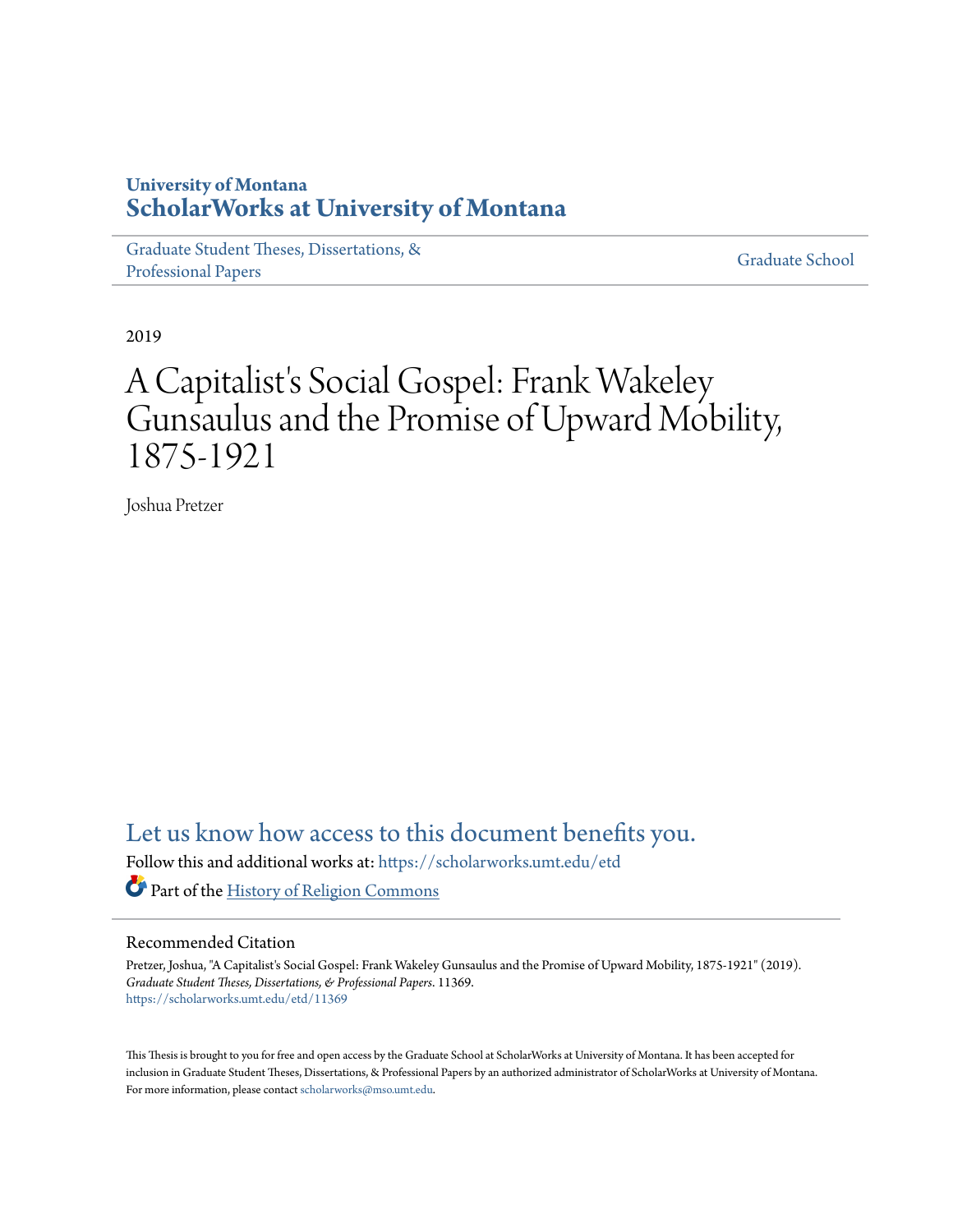#### A CAPITALIST'S SOCIAL GOSPEL:

### FRANK WAKELEY GUNSAULUS AND THE PROMISE OF UPWARD MOBILITY, 1875-1921

By

#### JOSHUA MICHAEL PRETZER

Bachelor of Arts, Alma College, Alma, MI, 2017 Associate of Arts, Mid-Michigan Community College, Mount Pleasant, MI, 2015

Thesis

presented in partial fulfillment of the requirements for the degree of

> Master of Arts in History

The University of Montana Missoula, MT

May 2019

Approved by:

Scott Whittenburg, Dean of the Graduate School Graduate School

> Kyle G. Volk, Chair **History**

> > Jody Pavilack History

Tobin Shearer African American Studies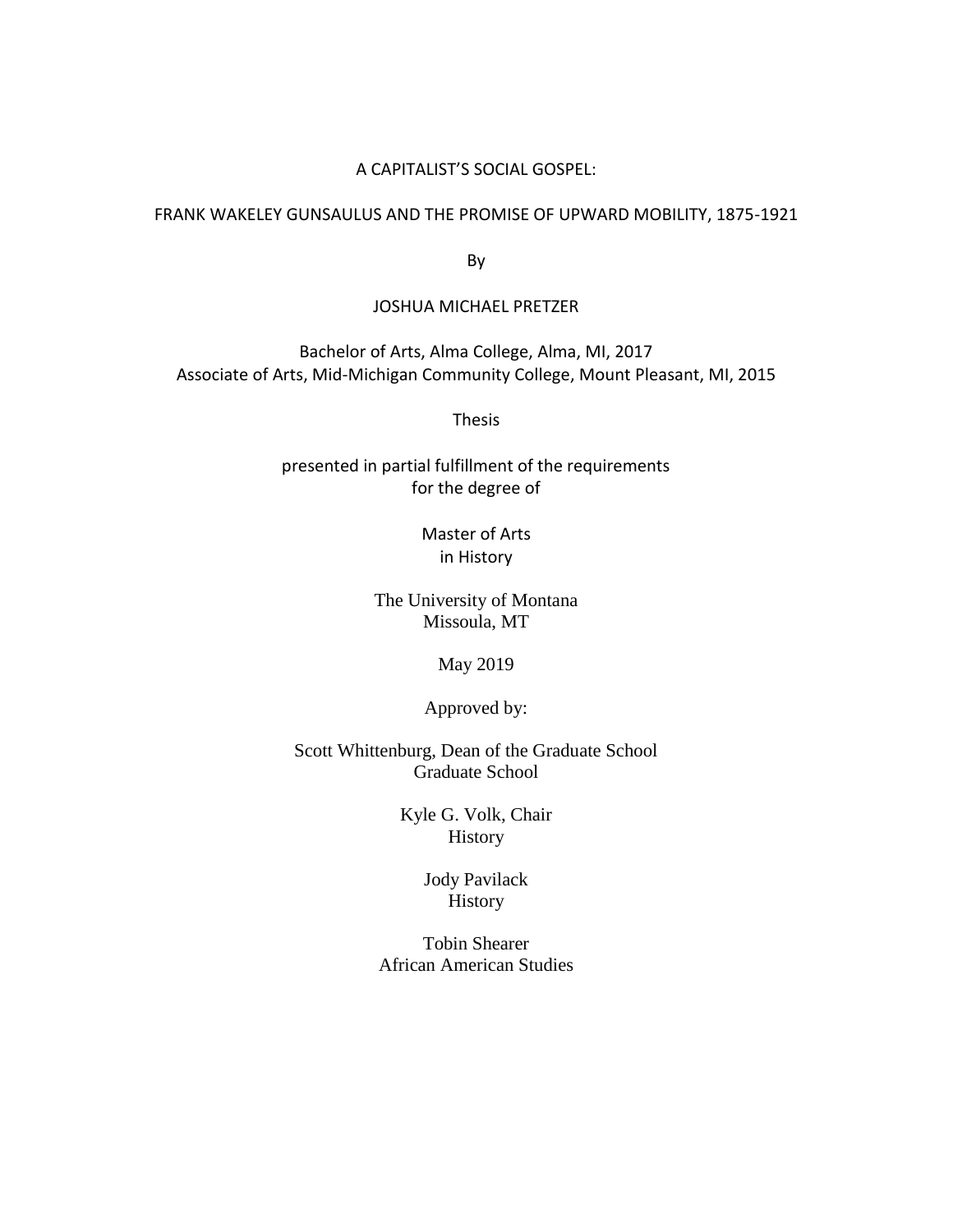Pretzer, Joshua, M.A., Spring 2019 **History** 

A Capitalist's Social Gospel: Frank Wakeley Gunsaulus and the Promise of Upward Mobility, 1875-1921

Chairperson: Kyle G. Volk

#### Abstract:

Frank Wakeley Gunsaulus was a preacher who began his ministry in 1875 as a littleknown itinerant Methodist in rural Ohio. Within two decades, he became one of America's most influential religious figures with a popular style and message of hope for the future. This paper examines the mission of this pulpiteer, who believed Jesus and industrial capitalism could solve the problems of labor conflict, poverty, and sin as the kingdom of God was gradually realized on earth. Where many social gospelers challenged the interests of capital to varying degrees, Gunsaulus was both the businessman's firm defender and an advocate for social and cultural transformation. His social gospel was the gospel of upward mobility. His vision was pursued through Christian missions and the work of the Armour Institute of Technology, where Gunsaulus served as president from 1892 until his death in 1921, overseeing the training of thousands of engineers. Tracing his thought and practice, this project examines what Gunsaulus's specific case reveals about the social gospel, arguing that the social gospel bolstered industrial capitalism. This work also adds to the scholarship on this understudied but influential preacher with a narrative biographical approach, making use of Gunsaulus's writings, press coverage, personal correspondence, and institutional records. Archival sources are primarily drawn from the Illinois Institute of Technology and the University of Chicago.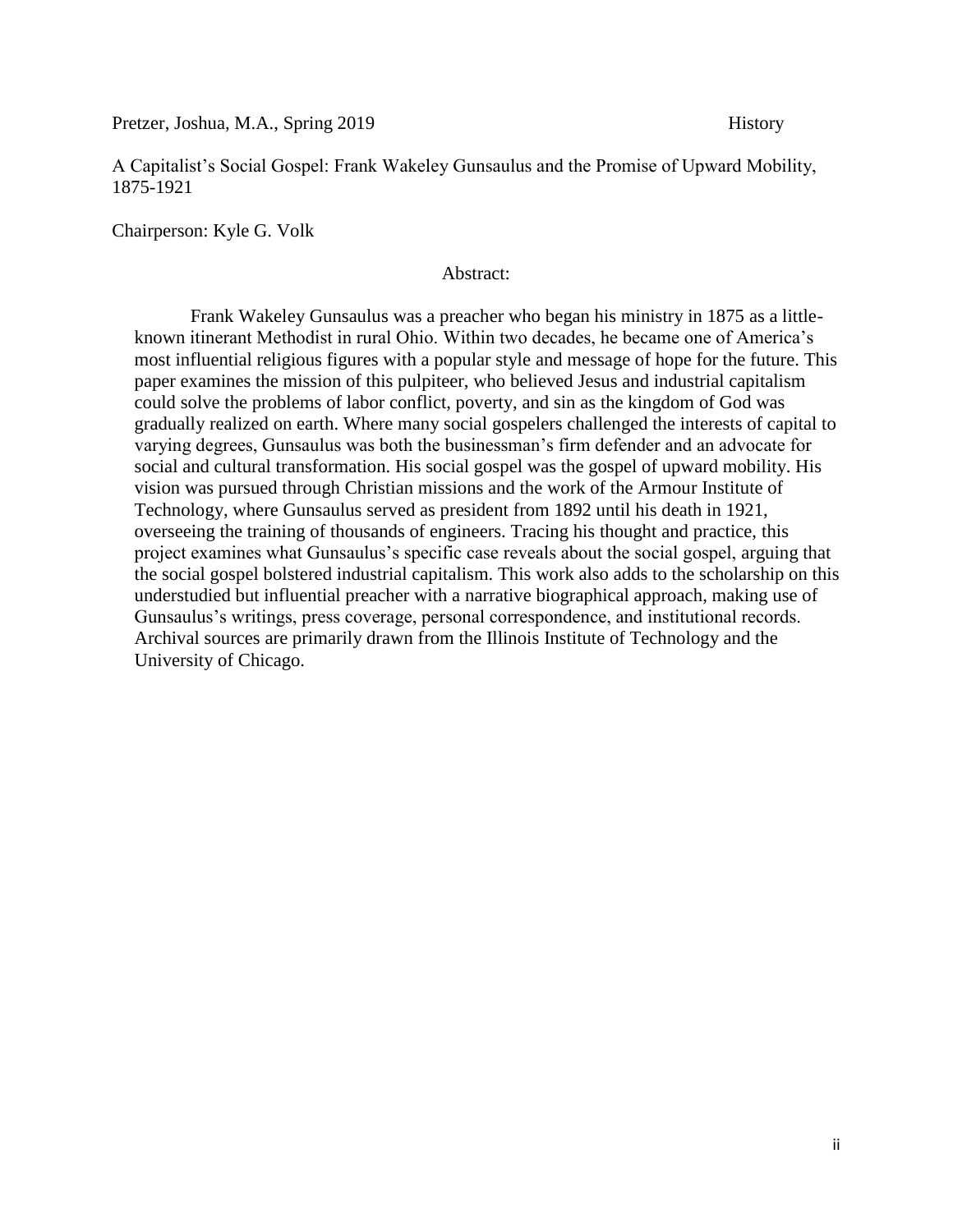#### **Introduction**

In 1898, the influential preacher Frank Wakeley Gunsaulus was interviewed by the young reporter Theodore Dreiser. Dreiser, who less than two years later would author the classic novel *Sister Carrie* about a young woman's pursuit of the American dream, called the preacher "one of the sincerest friends of young men striving to climb upward, that America has ever produced." Early in his career, Gunsaulus determined he must combat cynicism about the future to help young men succeed. He found his success in ministry by keeping to his "true ideal." When Dreiser asked him what that was, Gunsaulus answered, "That the question to be handled by a preacher must not be theological, but sociological." He went on to explain that, "any place may be a pulpit,—editorial chair, managerial chair, almost anything. I began to realize that a whole and proper work would be to get hold of the Christian forces outside the ecclesiastical machine and get them organized into activity." The popular preacher believed that upward mobility was within reach of all determined young people willing to go out into the world and fill a need, and he staked his message as a minister on that idea. $2^2$ 

Gunsaulus's vision of marshalling the forces of Christian civilization to spur young people to achievement was far from a mere idea or theory by 1898. As the president of the Armour Institute of Technology (AIT), the precursor of the modern Illinois Institute of

<sup>1</sup> Theodore Dreiser, *A Book About Myself* (New York: Boni and Liveright, 1922), 3; Some identify Dreiser with the social gospel due to his religiously themed reflections on morality, most apparent in the 1890s when, early in his career, he frequently attended the sermons and lectures of Chicago's best orators, including Gunsaulus. Robert Forrey, "Dreiser and the Prophetic Tradition," *American Studies* 15, no. 2 (fall 1974), 22-24; Theodore Dreiser, *Dawn* (London: Constable, 1931), 555; quote from Theodore Dreiser, "A Leader of Young Manhood: Frank W. Gunsaulus," in *Theodore Dreiser's Uncollected Magazine Articles, 1897-1902*, ed. by Yoshinobu Hakutani (Newark: University of Delaware Press, 2003), 60; Theodore Dreiser, *Sister Carrie* (New York: Doubleday Page & Co., 1900); Annemarie Koning Whaley, *The Trouble With Dreiser: Harper and the Editing of Jennie Gerhardt* (Amherst, NY: Cambria Press, 2009), 22-23.

<sup>2</sup> Dreiser, "A Leader of Young Manhood: Frank W. Gunsaulus," 62-64.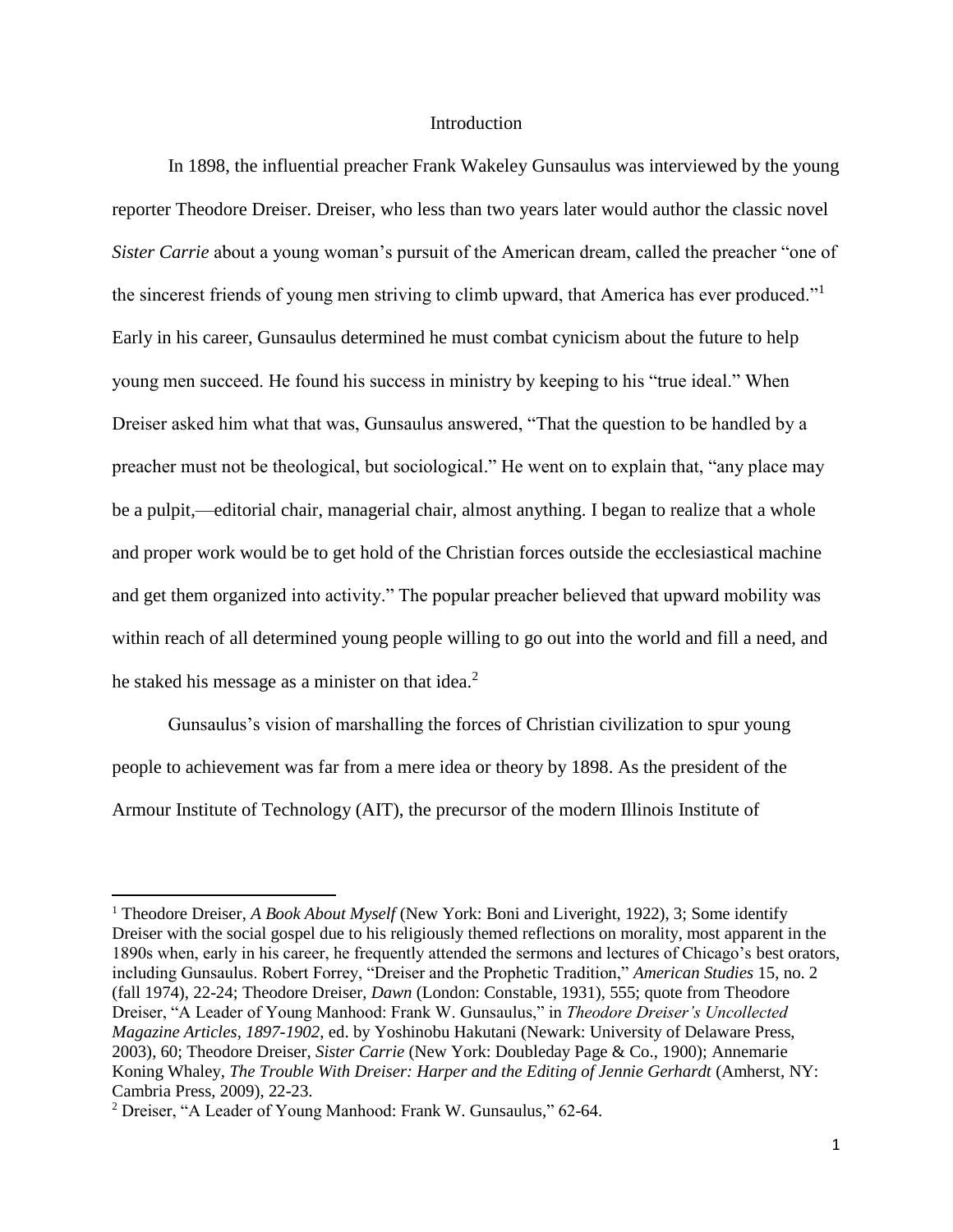Technology, he was determined to implement his vision of channeling young people into successful careers in America's growing industrial economy. For Gunsaulus, the educational, civilizing, and moneymaking promise of upward mobility within industrial capitalism was not just a worthy goal, but a hallmark of the progress of Christian civilization, a mission that encompassed all of society in a grand narrative combining industrial capitalism and postmillennial expectations of the kingdom of God on earth.<sup>3</sup>

Defining the social gospel is no easy task. Many historians have noted a diverse Protestant movement united by a broad desire for social action but not necessarily by theology. In order to pick out the social gospel, categorical distinctions have attempted to separate social and theological conservatives from progressives, diverse strains of broadly understood social Christianity, and messages focused on individual salvation from those concerned with social salvation. At the heart of many of these distinctions lay competing reactions to industrial capitalism. Gunsaulus blurs some of these lines, challenging the dichotomies sometimes suggested by established categories.<sup>4</sup> Gunsaulus held a lofty view of the potential for individual

<sup>&</sup>lt;sup>3</sup> In one typical example of Gunsaulus's postmillennial thought, he quoted the Old Testament prophet Amos in order to frame thousands of years of providential history as a march from a paradigm of scarcity to a paradigm of plenty. He implicated industrial production in themes of civilization's moral progress, progress that was furthered by great individuals such as Abraham Lincoln. "Dr. Frank Gunsaulus's Sermon," *New York Times* (April 26, 1897), 3.

<sup>4</sup> On individual versus social salvation, and the theological diversity of social gospelers, see Gary Scott Smith, *The Search for Social Salvation: Social Christianity and America, 1880-1925* (Lanham, MD: Lexington Books, 2000), 3-5; as Smith points out, some of the earliest explicit attempts to provide a theological definition for the social gospel came late to the period, such as Washington Gladden's attempt in 1913 and Walter Rauschenbusch's in 1917. Washington Gladden, *Present Day Theology* (Columbus, OH: McClelland & Company, 1913); Walter Rauschenbusch, *A Theology for the Social Gospel* (New York: The Macmillan Company, 1917); Robert T. Handy notes that the term social gospel was not in common use until after 1900. Other similar or related terms had previously been more commonly used, such as practical Christianity or social Christianity. Robert T. Handy, ed., *The Social Gospel in America, 1870-1920* (New York: Oxford University Press, 1966), 5; an early example of dichotomy entering the historiography is provided by the theologian and ethicist H. Richard Niebuhr, where Niebuhr imagines a dichotomy between those who reacted against Gilded Age fatalism and ineffectual religion and those who embraced the bourgeois virtues of industrial capitalism. Such categories leave little room for examples such as Gunsaulus, who was both opposed to any religion unwilling or unable to change the world, and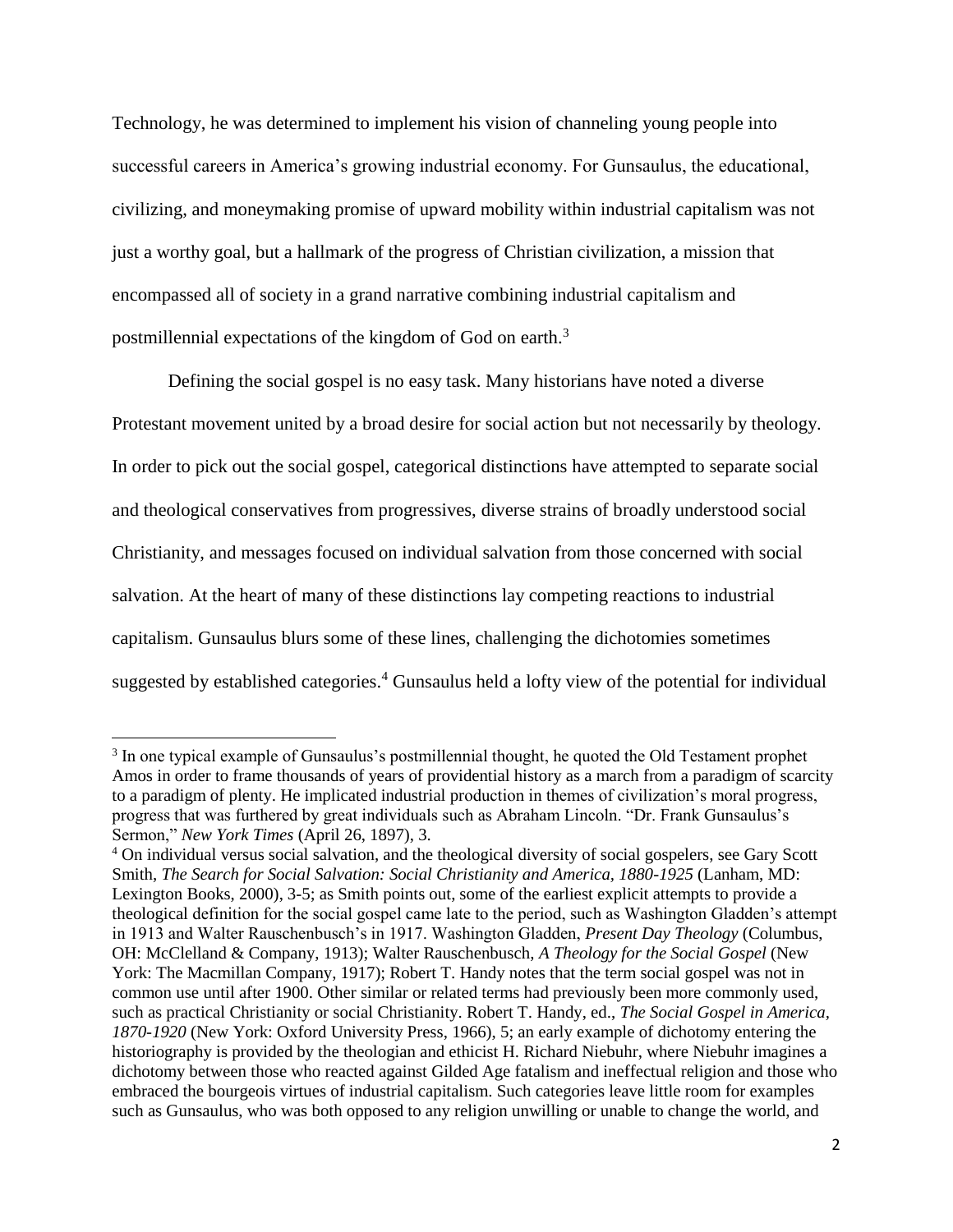achievement, believing in the power of reformed individuals to transform social realities. Critical of the pessimistic inaction suggested by laissez-faire, he nonetheless believed in upward mobility within industrial capitalism as the means of individual attainment and social transformation. He also consistently sided with the interests of capital over labor.<sup>5</sup> In contrast to examples of the social gospel that might be viewed as a challenge to industrial capitalism, this work argues that Gunsaulus's support for upward mobility illustrates the case of social gospel reform that dovetailed closely with the interests of industrial capitalism.<sup>6</sup>

Growing ranks of historians have pointed out a long and diverse history for the social

also largely wedded to bourgeois virtue. H. Richard Niebuhr, *The Kingdom of God in America*, reprint 1959 (New York: Harper & Row Publishers, 1937), 179, 181, 185; Henry F. May provided three categorizations for social Christianity, composed of conservatives on one hand and radicals on the other, with liberal progressives in the middle representing the social gospel. In some ways this middle road characterization is quite fitting, but an individual like Gunsaulus can blur the line between the provided definitions for the conservative and progressive camps. Henry F. May, *Protestant Churches and Industrial America* (New York: Harper and Brothers, 1949), 163; for more on how broad the term social Christianity can be, including radical and secular expressions, see David Burns, *The Life and Death of the Radical Historical Jesus* (Oxford: Oxford University Press, 2013); like May, Charles Howard Hopkins views the social gospel as arising from a broad spectrum of social Christianity, which was born in the aftermath of the Civil War and was a reaction to the challenges of industrialization. Hopkins views the rise of the social gospel as an oppositional reaction to "the assumptions of the new capitalism." Charles Howard Hopkins, *The Rise of the Social Gospel in American Protestantism* (New Haven, CT: Yale University Press, 1940), 11-12; Christopher H. Evans restates the classic interpretation of the social gospel as a reaction to industrialization, immigration, and urbanization, while noting that most social gospelers maintained middle-class sensibilities, conservative views on race, anti-Catholicism, and Christian nationalism or triumphalism. He also notes that many leading social gospelers were loyal to their denominational establishments, which became more centralized during the period of the social gospel, which Evans places between 1880-1920. Christopher H. Evans, *Histories of American Christianity: An Introduction* (Waco, TX: Baylor University Press, 2013), 221-23.

<sup>5</sup> Heath W. Carter, *Union Made: Working People and the Rise of Social Christianity in Chicago* (New York: Oxford University Press, 2015), 140, 156-57; where Carter highlights Gunsaulus's loyalty to the interests of capital, Gary Scott Smith credits the preacher with promoting "social amelioration through nondenominational" ministry at Central Church in Chicago, where he was pastor from 1899-1919. Smith, *The Search for Social Salvation*, 455.

<sup>6</sup> Gunsaulus provides a contrast to some more commonly studied examples of the social gospel, such as those cited by Susan Curtis. Curtis interprets the social gospel partly as a challenge to industrial capitalism. Her intellectual and cultural history explores the social gospel through the lives and articulations of fifteen key expositors, examining the rise of modern consumer culture alongside theological trends. Susan Curtis, *A Consuming Faith: The Social Gospel and Modern American Culture* (Columbia, MO: University of Missouri Press, 2001), 3.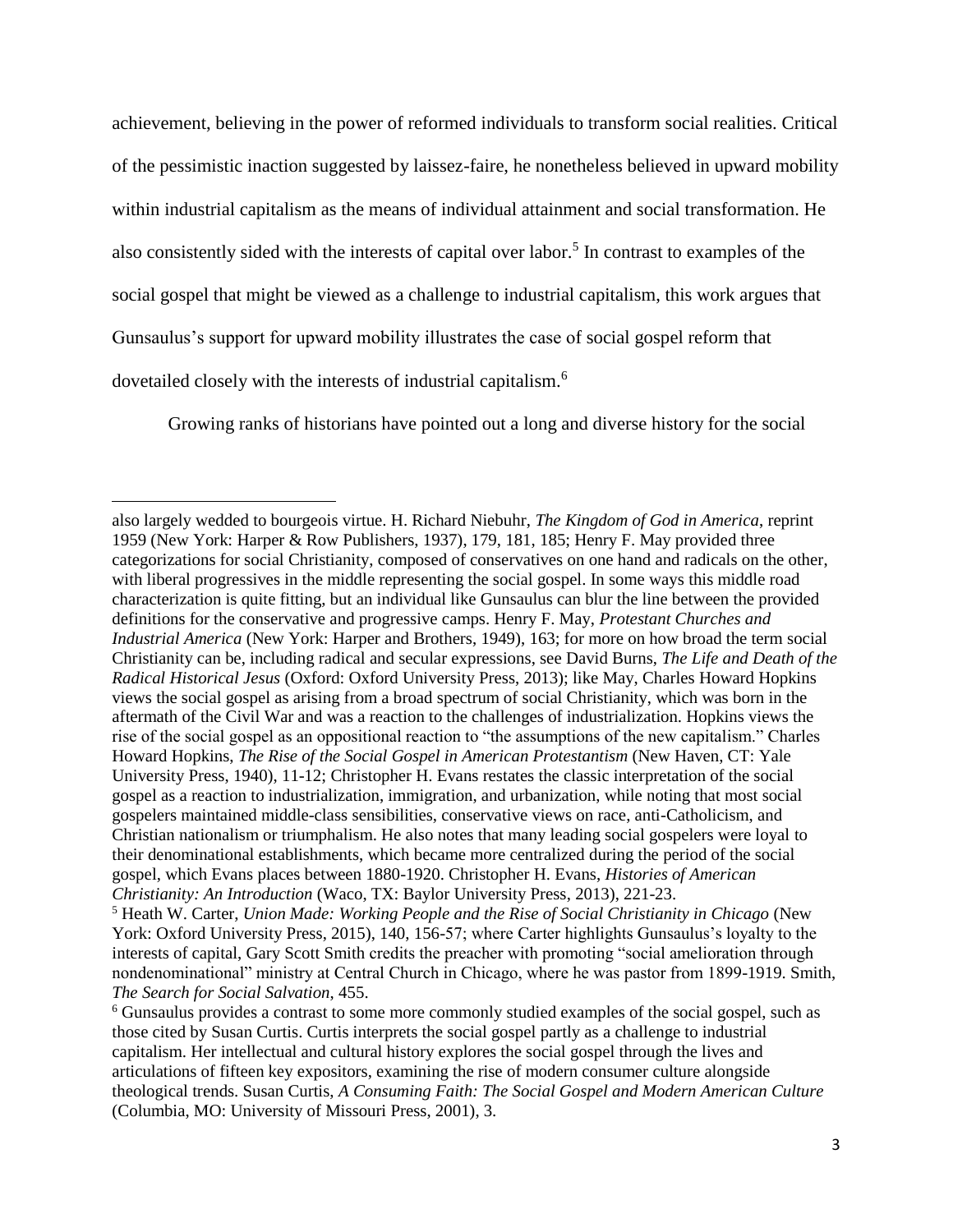gospel, going beyond white middle-class men such as Gunsaulus to include many women, African Americans, and people from diverse regions of the country.<sup>7</sup> While it is difficult to summarize the movement, one definition is provided by the theologian Shailer Mathews. In 1921, Mathews defined the social gospel of preceding decades as Christian salvation completely applied to all of society, including the state, the family, the economy, and the individual. The rise of sociological studies at the end of the nineteenth century together with popular interest in the gospel message provided a "conjunction of the modern spirit with the gospel of Jesus himself." Recognizing that individuals are conditioned by their social environment, social gospelers opposed collectivist "revolution" but supported "social reconstruction."<sup>8</sup> While this is far from a final or universal definition, it illustrates one prominent description of the social gospel that serves here as a useful point of reference.

Arguing that Gunsaulus provides an example of the social gospel that bolstered industrial capitalism, this work interrogates how his pursuit of social uplift through Christian philanthropy, urban missions, and practical education aimed at vocational training led to the work of AIT. Gunsaulus began his preaching career in 1875 as a Methodist circuit rider evangelizing small Ohio towns. By the time he retired from fulltime pulpit ministry in 1919, he had graduated

 $\overline{a}$ 

<sup>7</sup> Wendy J. Deichmann Edwards and Carolyn De Swarte Gifford, eds., *Gender and the Social Gospel* (Urbana: University of Illinois Press, 2003), 2-5; John Patrick McDowell, *The Social Gospel in the South: The Woman's Home Mission Movement in the Methodist Episcopal Church, South, 1886-1939* (Baton Rouge: Louisiana State University Press, 1982), 2-5, 143; Ralph E. Luker, *The Social Gospel in Black & White: American Racial Reform, 1885-1912* (Chapel Hill: The University of North Carolina Press, 1991), 1-6, 28-29; while pointing out the diversity and origins of social gospel influences, Ronald C. White, Jr., also notes that casting the social gospel as a response to urban industrialization contributes to the obscurity in much of the historiography of African Americans, whose expression of the social gospel often differed from white social gospelers. Ronald C. White, Jr., *Liberty and Justice for All: Racial Reform & the Social Gospel* (New York: Harper & Row Publishers, 1990), xviii-xix; Evelyn Brooks Higginbotham, *Righteous Discontent: The Women's Movement in the Black Baptist Church, 1880-1920* (Cambridge, MA: Harvard University Press, 1993), 173.

<sup>8</sup> Shailer Mathews, "Social Gospel," in *A Dictionary of Religion and Ethics*, ed. by Shailer Mathews and Gerald Birney Smith (New York: The Macmillan Company, 1921), 416.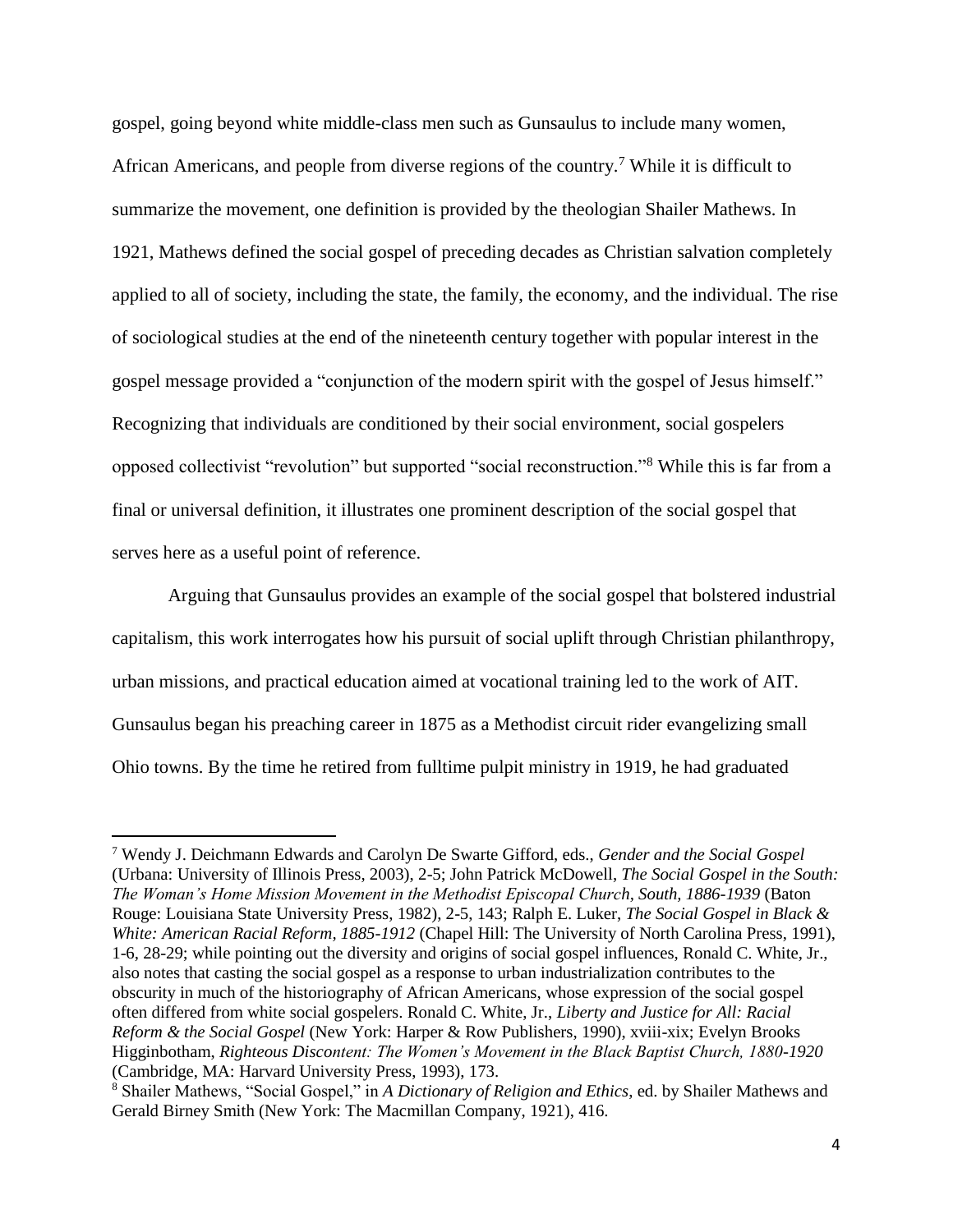thousands of engineers from AIT. This thesis examines how exactly Gunsaulus's life and ministry bridged nineteenth century evangelism and social uplift with twentieth century technical education and industrial capitalism. In the process, this work also adds to the very limited scholarship currently available on Gunsaulus, delving into his story to find out why one of America's most influential preachers at the turn of the twentieth century was largely forgotten and overlooked by later generations.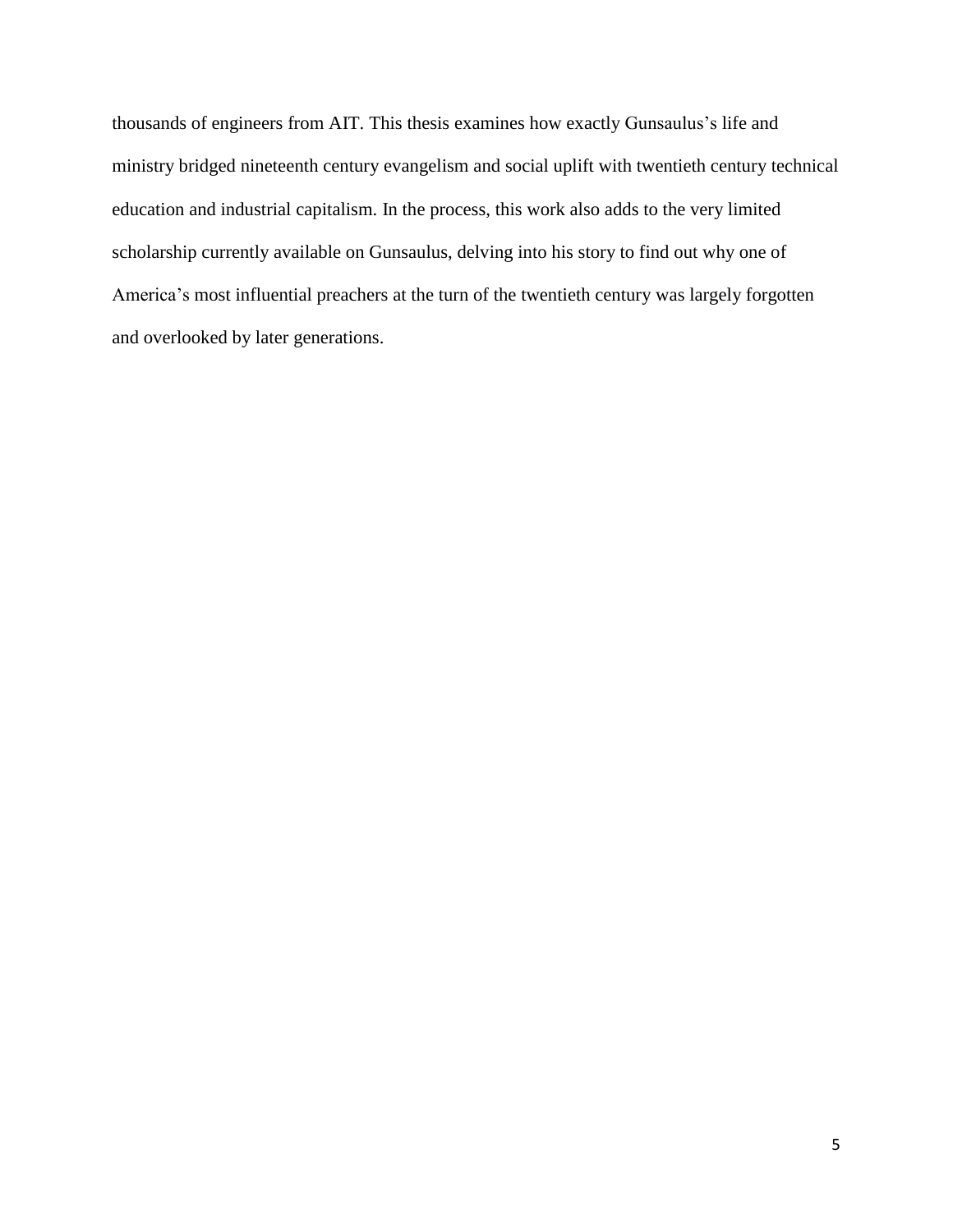#### Chapter I:

#### Christianity and Capitalism at the Center of the Storm

The 1893 World's Columbian Exposition drew an incredible number of people to Chicago. Visitors made their way through the sights and sounds of the city and added substantially to the crowd of church goers on Sunday mornings. While many pastors initially complained that the World's Fair would hurt church attendance, the controversial decision to require the fairgrounds to close on Sunday ensured that some number of tourists would find their way into crowded pews. So would some working-class Chicagoans for whom Sunday was the only time when they might have been free to enjoy the festivities.<sup>9</sup> For Chicago's most popular pulpits, the crowds far exceeded the room available. The line in front of Plymouth Congregational Church often blocked the street, where the preacher Frank Wakeley Gunsaulus was a top Sunday attraction. Gunsaulus often filled churches even without the World's Fair in town. Latecomers might give up in the face of long lines or even try to audaciously cut the crowd by climbing through the windows.<sup>10</sup> One visiting tourist in 1893 made a scene by shoving others out of his way as he fought to the front of the line, suffering glares and protests as he declared, "I came to Chicago to see the World's Fair, and Buffalo Bill's Wild West Show and to hear Dr. Gunsaulus, and I must get in."<sup>11</sup>

Another example of the tourist's Sunday experience is provided in the travel accounts of John Hickson. A resident of Sydney, Australia, he traveled to Chicago with his daughter, Alice.

<sup>9</sup> Elizabeth Cady Stanton, "Sunday at the World's Fair," *The North American Review*, 154 no. 423 (Feb., 1892), 254-56.

 $10$  Theodore Dreiser commented on the phenomenon of church goers climbing through windows to see Gunsaulus in the winter of 1898. Dreiser, "A Leader of Young Manhood: Frank W. Gunsaulus," 60.

<sup>11</sup> A. W. Williams, ed., *Life and Work of Dwight L. Moody, The Great Evangelist of the XIXth Century: The Founder of Northfield Seminary, Mount Herman School for Boys and the Chicago Bible Institute* (Chicago: P. W. Ziegler & Company, 1900), 275-76.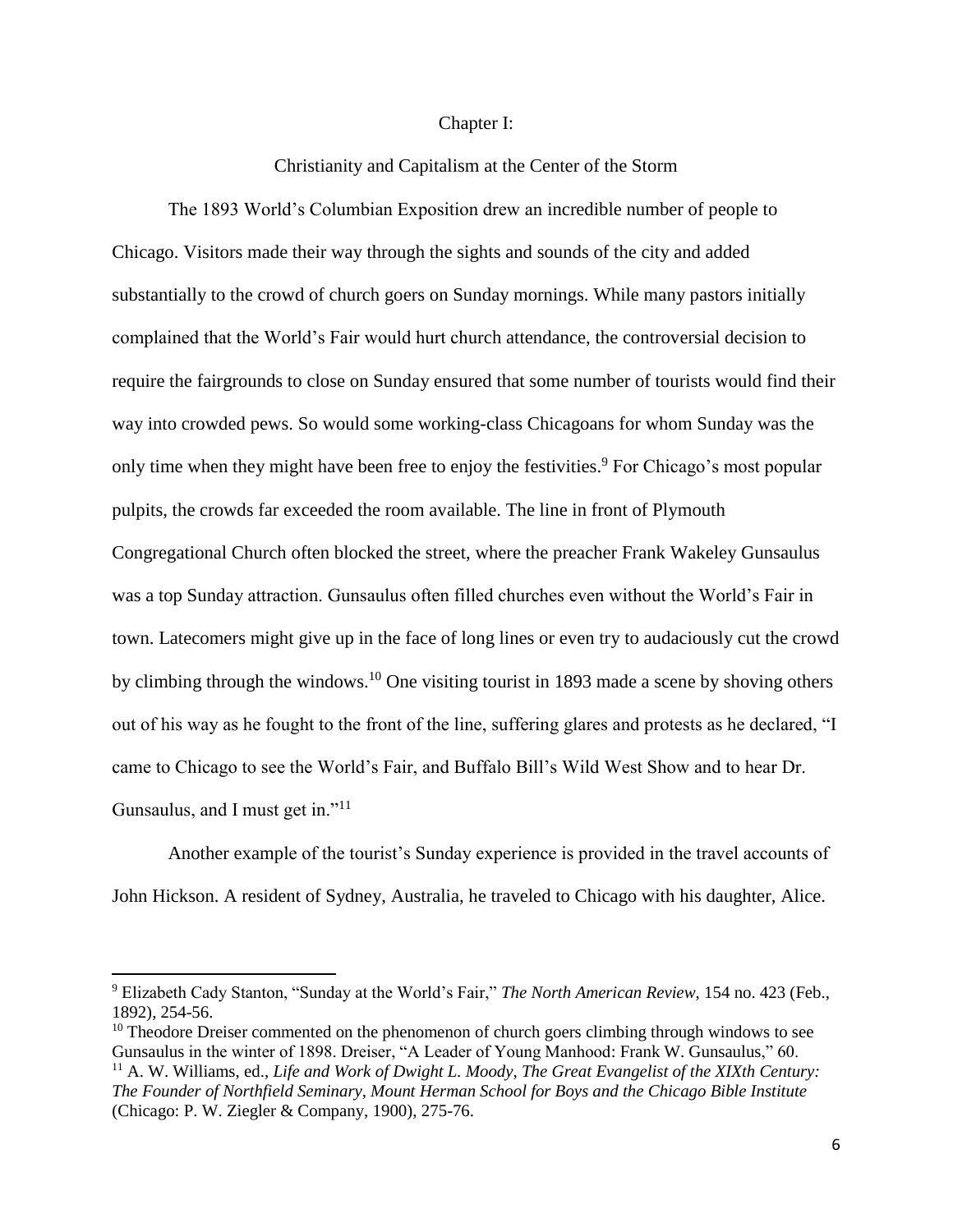Like many fairgoers, the father and daughter took time on Sunday to visit the notable preachers of the city. After crossing two oceans and getting a taste of the fairgrounds, their first Sunday sermon was in Dwight L. Moody's big tent.<sup>12</sup> The evangelist Moody made the most of the opportunity that summer, launching a six-month crusade called the World's Fair Gospel Campaign. One of his many venues was a massive circus tent capable of holding fifteen thousand people, a far larger audience than could fit in any church building in the city.<sup>13</sup> After experiencing Moody, John and Alice's second sermon in Chicago was by Gunsaulus. At these Sunday sermons, Mr. Hickson eagerly pressed through crowds to shake hands with Moody, noted Gunsaulus as a "polished and able preacher," and also caught the message of one Baptist minister before he and his daughter left Chicago to see Niagara Falls on their way to New York.<sup>14</sup> In 1893, Chicago became the premier U.S. destination for a global audience, an audience that often counted Gunsaulus among the city's must-hear pulpiteers. His preaching fit into itineraries alongside the World's Fair, Buffalo Bill, and Niagara Falls. But as grand as these Sunday crowds were, they were not Gunsaulus's most time-consuming preoccupation in the summer of 1893. He was also in the midst of opening a new school dedicated to technical education, the Armour Institute.

Gunsaulus's success was nothing short of remarkable. At the age of thirty-one, he had assumed the pastorate of one of Chicago's most affluent churches, making a strong impression

<sup>&</sup>lt;sup>12</sup> J. C. Hickson, *Notes of Travel: From Pacific to Atlantic, with Description of the World's Fair at Chicago; Also Travels by Land and Sea Around the World* (Parramatta, Australia: Fuller's Lightning Printing Works, 1894), 19.

<sup>13</sup> H. B. Hartzler, *Moody in Chicago, or The World's Fair Gospel Campaign: An Account of Six Months' Evangelistic Work in the City of Chicago and Vicinity During the Time of the World's Columbian Exposition, Conducted by Dwight L. Moody and His Associates* (New York: Fleming H. Revell Company, 1894), 64.

<sup>14</sup> Hickson, *Notes of Travel*, 19.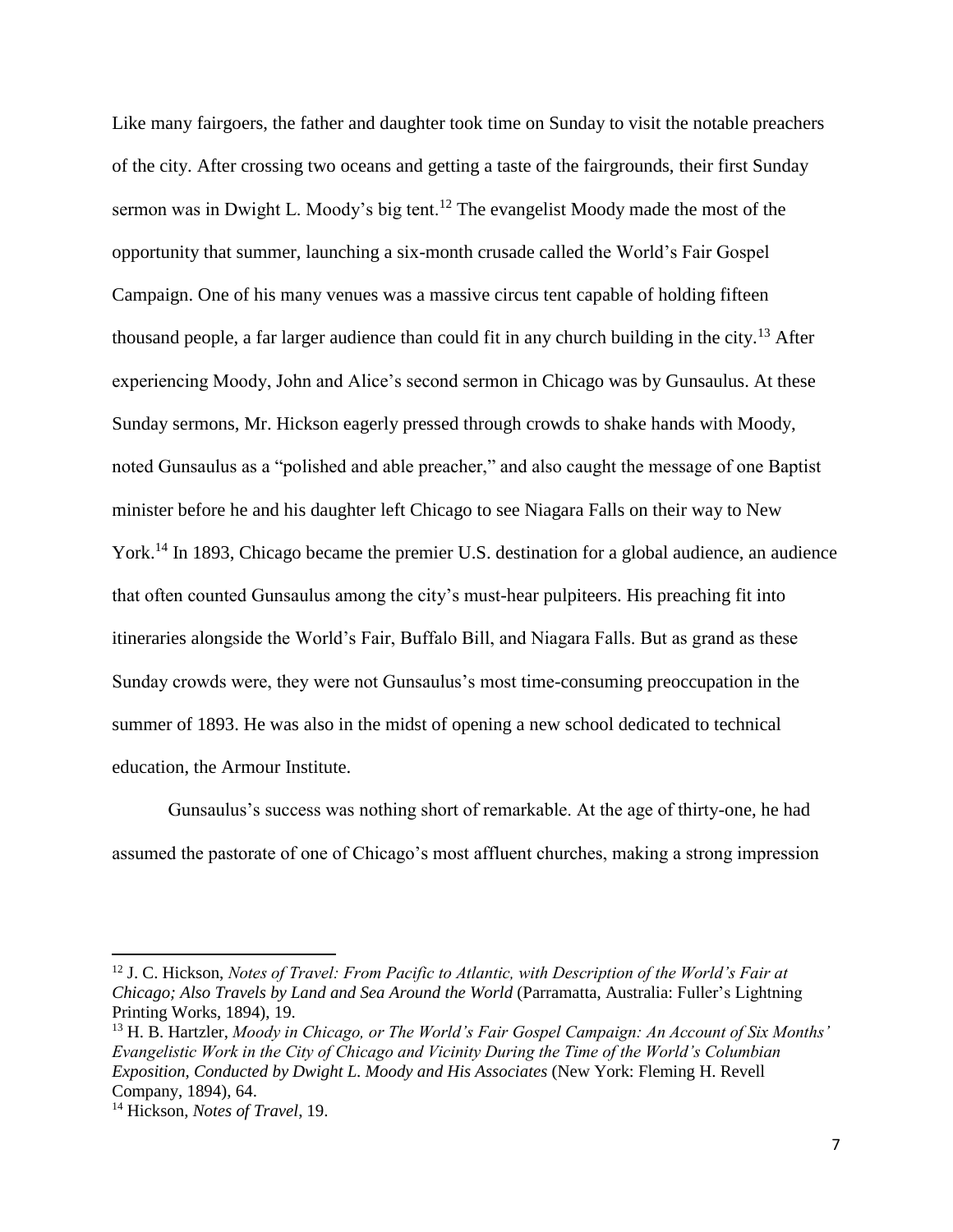from his first sermon in the city.<sup>15</sup> Within another six years he became a leading advocate of technical education in Chicago, the overseer of one of the most ambitious educational investments in American history at the time, and one of the most recognizable voices for attendees of the 1893 World's Fair. Gunsaulus's meteoric rise to prominence, first as preacher and then president of the Armour Institute, built on the promise of national Christian leadership to address wide-ranging social problems, most notably the divide between labor and capital and the threat posed by anarchism. Within this framework of social activism, Gunsaulus provided a message of upward mobility, especially popular among his predominantly middle-class congregants. The trajectory of his career reveals a preacher in service to the interests of business, one particularly capable of marshalling people and money for reform-minded causes in a mission to transform America with the transcendental power of Christianity, via industrial capitalism.

Gunsaulus was born in Chesterville, Ohio, on January 1, 1856. American Protestantism during his early childhood was honing social and theological narratives of national purpose that would later inform Gunsaulus's work and ministry. Foreshadowing later calls for middle-class social activism, publicists of the Prayer Meeting Revival in New York City in 1857-58 suggested that the power of the movement stemmed from rational and educated urban professionals. The revival received credit for making evangelists out of "those who move in the various circles of business life… preachers and laymen, doctors, lawyers, merchants, manufacturers, and mechanics."<sup>16</sup> These professionals included some who would later join the ranks of America's most well-known preachers, men such as D. L. Moody and Lyman Abbott, who were inspired by

<sup>15</sup> "Church Gleanings," *The Christian Union* 35, no. 12 (March 24, 1887), 21.

<sup>16</sup> S. S. Packard, "Personal and Miscellaneous," *American Merchant* 1, no. 1 (May 1858), 37; see also Kathryn Teresa Long, *The Revival of 1857-58: Interpreting an American Religious Awakening* (New York: Oxford University Press, 1998).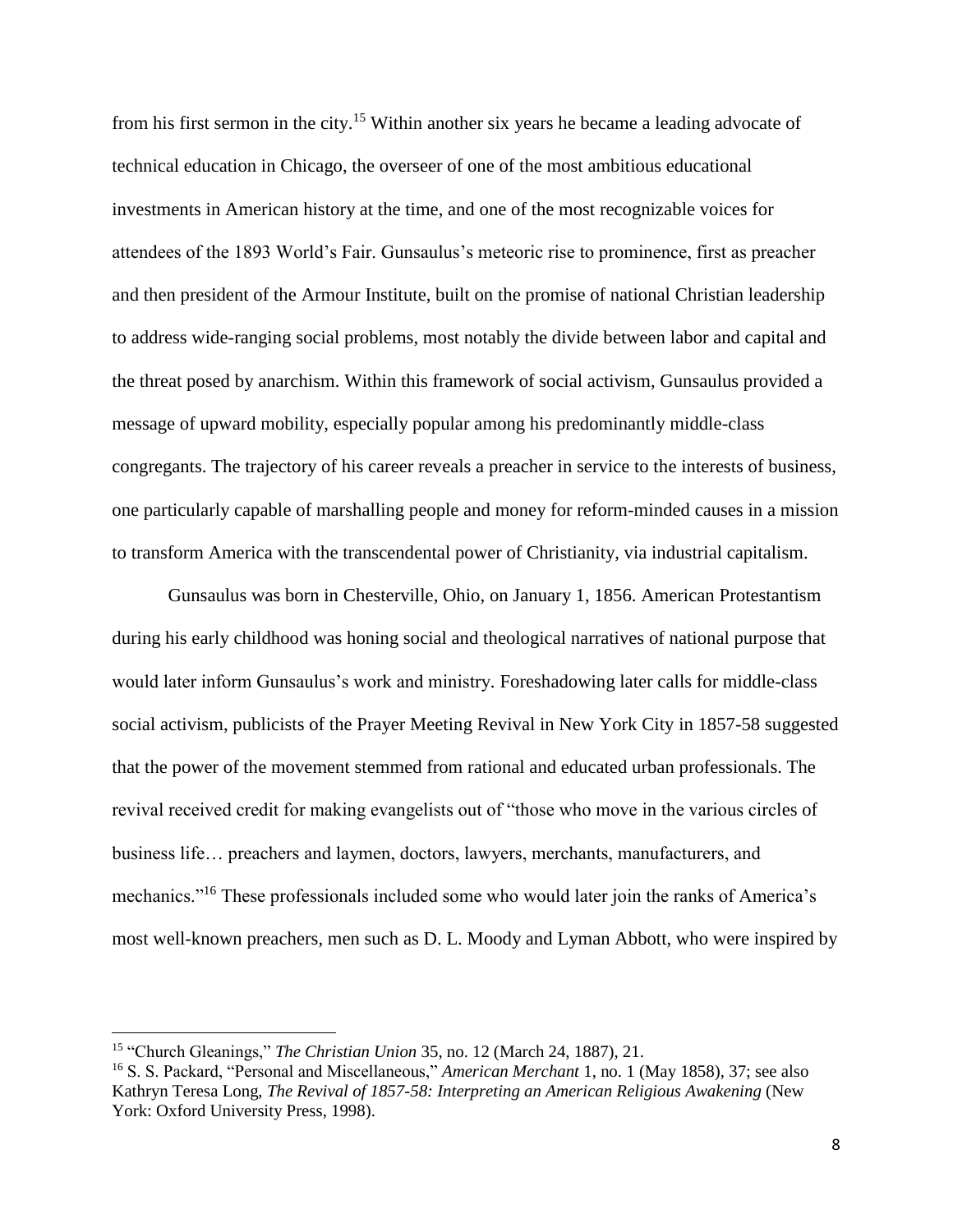the revival to leave their previous professions for ministry.<sup>17</sup> The revival also showcased midnineteenth century postmillennial narratives. The most liberal of these narratives suggested that modern Protestants, i.e. an educated urban-industrial middle class, were the culmination of providential history educating the human race to better understand divine revelation on the way to realizing the kingdom of God on earth.<sup>18</sup>

Millenarian hopes of the future kingdom of God were common to the U.S. in the midnineteenth century, with some looking to the industrial age as a sign of providential progress to be helped along by Christian social reforms and educational initiatives.<sup>19</sup> Broadly shared social ideology, formed around general commitments to "republicanism, Protestantism, and capitalism" emphasized Christian social responsibility to educate the individual, believing that individual character determined social realities.<sup>20</sup> Likewise, the ultimate purpose of the Civil War, according to the Presbyterian General Assembly in 1865, was to give Christians unprecedented opportunities for usefulness. For these white Protestant leaders, God did not free formerly enslaved people for their own sake, but rather, God freed the church to a more ambitious national role and mission.<sup>21</sup> Many ministers of the 1850s and 1860s increasingly viewed national challenges as problems to be solved by Christian effort, even as they viewed educated middle-

 $\overline{a}$ 

<sup>18</sup> William C. Conant, *Narratives of Remarkable Conversions and Revival Incidents: Including a Review of Revivals, from the day of Pentecost to the Great Awakening in the Last Century – Conversions of Imminent Persons – Instances of Remarkable Conversions and Answers to Prayer – An Account of the Rise and Progress of the Great Awakening of 1857-'8* (New York: Derby & Jackson, 1858), 1.

<sup>19</sup> Brett H. Smith, *Labor's Millennium: Christianity, Industrial Education, and the Founding of the University of Illinois* (Eugene, OR: Pickwick Publications, 2010), 1, 4-5, 19-21.

<sup>17</sup> Ira V. Brown, *Lyman Abbott, Christian Evolutionist: A Study in Religious Liberalism* (Westport, CT: Greenwood Press, 1970), 20-23; Rick Ostrander, *The Life of Prayer in a World of Science: Protestants, Prayer, and American Culture, 1870-1930* (Oxford: Oxford University Press, 2000), 9.

<sup>20</sup> Carl F. Kaestle, "Ideology and American Educational History," *History of Education Quarterly* 22, no. 2 (Summer 1982), 127-28.

<sup>21</sup> "Meeting of Ruling Elders," *New York Evangelist* 36, no. 21 (May 25, 1865), 1; for more on abolition and interpretations of the Civil War as part of providential history, see Nicholas Guyatt, *Providence and the Invention of the United States, 1607–1876* (Cambridge: Cambridge University Press, 2007), 295.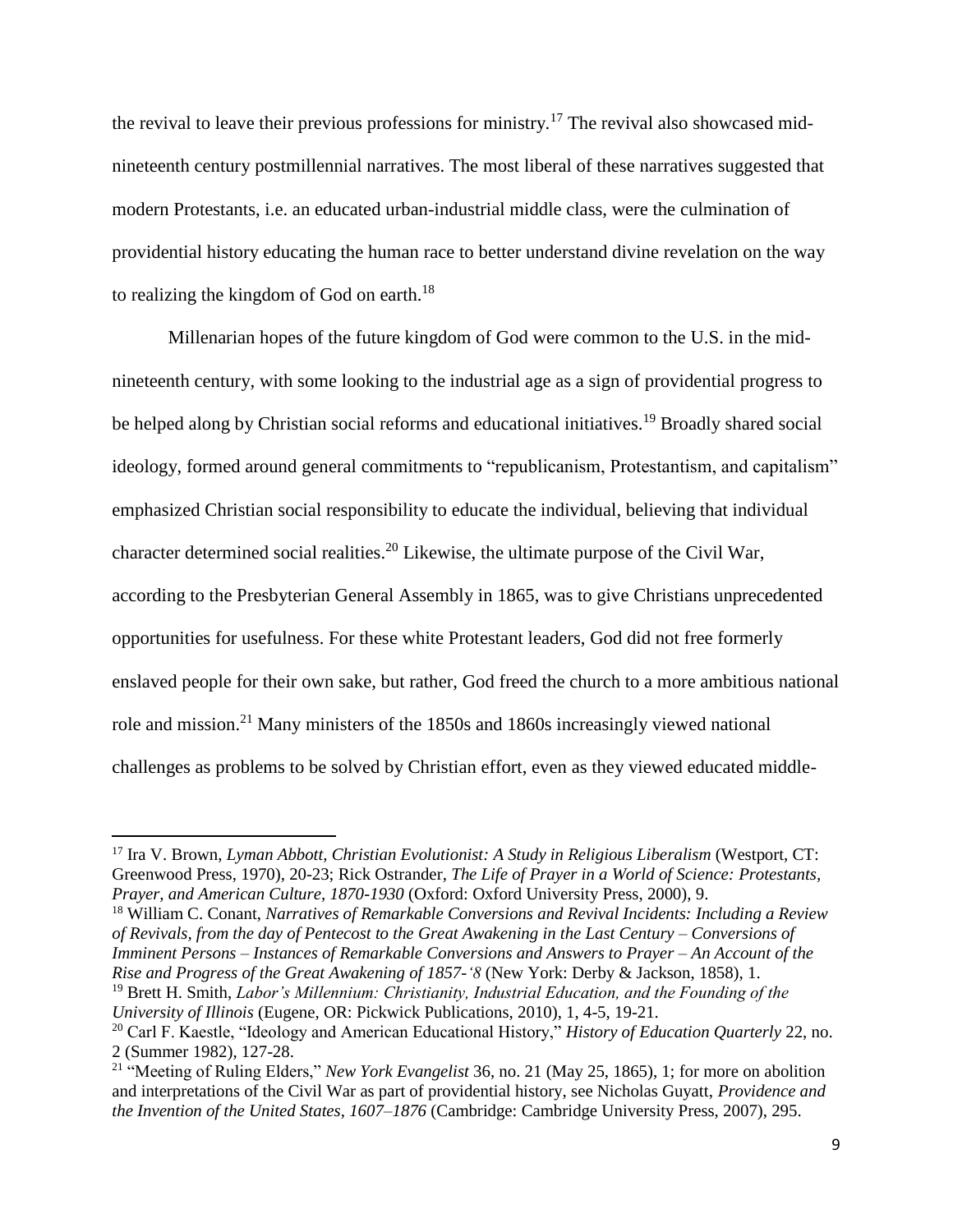class citizens in America's urban industrial centers as ideal Christian workers and incorporated modern industry into their thinking on ministry and progress.<sup>22</sup>

Among white Protestants of the era, Gunsaulus's unusual name immediately sets him apart. His family descended from a colonial-era Spanish settler to upstate New York, though it is unclear when the name became anglicized. Family tradition, publicized in biographical sketches, held that the family traced back to a Spanish Protestant martyred by the Inquisition in the sixteenth century, "Reginald Gunsaulus Montanus."<sup>23</sup> In this way, the family's Spanish heritage represented a proud Protestant tradition, where it otherwise might have been associated with Catholicism. Gunsaulus's grandfather, Joseph, a veteran of the War of 1812, relocated the family from New York to Ohio in 1837, and passed away in 1848. Gunsaulus's father, also named Joseph, was born in 1825 and temporarily lived in a log cabin when the family moved to Ohio. He practiced carpentry, later learned the legal profession, engaged in land speculation and stock trading, and maintained a small farm. When Gunsaulus's hometown of Chesterville formally incorporated in 1860, his father served as one of the community's first councilmen, served at various times as president of the county school board, and eventually served a total of about two decades as Chesterville's mayor. During the Civil War, Joseph Gunsaulus also served as a Republican representative in the Ohio state legislature for two terms, from 1862-1865.<sup>24</sup>

Gunsaulus grew up in a rural but prosperous middle-class family where the written and spoken word were prized. He studied law and oratory as his father groomed him for the legal

<sup>&</sup>lt;sup>22</sup> For more on the evolving concept of "Christian work" after the Civil War, see Timothy E. W. Gloege, *Guaranteed Pure: The Moody Bible Institute, Business, and the Making of Modern Evangelicalism*  (Chapel Hill: The University of North Carolina Press, 2015), 25.

<sup>23</sup> J. W. Luccock, "Frank Wakeley Gunsaulus, the Poet-Preacher," *The American Illustrated Methodist Magazine* 4, no. 3 (Nov., 1900), 211.

<sup>24</sup> W. H. Perrin and J. H. Battle, *History of Morrow County and Ohio* (Chicago: O. L. Baskin & Co., 1880), 247, 367, 601, 783.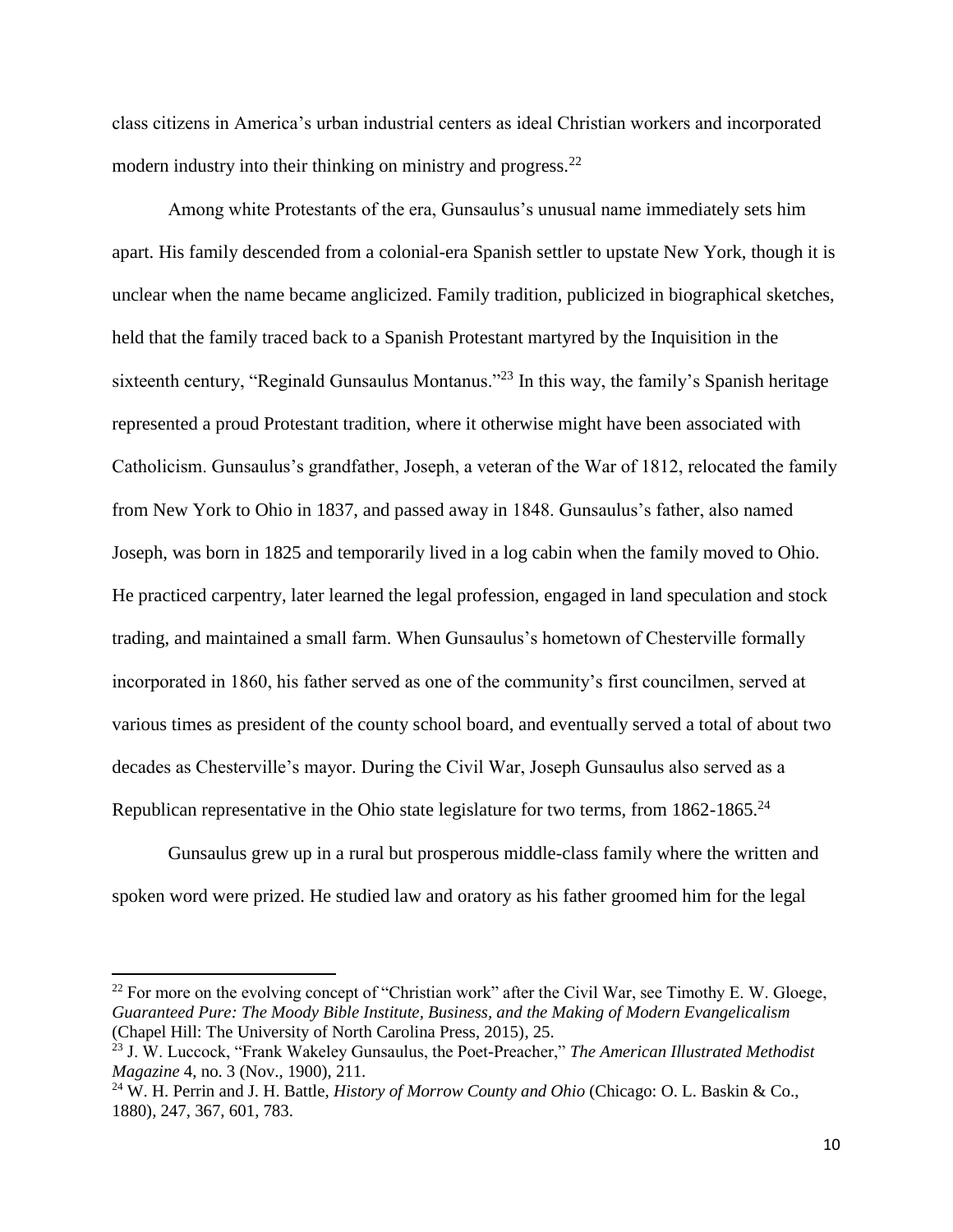profession. His father was also a capable public speaker, and to encourage his son's learning they would frequently travel "as many as twenty miles to hear a good oration."<sup>25</sup> Gunsaulus's grandmother, Nancy, lived with the family, and had a lasting influence on him. Nancy possessed both a great love of literature and a great memory for recitation, two qualities she instilled in her grandson. From an early age, Gunsaulus impressed with his ability to recall and perform speeches and sermons verbatim.<sup>26</sup> In Chesterville, Gunsaulus attended the district schoolhouse until he was twelve, then studied evenings while working on the family farm until he went to college. He ultimately decided he could do more as a minister than as a lawyer. Recalling later that he had not been an especially pious young man, he nonetheless felt "a burning desire to do something, to achieve something for the benefit of my fellowmen..."<sup>27</sup> A conversion experience at the age of fifteen followed the sermon of a Methodist minister, which convinced him of "the power of consecrated oratory," and reportedly led to his decision to enter ministry.<sup>28</sup> Preaching apparently promised greater fulfillment for Gunsaulus than a career in law. He attended Ohio Wesleyan University, where he studied the poetry he and his grandmother loved while honing his oratory, debating sermons, and practicing the preacher's craft. He graduated and was ordained in 1875, in debt but eager to pursue the first opportunity that came his way.<sup>29</sup>

Gunsaulus married the same year he became an itinerant Methodist minister, though there is no mention of the circumstances that brought him and his wife together. With few exceptions, the women in Gunsaulus's life, such as his sister or his wife Georgeanna, who went by Anna, are nearly invisible in print sources. This omission is no less vexing to historians for being common

<sup>&</sup>lt;sup>25</sup> Dreiser, "A Leader of Young Manhood: Frank W. Gunsaulus," 61.

<sup>26</sup> Luccock, "Frank Wakeley Gunsaulus, the Poet-Preacher," 211.

<sup>27</sup> Dreiser, "A Leader of Young Manhood: Frank W. Gunsaulus," 61-62.

<sup>28</sup> Luccock, "Frank Wakeley Gunsaulus, the Poet-Preacher," 211.

<sup>&</sup>lt;sup>29</sup> Dreiser, "A Leader of Young Manhood: Frank W. Gunsaulus," 61-62.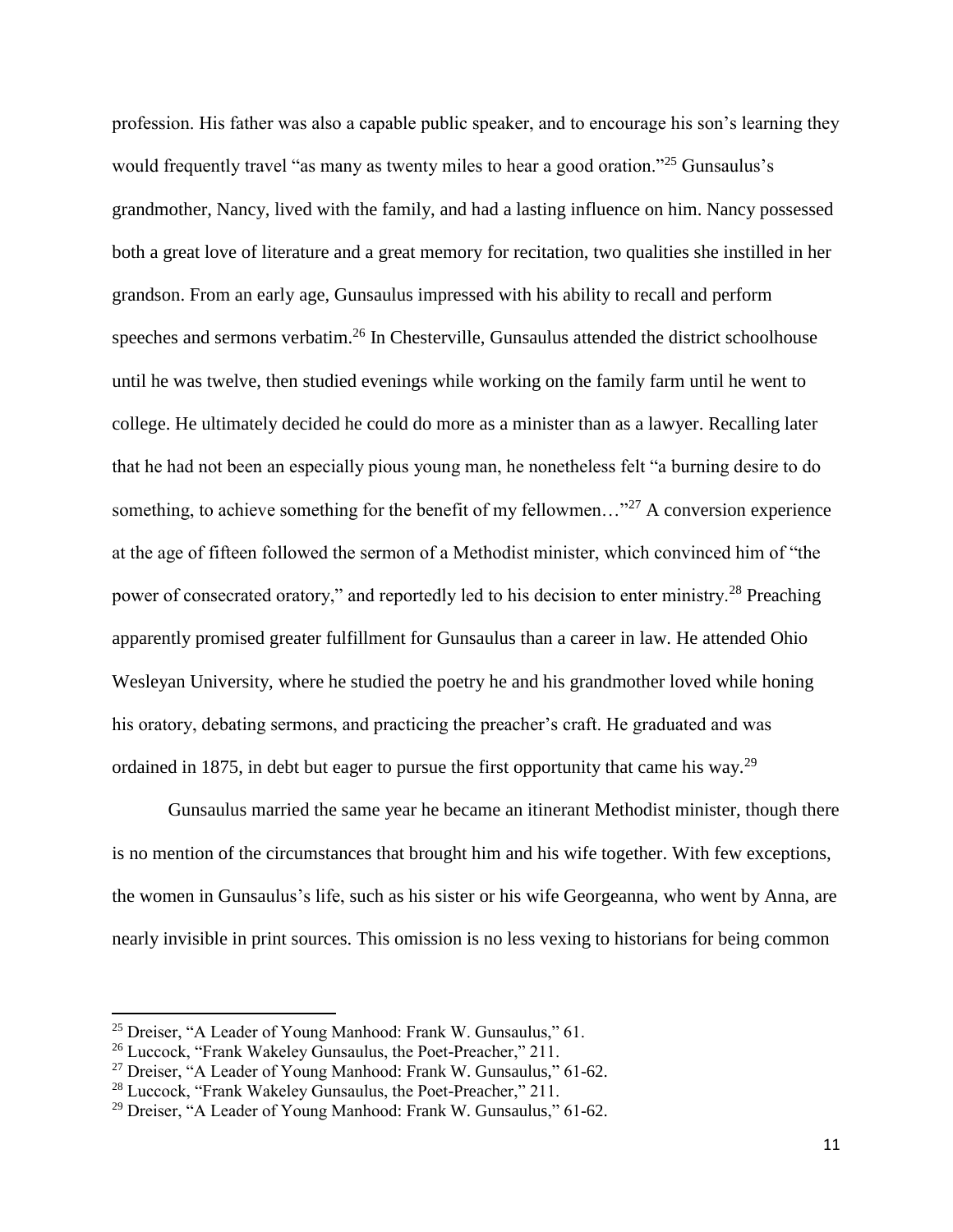in the period. It is unclear how much debt Gunsaulus owed at the time he and Anna were starting their family, but his first annual salary was \$320. His first assignment as a circuit rider was to what was known as the "Harrisburgh circuit," followed the next year by the "Worthington circuit," near enough to Columbus to grant Gunsaulus coveted access to the Ohio State Library. His first regular pastorate, and his last Methodist appointment, took him to the "Main Street Methodist Church at Chillicothe, Ohio."30

It was during these early years that Gunsaulus was finding his own distinct approach to ministry. His first public sermon was in the village of Stratford, where he impressed with his oratory and ability to preach from memorized notes, but blew through his material in less than ten minutes. He tried to recover by simply repeating the sermon a second time, weaving it together so that the repetition was not obvious until near the end. In addition to managing time, Gunsaulus also learned to avoid traditional revivals, a mainstay of other Methodist itinerants. He called off his first series of revival meetings part way through out of embarrassment. His optimistic style failed to make his listeners "feel sorry for their sins," netting only three conversions. When asked about it by a friend and colleague fresh from a more successful revival of their own, Gunsaulus remarked, "I held my meetings until I got the three I wanted, and then I closed them for fear I would get some I didn't want!"<sup>31</sup> This is not to say that he was unsuccessful as a preacher. If he did not often provoke tear-stained repentance, he nonetheless became known for growing church attendance. He reportedly brought community members into church who had never attended before, and who stopped attending when he was gone. He captivated and entertained audiences with a message both optimistic regarding the potential for

 $\overline{a}$ 

<sup>30</sup> Luccock, "Frank Wakeley Gunsaulus, the Poet-Preacher," 212.

<sup>31</sup> *Ibid*., 212-13.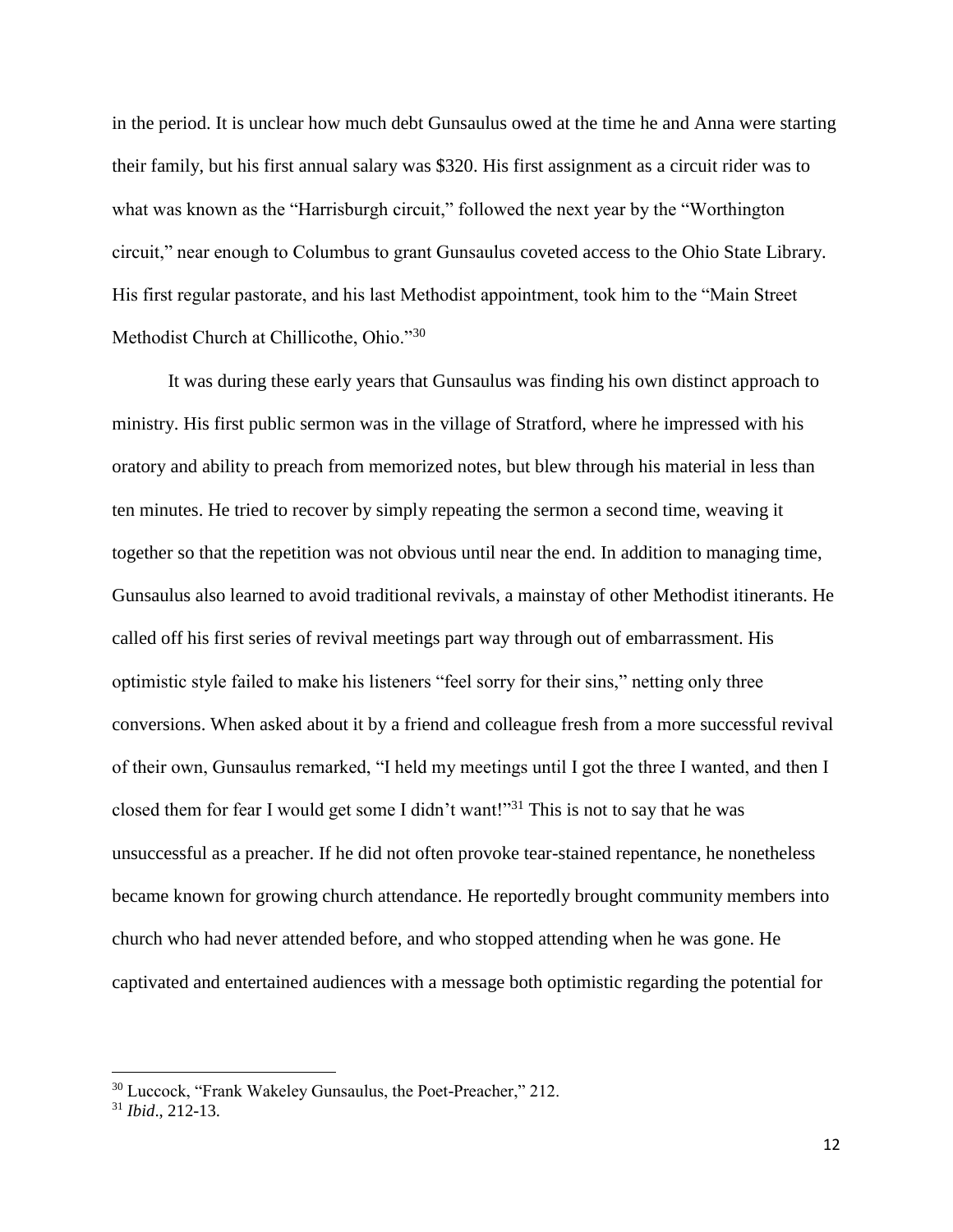human achievement and ambitious regarding the essential social responsibilities of Christians.<sup>32</sup>

Gunsaulus wrote his first book just as he was about to transition from Methodism to Congregationalism.<sup>33</sup> *The Metamorphoses of a Creed* chronicled his personal theological journey. Published in 1879, it described his youthful infatuation with Unitarianism, and how he ultimately came to reject theological liberalism for orthodoxy. The book's premise was that orthodoxy could and should be innovative, and that transcendentalism properly understood should not be consigned to an association with Unitarianism. The book attempted to suggest an innovative orthodoxy that repudiated the narrow confines of both traditional Calvinism and any liberalism completely unmoored from tradition. Gunsaulus believed Calvinism had largely been repudiated in the first half of the nineteenth century, and it remained for Christians to repudiate overzealous rationalists in the second half, keeping a place in theology for the trinity and Christ's atonement.<sup>34</sup> In his view, the two extremes of Calvinism and Unitarianism, too much tradition and too little, robbed faith of its potency and stymied human potential by promoting cynical and fatalistic worldviews.<sup>35</sup> In defense of transcendental idealism, Gunsaulus stated in his preface, "Unless we desire a great Brook Farm Community we must avoid the reduction of God's universal politics to the constitution of that West Roxbury experiment," referring to failed utopian idealism.<sup>36</sup> Gunsaulus was determined to articulate a radical modern idealism apart from both stern rationalism and failed utopias.

<sup>32</sup> *Ibid*., 212; Dreiser, "A Leader of Young Manhood: Frank W. Gunsaulus," 63.

<sup>33</sup> "Other Methodist Conferences," *Milwaukee Daily Sentinel* (Oct. 3, 1879), 2.

<sup>34</sup> Frank Wakeley Gunsaulus, *The Metamorphoses of a Creed: An Essay in Present Day Theology* (Chillicothe, Ohio: Gould & Kello, 1879).

<sup>&</sup>lt;sup>35</sup> These concerns mirror the cynicism Gunsaulus interpreted in some of his parents' teachings, where his father would quote Emerson as a fatalist, and his mother leaned towards the traditional Calvinist doctrine of predestination. In terms of actual church membership, his father did not maintain any, and his mother was a devout Presbyterian. Dreiser, "A Leader of Young Manhood: Frank W. Gunsaulus," 61-62.

<sup>36</sup> Gunsaulus, *The Metamorphoses of a Creed*, vii.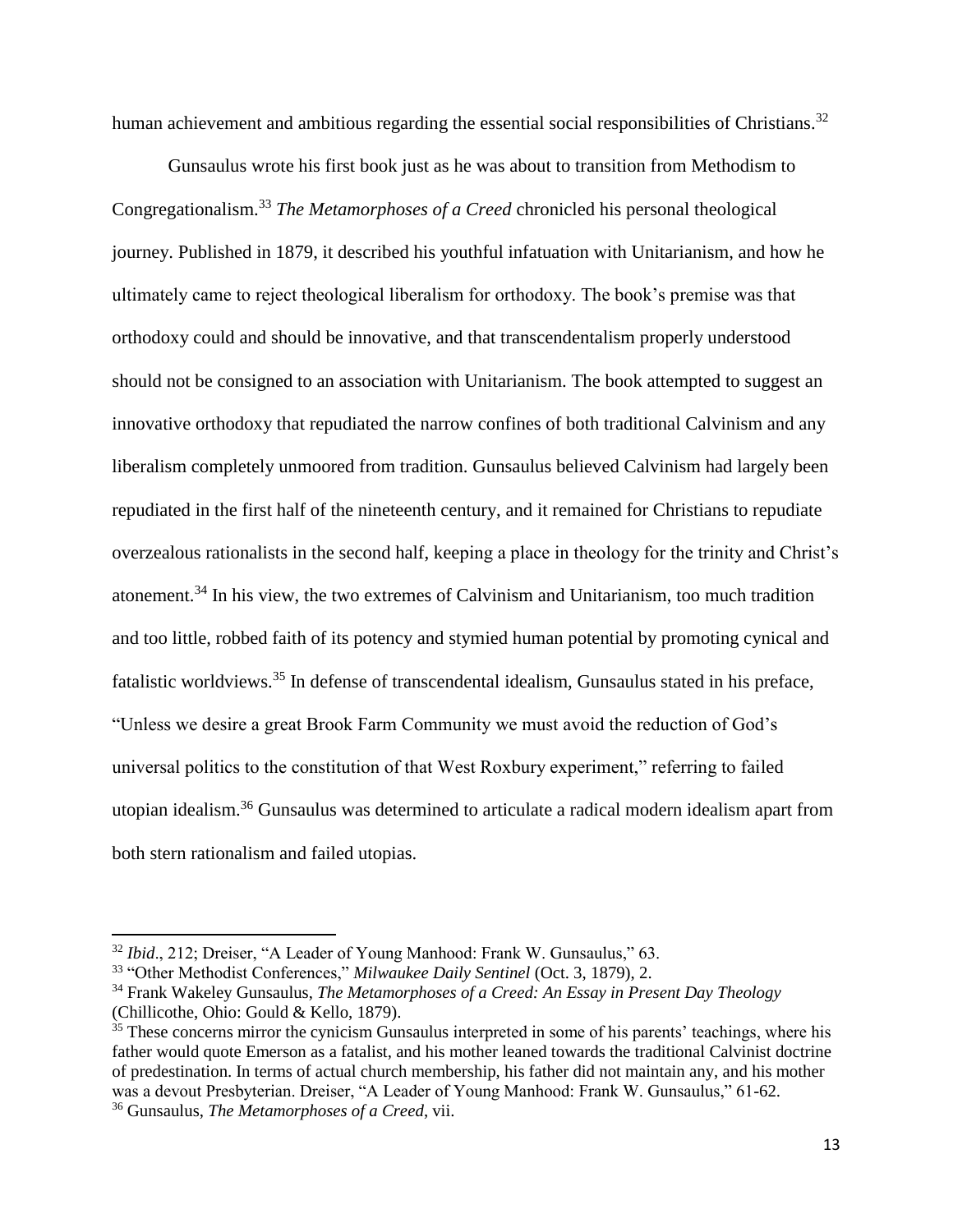The Brook Farm community in West Roxbury, Massachusetts, was a short-lived effort, 1841-47, by some transcendentalists to build an egalitarian utopia. Though transcendentalism was often extremely individualistic, the Brook Farm community attempted to create a new kind of society where all would work together to produce income and have as much leisure time as possible. Ultimately unable to support itself financially, the community struggled with internal divisions and lack of practical solutions to sustain itself, leading to its collapse, with some help from fire and smallpox.<sup>37</sup>

Gunsaulus's first book was notably influenced by two recent publications, R. Andrew Griffin's 1877 title, *From Traditional to Rational Faith: or, The Way I Came from Baptist to Liberal Christianity*, and the 1878 novel, *Bluffton*. Together, these three works illustrate a theme of theological odyssey. Where Gunsaulus goes from liberalism to orthodoxy, Griffin's earlier work marks progression in the other direction, from orthodoxy to rationalism.<sup>38</sup> At a glance, the premise suggests that *The Metamorphoses of a Creed* was a response to, and attempted repudiation of, *From Traditional to Rational Faith*. However, Gunsaulus also pays homage to the earlier work, claiming he is not as heroic as Griffin.<sup>39</sup>

In *The Metamorphoses of a Creed*, Gunsaulus identifies with the protagonist preacher from the 1878 novel, *Bluffton*, with the caveat that he does not have "such absurd faith" in himself as the novel's hero.<sup>40</sup> In *Bluffton*, the titular town is rapidly growing due to westward settlement. The hero, Mark Forrest, is among the newcomers. Fresh from a New England seminary, Forrest is zealous but intellectually curious, eager to test how his "theology works in

l

<sup>37</sup> Sterling F. Delano, *Brook Farm: The Dark Side of Utopia* (Cambridge, MA: Harvard University Press, 2004).

<sup>38</sup> Richard Andrew Griffin, *From Traditional to Rational Faith: or, The Way I Came From Baptist to Liberal Christianity* (Boston: Roberts Brothers, 1877).

<sup>39</sup> Gunsaulus, *The Metamorphoses of a Creed*, v.

<sup>40</sup> *Ibid*., v-vi.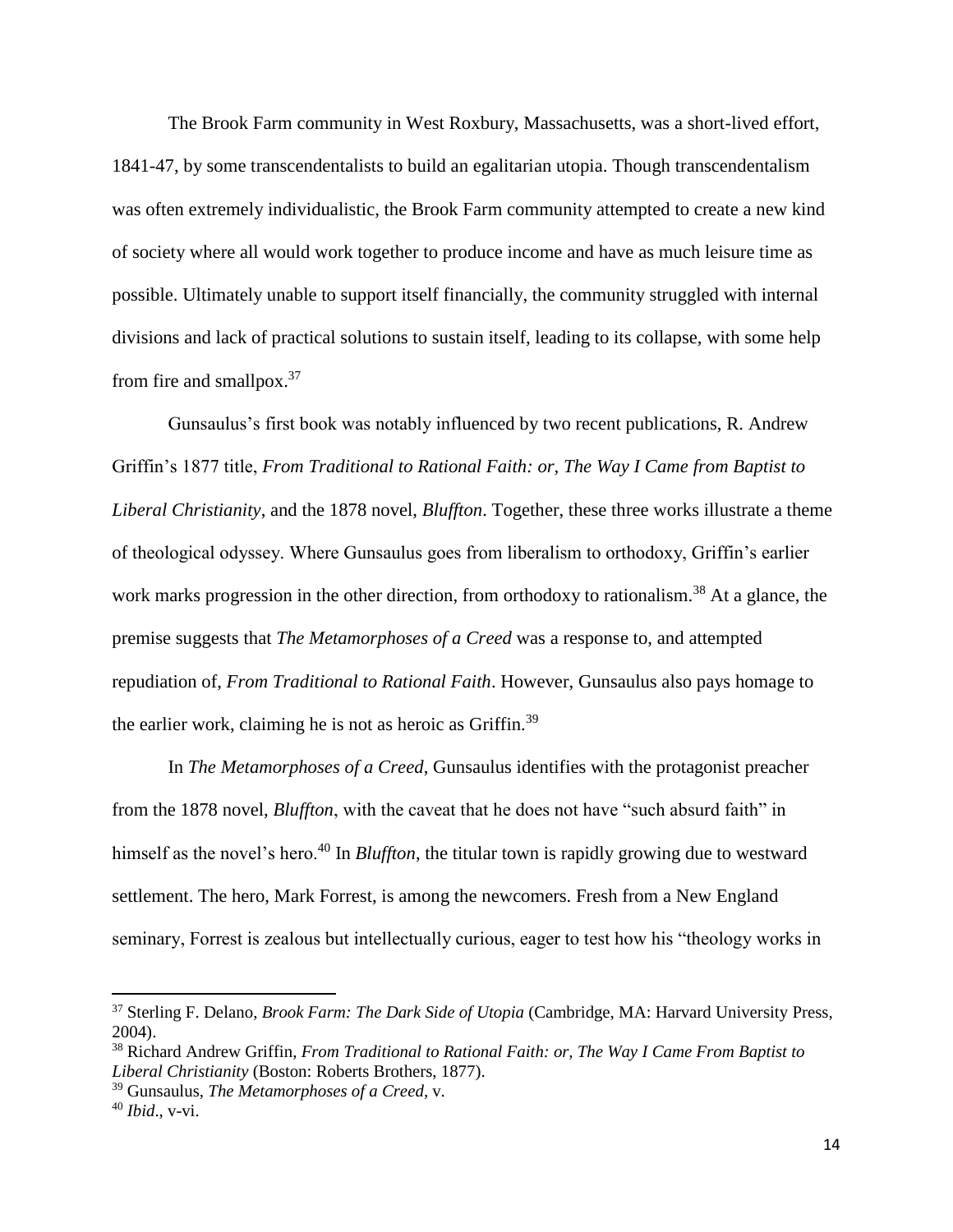practical life" out West.<sup>41</sup> Thinking that "every man ought to be a practical Christian" and that doctrinal disputes should be set aside so all can help build up the kingdom of God on earth, Forrest's earnest morality is tested by unrequited love and theological doubts.<sup>42</sup> Confronted by controversy between the staunchly orthodox and the strictly rationalist camps, a heartbroken Forrest travels the world seeking answers. The story concludes with Forrest and his love finding each other and confessing their mutual feelings. The preacher resolves his doubts and the couple adopts a faith that rejects both rationalism and orthodoxy for "faiths and hopes and sentiments and poetry," but without turning their beliefs "into sharp stones" that harm others.<sup>43</sup>

What *Bluffton* has in common with Griffin and Gunsaulus is that they all present the romanticized idea that painfully wrestling with one's own personal theology is a heroic and manly odyssey. While one is a novel, the three books all illustrate a broad, late-nineteenth century genre of theological progression as an intellectual masculine journey, with preachers navigating the tensions between traditional orthodoxy and modern rationalism. Gunsaulus saw himself as engaged in the same type of heroic journey as Griffin. There is also the implication, provided most strongly in *Bluffton*, that authentic lived religion is found in the worldly West as opposed to the hidebound East. However, Gunsaulus's writing reveals one surprising departure from the normal romanticizing of the West. While Christianity offered a universal political message, that message could be rendered impotent if reduced to collectivism or agrarianism. Gunsaulus's objection to a Brook Farm community as the goal of transcendental Christian idealism implied a future in which a more practical Christian idealism needed to be rooted in industrial capitalism.

<sup>41</sup> M. J. Savage, *Bluffton: A Story of To-Day* (Boston: Lee and Shepherd, 1878), 27.

<sup>42</sup> *Ibid*., 85.

<sup>43</sup> *Ibid*., 247-48.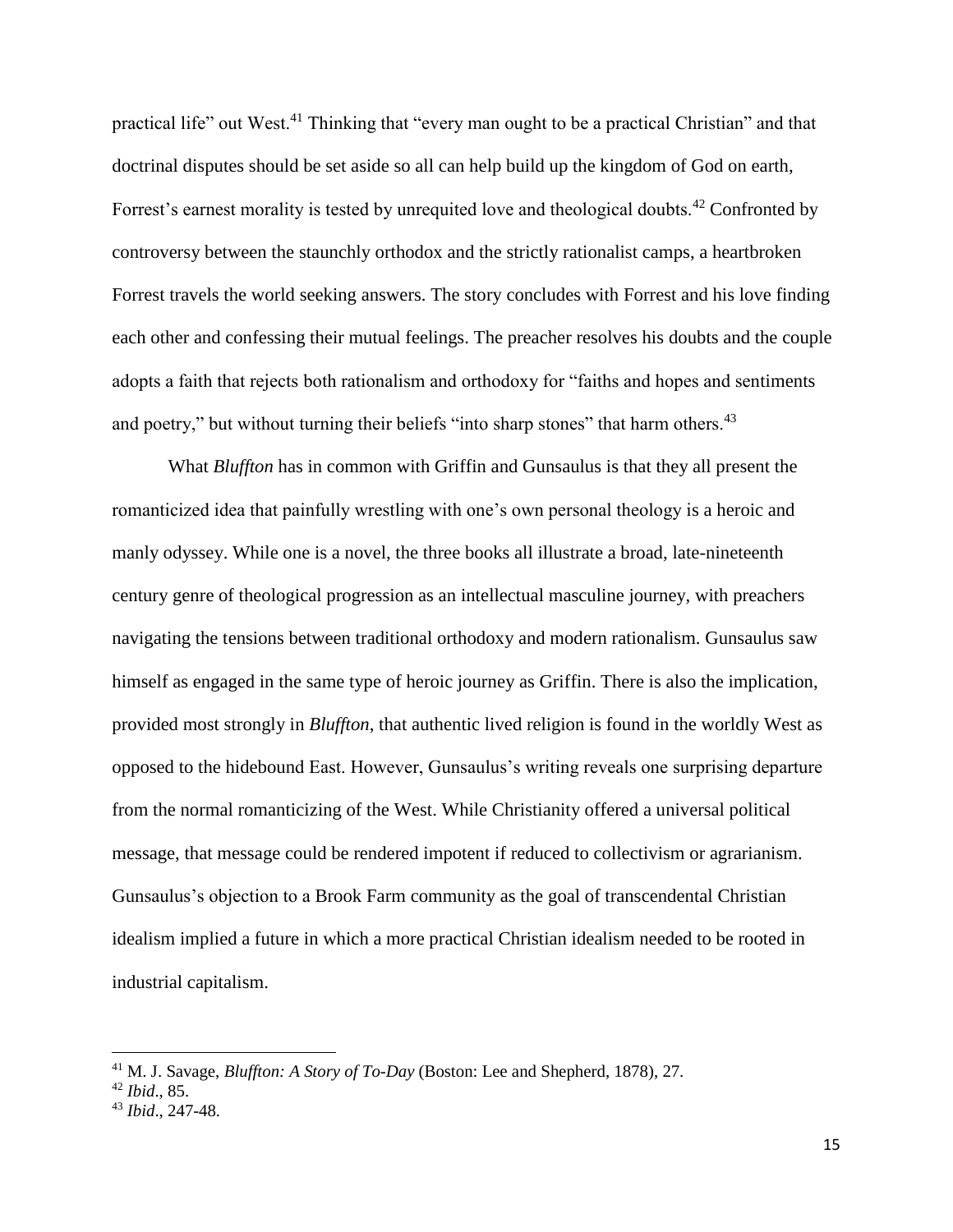While Gunsaulus continued to develop his articulation as a theologian, his first book illustrates two enduring aspects of his ministry. He would maintain a romantic view of Protestant orthodoxy as an innovative but measured force for good, and he would continue to write in difficult, rambling but dense prose requiring special effort to follow his line of thought. As one reviewer of his first book bluntly stated, "We are inclined to doubt whether the life or opinions of Mr. Gunsaulus required an apology so extended."<sup>44</sup> A more sympathetic review still conceded that it was difficult to summarize the ideas of *The Metamorphoses of a Creed*. Gunsaulus used endless references to history, literature, and philosophy in presenting a theological argument, putting it beyond "the easy grasp of the intelligent common reader," while making those references so dense and varied "as to tax, a little, the thought even of the well-informed." The editors of *The Congregationalist* saw Gunsaulus as a very promising and dynamic young preacher capable of growing their ranks, but they nonetheless admitted that "it is not always an easy volume to be read."<sup>45</sup>

In keeping with many preachers, the ideas Gunsaulus published were often first presented as a series of sermons. His second book, *November at Eastwood*, presented a compilation of seven sermons published to similarly poor reviews. The content was deemed "vague" and "rather too ambitious in manner," focusing overly much on "the development of a noble manhood..."<sup>46</sup> While his sermons were, like his books, full of dense and varied references and convoluted arguments, the unreadable became highly engaging for listeners when Gunsaulus stood behind the pulpit, giving life to his illustrations. He increasingly became known for his messages on Christian social responsibility, with the sermon, "What We Owe; or, Christian Giving,"

<sup>44</sup> "Literature," *Sunday Afternoon: A Monthly Magazine for the Household*, Vol. 3 (January—September, 1879), 862.

<sup>45</sup> "Literary Review," *The Congregationalist* (Sept. 3, 1879), 6.

<sup>46</sup> "Literary Review," *The Congregationalist* (Nov. 10, 1880), 6.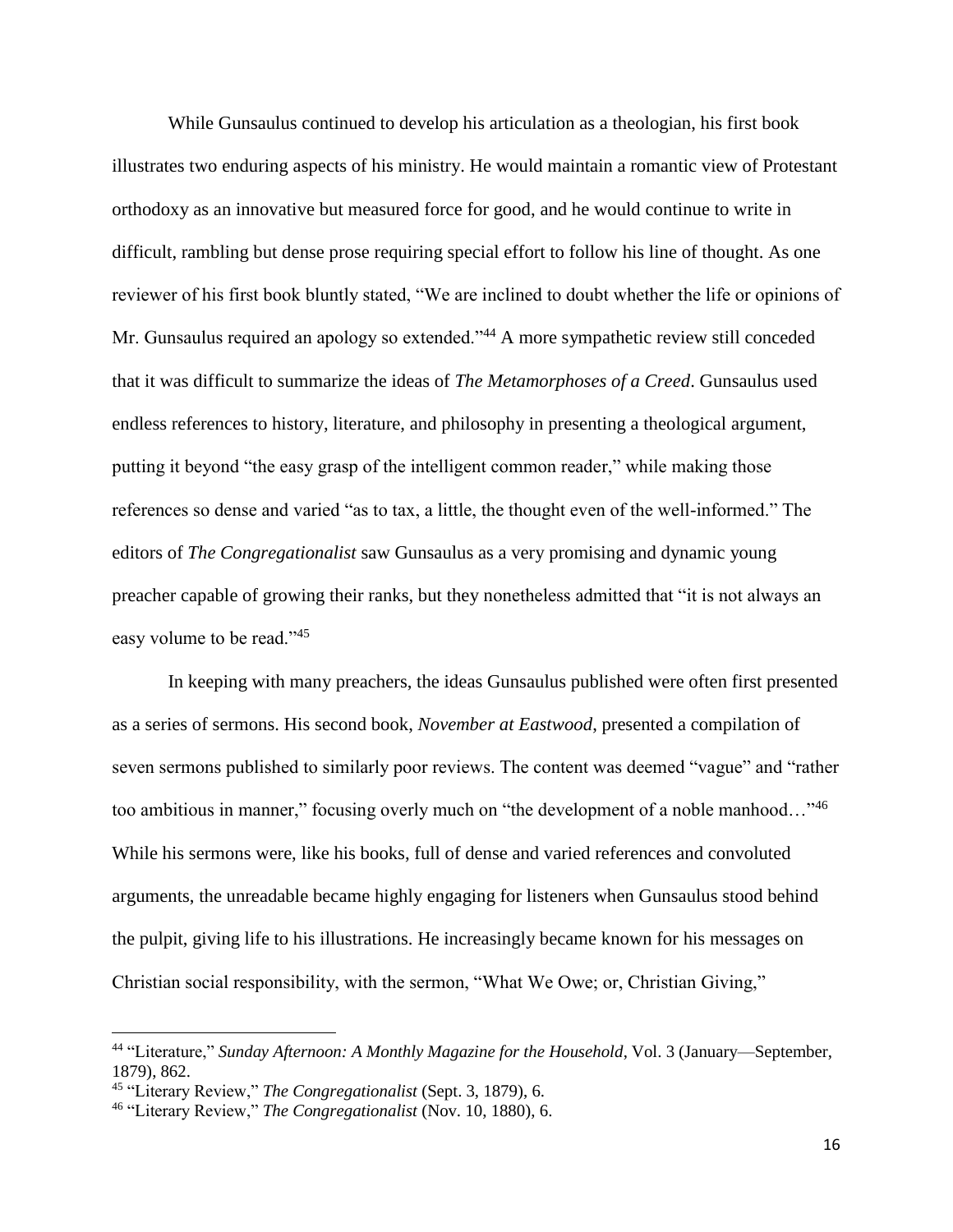garnering enough interest to be distributed by pamphlet.<sup>47</sup>

Gunsaulus's early transcendentalism resulted in him leaving Methodism after the elder in his district confronted his unrealistic visions of human progress and perfection. Gunsaulus recalled, "After one of my flights, in which I advocated perfection far above the range of humankind, he came to me and said: 'My dear young man, don't you know that people have to live on this planet?' The rebuke struck me as earthly then, but it has grown in humor and common sense since."<sup>48</sup> Gunsaulus chose to leave Methodism. Entering Congregationalism thus chastised, he preached at a series of pulpits in Columbus, first at Eastwood Congregational Church and soon after at High Street Congregational Church.<sup>49</sup> Despite the brevity of each successive pastorate while in Ohio, some lasting less than a year, he found that his fantastic visions of progress and human potential struck a chord with his parishioners in Columbus, increasing church attendance.<sup>50</sup> By the time he was at High Street, the terrible reviews of his written work did not prevent him from selling his printed sermons for five cents at the door each Sunday morning.<sup>51</sup> Gunsaulus stuck to a message with a core mission of challenging cynicism about the future. What the young preacher observed of the world made him worry that he ought to be cynical, and he "had to battle this down and convince myself that we are what we choose to make ourselves."<sup>52</sup> The brief setbacks owing to his unconventional preaching were not enough for Gunsaulus to give up his lofty views of possible human achievement. He was determined to find ways to practically realize those ideals as a minister.

<sup>47</sup> "Literary Review," *The Congregationalist* (Jan. 26, 1881), 6.

<sup>48</sup> Dreiser, "A Leader of Young Manhood: Frank W. Gunsaulus," 62.

<sup>49</sup> "Weekly Register," *The Congregationalist* (July 7, 1880), 4; Luccock, "Frank Wakeley Gunsaulus, the Poet-Preacher," 212.

<sup>50</sup> "Lake States," *The Congregationalist* (Aug. 27, 1879), 5; Literary Review," *The Congregationalist*  (Sept. 3, 1879), 6.

<sup>51</sup> "Lake States," *The Congregationalist* (Feb. 23, 1881), 4.

<sup>52</sup> Dreiser, "A Leader of Young Manhood: Frank W. Gunsaulus," 62-63.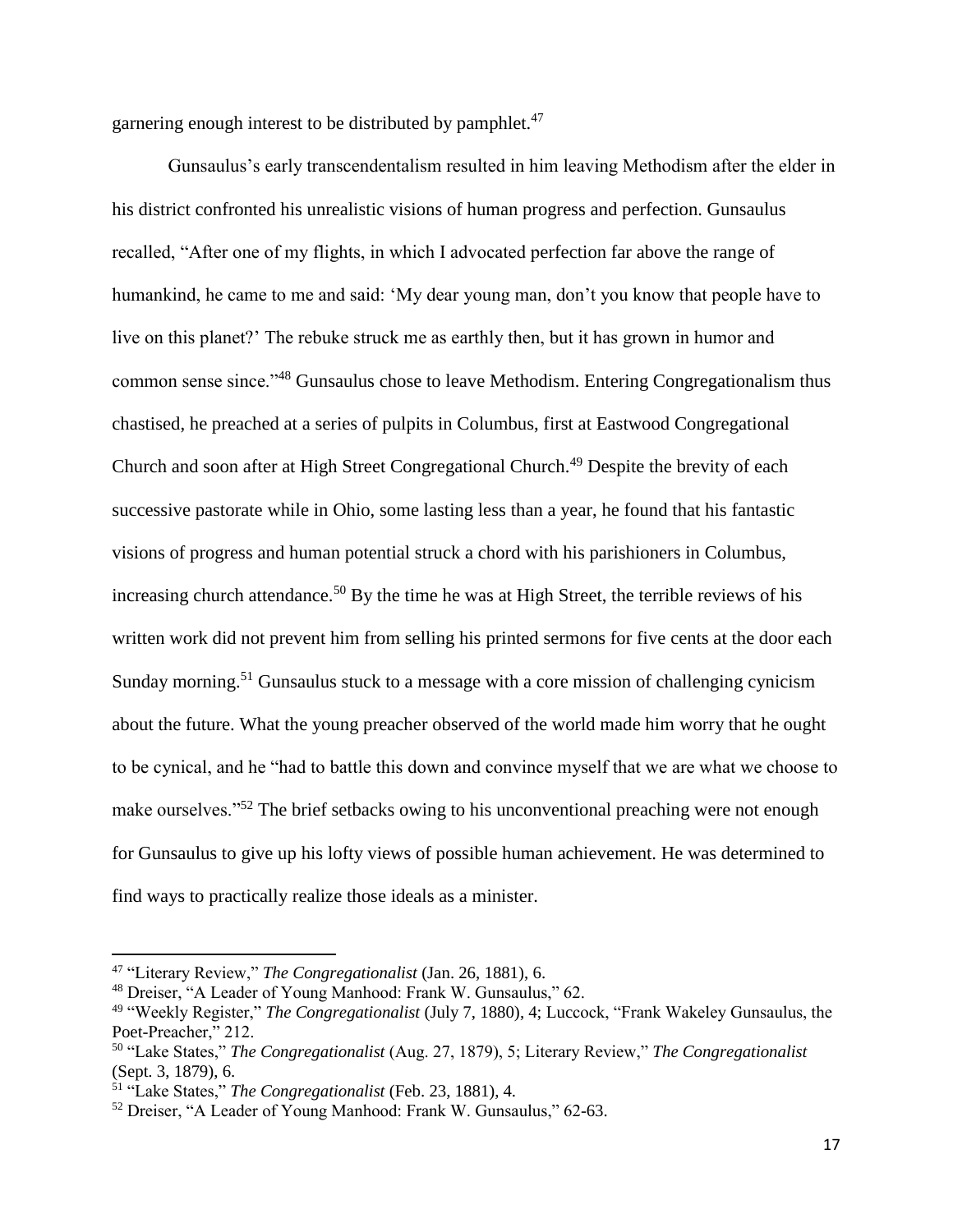Gunsaulus experienced the first of numerous health breakdowns in his life while at High Street Congregational Church. His first publicly admitted complications were referred to as a case of "sunstroke" in 1881, followed by personal trips for his health.<sup>53</sup> Thinking that the air of the Atlantic coast might be good for him, he accepted a call in 1883 to Newtonville, Massachusetts, "one of the most cultured and aristocratic churches of suburban Boston."<sup>54</sup> The annual salary of \$3,000, with the month of August for vacation time, complimented the fresh Atlantic air.<sup>55</sup> While in Ohio, the preachers who impressed him the most were Wendell Phillips and Bishop Matthew Simpson. Once in the Northeast, he came to admire the preaching of Phillips Brooks and Henry Ward Beecher.<sup>56</sup> The move brought him into connection with widening circles of increasing influence, circles that in turn heard Gunsaulus's patriotic appeals to republicanism and Western character, declaring that "to be a true American, one must be a true Christian."<sup>57</sup> Gunsaulus soon took an active role in the Boston area, along with Phillips Brooks, in endorsing and promoting prohibition candidates.<sup>58</sup>

A call like the one Gunsaulus received to Massachusetts, or like the various calls he had received in Ohio, were usually trying to steal a minister away from their previous church. The preacher's reputation would spread within the right circles, or he might happen to make an impression on certain members of another church, and a call could be extended if that

<sup>53</sup> "Lake States," *The Congregationalist* (July 20, 1881), 4; "Lake States," *The Congregationalist* (Aug. 3, 1881), 4; "Lake States," *The Congregationalist* (June 14, 1882), 4; "Boston and Vicinity," *The Congregationalist* (Aug. 9, 1882), 4; "Boston and Vicinity," *The Congregationalist* (Dec. 6, 1882), 4. <sup>54</sup> The quotation is taken from a letter published in the *Oberlin Weekly News* from Rev. F. A. Gould, who met Gunsaulus at Ohio Wesleyan University in 1872. "Dr. F. W. Gunsaulus," *Oberlin Weekly News* 31, no. 6 (April 3, 1890), 2; Dreiser, "A Leader of Young Manhood: Frank W. Gunsaulus," 62; Luccock, "Frank Wakeley Gunsaulus, the Poet-Preacher," 212.

<sup>55</sup> "Massachusetts," *The Congregationalist* (Jan. 17, 1883), 4.

<sup>56</sup> Dreiser, "A Leader of Young Manhood: Frank W. Gunsaulus," 61.

<sup>57</sup> "Ladies' Night," *The Congregationalist* (June 7, 1883), 3.

<sup>58</sup> "Boston, Thursday, Sept. 25, 1884," *The Congregationalist* (Sept. 25, 1884), 4.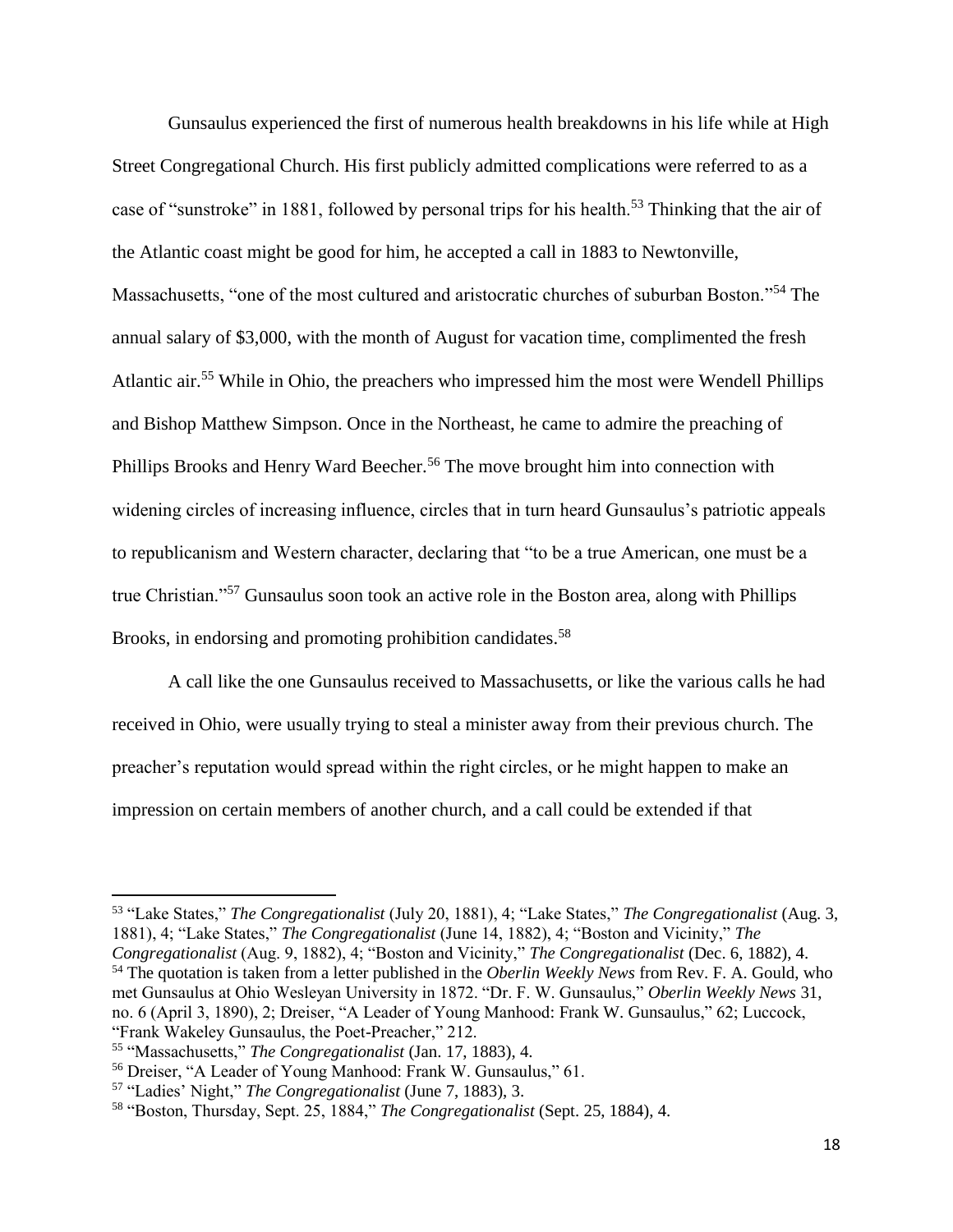congregation was hunting for a new pastor. Gunsaulus continued to receive calls to prestigious congregations while at Newtonville. He ultimately turned down a call to the First Dutch Reformed Church in Albany, with it being reported at the time that Gunsaulus's "popularity in the church is only equaled by the enthusiasm of the young people who see in him one who is fondly devoted to their interests, and should he decline the call, which it is hoped he will, it will be very largely on account of his love for them and theirs for him."<sup>59</sup> Each move tended to take Gunsaulus to a larger, more urban, and more affluent congregation, where he would work with home missions, mentor young men, and hone his message of addressing social evils through national Christian leadership.

Though Gunsaulus declined the call to Albany, he soon after accepted a call to the prestigious Brown Memorial Presbyterian Church in Baltimore. Brown Memorial had faced a prolonged hunt for a new preacher. The politics of the matter delayed things, with multiple ministers being asked to provide trial sermons. Some preachers apparently declined Brown Memorial's eventual offer, even though it included a parsonage and a \$5,000 salary. Asking too many preachers to audition for the same job before deciding who to call made the matter of acceptance socially awkward within certain well-heeled circles. On April 6, 1885, the belabored search finally called Gunsaulus, who "had captivated the congregation" during an earlier visit and was considered "a pulpit orator of distinction."<sup>60</sup> The declined offer from the First Dutch Reformed Church in Albany included a salary of \$5,500, revealing that Gunsaulus did not accept a call based solely on the offered salary.<sup>61</sup>

Joseph T. Smith was among those present when Gunsaulus was formally installed at

<sup>59</sup> "The Suburbs," *Boston Daily Advertiser* (Dec. 31, 1884), 8.

<sup>60</sup> L. Irving Pollitt, *A History of Brown Memorial Presbyterian Church, 1870-1945* (Baltimore, MD: Thomsen-Ellis-Hutton Co., 1945), 39-41.

<sup>61</sup> "Weekly Register," *The Congregationalist* (Jan. 1, 1885), 5.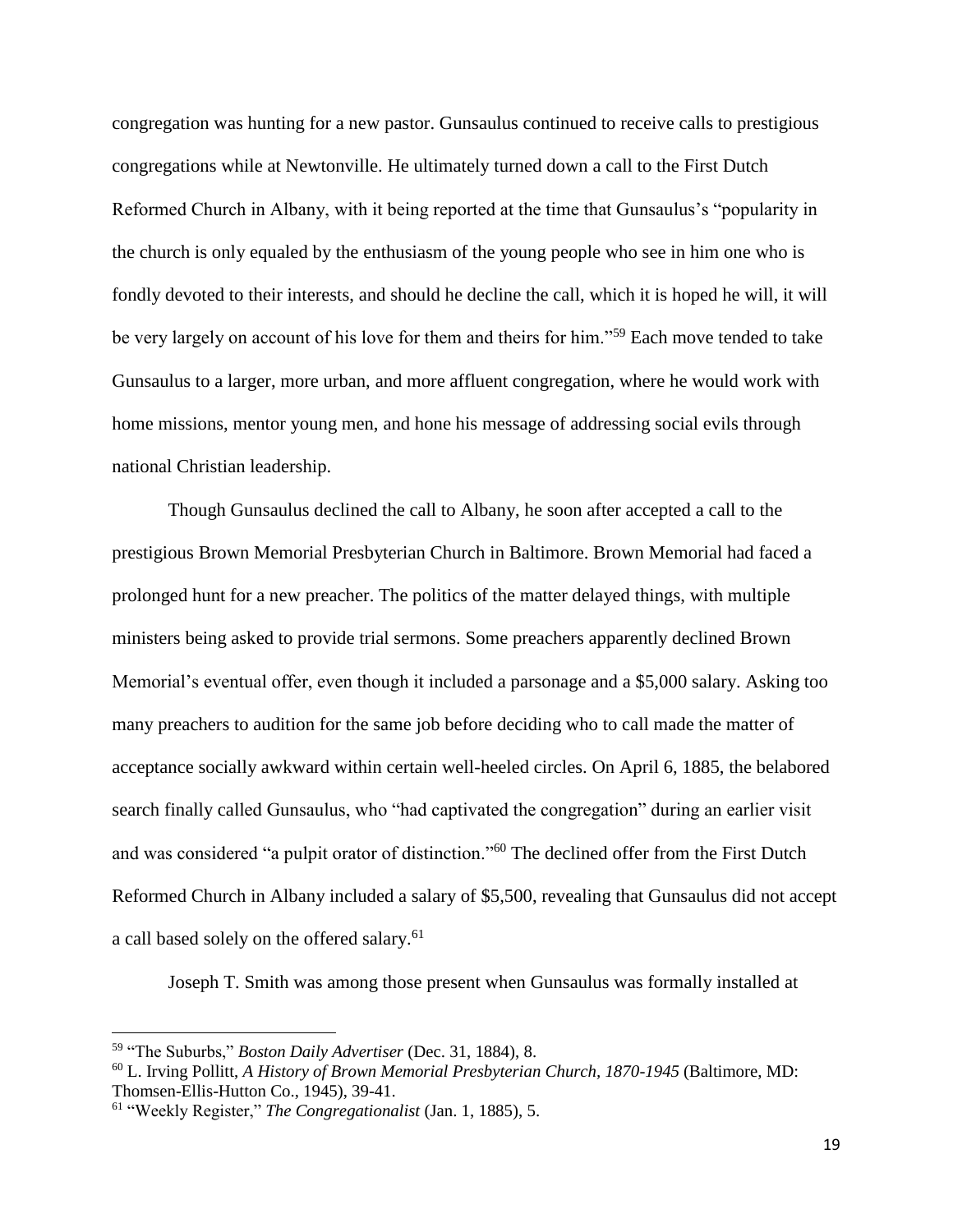Brown Memorial. Smith later wrote that the preacher's "peculiarities of style" gave him the "charm of novelty…" He "was averse to all definitions, impatient of precision in thought, and unskilled in logical discussion. He reached and moved his hearers through the imagination and heart." Gunsaulus's words gave "cold abstractions and dead dogmas the breath of life," and "the music of his sentences, never failed to charm the ears of his hearers."<sup>62</sup> The preacher's work went beyond his pulpit oratory, including impressive financial management at Brown Memorial, teaching classes on the great English poets at Johns Hopkins University, and being a father. Gunsaulus and Anna's family had been growing throughout the first decade of ministry, and the youngest of their five children, Helen, was born in Baltimore.<sup>63</sup> Gunsaulus also published his third book, *The Transfiguration of Christ*, revealing that with greater fame, accruing social capital, and a higher salary came more positive reviews. Editors of *The Congregationalist*  generously described the writing as "uncommonly vigorous, and often strikingly brilliant, in respect to both special phraseology and general style… Its only fault of importance is some lack of clearness… even the accomplished scholar will regret that comprehension of the writer's plan has not been rendered easier."<sup>64</sup> Yet for all this activity, Gunsaulus would remain in Baltimore for a little less than two years, frustrating the congregation which would once again have to hunt for a new pastor. This time, the call was to Plymouth Congregational Church in Chicago, where the orator from Ohio would reach the heights of his fame and influence.<sup>65</sup>

At least one reference work has incorrectly stated that Gunsaulus assumed the pastorate of Plymouth Congregational Church in New York City as a successor to the celebrated Henry

l

<sup>62</sup> Joseph T. Smith, *Eighty Years: Embracing a History of Presbyterianism in Baltimore* (Philadelphia: The Westminster Press, 1899), 108; Pollitt, *A History of Brown Memorial Presbyterian Church, 1870- 1945*, 47-49.

<sup>63</sup> Pollitt, *A History of Brown Memorial Presbyterian Church, 1870-1945*, 43, 47, 49.

<sup>64</sup> "Literary Review," *The Congregationalist* (July 15, 1886), 6.

<sup>65</sup> *Ibid*., 47.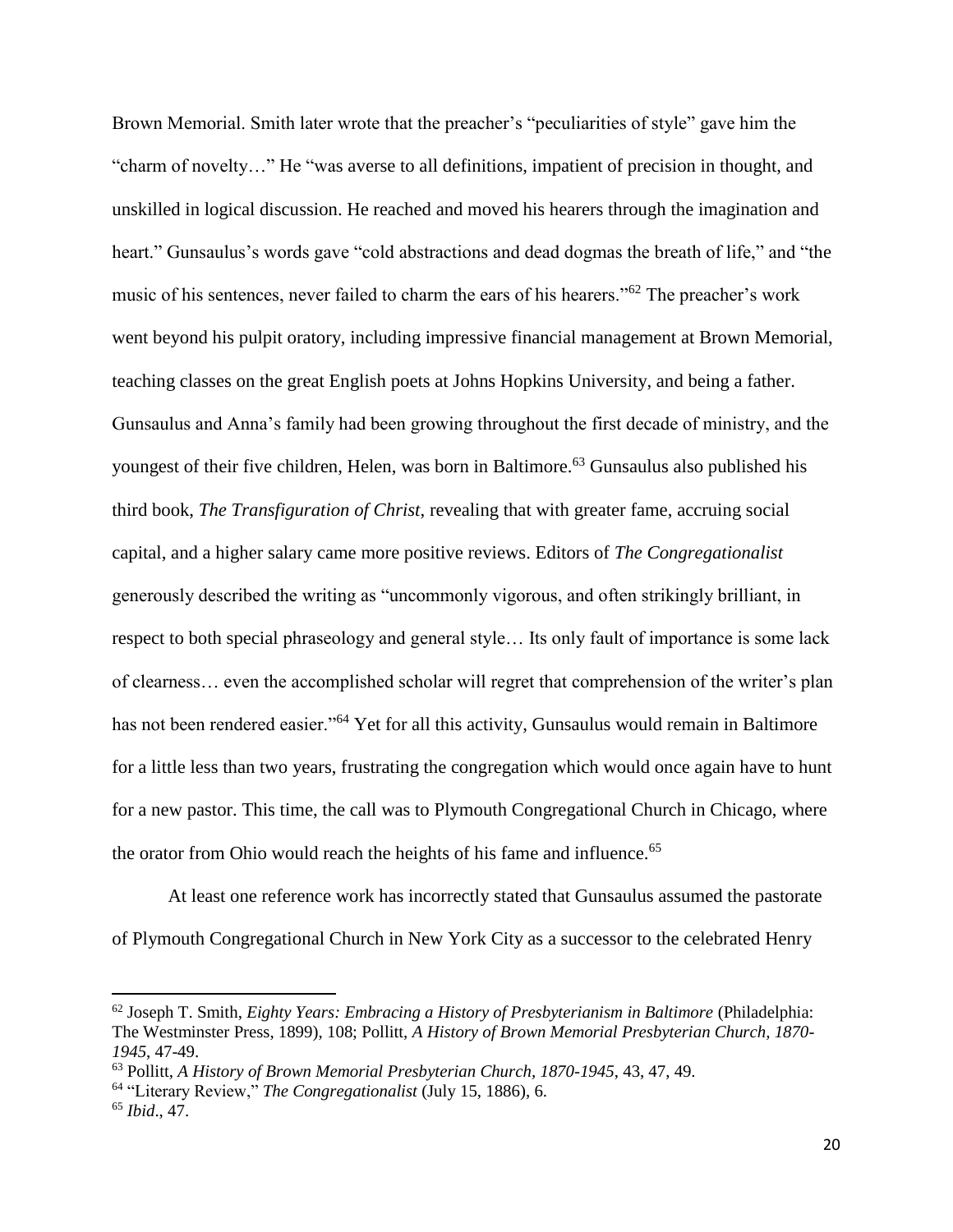Ward Beecher.<sup>66</sup> Beecher commanded the greatest fame of any American preacher in his day, but in 1887 the national figure passed away. The pulpit of Plymouth Congregational Church in New York was filled by his longtime colleague Lyman Abbott. Because the Chicago and New York churches both bear the name of Plymouth Congregational, and because Abbott and Gunsaulus assumed their new roles at nearly the same time, one can see how such a mistake might be made. Surprisingly, given Beecher's immense stature, the young Gunsaulus was apparently considered for the position at Plymouth Church in New York. By one account, he visited New York to preach from the late Beecher's pulpit and was even offered the job, but chose the opportunity in Chicago instead.<sup>67</sup>

It is hard to decide which claim is more shocking, that Gunsaulus was purportedly offered Beecher's pulpit, or that he declined it in favor of Chicago. If the first fact is true, the second may make sense in light of the politics of accepting a call. Many preachers might have wanted to avoid being measured against Beecher's success, and in a situation where more than one minister was known to be under consideration, Gunsaulus may have felt it would be an insult to the older, highly respected Abbott for him to take the position. The two certainly knew each other. Gunsaulus and Abbott would meet occasionally over the years, and Abbott eventually produced a volume titled, *Henry Ward Beecher as His Friends Saw Him*. He accepted Gunsaulus as one of the titular friends, had him contribute to the work, and mentioned him in the foreword as an example of one whose genius was shaped by Beecher.<sup>68</sup>

<sup>66</sup> J. Gordon Melton, *Religious Leaders of America: A Biographical Guide to Founders and Leaders of Religious Bodies, Churches, and Spiritual Groups in North America*, Second Edition (Detroit: Gale Research, 1999), 474-75.

<sup>67</sup> "Dr. F. W. Gunsaulus," *Oberlin Weekly News* 31, no. 6 (April 3, 1890), 2.

<sup>68</sup> Lyman Abbott, *Henry Ward Beecher as His Friends Saw Him* (New York: The Pilgrim Press, 1904), 3; Duncan C. Milner to Frank W. Gunsaulus, July 12, 1898, F. W. Gunsaulus Papers, Box 1, Folder 3, number 1998.24, Paul V. Galvin Library, University Archives and Special Collections, Illinois Institute of Technology (hereafter IIT Archives).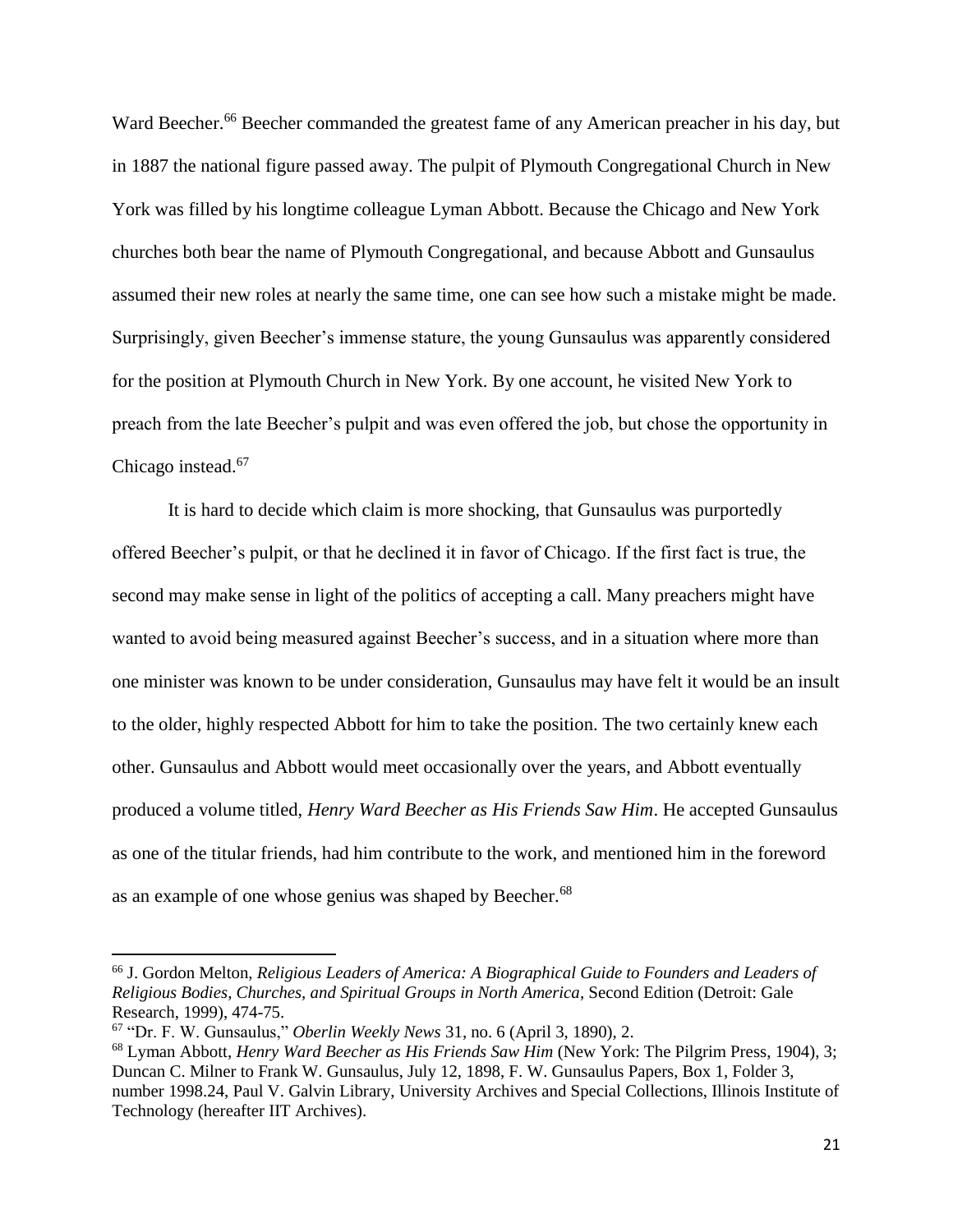Gunsaulus was a great admirer of Beecher's oratory. The New York preacher had studied elocution, drilling gestures and body language to accompany his enunciation, using his whole frame and making each small movement intentional to empower his message. Gunsaulus marveled at the performance, himself a popular and skilled speaker, appreciating probably the greatest pulpit orator of a generation.<sup>69</sup>

Whether or not Gunsaulus was actually offered the New York pulpit in 1887, he had clear financial and vocational incentives to choose Chicago. His base salary would be \$6,000, increasing to \$8,000 if he provided Sunday evening sermons in addition to the morning services.<sup>70</sup> Going to Chicago was certainly more in keeping with the narrative of *Bluffton*. While in the Northeast, Gunsaulus preached that the "storm center" in the labor conflict would be in the West, and that was where the future of national Christian leadership would be found. Home missions would provide the highest form of statesmanship, addressing questions of labor, temperance, and the home. Christians must prove their values, addressing social problems by putting their money where their mouths were.<sup>71</sup> Such mission work beckoned in Chicago. According to Gunsaulus, "Plymouth Church offered an absolutely free pulpit, and an opportunity to work out some plans that I thought desirable."<sup>72</sup> The freedom to preach what he wanted and the opportunity to engage in ambitious work beyond the pulpit may have been as important to

<sup>69</sup> Jeremy C. Young, *The Age of Charisma: Leaders, Followers, and Emotions in American Society, 1870- 1940* (Cambridge: Cambridge University Press, 2017), 15.

<sup>70</sup> "Dr. F. W. Gunsaulus," *Oberlin Weekly News* 31, no. 6 (April 3, 1890), 2; there is at least one newspaper account of how Gunsaulus was supposedly scouted by Plymouth Church in Chicago, and how his salary was determined. Many of the details of that story appear to be fictional and the source unreliable. Even so, it does paint a picture of how some affluent churches might search for prospective ministers. "Highway and Byway," *Chicago Daily Tribune* (June 3, 1890), 4; the truth appears to be that the terms of Gunsaulus's salary were simply the same as Plymouth Church's previous pastor, Rev. Dr. Scudder. "A Call to Chicago," *The New York Times* (March 8, 1887), 1.

<sup>71</sup> "Massachusetts," *The Congregationalist* (Aug. 2, 1883), 4; "The Massachusetts Home Missionary Society," *The Congregationalist* (June 5, 1884), 2.

<sup>72</sup> Dreiser, "A Leader of Young Manhood: Frank W. Gunsaulus," 63.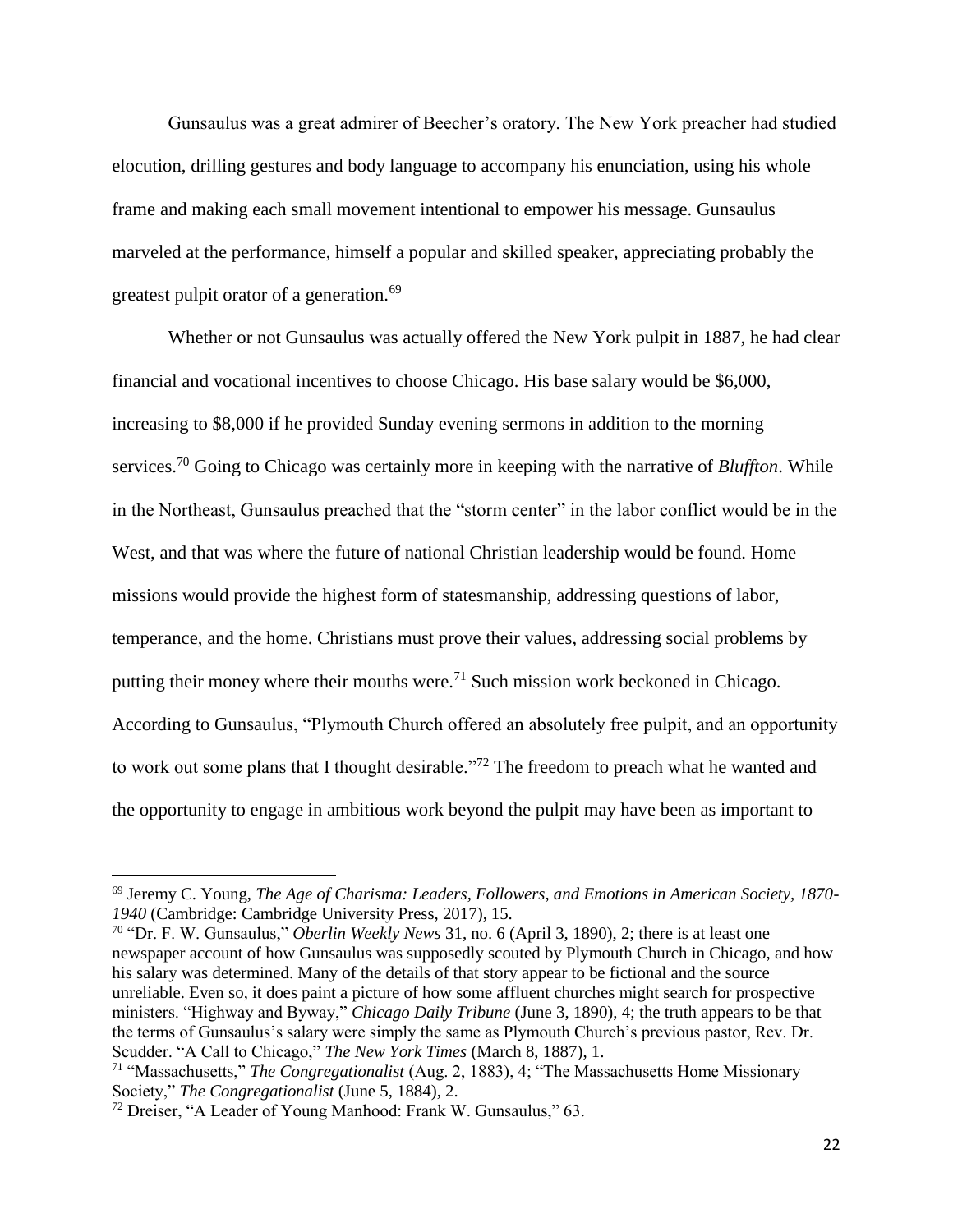Gunsaulus as the financial incentives. These twin priorities were reflected in Brown Memorial's attempted counter offer, an increased salary with fundraising for missions.<sup>73</sup> For Plymouth Church's part, the congregation appreciated Gunsaulus's abilities, and admired his resume as a "reverend gentleman" with dozens of letters of recommendation from "every part of the East," together expressing class affiliation and respect for the pastor of "one of the most aristocratic" churches "in the South."<sup>74</sup>

Within only twelve years, Gunsaulus had passed through half a dozen pastorates in three denominations. He attained an annual salary of \$8,000 by the age of thirty-one, an income twenty-five times the salary he started at in 1875.<sup>75</sup> As one socialist in Chicago later criticized, "the author of this pitiful twaddle enjoys a greater annual income than the combined wages of half a dozen skilled mechanics."<sup>76</sup> Gunsaulus may have been eyed as a possible successor to the pulpit of the nation's most famous religious figure, and he assumed one of Chicago's most affluent pastorates. But even with such material success, it remained for Gunsaulus to work out how to put his ideals into practice. Chicago would give him greater opportunities to put his gospel to work in what he saw as the epicenter of the tensions between labor and capital, where national Christian leadership was most needed.

During the years that Gunsaulus kept advancing his career, others were noting the challenges of labor and inequality in America and providing their own prescriptions. A common

l

<sup>73</sup> "Brevities," *The Daily Inter Ocean* (March 25, 1887), 8.

<sup>74</sup> "The City in Brief," *The Daily Inter Ocean* (March 8, 1887), 6.

<sup>75</sup> An annual report in 1890 revealed that Gunsaulus's \$8,000 salary made him one of the six highest paid Congregationalist pastors in America. Only four Congregationalists enjoyed higher salaries, all of them in New York. The single highest salary was \$16,000, with three others, including Lyman Abbott, tied at \$10,000. The editors of *The Congregationalist* made a point of noting that the highest earning physicians and lawyers still made much more than comparatively modest preachers. "Salaries and Benevolence," *The Congregationalist* (Sept. 11, 1890), 5.

<sup>76</sup> "Pulpit Puerilities," *Chicago Daily Socialist* 4, no. 160 (March 29, 1902), 1; see also, Carter, *Union Made*, 140.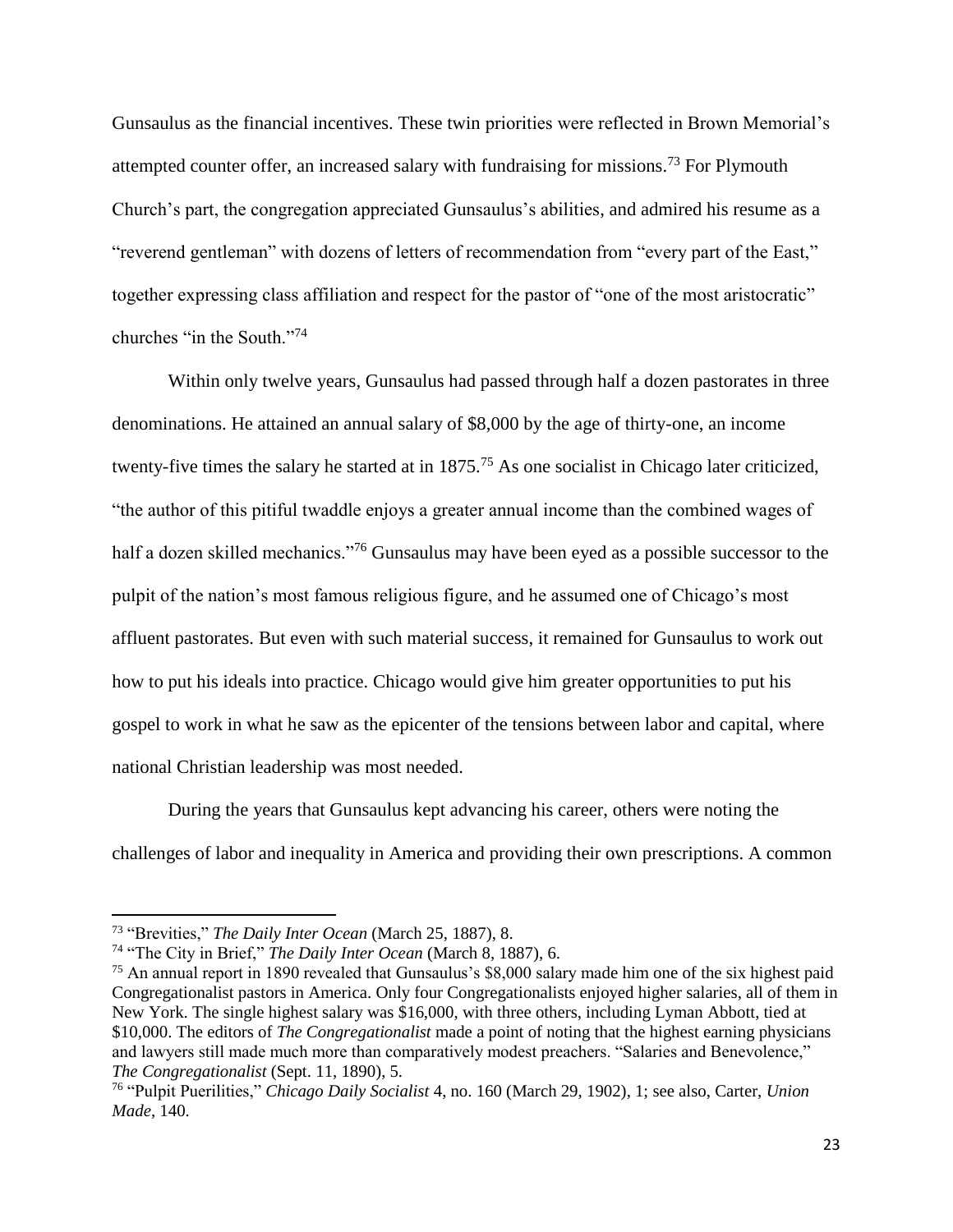viewpoint was that civilization must progress or move backward, lending a sense of urgency to proactively addressing social concerns. Within this genre, Henry George's book, *Progress and Poverty*, focused on how civilization could be progressing materially even as the gap between rich and poor increased. Written at the same time that Gunsaulus was penning his less influential and less comprehensible first book, *Progress and Poverty* proposed the abolition of all taxes except a tax on land, the one commodity producers could not take credit for. George promised a laissez-faire method of achieving the goals of socialism. The classic example of Rome warned that a civilization could be at the peak of greatness even as the seeds of its destruction were sown by greed. Following the example of Rome further, George identified the private ownership of land as the cause of the paradoxical relationship between material progress, with increasing productivity, and the prevalence of subsistence wages. He rejected both the Malthusian principle of subsistence as a natural consequence of population growth, and the notion that progress was inevitable. George asserted that it was not primarily individual characteristics that governed the progress of civilization, but social organization.<sup>77</sup>

However radical George's indictment of inevitable progress was, it echoed popular discourse on the need for public virtue. The decline of the finer things in life, class signifiers such as art and literature, remained intertwined with declining morals. The problems of an industrial age demanded a response, but the solution was to discourage private control of land rather than to tax or regulate other forms of modern industry. The greed of an urban-industrial "ruling class" must be confronted, but George identified that ruling class as "gamblers, saloon keepers, pugilists, or worse," scheming to control votes.<sup>78</sup> The fate of the nation must be decided

<sup>77</sup> Henry George, *Progress and Poverty: An Inquiry into the Cause of Industrial depressions, and of Want with Increase of Wealth* (New York: D. Appleton and Company, 1881), vii-xi. <sup>78</sup> *Ibid*., 480.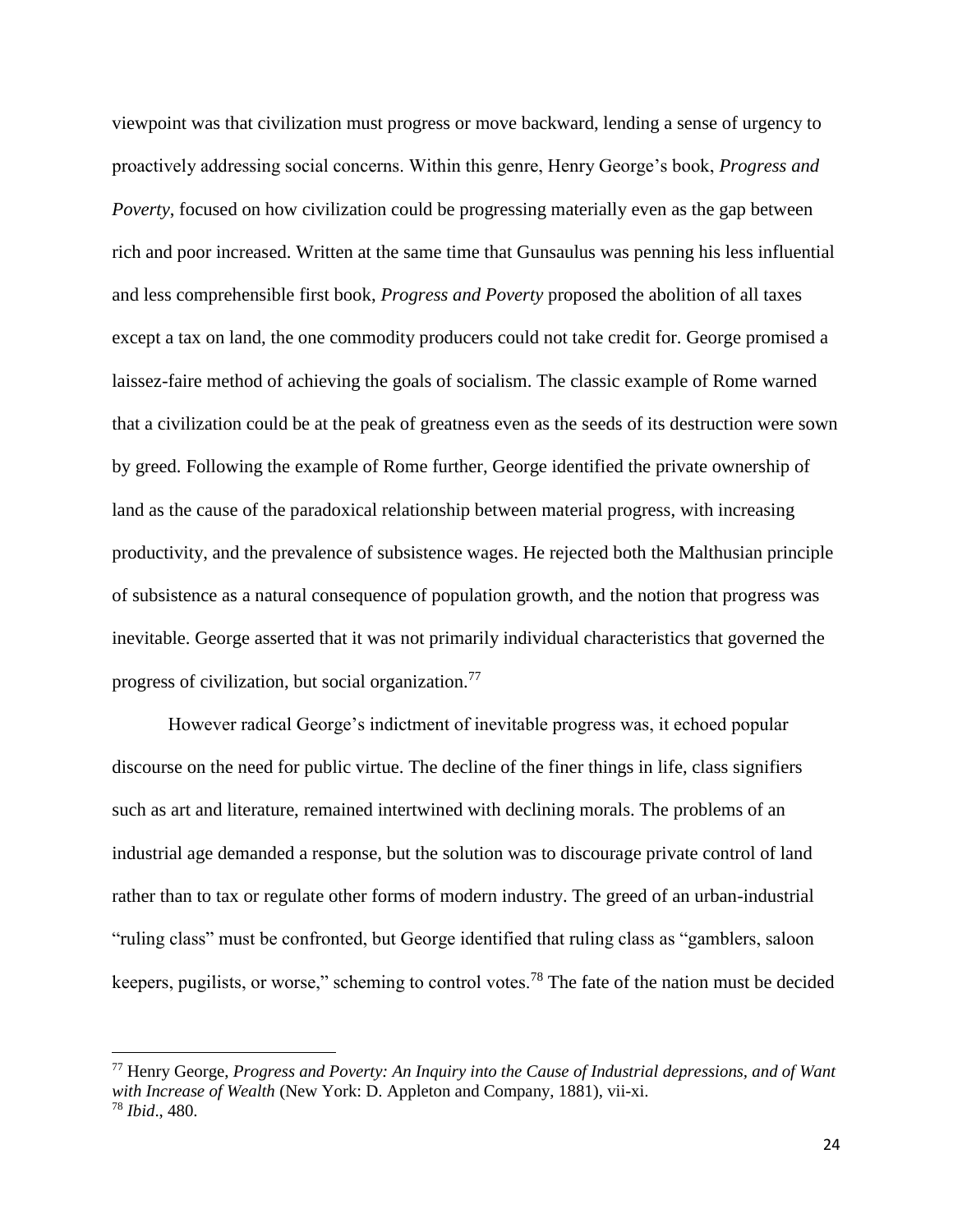in America's cities, where this new urban class possessed power without virtue, and undermined faith in vital republican institutions as industry adopted the relationship of master and servant, instead of free individuals. Just as Rome fell to barbarians, the "gathering hordes" of "new barbarians" could be found in the "squalid quarters of great cities..."<sup>79</sup> It was for lovers of God, justice, and liberty to renew the progress of civilization by ensuring that all shared the fruits of material progress, avoiding the fates of Rome and of France in 1789, and realizing "the culmination of Christianity—the City of God on earth..."80

George's radicalism sparked debate and discussion. While some disagreed with his perceived attack on private property, many of the major points of *Progress and Poverty* were either mainstream sentiments, or quickly becoming mainstream. It was widely accepted that urban centers had a decisive role to play in shaping national culture, and that something must be done to address social problems and avoid class conflict. The minister Charles Oliver Brown labeled George's ideas extreme in 1886, but noted that *Progress and Poverty* reached a wide audience, with more than a hundred editions in its first three years in the U.S. alone. Whatever one might think of George's views, "they are being read as a new social gospel by hundreds of thousands of people and they are affecting the views of millions."<sup>81</sup> Brown argued that, in the face of this revolutionary rhetoric, religious men could no longer allow "blatant socialists, like those who address the crowds who flock to hear them in Chicago," monopolize themes of social justice. The churches must reclaim their place as the laboring man's true friend and avert the violent schemes of socialists and communists, who Brown categorically grouped with anarchists. The churches must address the grievances of honest working people who struggled to achieve

<sup>79</sup> *Ibid*., 481-84.

<sup>80</sup> *Ibid*., 493-496.

<sup>81</sup> C. O. Brown, *Talks on the Labor Troubles* (Chicago: F. H. Revell, 1886), 9.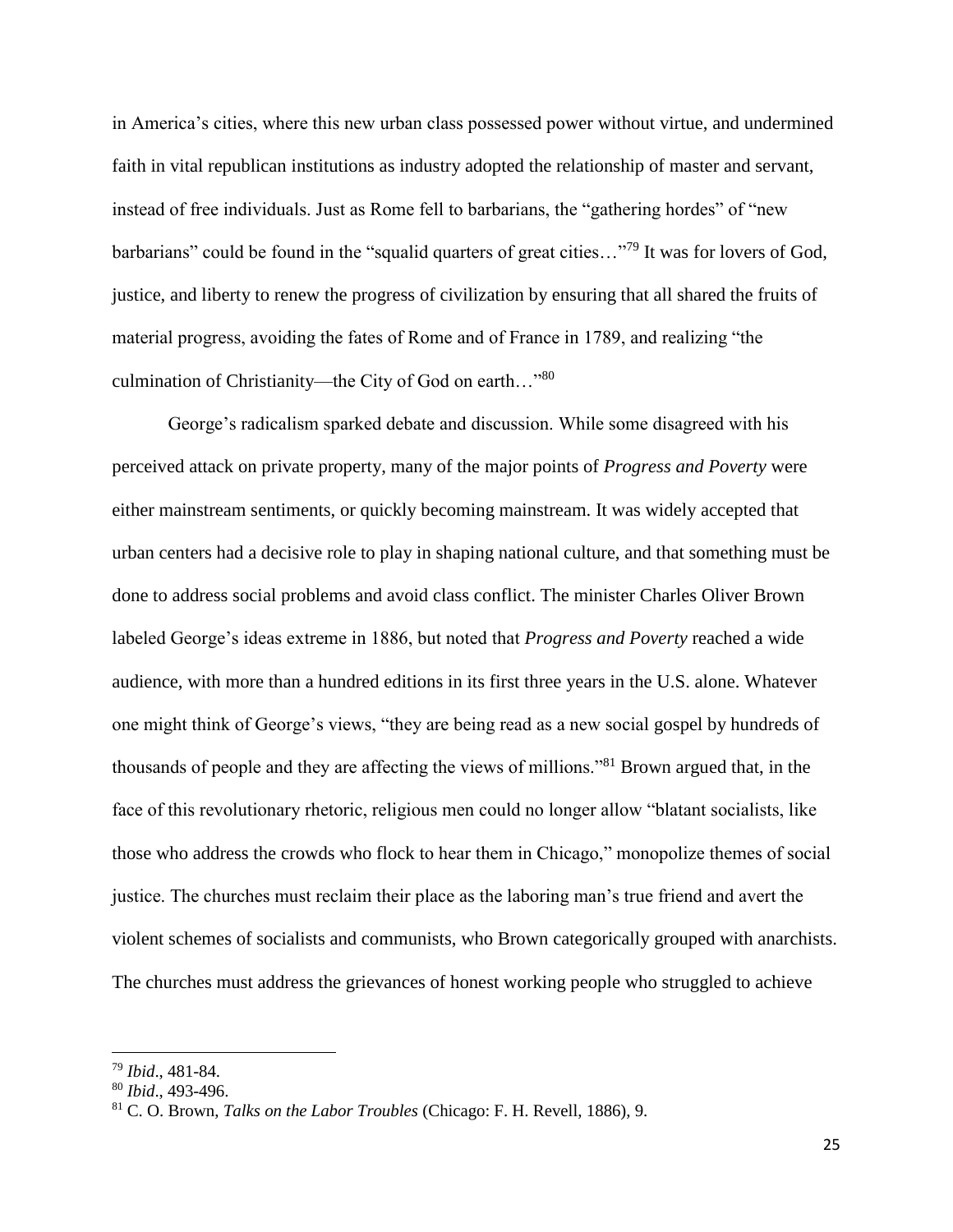anything more than subsistence.<sup>82</sup>

Brown did not go so far as to concede that the grievances of workers were always correct, only that a sense of grievance in honest workers was understandable. In condemning George's revolutionary extremism, he failed to credit the author with making a fundamentally similar argument, that revolution should be avoided by addressing grievances. Brown described what he saw as a potentially dangerous working-class response to George's writing. It was in reference to those working-class readings of George that Brown is credited with coining the term *social gospel*. In the decades to follow, a wide spectrum of ministers would ultimately fall under the label of social gospeler, all of them trying to promote varying degrees of social reform and social justice as part of an essential Christian mission, and most if not all of them opposing ideas of revolution. Gunsaulus fit within this emerging movement that looked to Christian leadership to rescue national progress from derailment.

The 1886 Haymarket Riot provided a picture of the radicalism that Brown and others feared. A worker protest in Chicago's Haymarket Square resulted in a confrontation with police when officers marched into the remains of an already dispersing crowd at the end of the peaceful gathering. Then someone threw a bomb of dynamite at them. The police exchanged gunfire with some members of the crowd, described the next day as a mob "crazed with a fanatic desire for blood..."<sup>83</sup> These news stories exaggerated the number of bombs, reporting three instead of one, and often skimmed the reason for the initially peaceful Haymarket gathering, to protest police killings of striking workers the previous day who challenged long hours and harsh conditions, advocating an eight-hour workday. Of the seven policemen killed in the Haymarket Riot, officer Mathias Degan died when the bomb went off. Most of the shooting that followed, including of

 $\overline{a}$ 

<sup>82</sup> *Ibid*., 10-13.

<sup>83</sup> "Dynamite Bombs," *St. Louis Globe-Democrat* (May 5, 1886), 1.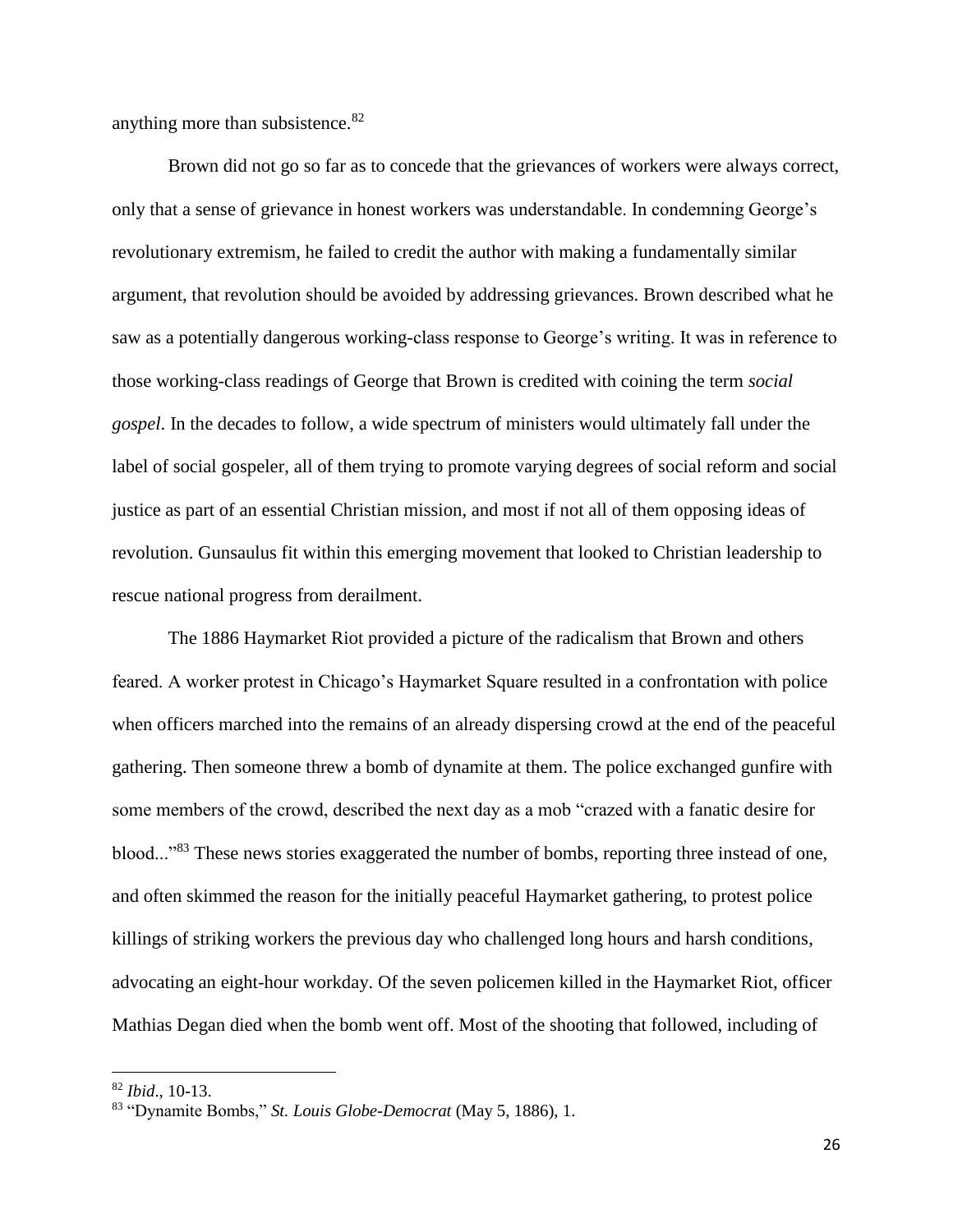fellow officers, was done by police and not the crowd. Nonetheless, the incident quickly took on a narrative of violent mobs viciously attacking gallant policemen, sparking an intense reaction against perceived radicals that included mass arrests, censorship, and political suppression. When Gunsaulus came to Chicago in 1887, four of the men convicted in the Haymarket Riot awaited their hanging, Albert Parsons, August Spies, George Engel, and Adolf Fischer. Even though the bomb thrower was never identified, the court eagerly sought to punish supposed ringleaders of violent anarchism. Skilled middle-class laborers united against the perceived threat of the poor and immigrant populations, those who fit the popular image of the dangerous anarchist.<sup>84</sup>

The eight-hour movement faced public discredit as a consequence of the bombing and subsequent accusations. The trial of suspected plotters was a theatrical show of competing narratives in which the accused had little chance for a fair trial from the beginning. Dividing Americans largely along class lines, the accused were presumed guilty by Chicago's elite, including Gunsaulus.<sup>85</sup>

Chicago had experienced serious labor tensions before. When Gunsaulus and others referred to the center of the labor conflict being in the West, they likely thought of the Great Railroad Strike of 1877.<sup>86</sup> No less than Lyman Abbott predicted ahead of the Haymarket Riot that violent and atheistic anarchists, armed with dynamite and drawn from the immigrant population, posed a grave threat. Middle-class preachers and laymen were primed to expect as much. Abbott condemned anarchism while arguing that industry did need to be more

l

<sup>&</sup>lt;sup>84</sup> Jeffory A. Clymer, "The 1886 Chicago Haymarket Bombing and the Rhetoric of Terrorism in America," *The Yale Journal of Criticism* 15, no. 2 (Fall 2002), 315; Richard Sennett, "Genteel Backlash: Chicago 1886," *Trans-action* 7, no. 3 (Jan. 1970), 41-44.

<sup>85</sup> James Green, *Death in the Haymarket: A Story of Chicago, the First Labor Movement and the Bombing That Divided America* (New York: Pantheon Books, 2006), 209-230.

<sup>&</sup>lt;sup>86</sup> Clymer, "The 1886 Chicago Haymarket Bombing and the Rhetoric of Terrorism in America," 316.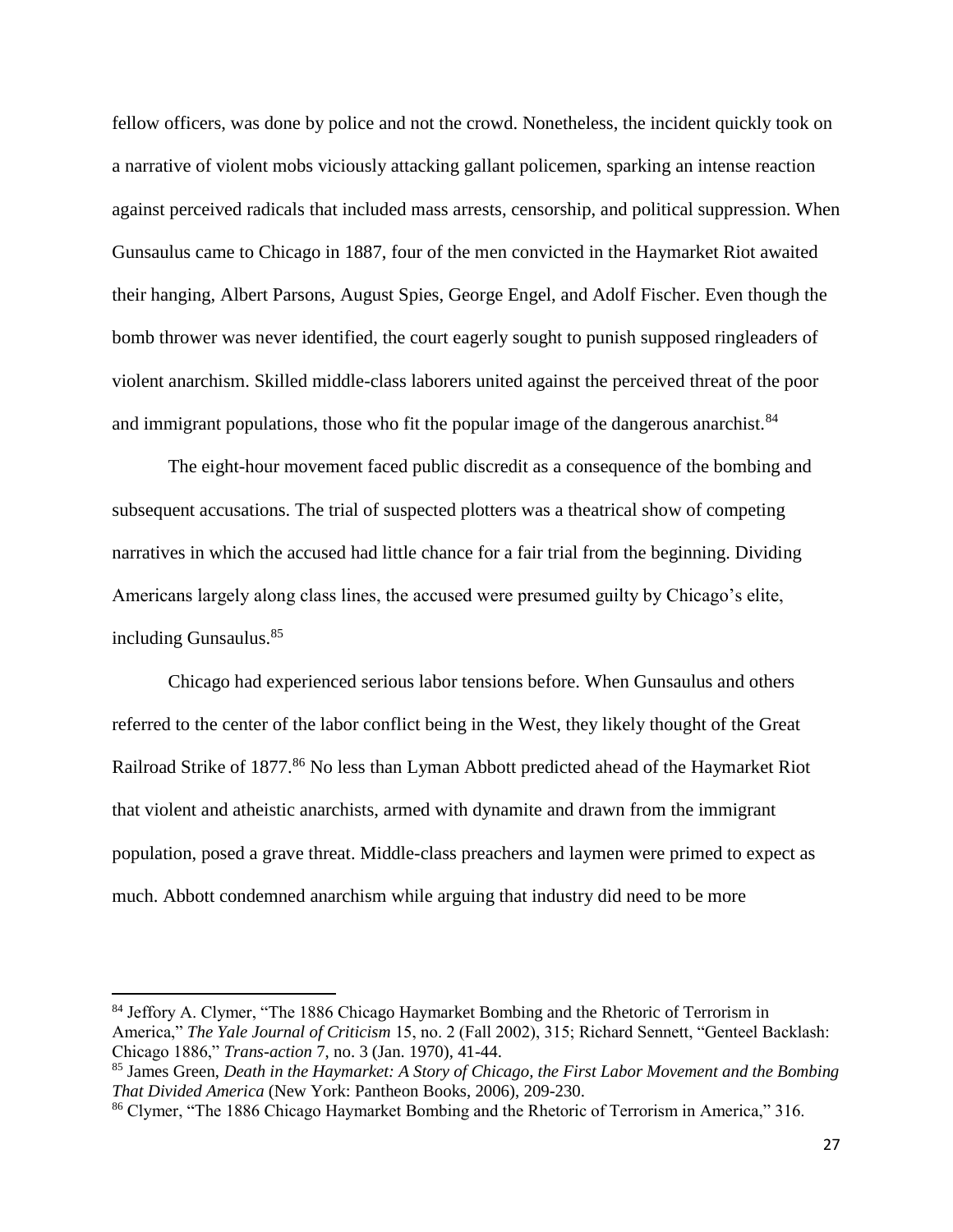democratic.<sup>87</sup> Gunsaulus celebrated his first Thanksgiving in Chicago less than two weeks after the hangings of Parsons, Spies, Engel, and Fischer.<sup>88</sup> That Thanksgiving, when clergymen shared what they were grateful for, they gave thanks that the anarchists had been dealt with. Gunsaulus expressed thanks for activism addressing "pauperism" and "intemperance," and also "the victory of law over anarchy."<sup>89</sup>

Gunsaulus's first sermon in Chicago addressed the need to innovatively go into the future with a firm respect for tradition, rejecting modern scientific rationalism and philosophy for a necessary foundation in orthodoxy. He spoke to the need to overcome sin, represented most clearly in America by anarchy.<sup>90</sup> The counterpoint to anarchy was "heroic manhood" fostered by the church. The church must perfect the lives of men and apply the Christian life to society without any reservations. As Gunsaulus put it, the church must realize its own "revolutionary" purpose, its "right to control everything that has to do with the life of man, to influence art, literature, politics, trade, and commerce."<sup>91</sup> To this end, Gunsaulus continued his advocacy for prohibition. Despite his frequent emphasis on the role of men, some of his most important platforms included speaking before the Woman's Christian Temperance Union at the invitation of the influential suffragist and reformer Frances Willard.<sup>92</sup> He addressed groups of white women alongside leading female educators and temperance advocates, preaching that moral "culture and intelligence" must overcome "saloon-keepers" in the battle for the minds of children.<sup>93</sup> The issues of the day would be decided by the next generation.

<sup>87</sup> *Ibid*., 316; Lyman Abbott, "Danger Ahead," *Century Illustrated Magazine* 31, no. 1 (Nov. 1885), 53- 57.

<sup>88</sup> Clymer, "The 1886 Chicago Haymarket Bombing and the Rhetoric of Terrorism in America," 315. <sup>89</sup> "Grateful Clergymen," *The Daily Inter Ocean* (Nov. 24, 1887), 2.

<sup>90</sup> "The City in Brief," *The Daily Inter Ocean* (March 14, 1887), 8.

<sup>91</sup> "Plymouth's New Pastor," *The Daily Inter Ocean* (May 30, 1887), 3.

<sup>92</sup> "W. C. T. U.," *The Daily Inter Ocean* (June 18, 1887), 13.

<sup>93</sup> "Supplementary Meeting," *The Daily Inter Ocean* (July 16, 1887), 2.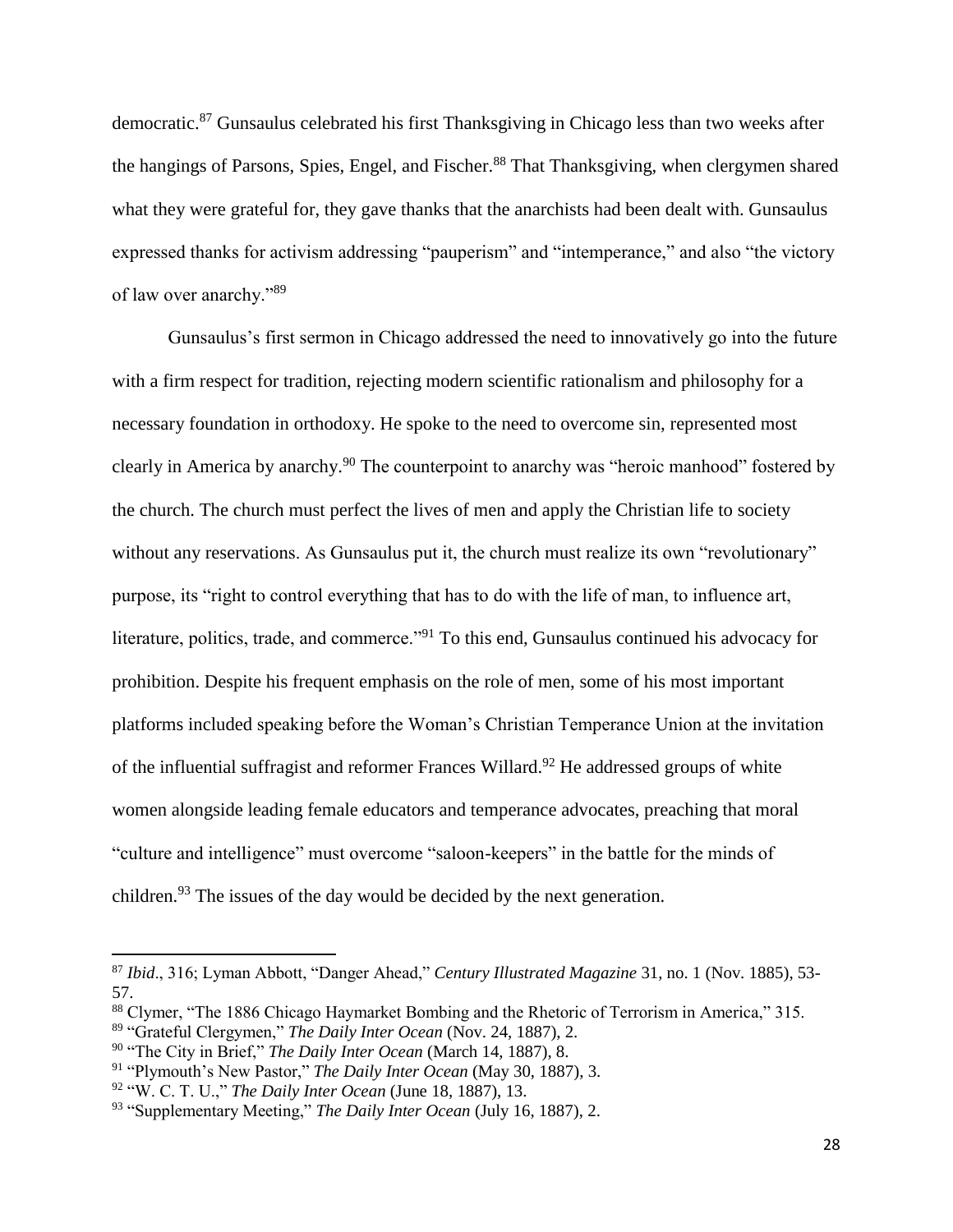Gunsaulus's 1887 Thanksgiving sermon laid out his position on labor. He believed that American labor would reliably reject anarchism's "hideous monstrosities of wickedness and crime" if people clearly understood the situation. To be an anarchist was to be an enemy of God, on the wrong side of history. Gunsaulus compared anarchists to the biblical antagonist, Sisera, an obstacle to progress who was murdered while he slept. The preacher lost no sleep over the recent executions of those questionably convicted in the Haymarket Riot, but he agreed there were more effective solutions to combatting anarchism. While hanging anarchists worked, "it will be wiser to meet all those orderly people who think thus with argument rather than with rope. The question presses against our industrial system. 'Are you creating war between the classes, the employer and the employed?' If so, the stars in their courses are against you." Gunsaulus praised the white, skilled workers of the Knights of Labor who condemned anarchy, and saw religious leaders winning over the middle class.<sup>94</sup> He preached, "one of our great reasons for Thanksgiving to-day is this, that the strongest thinkers are seeing… Christianity is able to furnish lines and motives for needed reform. Professorial socialism is said to have come to the feet of Christ. One idea after another which promises peace has been forcing itself to the front, and each is a Christian idea." God's "highest possible manhood" rejected both the viciousness of laissez-faire, doing nothing to address social problems, and the viciousness of socialistic government, destroying private enterprise. The Christian life alone could produce "true socialism," the work of Christ reconciling the individual and society.<sup>95</sup>

Where historians have often looked at the work of white, middle-class social gospelers as a reaction to the excesses of industrial capitalism, Gunsaulus illustrates a view of an active Christian reform movement eager to mold all of society, and attacking the excesses of labor in

 $\overline{a}$ 

<sup>94</sup> "The Triumph of Right," *The Daily Inter Ocean* (Nov. 25, 1887), 3. <sup>95</sup> *Ibid*., 3.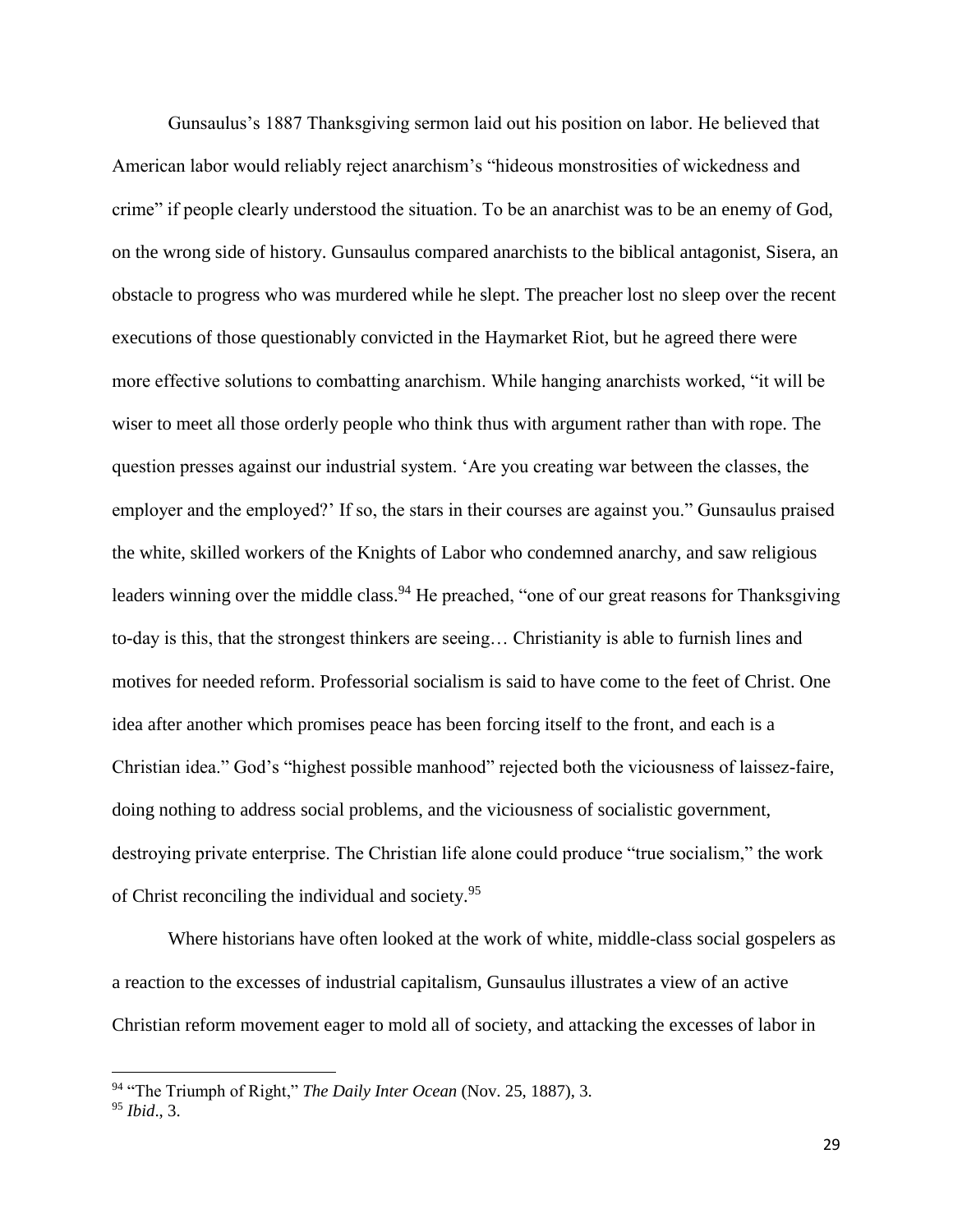defense of capital. Such attitudes toward labor are, by themselves, unsurprising from affluent clergy of the period. But one understands the possible dimensions of the social gospel differently if the demand for social reform, with its challenge to laissez-faire, was also an effort to win credibility for middle-class virtues and industrial capitalism, as in Gunsaulus's case.

Despite Gunsaulus's claims of a true, middle-class socialism arising from the Christian life, the ones responsible for class conflict were always and inevitably laborers, never capital or law enforcement. Both during his Thanksgiving sermon and in later years, Gunsaulus articulated the idea that "capital is coined labor," and "the capitalist's coined labor" must be equally as respected as "the laborer's labor in right and influence."<sup>96</sup> The enemies of God were rarely businessmen, unless they happened to sell alcohol. The poor, mistreated capitalist apparently needed defending against the privileges of labor. In one sermon a few years later, Gunsaulus preached that God indiscriminately gave all men a throne with which to realize their potential. The throne being the power to work and make money.<sup>97</sup> While those found guilty of anarchy hung from ropes, Gunsaulus believed in Christian-minded reforms to make individuals better, eventually attaining the perfection that would bring about the social reality of the kingdom of God.

Plymouth Congregational Church already had its hands in many forms of social work and activism when Gunsaulus first arrived. The recently deceased Joseph Armour willed \$100,000 to establish the Armour Mission, appointing his brother Philip to carry out his wish. The wealthy meatpacker Philip D. Armour added \$150,000 to the fund, and a new mission building was constructed in 1886 to provide Sunday school, a free kindergarten, and a free dispensary.<sup>98</sup> While

<sup>96</sup> *Ibid*., 3; on Gunsaulus expressing the idea of "coined labor" in later years, see Carter, *Union Made*, 157.

<sup>97</sup> "A Sermon on Thrones," *The Daily Inter Ocean* (Dec. 15, 1890), 3.

<sup>98</sup> "The Armour Mission in Chicago," *The Milwaukee Sentinel* (Dec. 6, 1886), 2.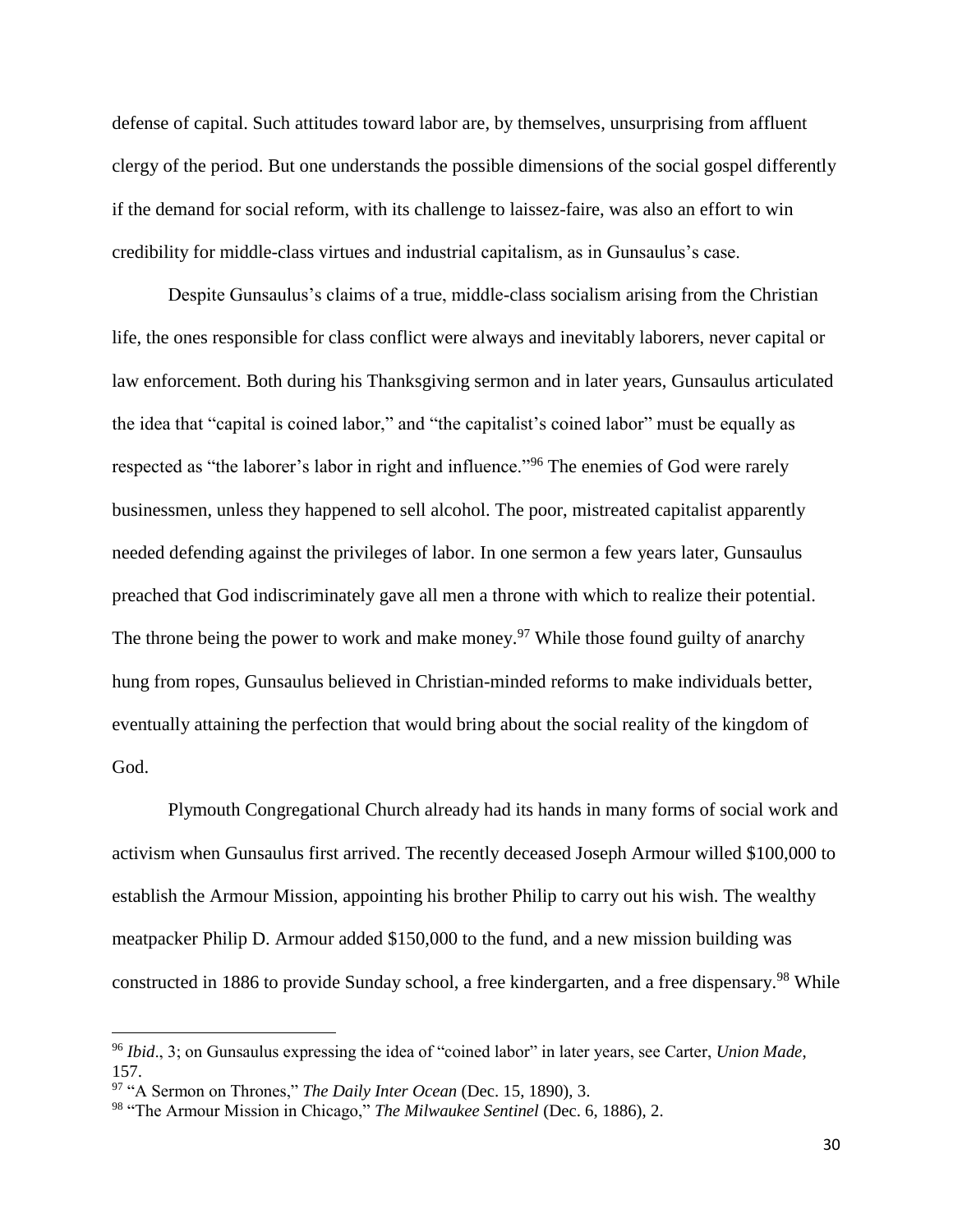the opportunity of the new mission likely played a significant role in attracting Gunsaulus to Chicago, it was far from the only effort of its kind. Plymouth Church in 1887 maintained charitable work on multiple fronts, totaling thousands of dollars in annual costs. Those expenses were sustained through impressive fundraising networks running through the city's upper crust. The generosity of such religious philanthropy only thinly masked the sharp class divides within Chicago churches. Separate mission buildings served those who did not always belong in the genteel setting of Plymouth Congregational Church itself, where those who fell short of social expectations could be dismissed from membership, and where the most affluent church members, including Armour, paid \$200 a year to rent their pew.<sup>99</sup> Construction of the mission school at the corner of Thirty-third Street and Armour Avenue occurred in the same year as the nearby construction of the Armour Flats. The Armour Flats were 194 of the finest apartments in Chicago, built at a cost of \$1,000,000 to accommodate upper-level employees of Armour & Company.<sup>100</sup> Within seven years, the land between the mission and the flats became the site of a third Armour-funded project, the Armour Institute.

In 1890, Gunsaulus preached the sermon widely credited with inspiring Armour to create a new school dedicated to technical education. Historian Mark P. Hutchison calls it "one of the most famous sermons of the late Gilded Age."<sup>101</sup> No transcript of this famous sermon seems to exist. This sermon, and Armour's reaction to it, formed the popular creation story of the Armour Institute. A characteristic telling related how the liberally minded Armour, while not one for "rigid creeds," faithfully attended Plymouth Congregational Church. The "brilliant young liberal

l

<sup>99</sup> "Plymouth Congregational," *The Daily Inter Ocean* (Dec. 22, 1887), 7.

<sup>100</sup> Franz Schulze, *Illinois Institute of Technology: An Architectural Tour* (New York: Princeton Architectural Press, 2005), 2.

<sup>101</sup> Mark P. Hutchison, "Dissenting Preaching in the Twentieth-Century Anglophone World," in *The Oxford History of Protestant Dissenting Traditions, Volume V: The Twentieth Century—Themes and Variations in a Global Context* (Oxford: Oxford University Press, 2018), 171.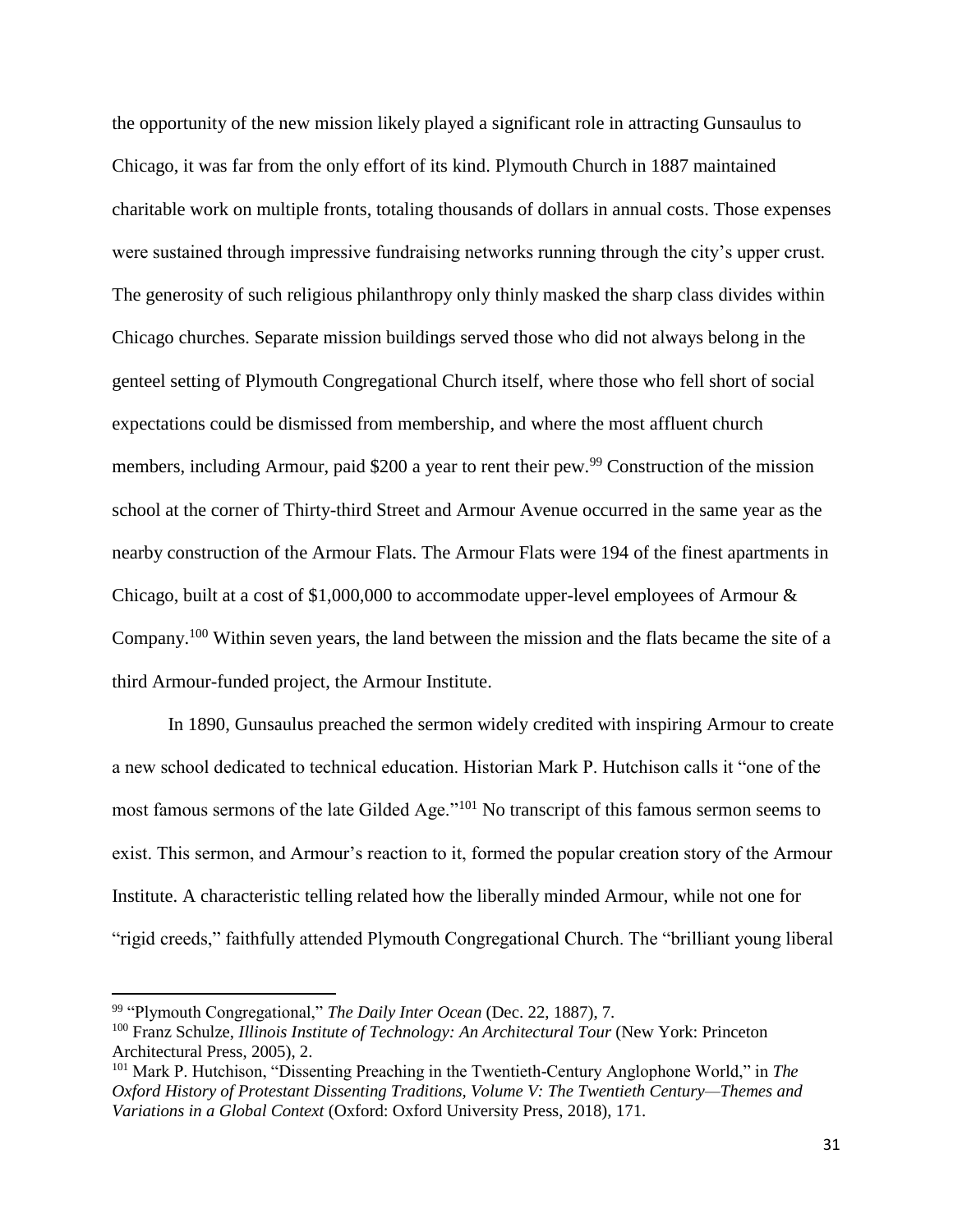preacher Gunsaulus" came to pastor the church, delivering a sermon titled, "What I Would Do with a Million Dollars," focused on the need for technical training for young men. Armour's supposedly spontaneous reaction led him to say, "Young man, if you mean what you've preached today, I'll give you that million in return for five years of your life."<sup>102</sup> As a more recent publication puts it, "Gunsaulus told his parishioners… that a rapidly industrializing society—one being shaped by new technologies—depended on technicians for continued progress. If he had a million dollars… he would create a school for young people who wished to train as technicians but could not otherwise afford to do so."<sup>103</sup>

In an interview with Theodore Dreiser, Armour gushed about his love of oratory. His response to Gunsaulus's 1890 sermon reflected genuine admiration, and Dreiser observed that the businessman often remarked "that he would have preferred to be a great orator rather than a great capitalist."<sup>104</sup> Whatever he might say, Armour's wealth doubtless counted for more than Gunsaulus's voice, and the idea for the Armour Institute probably did not come only from one sermon. In an interview for *McClure's Magazine*, Armour mentioned being inspired by the work of industrialists around the world, and asked Gunsaulus if he believed in building a school in Chicago, based partly on Christian philanthropist Quintin Hogg's Polytechnic school in London. In this less repeated telling, Armour adopted his educational vision independently of his pastor, but sought Gunsaulus's partnership before deciding to commit to the investment.<sup>105</sup>

In 1890, one did not need to go as far as London to find examples of educational

<sup>102</sup> Ernest Poole, *Giants Gone: Men Who Made Chicago* (New York: McGraw-Hill Book Company, 1943), 155.

<sup>103</sup> Schulze, *Illinois Institute of Technology*, 1.

<sup>104</sup> Theodore Dreiser, "Life Stories of Successful Men—No. 10," in *Selected Magazine Articles of Theodore Dreiser: Life and Art in the American 1890s, Volume 1*, edited by Yoshinobu Hakutani (Rutherford: Fairleigh Dickinson University Press, 1985), 126.

<sup>105</sup> Arthur Warren, "Philip D. Armour: His Manner of Life, His Immense Enterprises in Trade and Philanthropy," *McClure's Magazine* 2, no 3 (Feb. 1894), 274.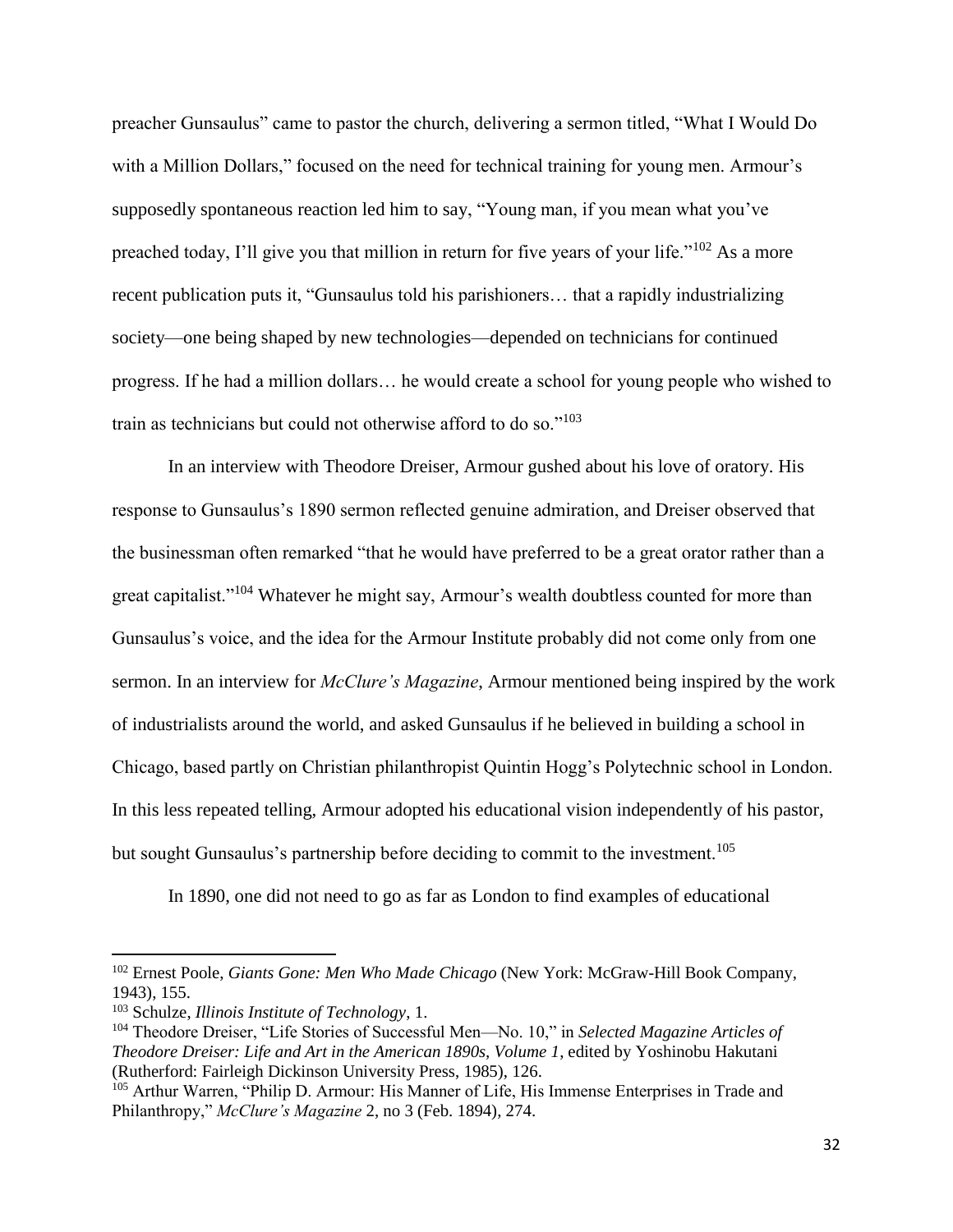philanthropy. The Baptist preacher William Rainy Harper was raising money for the new University of Chicago, to which John D. Rockefeller had pledged a large sum if the Baptists could raise a portion of the necessary funds on their own. Gunsaulus praised the efforts of his fellow Christian reformers, and newspapers commented on the immortality to be won by wealthy men who founded great educational institutions.<sup>106</sup> Rockefeller beat Armour to the punch in Chicago's philanthropic race for immortality. But if Rockefeller's investment relied on the preacher Harper, who served as the first president of the University of Chicago, then Armour certainly had his own ambitious, Bible carrying, business friendly, and reform-minded potential school administrator in the wings.

From the end of 1892 through the following year, Gunsaulus stole headlines with an unexpected series of announcements. A new five-story building rose near the corner of Thirtythird Street and Armour Avenue, which locals assumed to be another one of Armour's tenement projects. Gunsaulus instead introduced the Armour Institute, claiming it "will be to this city all that the Drexel Institute is to Philadelphia and the Pratt Institute is to Brooklyn." If Armour and Gunsaulus could help it, the institute would be "the greatest institute for manual training, science, and art in this country. It will be a school good enough for the richest, but it will reach out for the poorest."<sup>107</sup> Armour initially provided a \$1,400,000 endowment for the school, more than twice what Rockefeller had originally pledged to the University of Chicago.<sup>108</sup>

For Gunsaulus, industrial capitalism itself represented God's work. Industrial education and upward mobility provided the means of individual improvement, and individual improvement the means to the social goals of Christianity. The preacher explained the aim of the

<sup>106</sup> "Churches and Colleges," *The Daily Inter Ocean* (May 22, 1890), 4.

<sup>107</sup> "Armour to Chicago: He Gives a Manual Training School and Endowment," *Chicago Daily Tribune* (Dec. 13 1892), 1.

<sup>108</sup> *Ibid*.; "Rockefeller's Generous Gift," *Chicago Daily Tribune* (May 19, 1889), 9.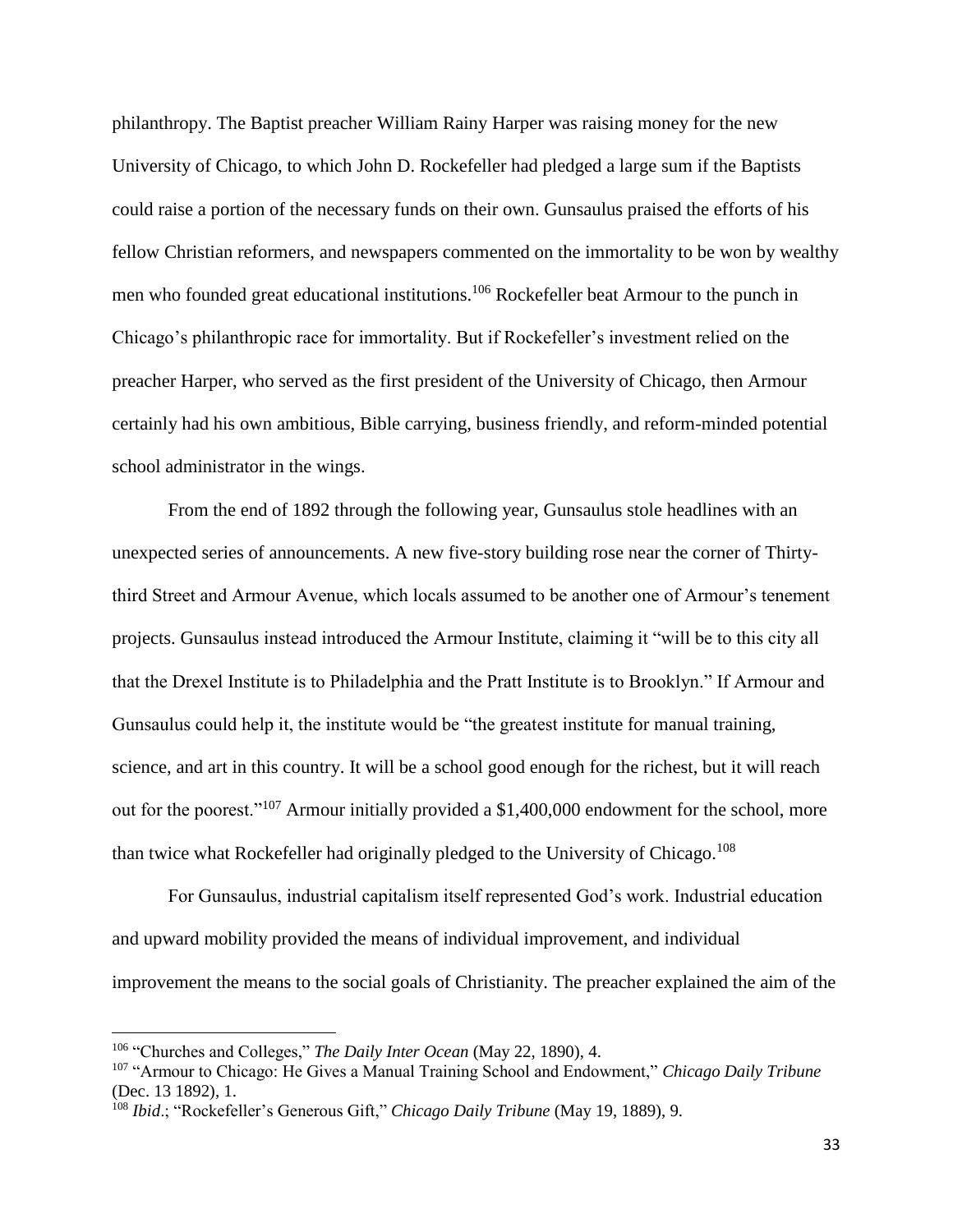wealthy industrialist, a seeming match to his own, that through education "the problems of labor and capital can best be solved," turning "young people into true Americans with all the possibilities, hopes, and inspiration of citizenship..."<sup>109</sup> By renewing faith in individual agency among working people in Chicago, so often a center of labor unrest, hope in the promise of upward mobility would reconcile the disruptive forces of modern industrial capitalism with its malcontents.

Though the origin story involving Gunsaulus's 1890 sermon should not be taken entirely at face value, the preacher did personally commit to serving as the Armour Institute's president for five years as a precondition to Armour's historic investment.<sup>110</sup> Armour trusted his pastor with managing this educational enterprise based on apparent confidence in the preacher's vision, energies, and administrative capabilities, even as he clearly drew further inspiration from other wealthy businessmen creating urban technical schools. In the planning for their new school, both Armour and Gunsaulus traveled to learn from other institutional models and programs, and corresponded with philanthropists George W. Childs, Anthony J. Drexel, and Charles Pratt.<sup>111</sup>

By April, 1893, the papers had announced most of the teachers and programs for the Armour Institute's first schoolyear. The advertised courses covered interests in art, business, and science, featuring liberal education for both young men and women. The planned courses for men included many options for technical training, such as woodworking, metallurgy, and

l

<sup>109</sup> "Armour to Chicago," *Chicago Daily Tribune* (Dec. 13 1892), 1.

<sup>110</sup> In later years, Gunsaulus would be asked to confirm for reporters the story of how Armour had first approached him following his 1890 sermon. Gunsaulus thought the sermon had gone poorly, but Armour unexpectedly greeting him afterward, offering to invest his money in a new school if Gunsaulus would invest his time. Frank Wakeley Gunsaulus to Merle Crowell, Oct. 20, 1916, F. W. Gunsaulus Papers, Box 1, Folder 5, number 1998.24, IIT Archives.

<sup>111</sup> *Ibid*.; "He Gets an Assistant," *Chicago Daily Tribune* (Dec. 22, 1892), 1; "May Go to the Armour Institute," *Chicago Daily Tribune* (Dec. 21, 1892), 1; "The Armour Institute and Its New President," *Chicago Daily Tribune* (Dec. 23, 1892), 4; "Armour to Chicago," *Chicago Daily Tribune* (Dec. 13 1892), 1.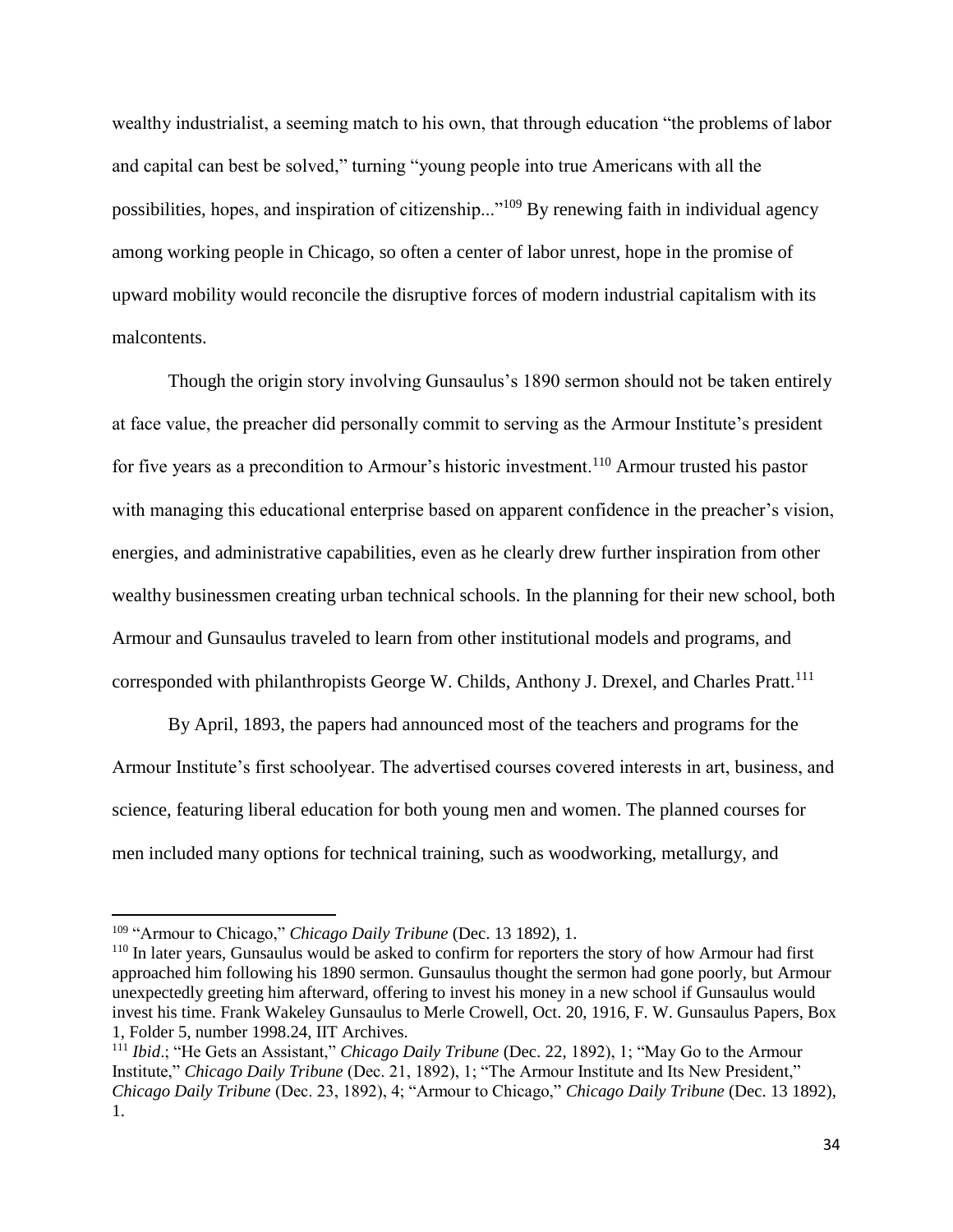mechanical training, while offering women courses in domestic economy, millinery, dressmaking, and library science, the last of which was open to both sexes. The school also promoted physical training for both men and women.<sup>112</sup> Students could be admitted into either the Scientific Academy or the Technical College of the Armour Institute. The Scientific Academy offered a four-year degree, and featured an entrance exam that tested students on their grammar. In keeping with the practical mission of the school, students could be admitted to some advanced programs in the Technical College while enrolled in the Scientific Academy, based on individual aptitude. The Technical College offered programs in mechanical, electrical, and mining engineering, programs which taught practical skills but also required advanced work not only in mathematics and science, but in civics, history, literature, and modern languages. The entrance exams for the Technical College required knowledge of algebra, geometry, physics, and a modern language chosen from English, French, or German. With the possibility of free tuition, these entrance exams were the most obvious barrier for prospective students. The 1893 entrance exams were held on three dates, June 20 and September 11 and 12.<sup>113</sup>

Confusion about the new school's mission followed from its broad educational agenda and evolving priorities, as well as the disconnect between fundamental class barriers and the claimed desire to help the poorest Chicagoans. By the time the school admitted its first students in 1893, the institution still struggled to brand itself as a full-fledged school of technology. Early on, both the department of "mining engineering and metallurgy" and the "department of

<sup>&</sup>lt;sup>112</sup> "Work of the Armour Institute: President Gunsaulus Tells What It is Proposed to Accomplish," *Chicago Daily Tribune* (Dec. 25, 1892), 6; "Fingers and Brains," *Chicago Daily Tribune* (Dec. 10, 1893), 41.

<sup>&</sup>lt;sup>113</sup> "Is Getting Ready: Preparing to Open the Armour Institute," *Chicago Daily Tribune* (Jan. 20, 1893), 9; "Additions to Armour Institute," *Chicago Daily Tribune* (March 10, 1893), 9; "To Take First Rank: Armour Institute Practically Ready for Fall Work," *Chicago Daily Tribune* (April 20, 1893), 13; "Good Homes Its Aim: Work of the Domestic Department of Armour Institute." *Chicago Daily Tribune* (May 24, 1893), 11.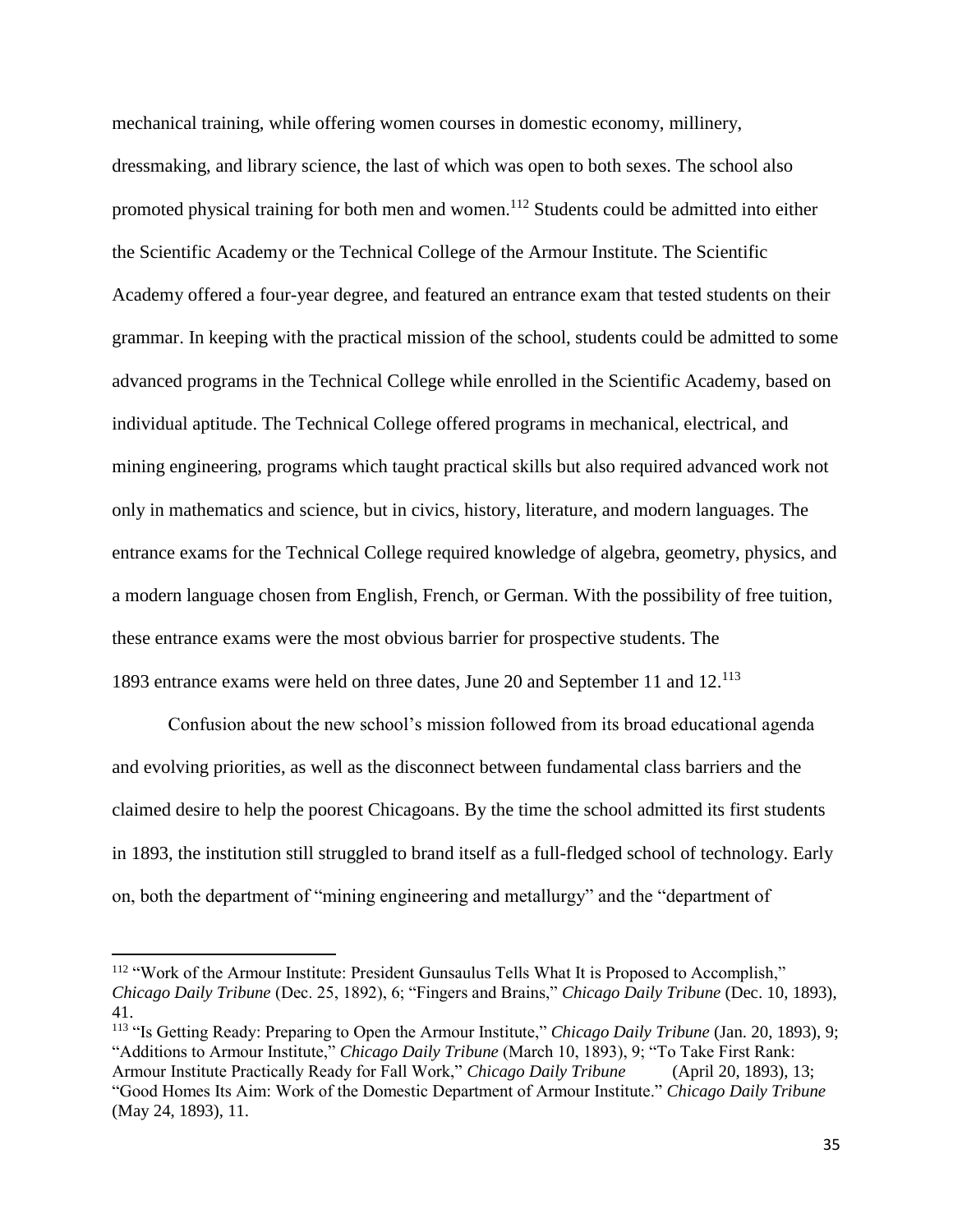domestic arts" drew disproportionate attention and interest to the school, while its advertised interest in the urban poor led some to think of it as a reform school. Gunsaulus found himself trying to correct public perception. The Armour Institute was not a reform school, but a prestigious school of technology supposedly open to the poorest Chicagoans. It offered low tuition, even free tuition "for deserving pupils" who could not afford it, in order to educate them "in the splendid practical sciences of this nineteenth century."<sup>114</sup> No mere free school for the poor, the Armour Institute, Armour and Gunsaulus insisted, would serve young working people and the children of millionaires, offering an education equal to any obtainable elsewhere.<sup>115</sup>

During that first year at the Armour Institute, editors of *The Altruistic Review* praised the meritocratic model. Even with free tuition, poor students would be handed nothing they did not earn through entrance exams and study. The school thus helped "the deserving to help themselves." More than this, it offered Chicago a way to protect "life and property" by Americanizing these immigrant youth who otherwise threatened to make of Chicago a new "Sodom and Gomorrah," a "wasteland of forgotten glory and enterprise." The Armour Institute might become like one of the handful of righteous men who, if they had lived in Sodom, would have saved the entire city. But even if there was an emphasis on Americanizing Chicago, they appreciated the distinctions that separated the Armour Institute from a mere reform school for the poor or a school for the very rich. Writers at *The Altruistic Review* initially feared the institute would be aristocratic, noting, "it is, but it is that wholesome aristocracy of true manhood and womanhood, of intellect and of high ideals, not that other deteriorating sort, the cod-fish or

<sup>114</sup> "Two Courses Fixed: Important Departments of Armour Institute Outlined," *Chicago Daily Tribune* (April 6, 1893), 6.

<sup>115</sup> "A Notable Partnership," unidentified article, Gunsaulus Family Scrapbook. Frank W. Gunsaulus collection, 1878-1948. Paul V. Galvin Library. University Archives and Special Collections. Illinois Institute of Technology.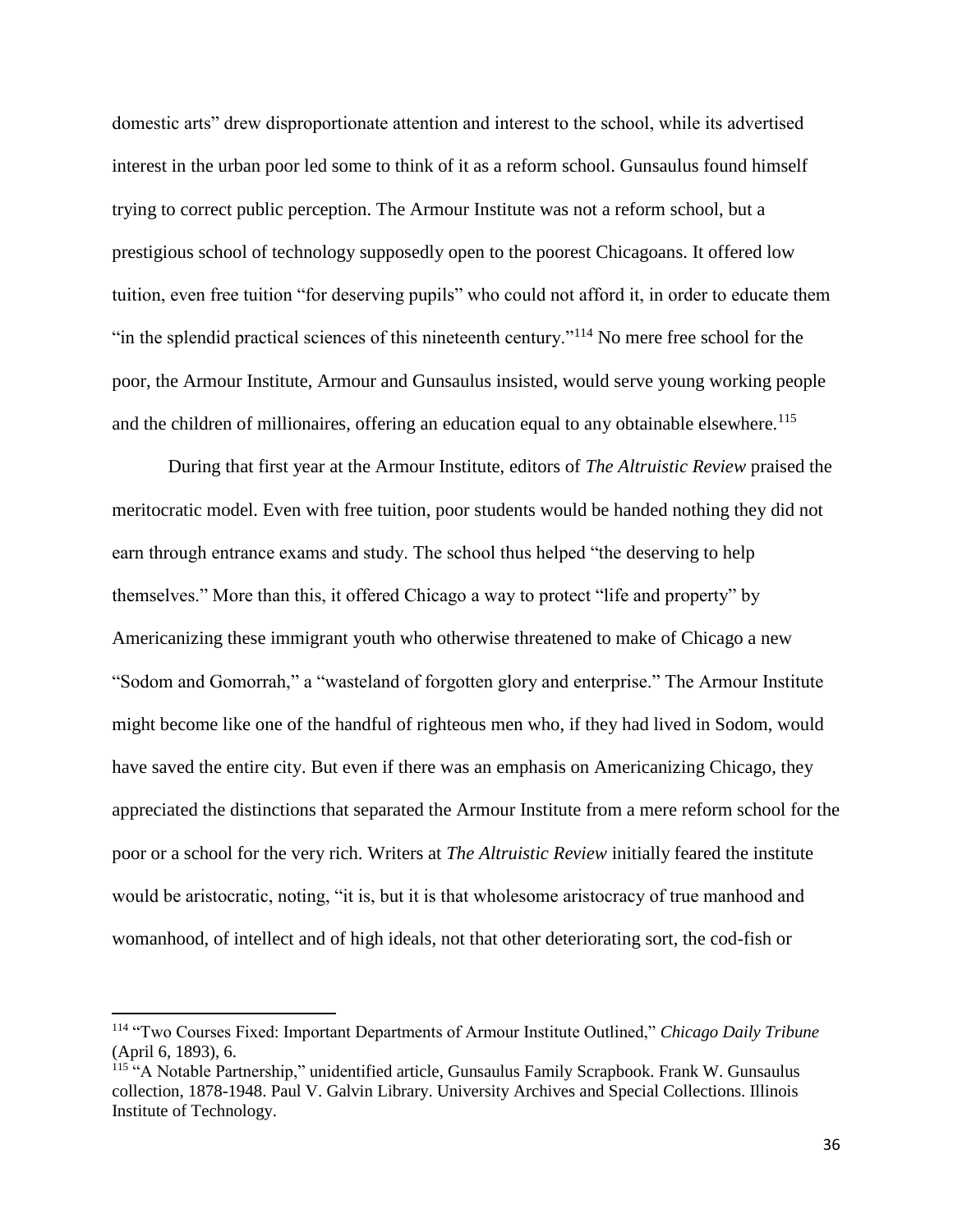moneyed aristocracy." If Chicago's young people could pass an entrance exam and claim one of the limited spots at the new school, they became part of the new, professional, and meritocratic aristocracy on which so many hopes for the future depended.<sup>116</sup>

Gunsaulus spent the years between 1875 and 1893 developing his message, and finding audiences for his brand of transcendental Christian idealism. As an entertaining and engaging speaker, he rose to the top echelons of prestige and compensation for an American preacher. His vision of individuals as perfectible, and industrial capitalism as the God-given means to that perfection, throws a twist into the social gospel narrative of reform. After 1893, Gunsaulus faced a new set of challenges as the president of the Armour Institute. Having marshalled support for an ambitious educational project, together with one of America's wealthiest businessmen, the very real barriers of class, race, and gender were on a collision course with the promises of indiscriminate, meritocratic upward mobility. Those tensions, together with the pressures on educational funding that depended on the good graces of the Armour family, would test the practicability of Gunsaulus's idealism as never before.

 $\overline{a}$ 

<sup>116</sup> "One of the Ten Which May Prove Chicago's Salvation," *The Altruistic Review* 2, no. 1 (Jan. 1894), 2- 3.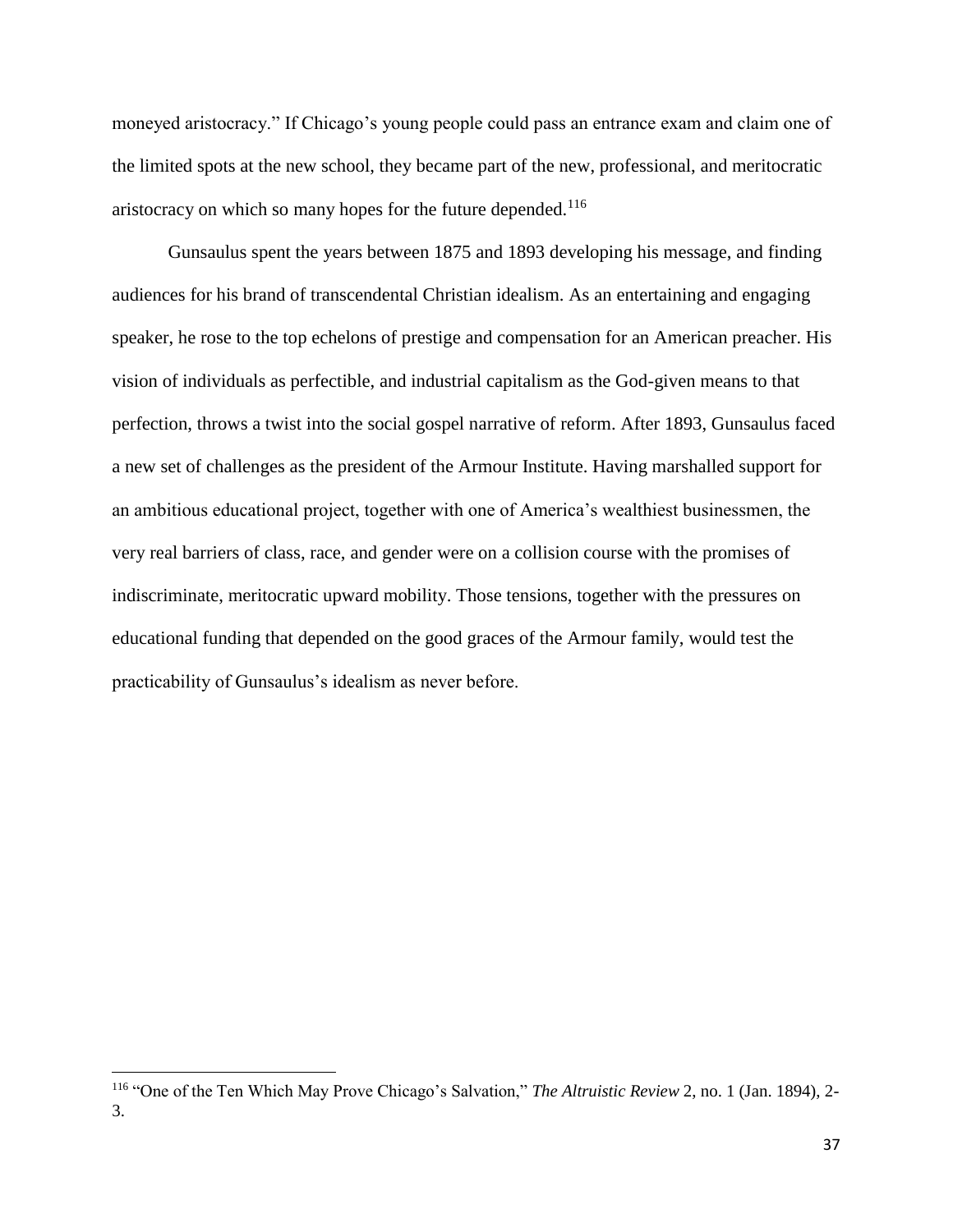## Chapter II:

The Armour Institute of Technology and the Social Gospel

The Armour Institute first opened its doors on a blistering summer day to "throngs of would-be students" who filled the hot corridors with energy and noise.<sup>117</sup> Gunsaulus and Armour had only expected around three hundred applicants, but found themselves facing three times that many. The Institute's German instructor, Rosa C. Lang, later recalled, "Who could forget that noisy, eager crowd of nine hundred applicants which filled the large auditorium and galleries, while many hung over the railings, all clamoring for admission?" Lang noted a religious significance as a "hushed silence and awe… came over that vast multitude as Dr. Gunsaulus raised his hand invoking a blessing upon this undertaking. Then came the separation of the sheep and the goats. Many had come in answer to the call, but not all could be chosen." The religious feeling extended beyond Gunsaulus's blessing. Even weeding out the goats produced an unexpectedly large incoming class, beyond the ability of the school to properly accommodate. To address the issue of class space, all language courses were moved to the "holy walls of the Sunday school rooms" in the nearby Armour Mission. While Lang remembered the Mission classrooms fondly, she also regretted "profaning those hallowed precincts with secular teaching," as well as having her lessons interrupted by organ music.<sup>118</sup>

Armour arranged for the school to have an annual operating budget of \$50,000. To this could be added any additional funds drawn from tuition or other sources. Initially unspecified was how much money would continue to be spent on the nearby Armour Mission, which also continued to depend primarily on his largesse. Armour suggested that more money could be

<sup>117</sup> Jessie S. Van Vliet to the Editors of the 1898 *Integral*, undated. In *Integral: The Book of the Class of '99* (Chicago: J. W. Franks & Sons, 1898), 201.

<sup>118</sup> Rosa C. Lang to the Editors of the 1898 *Integral*, Jan. 15, 1898. In *Integral: The Book of the Class of '99*, 203-5.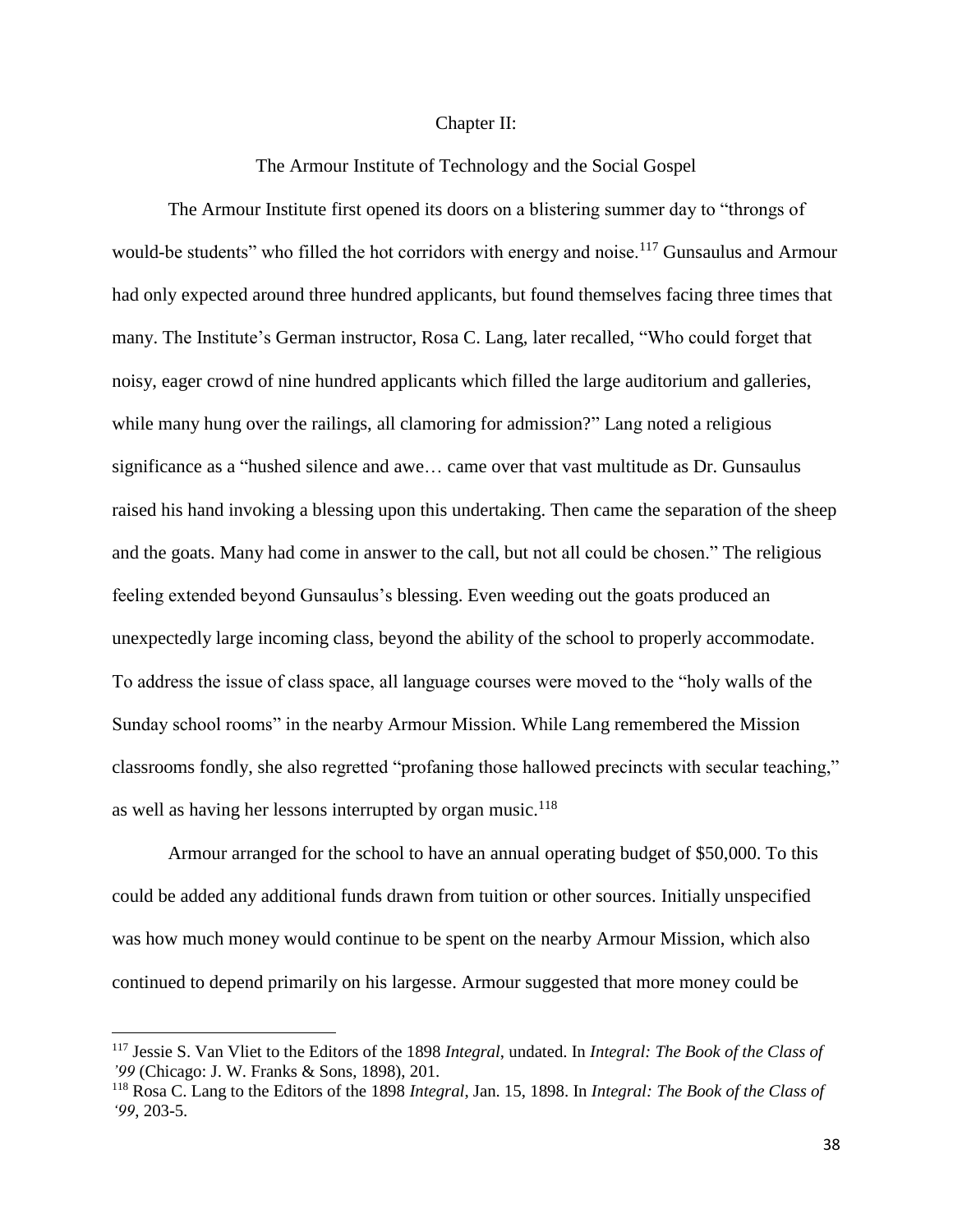found for the Mission and the school if the first year's budget was insufficient.<sup>119</sup> Gunsaulus had managed affairs at the Mission, and while he continued to be involved, the day-to-day administrative responsibilities were taken off his shoulders as he assumed the role of President of the Armour Institute. The pastor Duncan C. Milner was hired to manage regular work at the Mission. Within a year of opening the Armour Institute, budgetary concerns proved more serious for both the school and the Mission than previously imagined.

The Armour Institute and the Armour Mission quickly became so entwined in their activities that Gunsaulus often felt the need to reckon their operating costs together. The Mission's budget was eventually set at \$25,000, for a combined \$75,000. Professors were involved at the Mission, and Mission staff such as Milner and librarian Julia A. Beveridge were involved at the Armour Institute. As Gunsaulus noted when reviewing their combined budgets, "These institutions have so coalesced in their work that it is impossible to divide them in their activity." Gunsaulus further boasted that this marriage of mission outreach and technical education would distinguish the Institute over other technical schools. He assured Armour that the school bearing his name would be just as much a brand leader as the wealthy meatpacker's "Armour Star Ham" and "Armour Bacon" brands. With an evolving emphasis on mechanical and electrical engineering, the school's "preparatory work" would "reach the ignorant and train them," while advanced "technical work" would "prepare them for good work in the world."<sup>120</sup>

The matter of Mission and Institute blurring together is significant in what it says about Gunsaulus's ministry and the role of capitalism in the urban missions that played such a large role for Christian reformers. Missions provided all manner of help to the urban poor, contingent

<sup>119</sup> Philip D. Armour to Frank Wakeley Gunsaulus, undated letter, F. W. Gunsaulus Papers, Box 1, Folder 6, number 1998.24, IIT Archives.

<sup>&</sup>lt;sup>120</sup> Frank Wakeley Gunsaulus to Philip D. Armour, Nov. 5, 1894, F. W. Gunsaulus Papers, Box 1, Folder 6, number 1998.24, IIT Archives.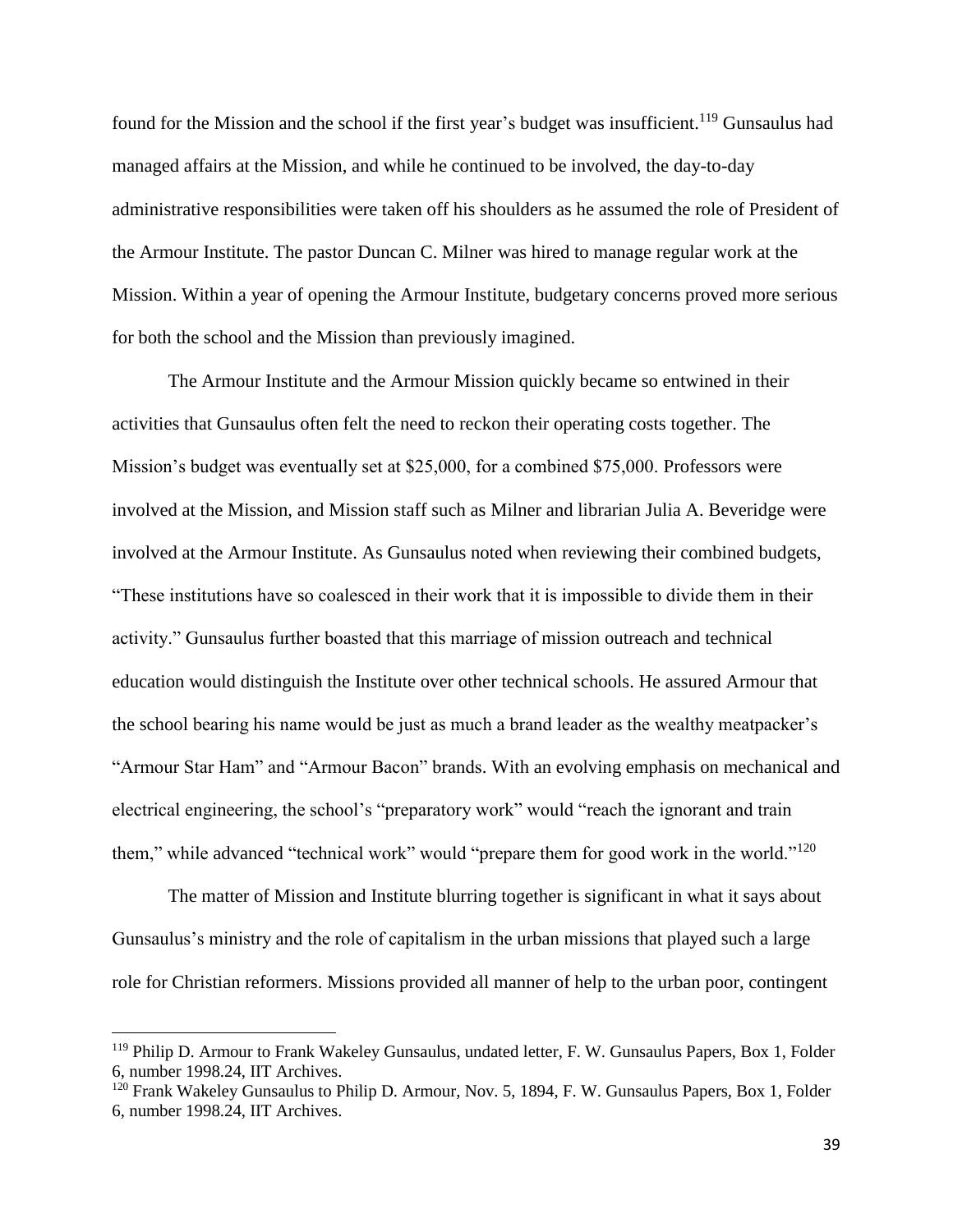of course on funds and personnel. Missions often provided free educational and vocational opportunities, as well as other resources. They represented a crucial source of social gospel ministry. The Armour Mission boasted of being open to all, regardless of race or religion. Though Gunsaulus often received the credit for work at the Mission, much of it owed to Julia A. Beveridge. The Mission librarian not only served visitors and members with literature but spearheaded manual training for the kids who needed something to do with their hands, finding an instructor to introduce wood carving. Within a few years, the Armour Mission was the largest institution of its kind in the country, which historian Maureen A. Flanagan has called "a nonsectarian experiment in Christian democracy."<sup>121</sup>

The Armour Institute was not merely near or incidental to the Mission, but grew out of the mission impulse to educate, uplift, and better communities by improving individuals. It also depended on the same source of funding. Armour intended that revenue from his apartments would cover the operating costs of both the Mission and the Institute, making it essential to consider their costs together. Being related so closely to the work of the Mission, it seemed as though the Armour Institute might actually succeed in some measure at bridging social class. Gunsaulus pledged as much, publishing in circulars that the Armour Institute would take any deserving students and provide them with a liberal education, training "the head, the hand, and the heart," as "*Knowledge, skill, and culture* are the three constituent elements of a liberal education…"<sup>122</sup>

<sup>121</sup> Maureen A. Flanagan, "Frank W. Gunsaulus and the Armour Institute of Technology," *Faith in the City: Chicago's Religious Diversity in the Era of the World's Fair*, http://publications.newberry.org/faithin-the-city/essays/frank-w-gunsaulus-and-armour-institute-technology (accessed April 19, 2019); Irene Macauley, *The Heritage of the Illinois Institute of Technology* (Chicago: Illinois Institute of Technology, 1978), 11.

<sup>122</sup> Armour Institute catalog (n.p., 1895), from *Faith in the City: Chicago's Religious Diversity in the Era of the World's Fair*, http://publications.newberry.org/faith-in-the-city/resource/christian-educationarmour-institute (accessed April 18, 2019).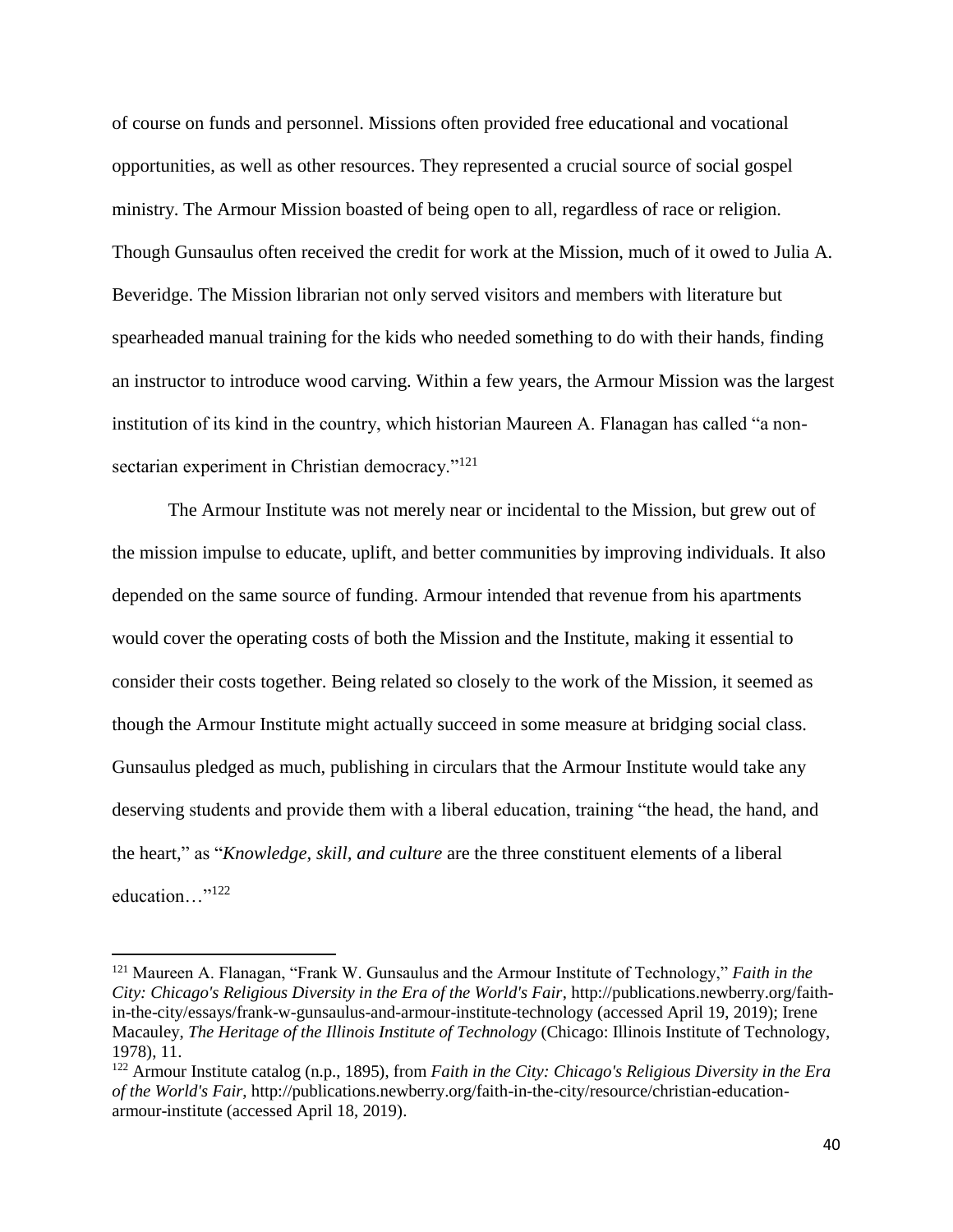While a close connection between Christian mission and education was notable at the Armour Institute, similar religious ties were noticeable elsewhere in Chicago as well. The Baptist minister William Rainey Harper preceded Gunsaulus as a preacher and scholar who took up the administrative reigns of a new school. He was to John D. Rockefeller and the University of Chicago what Gunsaulus became to Armour and the Institute. The two were close friends, and were often on the same page in their views on education and the future of Chicago. When Gunsaulus worried that a religious Sunday evening lecture series would be discontinued at Chicago's Central Music Hall, he confidently appealed to Harper to use University money to pay a minister to take up the task. A preacher "with popular gifts" could provide "spiritual education" to Chicagoans "as a University Extension work…" The matter of moral and spiritual education in the city carried a sense of urgency for these reformers, and Gunsaulus pressed Harper, "I cannot rest until I feel that the work of the theatres, saloons, and other worse places is at least properly met by such a healthful and inspiring feature of our city life, as would be a grand University Extension work at Central Music Hall."<sup>123</sup> In the mind of Gunsaulus, education was always tied to broad issues of moral reform and Christian leadership, albeit with a nonsectarian approach and embrace of secular institutions. Harper in turn considered this normal practice, and an excellent use of the University's time and resources.<sup>124</sup> Harper later requested that Gunsaulus take the University's money for a year as the paid lecturer for the extension work. Gunsaulus

<sup>&</sup>lt;sup>123</sup> Frank Wakeley Gunsaulus to William Rainey Harper, Oct. 29, 1894, University of Chicago. Office of the President. Harper, Judson and Burton Administrations. Gunsaulus, F. W., 1894-1912, Box 47, Folder 14, Special Collections Research Center, University of Chicago Library (hereafter UC Archives).

<sup>&</sup>lt;sup>124</sup> University Extension work was often paid for in part by special fundraising efforts. A previous example was partially funded by the University of Chicago, with the rest of the funding coming from the sale of \$20.00 tickets to Chicago's affluent and sympathetic ministers and churchgoers. This fundraising effort was also taken on by the University, with Harper personally reaching out to likely supporters of the work. William Rainey Harper to Jenkin Lloyd Jones, June 29, 1892, Jenkin Lloyd Jones Papers, 1861- 1932, Box 2, Folder 14, UC Archives.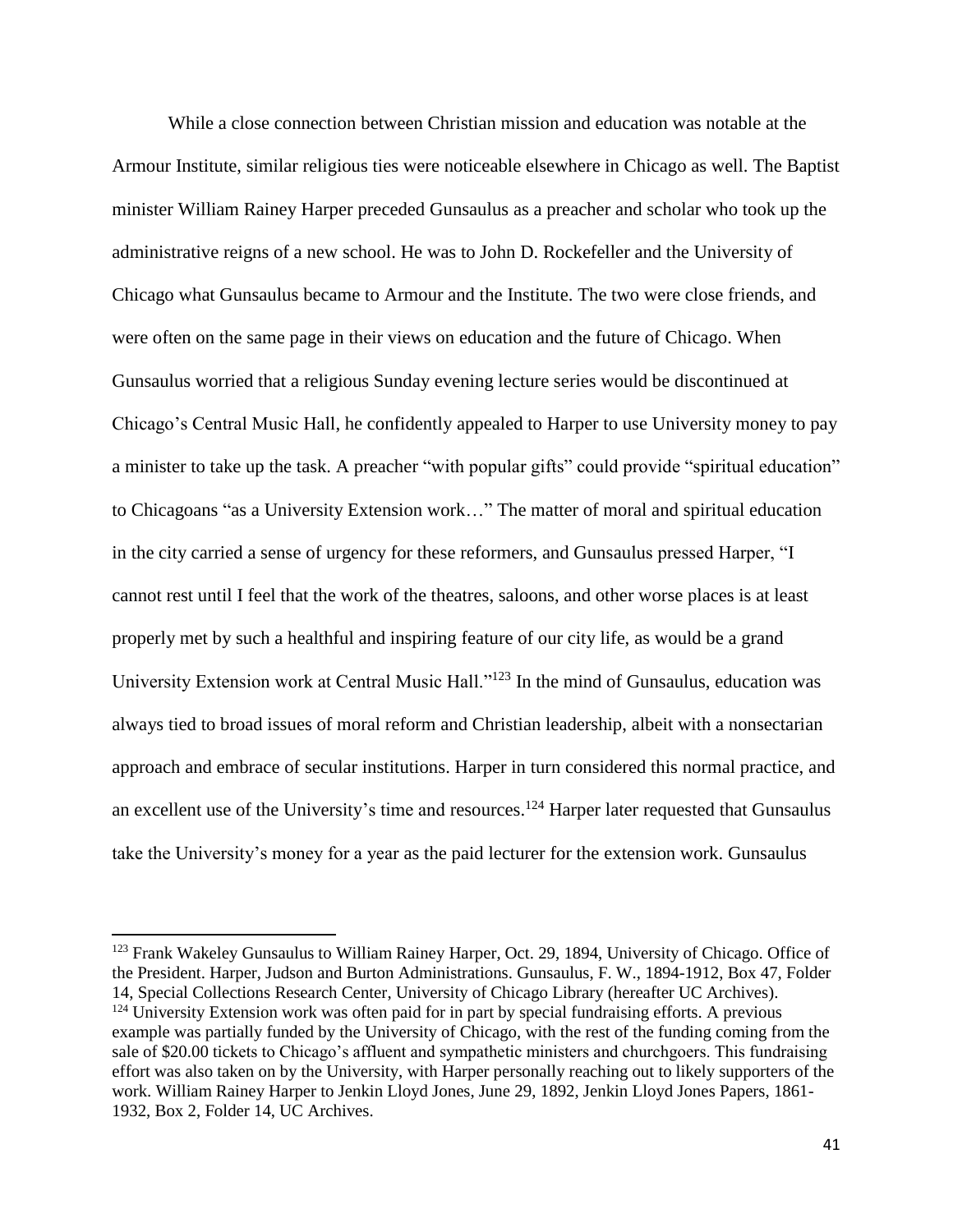apologetically turned down the request despite believing strongly in the cause. He lamented that he was too busy to accept new engagements, and had recently been forced to turn down roughly \$10,000 in speaking fees at a rate of \$150 per lecture.<sup>125</sup>

The cause of cultural renewal and moral progress was key to much of Gunsaulus's thought and action. Like many liberal Protestants of his time, he believed in divine immanence, the idea that God was present in and revealed through culture.<sup>126</sup> Connecting this to education, he once wrote Harper, "I have something to put into the lives of students which this divine culture has made clearer to me and I yearn to cast these seeds which fairly burn with harvests into the waiting soil."<sup>127</sup> Whether mentoring young people through missions or the Institute, the young were full of potential in realizing liberal Protestant conceptions of progress. Gunsaulus compared training young men for the workforce with the baptism of Christ. Upward mobility not only made better citizens, but made proper moral actors within providential history. Jesus provided the ultimate example for all upwardly mobile young men when he, though destined to rule the world, submitted to baptism. In the same way, young people would renew America's faith in the future and realize their own greatness by properly consecrating themselves to their work. Entering the industrial workforce was not just a pragmatic career choice, but a calling. Industrial education was not just a material concern, but a baptism.<sup>128</sup>

 $\overline{\phantom{a}}$ 

<sup>126</sup> On divine immanence among theologically liberal American Protestants, see Rick Ostrander, *The Life of Prayer in a World of Science: Protestants, Prayers, and American Culture, 1870-1930* (Oxford: Oxford University Press, 2000), 76-79; also, William R. Hutchison, *The Modernist Impulse in American Protestantism* (Durham, NC: Duke University Press, 1992), 2.

<sup>&</sup>lt;sup>125</sup> Frank Wakeley Gunsaulus to William Rainey Harper, Dec. 5, 1896. University of Chicago. Office of the President. Harper, Judson and Burton Administrations. Gunsaulus, F. W., 1894-1912, Box 47, Folder 14, UC Archives.

<sup>&</sup>lt;sup>127</sup> Frank Wakeley Gunsaulus to William Rainey Harper, Dec. 7, 1897. University of Chicago. Office of the President. Harper, Judson and Burton Administrations. Gunsaulus, F. W., 1894-1912, Box 47, Folder 14, UC Archives.

<sup>128</sup> Frank W. Gunsaulus, *Young Men in History* (Chicago: Fleming H. Revell Company, 1898), 5-7, 9-10, 18-19, 21-23, 25-27, 29-30, 32-34, 36-40, 42-45.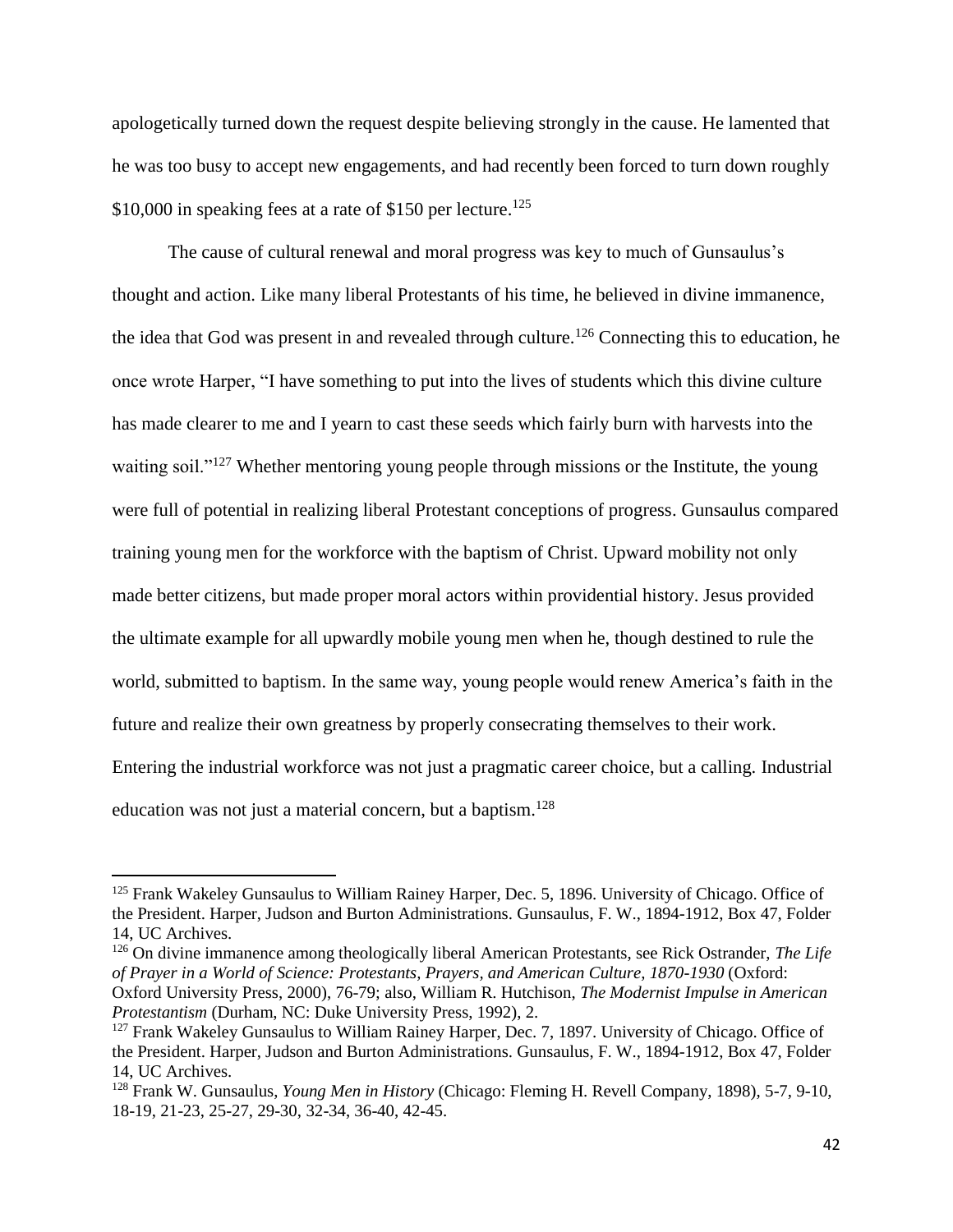On top of his commitments to church, mission, and school, Gunsaulus found time to invest in art for the public's benefit. He supported the creation of such institutions as the Art Institute of Chicago, the Field Museum, and the Toledo Museum of Art.<sup>129</sup> This moral and cultural renewal that Gunsaulus sought touched on many areas of life. It demanded confronting evil, in the forms of alcohol, general vice, anarchism, and other sins. It required working towards the kingdom of God on earth, an aspirational goal for society that Gunsaulus imagined would result from the upward mobility of individuals. At the same time, the preacher's capitalist theology was more than pro-business and anti-sins. His notion of upward mobility included assumptions about cultural refinement and aesthetics. Moral progress was fueled by great art, great music, great literature, and great men.

The cultural capital of civilizations, their great works, had a role to play in teaching the American people what was good and noble, containing the immanent divine power to call society to higher things. Cultural and social progress wrought by the Reformation and Enlightenment were, in Gunsaulus's words, a "fresh and omnipotent vision of the real Christ…"<sup>130</sup> The progression of history from ancient empires to modern republics was part of the same divinely guided phenomenon as the progression from the Old Testament to the New.<sup>131</sup> Modernity and tradition were complimentary forces in this view of progress, straddling the line between modernist trends in art and intellectual discourse one the one hand, and religious tradition on the other. Gunsaulus frequently insisted on a middle ground that rejected dichotomy, or at least the dichotomies he was uncomfortable with. In his words, "It is the most mischievous

l

<sup>129</sup> Quentin R. Skrabec, Jr., *Edward Drummond Libbey, American Glassmaker* (Jefferson, NC: McFarland & Company, 2011), 115, 118, 139, 153-57.

<sup>&</sup>lt;sup>130</sup> Frank Wakeley Gunsaulus, Monk and Knight: An Historical Study in Fiction, Volume I (Chicago: A. C. McClurg and Company, 1891), 19.

<sup>131</sup> Frank Wakeley Gunsaulus, *The Transfiguration of Christ* (Cambridge, MA: H. O. Houghton and Co., 1886), 11.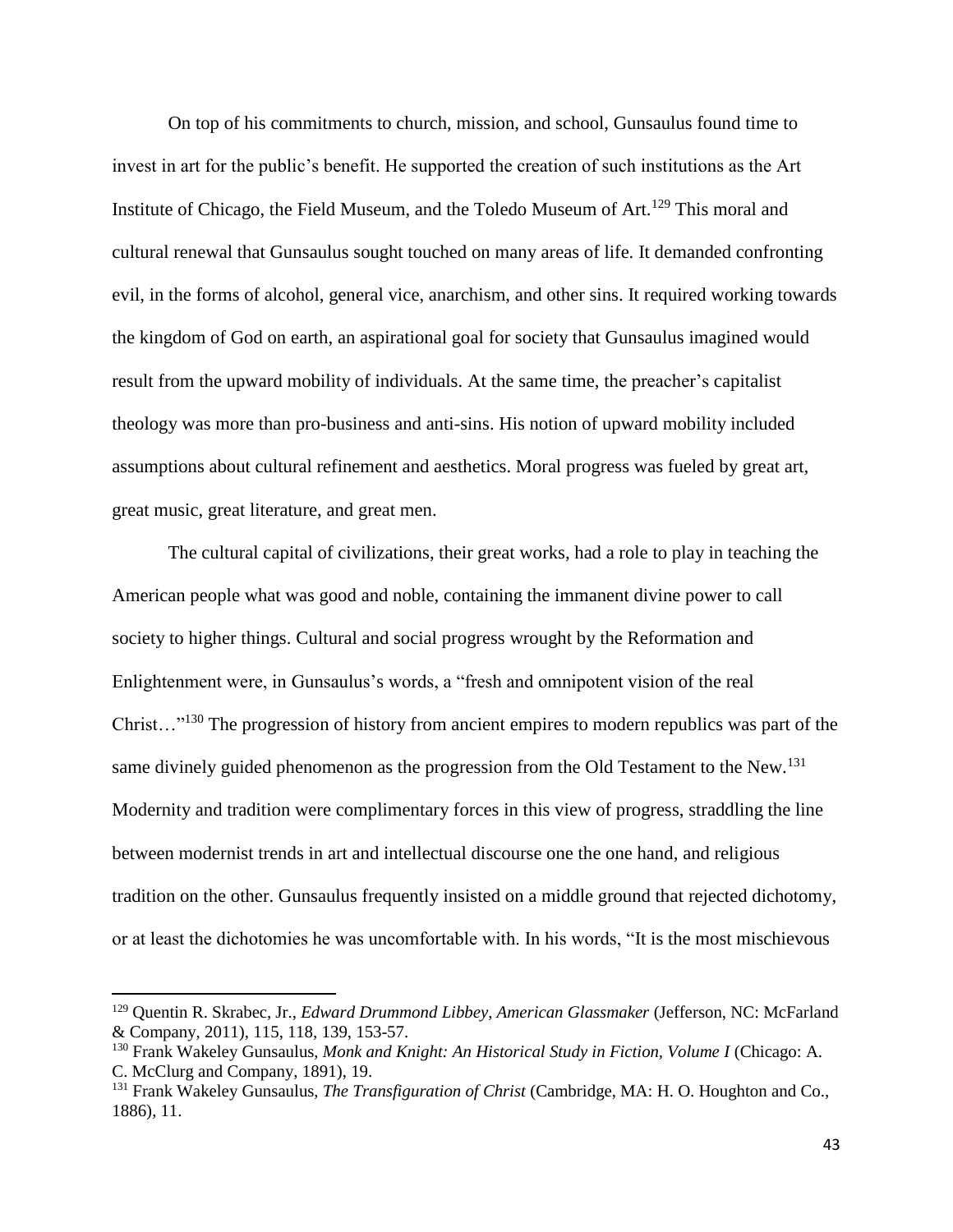of errors… for historians to seek to separate the intellectual from the spiritual elements which coexist within that vast and chaotic solution out of which ultimately came the order and power of modern life."<sup>132</sup>

Gunsaulus's insistence on this ambiguous middle ground was such that, even when one of his intellectual influences, the Chicago Unitarian, theologian, educator, and pacifist Jenkin Lloyd Jones, believed Gunsaulus should abandon his association with Protestant orthodoxy, he refused.<sup>133</sup> Gunsaulus wrote that while he believed orthodoxy must change, he also found faults in liberalism. Having been born into the orthodox camp, he would not disassociate unless forced to. Where Jones felt the interests of inclusive liberal piety should make it impossible to identify with exclusionary orthodoxy, Gunsaulus believed the two camps shared a common cause of practical work for cultural transformation.<sup>134</sup>

This belief in cultural progress and renewal was certainly on display at the 1893 World's Fair, where the Armour Institute's students began their education by helping their professors hunt for supplies, equipment, and items worthy of display in their new school's museum.<sup>135</sup> When they were allowed to wander away from the fair's engineering marvels, they targeted the free food stands and created traffic jams for pedestrians on the Midway who could not get around large groups of students.<sup>136</sup> The idea that God was revealed through culture, which could be

<sup>133</sup> On more than one occasion, Gunsaulus acknowledged Jones as "an inspiration" to the work of the Armour Institute. Frank Wakeley Gunsaulus to Jenkin Lloyd Jones, Jan. 10, 1893, Jenkin Lloyd Jones Papers, 1861-1932, Box 2, Folder 7, UC Archives; Frank Wakeley Gunsaulus to Jenkin Lloyd Jones, Dec. 4, 1893, Jenkin Lloyd Jones Papers, 1861-1932, Box 2, Folder 7, UC Archives.

<sup>132</sup> Gunsaulus, *Monk and Knight*, 11; on religious influences on modern art and aesthetics, see Jonathan A. Anderson and William A. Dyrness, *Modern Art and the Life of a Culture: The Religious Impulses of Modernism* (Downers Grove, IL: InterVarsity Press, 2016), 18-19.

<sup>134</sup> Frank Wakeley Gunsaulus to Jenkin Lloyd Jones, March 18, 1899, Jenkin Lloyd Jones Papers, 1861- 1932, Box 2, Folder 7, UC Archives.

<sup>&</sup>lt;sup>135</sup> "Collecting for Armour Museum," *Chicago Daily Tribune* (Oct. 28, 1893), 1.

<sup>136</sup> J. Richard Sloan to the Editors of the 1898 *Integral*, Jan. 25, 1898. In *Integral: The Book of the Class of '99*, 201.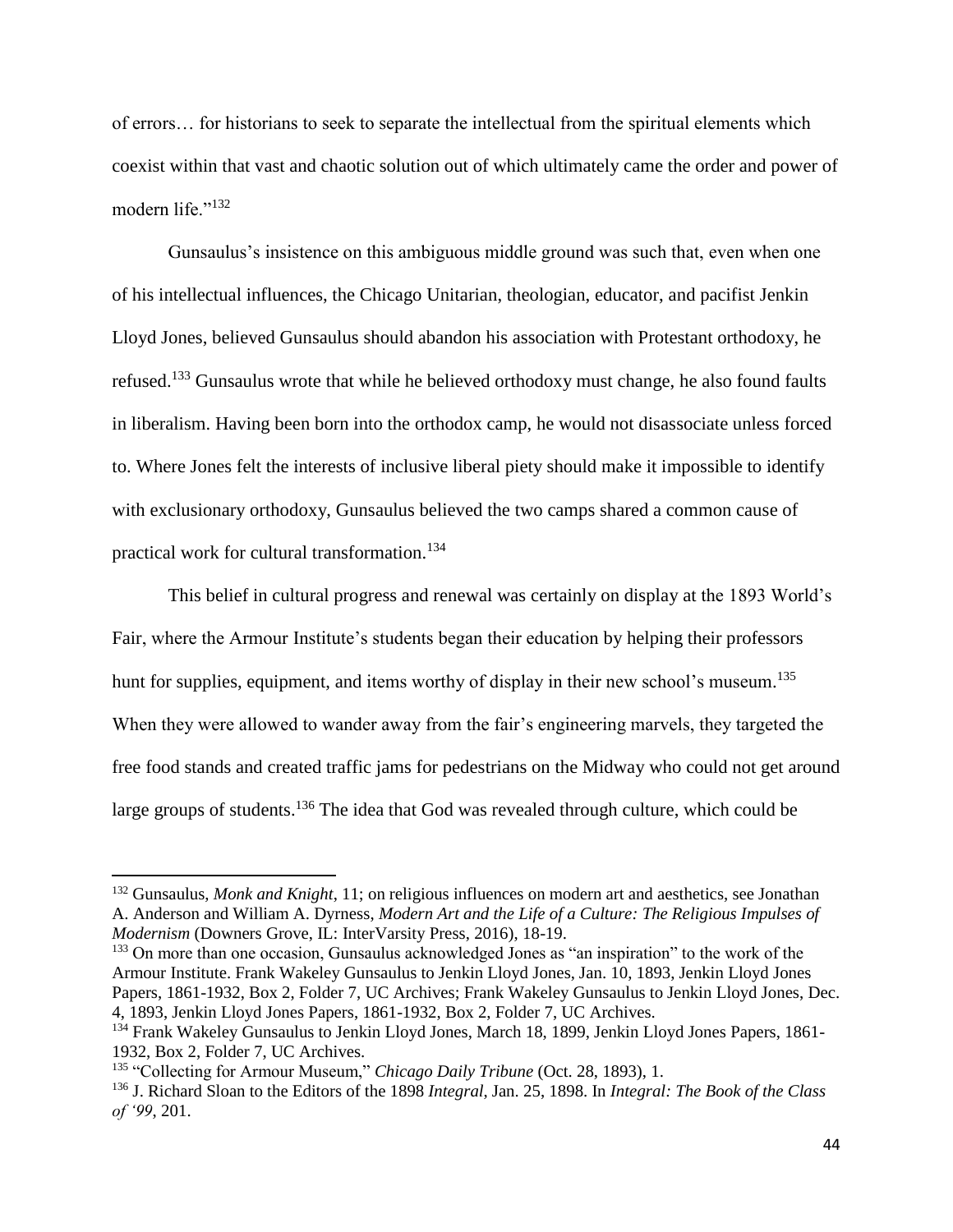displayed, suggested connections between the divine and material prosperity. Like Gunsaulus, Jenkin Lloyd Jones connected moral development with the arts, education, and material culture. According to Jones, a crucial lesson to be taken from literature was "that education is salvation, that culture is character, that refinement on earth is refinement for heaven, that usefulness is piety." Any exposure to literature could only "enforce this religion of character, the gospel of education, saving men by training men."<sup>137</sup>

Both at the World's Fair and the Armour Institute, the idea that divine influence was found in material culture was a telling conceit of class, allowing those with material means to claim greater experience with the divine in American culture. It was for this very reason that art for the public was so vital to Gunsaulus. Those without material means should still have opportunities to experience materially supported revelations of the divine, the good, and the noble. Gunsaulus and Jones were both well aware that the working classes could seldom afford the aesthetics they cherished. In a sermon originally preached in Chicago's Central Music Hall, Jones acknowledged that "religion of outward form is very expensive. It is a luxury that demands very good clothes, and a costly church to show them off in. Impressive architecture, beautiful interiors, artistic music… are all desirable, but they are scarcely for those who are struggling to feed and train growing families." Not all could partake of the more costly "phases of religion" defined by such material aesthetic. Even so, such an aesthetic was an aspirational moral good, as long as it did not get in the way of more fundamental priorities. Jones preached sincere and righteous indulgence, stating, "I believe in this material world and all the good it contains. I believe in creature comforts. I have never seen a house too elegant… I believe in silks and

<sup>137</sup> Jenkin Lloyd Jones, *The Education of the Soul: A Study of Goethe's "Wilhelm Meister"* (Chicago: Unity Publishing Company, n.d.), 8-9. Jenkin Lloyd Jones Papers, 1861-1932. Box 6: Folder 4. UC Archives.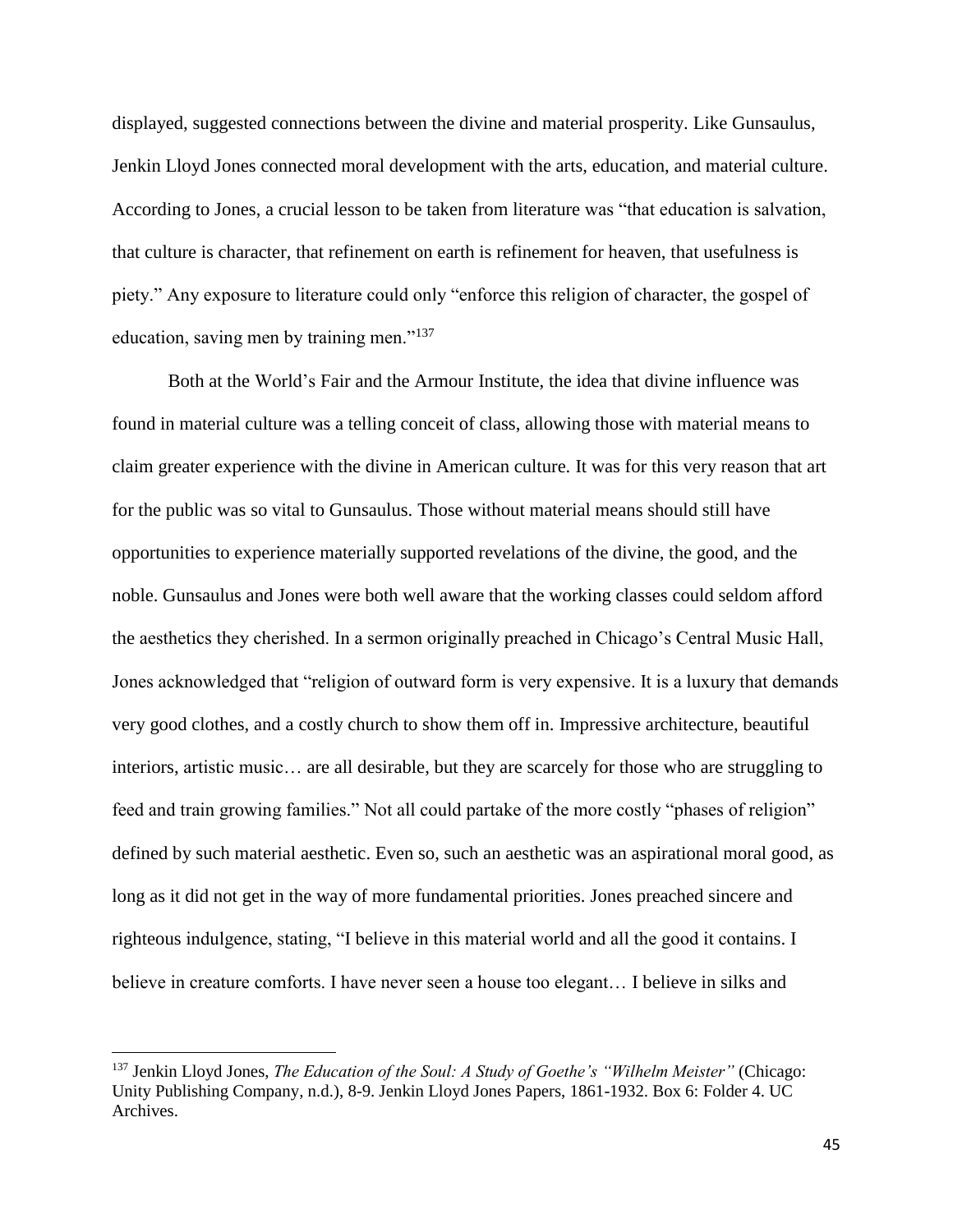satins… when they are not procured at the cost of higher interests and universal sympathies. I believe in no religion that advocates mendicancy."<sup>138</sup> Though some forms of materialism were driven by greed, and therefore evil, there was also a liberating materialism to end poverty, a materialism that "makes thrift a religious duty, industry a grace, garnered stores gospel forces." This materialism would "make for conscience, develop character, speed the gospel of brotherhood and bring in the kingdom of God on earth."<sup>139</sup>

The connections made by Jones and Gunsaulus between material culture and a sense of human brotherhood and progress linked their material aesthetic with a liberal sense of cosmopolitanism.<sup>140</sup> The historian Martin E. Marty once began a four-volume series titled, *Modern American Religion*, with the observation that religious expression at the 1893 World's Fair in Chicago illustrated a new era for faith, the beginning of twentieth-century religious cosmopolitanism. Marty argues that this modern religious expression was best seen in the World's Parliament of Religions, which convened at the fair, marking an emergent interfaith effort to unite all religion against irreligion.<sup>141</sup> The gathering failed to bring about any such consensus, but did speak to modern trends. To the spiritual orientation noted by Marty can be added the aesthetics of material progress, which accounts for part of this religious cosmopolitanism of the 1890s. There was a willingness to see God in the world's diverse cultural

<sup>138</sup> Jenkin Lloyd Jones, *Practical Piety: Four Discourses Delivered at Central Music Hall, Chicago* (Chicago: Charles H. Kerr & Company, 1887), 5-6. Jenkin Lloyd Jones Papers, 1861-1932. Box 6: Folder 15. UC Archives

<sup>139</sup> Jenkin Lloyd Jones, *The Dual Mystery: Matter and Spirit* (Chicago: Unity Publishing Company, n.d.), 12-14. Jenkin Lloyd Jones Papers, 1861-1932, Box 6, Folder 5, UC Archives.

<sup>&</sup>lt;sup>140</sup> While Gunsaulus himself was not a Unitarian, unwilling to separate himself from at least a veneer of orthodoxy, he was by the 1890s pointedly critiquing those who looked down on Unitarians, and helped found Chicago's Undenominational Club, a group dedicated to bringing together the city's Christian leaders. "Rare Bigots," *New York Times* (May 17, 1894), 6; "Chicago Ministers Form a Club," *New York Times* (Aug. 25, 1895), 14.

<sup>141</sup> Martin E. Marty, *Modern American Religion, Volume I: The Irony of It All, 1893-1919* (Chicago: The University of Chicago Press, 1986), 10, 18-19, 23.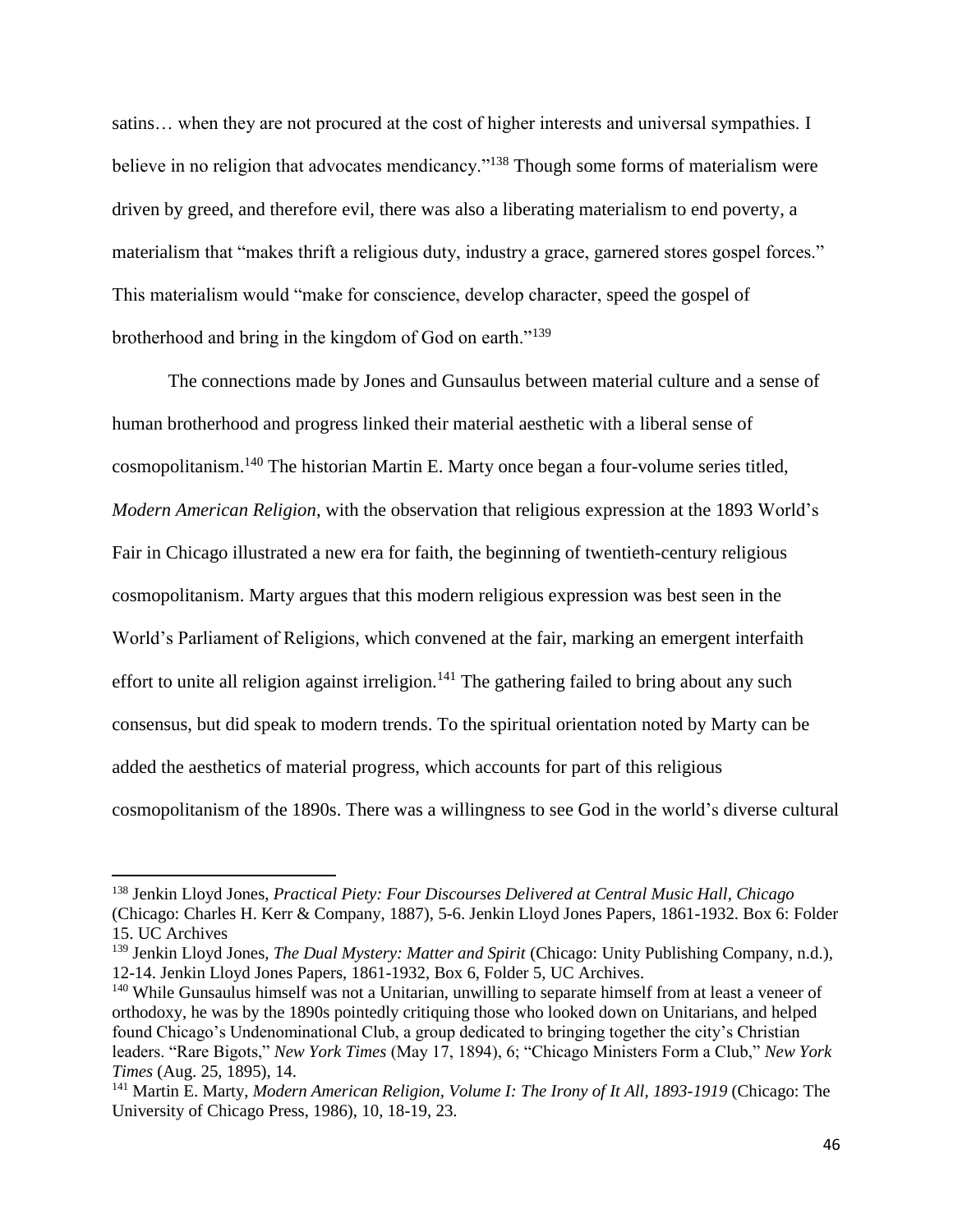and material attainments, if not always in every profession of faith. Jones, a Unitarian who believed in the cause of the World's Parliament of Religions, preached that education of the individual spirit would eventually bring about a united world, describing culture as an inner calling that produced material progress.<sup>142</sup>

One of the places Gunsaulus found to appreciate culture in Chicago was the rare books corner of McClurg's Publishing House. There, he joined a close-knit but vocationally diverse group of bibliophiles who appreciated the classics, preferably expensive and scarce original editions. Together, these men formed the Saints and Sinners Club, a running joke that described the group's members who were mostly journalists and clergymen, with a smattering of businessmen, scholars, playwrights, and others. Gunsaulus embraced this good humor, affectionately referring to his friends as "the most interesting group of liars ever assembled."<sup>143</sup>

The Saints and Sinners Club further illustrates self-awareness regarding the tensions between religious spirituality and the material aesthetic. The writer and journalist Eugene Field came up with the name for the group. A good friend of Gunsaulus, Field shared the preacher's addiction to rare books but not his income. The writer gained a reputation for starving himself, trying to live on an all bread diet so he could save enough money add to his collection. Gunsaulus would often treat him to lunch or dinner to address this unhealthy diet, and the two debated, in the humor of the Saints and Sinners Club, whether modern material desire was the enemy of spirituality. Field lamented that the modern world had exhausted the traditional emotional appeals of things like love, or fear, or worship. One of the few appetites left that could still make one feel alive was "wanting a book we can't get, or can't pay for." Desires for material

<sup>142</sup> Jones, *The Education of the Soul: A Study of Goethe's "Wilhelm Meister,"* 9, 20. Jenkin Lloyd Jones Papers, 1861-1932. Box 6: Folder 4. UC Archives.

<sup>143</sup> "Corners in Books," *New York Times* (Feb. 25, 1899), BR120.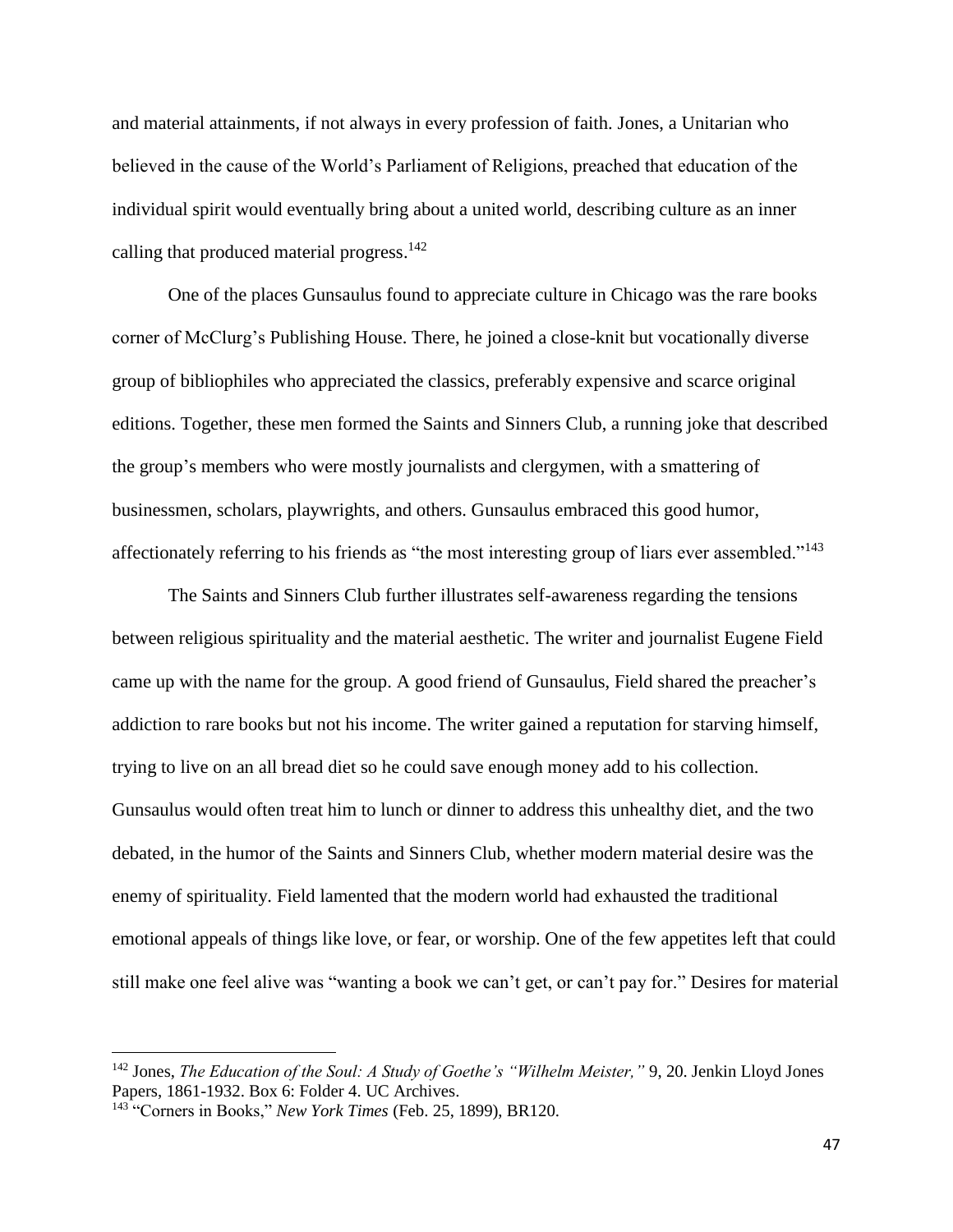attainment were eclipsing the traditional role of religion. Gunsaulus reminded Field that he seemed plenty alive whenever they went out to eat, so perhaps traditional appetites for things like meat pie were alive and well.<sup>144</sup> Behind this exchange was Gunsaulus's belief that some human appetites were eternal and unchanging. Just as Eugene Field could not live on bread or books alone, so modern materialism could not dull the power of the Christian life.

For all of their back and forth, Field left the most colorful mark on these debates about modern materialism and spirituality through his satirical short story, *The Temptation of Friar Gonsol*. When tempted by the devil over a rare book, Gonsol found himself unable to resist. In the story, Friar Gonsol and another man of God race each other to be the first to acquire the valuable book from Satan. Launching a crusade against the devil, the two clergymen appear pious in their zealous offensive, even though they are both after material gain.<sup>145</sup> Field's satire called into question the relationship of modern material pursuits to piety.

When remembering Field, who died in 1895, Gunsaulus shared his satire with Harper, admitting that he and Reverend Frank Bristol were the two satirized clergymen. True to the story, "we were running afoul of one another constantly in our search for rare books, and oftentimes it was a race between us to some distant country town where we might find some hidden treasure..." While they did not mean to forget "the Golden Rule," they covetously searched for literary troves, hoping the other would not come across the same discoveries.<sup>146</sup> Gunsaulus's searches to acquire art, literature, and other forms of material culture took him throughout the country and sometimes abroad. He well understood the hunger for rare books that

l

<sup>144</sup> Cleveland Moffett, "O Rare 'Gene Field!" *Godey's Magazine* 132, no. 788 (Feb. 1896), 155-56.

<sup>145</sup> Eugene Field, *The Complete Tribune Primer*, Illus. by Frederick Burr Opper (Boston: Mutual Book Company, 1901), 127-134.

<sup>146</sup> Frank Wakeley Gunsaulus to William Rainey Harper, Dec. 18, 1895. University of Chicago. Office of the President. Harper, Judson and Burton Administrations. Gunsaulus, F. W., 1894-1912. Box 47, Folder 14. UC Archives.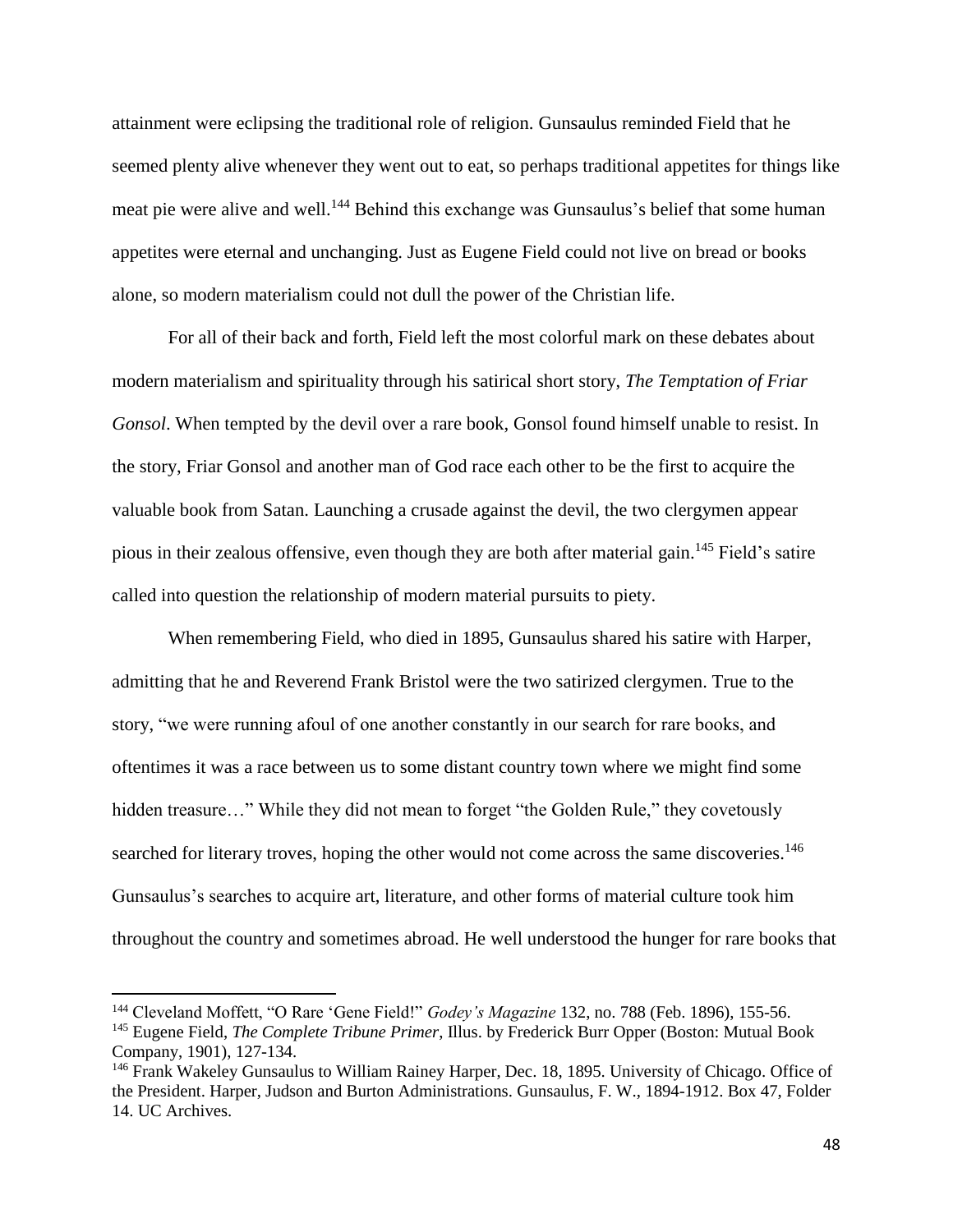Field referred to, but disagreed about whether it was necessarily in conflict with spirituality. He often viewed it as a sincerely pious pursuit.<sup>147</sup>

While the cultural productions that most interested liberal American Protestants as symbols of progress were often European in origin, the cosmopolitan potential of such interest extended to the cultural achievements of diverse peoples from around the world. A general sense of divine immanence and desire for cultural education could overlap with cultural appropriation and condescending anthropological fascination and exoticism. Rosa C. Lang and her German language students experienced how Gunsaulus's convictions about the importance of art and cultural production alternatively romanticized and exoticized other peoples. When they finally moved their classes from the Armour Mission to the campus proper, space was made for them in the Institute's museum, on the fifth floor of the main building. Instead of being interrupted by organ music, Lang's students were now distracted by "the South African collection of deadly weapons and feminine adornments," as well as other curiosities.<sup>148</sup>

As seen in his associations with Jones and Field, there was no mistaking that social class determined the viability of Gunsaulus's material aesthetic, and his ideal forms of social transformation required proving. The preacher knew that upward mobility through industrial education was not just a practical, uplifting, and Americanizing program. It was essential for Christianity as he envisioned and practiced it to continue at all. Most Americans needed to experience upward mobility if they were ever to share the middle-class values and presumptions

 $147$  In one letter to a fellow book lover, Gunsaulus shared a prospective find involving a supposedly ancient manuscript from the holy land. The remarkable description of the unlikely manuscript is absurd, though the letter is not obviously satirical. Using the American Consul in Jerusalem to gather information, the preacher was prepared to buy and resell a rare find that stretched even his budget. Frank Wakeley Gunsaulus to Frank Jay, Nov. 21, 1896, Frank. W. Gunsaulus Collection, shared box, folder 4, number 1998.60, IIT Archives.

<sup>148</sup> Rosa C. Lang to the Editors of the 1898 *Integral*, Jan. 15, 1898. In *Integral: The Book of the Class of '99*, 205.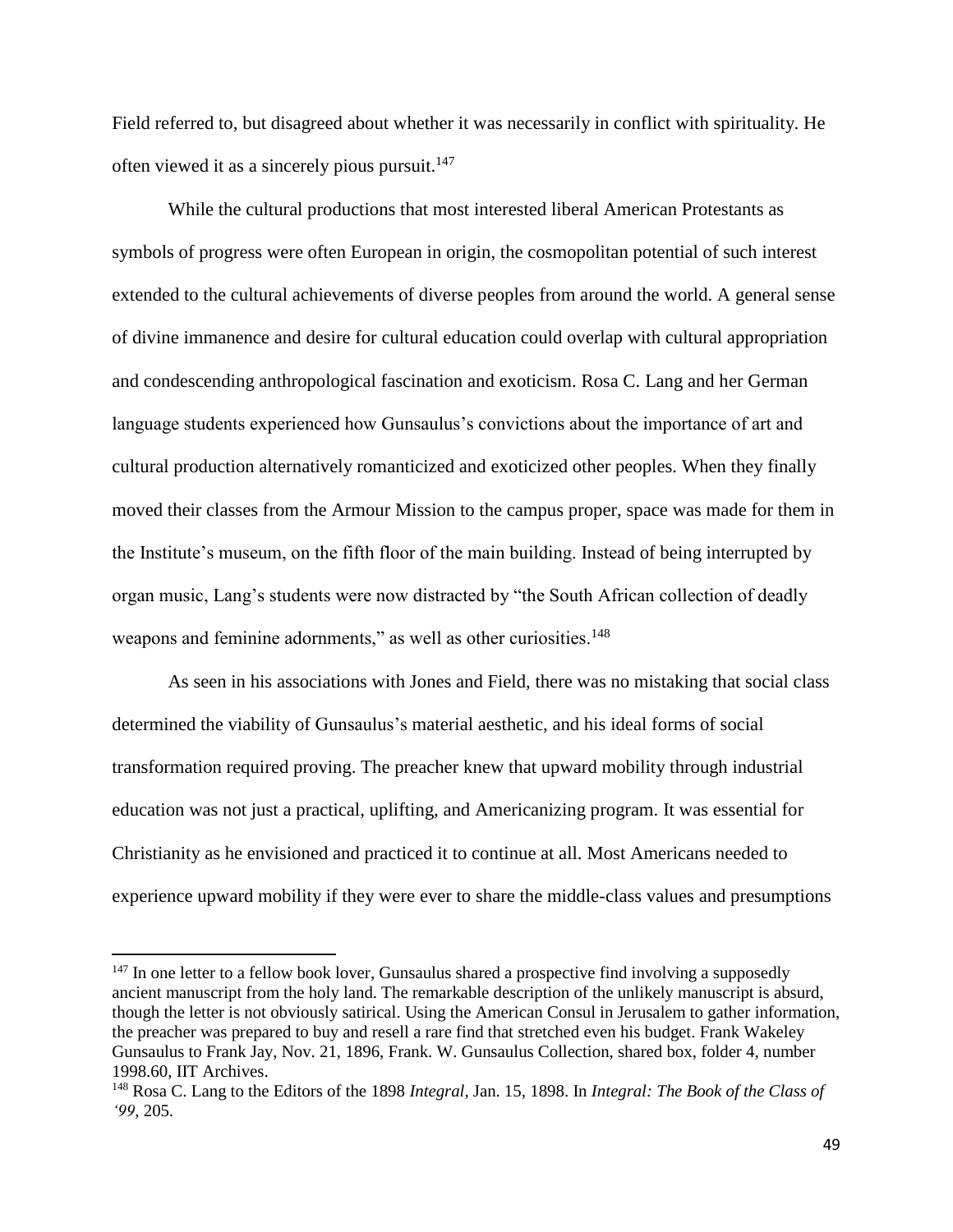of Gunsaulus and his peers. Even if some working-class Americans believed in the Protestant Christianity modeled by Gunsaulus, they would need a higher salary just to afford it.

While Gunsaulus's material aesthetics and cultural presumptions separated him from working-class Americans, he also conveyed an earnest message of social uplift, a desire to democratize culture and learning. As one scholar later remembered him when recalling his aesthetic taste, "If his preaching was based on religion and was clothed in beautiful garments, it was also a very human preaching."<sup>149</sup> This human message was no doubt appreciated by attendees and beneficiaries of the Armour Mission, but some felt that there must be more to social uplift. One poor man attending the Mission suggested he could do even more for the world, if only Armour would give him \$50,000 to do it. Apparently inspired by the story of Gunsaulus's million-dollar sermon, the man did not get the same response to his pitch. It was reported that he threatened to target Gunsaulus, Armour, and their establishments with dynamite if the money was not provided, though Gunsaulus denied that part of the story.<sup>150</sup>

Even as the Institute opened and the World's Fair spoke to the progress of civilization, the United States faced the 1893 recession. In the beginning, the close association of the Armour Institute and Mission seemed a promising sign of the work to be done. Armour had previously suggested that the school's funding could increase over time as needed. In the face of recession, he soon began wondering where they could cut expenses or raise other sources of revenue. Perhaps the children of the wealthy could be charged more, he suggested, even as he continued to refer requests for financial aid to Gunsaulus.<sup>151</sup> The irony is that while Armour believed

l

<sup>149</sup> Charles Franklin Thwing, *Guides, Philosophers, and Friends: Studies of College Men* (New York: The MacMillan Company, 1927), 214.

<sup>150</sup> "Philip Armour's Life Threatened," *New York Times* (Dec. 25, 1893), 5.

<sup>&</sup>lt;sup>151</sup> Philip D. Armour to Frank Wakeley Gunsaulus, Dec. 5, 1893, F. W. Gunsaulus Papers, Box 1, Folder 6, number 1998.24, IIT Archives; Philip D. Armour to F. Faddey, Jr., Jan. 18, 1894, F. W. Gunsaulus Papers, Box 1, Folder 1, number 1998.24, IIT Archives.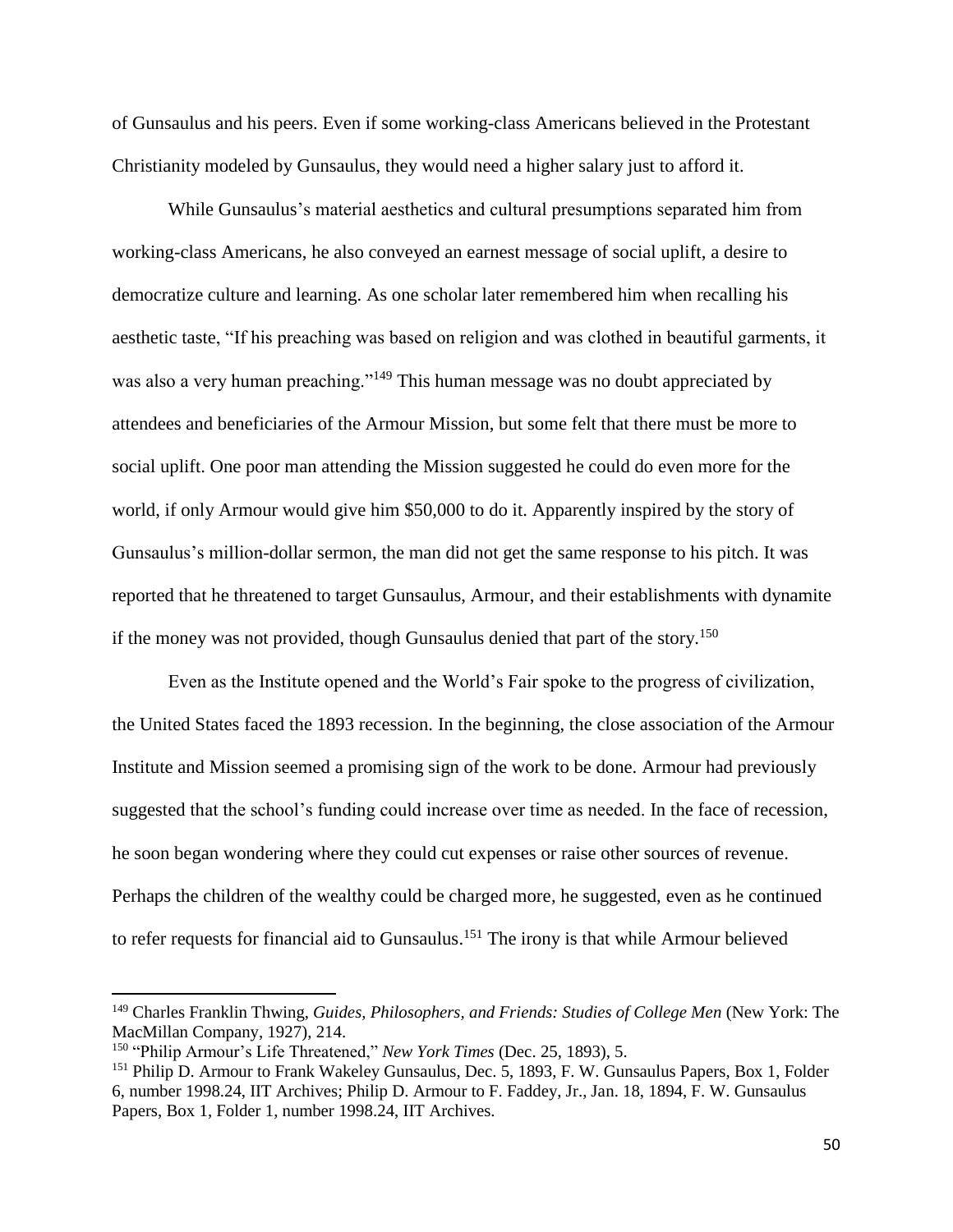wealthy families should be able to pay more, it was to prevent the school from costing him more. Professors in need of equipment for their unfinished departments were caught in the crosshairs of this penny pinching. In particular, Dr. Stine, the head of the Electrical Engineering Department, found himself fighting the Armour & Company Purchasing Department, through which all of his orders for equipment and supplies were to be placed. Stine asked Gunsaulus to intervene as they were ordering lower quality supplies than he had asked for.<sup>152</sup> Gunsaulus repeatedly tried to rectify the situation, but found Armour distrustful of every new educational expenditure. The industrialist rebuffed his chosen administrator's concerns, explaining, "professors are not good business men, and if they are not held well in hand, they would soon bankrupt a packing house..."<sup>153</sup> The school needed to run itself like a business.

Gunsaulus had obtained Armour's historic investment in the name of creating a worldclass technical school to bolster Protestant capitalism and address social needs. Despite this, the five years of his life that he initially promised to the Armour Institute would witness a near constant string of fiscal roadblocks in the way of that vision of a preeminent institution of learning. While Armour wanted to further stamp his name on Chicago, he was less interested in financial sacrifice during periods of recession. By the start of the Institute's second year, Gunsaulus already had grave doubts about Armour's commitment to what they had started together. Armour reassured him that he would reliably supply the \$50,000 operating budget, and that he remained confident in the preacher's administration. Armour had intended to provide the operating budgets for the Institute and the Mission from the revenue of the Armour Flats. Now instead of killing three birds with one stone, many apartments remained vacant following the

<sup>152</sup> N. M. Stine to Frank W. Gunsaulus, Sept. 24, 1894, F. W. Gunsaulus Papers, Box 1, Folder 6, number 1998.24, IIT Archives.

<sup>153</sup> Philip D. Armour to Frank Wakeley Gunsaulus, Sept. 29, 1894, F. W. Gunsaulus Papers, Box 1, Folder 6, number 1998.24, IIT Archives.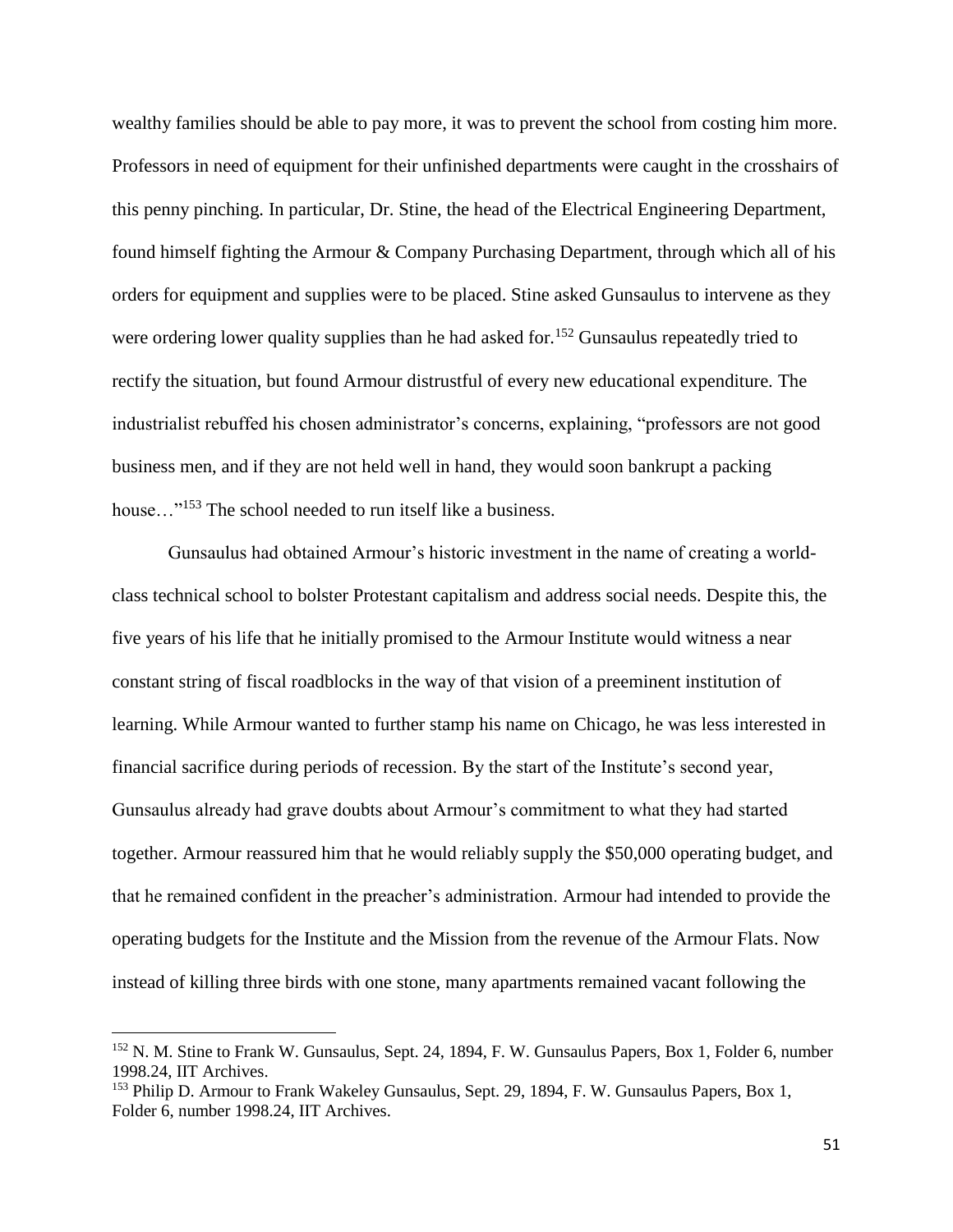onset of recession, falling short of projected revenue. Armour told Gunsaulus not to worry about the future, as it was normal for a businessman to be frugal. It did not mean he no longer believed in the educational enterprise. As the meatpacker put it, "it is perfectly natural for me to feel a little more liberal at some times than others, and I believe this is the pulse that surrounds any good successful man."<sup>154</sup>

While unable to move Armour to greater expenditures, Gunsaulus did not meekly accept conservative belt-tightening from his congregation in the midst of the 1893 recession. He told his church that he expected them to answer the call to Christian giving even in economic hard times. Gunsaulus recognized Armour as his employer at the Institute, where he did his best to cope with the financial situation. Behind the pulpit, he railed against any stinginess, telling his flock to stand with the "men and women" doing the work of Christian missions in Chicago. Over time, Gunsaulus's congregation had given \$220,000 to the City Missionary Society, \$2,500 of it the previous year, helping pay for charity centers around Chicago that gave out coats, clothing, food, and other supplies. They needed to give as much or more during the recession, to unite "the spiritual and earthly, the ideal and the practical, the vision of our civilization to come with the fact of our reality here…" And Gunsaulus drove the point of class home, telling his church, "You and I have money. This congregation is rich yet, in spite of the panic… Some of you sit here Sunday after Sunday and let great causes go by. I do not stay here in this pulpit because I have to avoid telling the truth." Yet for all of his zeal, Gunsaulus did not specifically call out his wealthiest congregants, beyond suggesting everyone give more. He pointed to young men and women that had not developed the habit of giving to missions. To them the preacher said, "this City Missionary Society means civilization. It means to bridge the abyss between the rich and the

 $\overline{a}$ 

<sup>&</sup>lt;sup>154</sup> Philip D. Armour to Frank W. Gunsaulus, Oct. 2, 1894. F. W. Gunsaulus Papers, Box 1, Folder 4, number 1998.24, IIT Archives.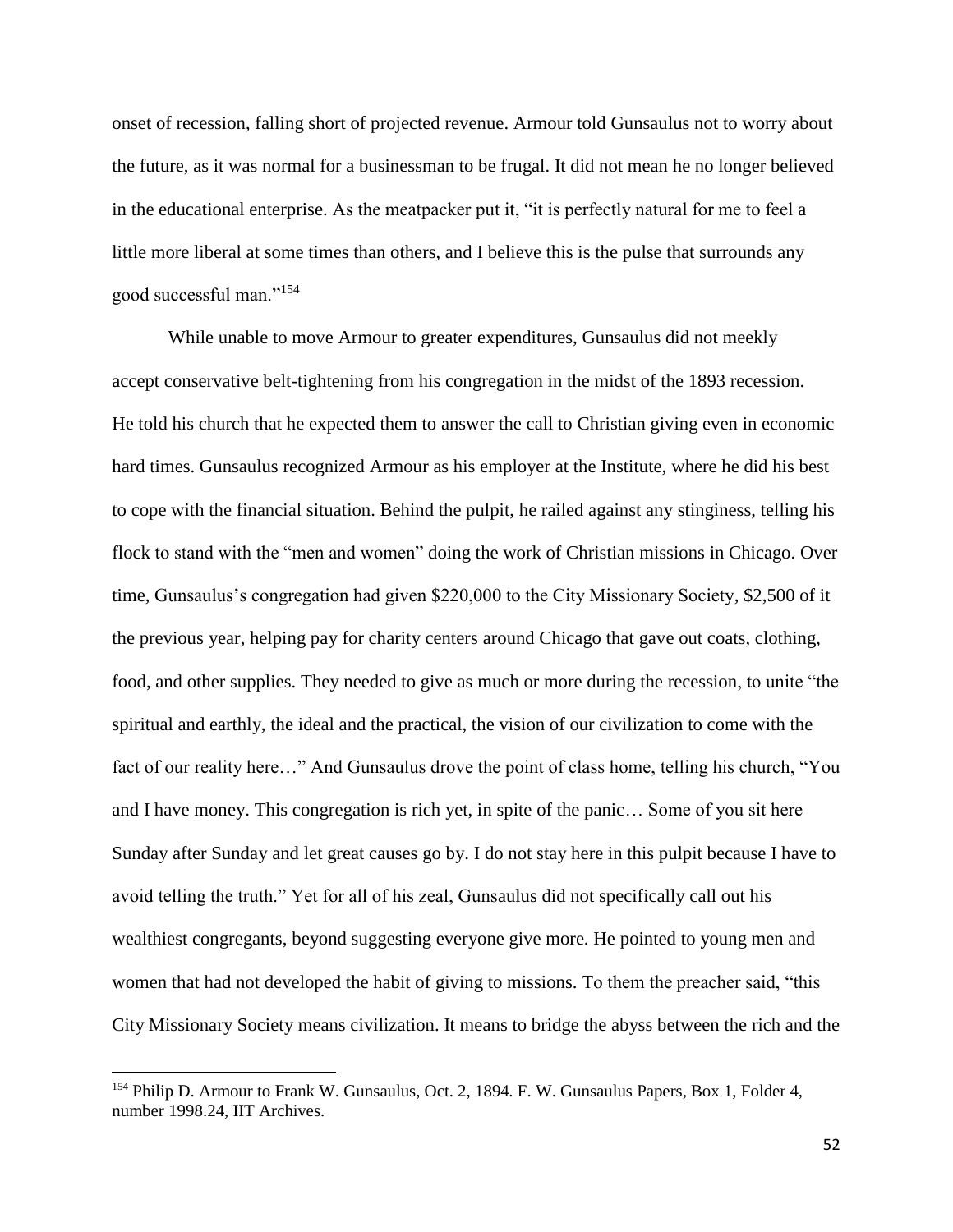poor. It means to take the fire out of the tongue of the anarchist."<sup>155</sup>

Gunsaulus believed not only in the need for material giving, but in the people doing the work of urban missions. As invested as he was in an affluent material aesthetic, Gunsaulus also believed that it needed to be accompanied by a living faith. Money and beautiful church buildings alone could not save anyone. Christians needed to be personally invested in the missionary goal of cultural transformation. Disgusted with those prepared to contribute money but not people, Gunsaulus wrote the theologian Graham Taylor, lamenting that the hidebound "traditional church is always opposed to the living Christ."<sup>156</sup> If respectable Christians of social standing did not invest themselves as well as their money, or at least expect their pastors to invest themselves, the hope of Christian missions faced a serious stumbling block.

The challenges to upward mobility posed by class divides were persistent even when Gunsaulus was aware of them and wanted to address them. While relatively few could attend the Armour Institute, the Mission was one way for poorer Chicagoans to gain some education and networking opportunities. Armour occasionally used the Mission like a hiring agency, funneling qualified candidates into openings at Armour & Company. Even in these cases, however, preference was given to people with some minimal social class, not the poorest attendees of the Mission.<sup>157</sup>

As the primary patron of the Mission bearing his name, Armour at least appeared to want to bridge class divides. In one case, the millionaire wrote a letter of introduction for a woman

<sup>155</sup> *Eleventh Annual Report of the Chicago City Missionary Society, 1893* (Chicago: Mize & Stearns, 1894), 31-34, from *Faith in the City: Chicago's Religious Diversity in the Era of the World's Fair*, http://publications.newberry.org/faith-in-the-city/resource/frank-w-gunsauluss-million-dollar-sermon (accessed April 18, 2019).

<sup>156</sup> Frank Wakeley Gunsaulus to Graham Taylor, Nov. 27, 1895, Chicago and the Midwest, Graham Taylor Papers, Midwest MS Taylor, Box 15, Folder 811, Newberry Library, Chicago, Illinois.

<sup>&</sup>lt;sup>157</sup> Philip D. Armour to Frank Wakeley Gunsaulus, Oct. 13, 1894, F. W. Gunsaulus Papers, Box 1, Folder 6, number 1998.24, IIT Archives.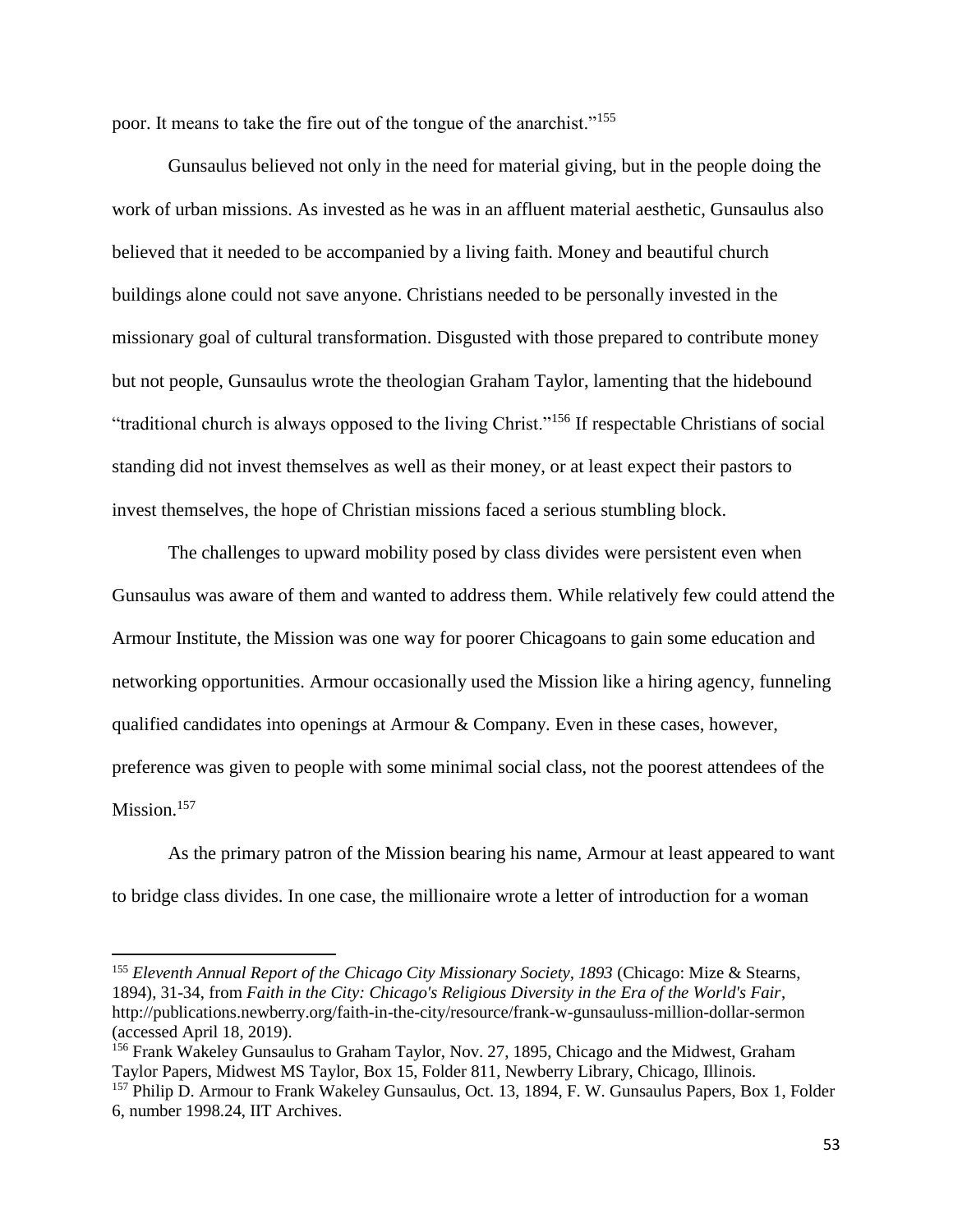named Miss Harrison, who had attended classes at the Mission. Such letters of introduction were often necessary to be taken seriously in polite society, particularly when looking for work. Armour undermined his seeming empathy by writing to Gunsaulus, telling him to disregard all of his letters of introduction. Armour explained the case of Miss Harrison, saying, "she asked me for the letter, and I had to give it to her… She is all right, a good woman, and all that, but I don't want you to consider her because I wrote the letter…" Armour would write letters of introduction when cornered by hopefuls in need of such an endorsement, but only for appearance's sake. He instructed Gunsaulus to ignore such letters unless he conveyed special interest through his choice of words. In this way, a coded language always allowed a magnanimous front that was rarely as generous as advertised, eagerly seeming to bridge social class while maintaining firm but discreet barriers. 158

The importance of letters of introduction and the class-based system of patronage they represented is further illustrated by two other cases. One of Armour's letters of introduction was preceded by a direct letter to Gunsaulus asking him to admit the young woman concerned to the Armour Institute. Her acceptance would count as a favor to her brother, the Vice President of the Chicago, Burlington and Quincy Railroad, with whom Armour maintained important business relations.<sup>159</sup> Sincere letters of introduction were crucial for establishing credibility among the well-heeled sectors of middle and upper-class America. Among the families of the successful, such letters often acted like bank notes in the currency of personal favors. For those without respectable social standing, they were necessary to even enter into affluent social circles without seeming improper, offensive, or suspicious. Armour doubted the correspondence of one minister

<sup>&</sup>lt;sup>158</sup> Philip D. Armour to Frank Wakeley Gunsaulus, Nov. 9, 1893, F. W. Gunsaulus Papers, Box 1, Folder 6, number 1998.24, IIT Archives.

<sup>&</sup>lt;sup>159</sup> Philip D. Armour to Frank Wakeley Gunsaulus, Oct. 19, 1894, F. W. Gunsaulus Papers, Box 1, Folder 6, number 1998.24, IIT Archives.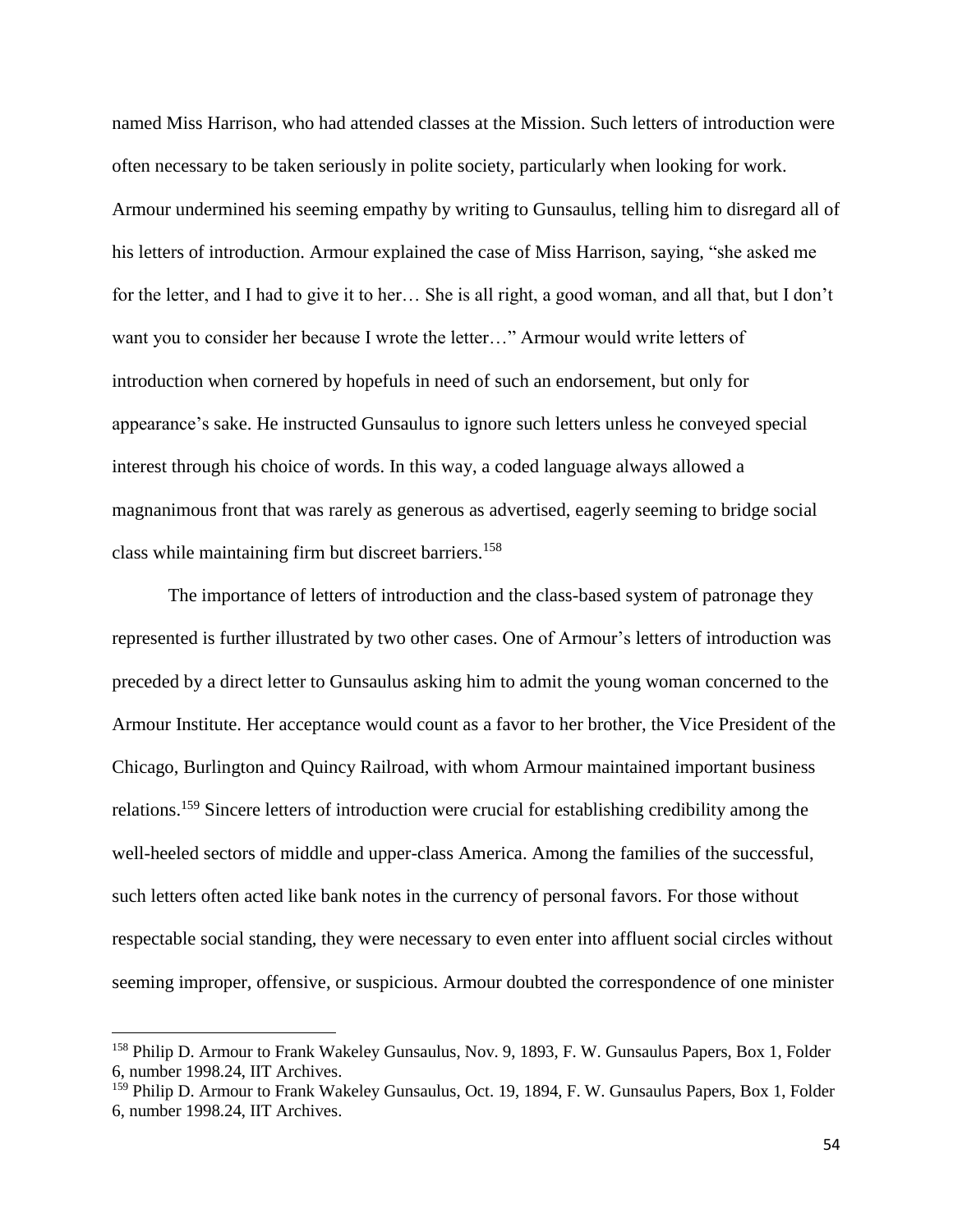because he lacked a letter of introduction and had previously been a simple butcher. The man confidently wrote Armour in the hopes of meeting with him over lunch, and this confidence was interpreted as "cheeky" for someone with a background as a common laborer. Armour wrote Gunsaulus, "although I know nothing about him…if a butcher wrote me that kind of letter without any backing, I should keep my hand on my watch."<sup>160</sup>

The fact that class barriers made upward mobility difficult did not prevent struggling Chicagoans from seeking out educational and job opportunities, even if they seemed like long shots. The Institute's librarian recalled mothers with thick accents inquiring about the cost of a boy's education, uneducated visitors asking for well-known books by the wrong names, and women looking for work opportunities in the library. Any woman in the last group would often come with no letter or credentials, her "only stated qualification being that she is 'fond of reading,' or 'likes the aroma of a library,' or is 'a widow with six small children.'"<sup>161</sup>

The difficulty of overcoming class divides was not just about endorsements and jobs. It would have been an accomplishment just to get people of different social stations to attend the same church. The Armour Mission would doubtless bring in more money, freeing up funds for the combined work of the Institute, if middle-class Chicagoans attended. After all, the fine apartments nearby that were supposed to fund the Mission and the Institute housed plenty of financially stable Christians who could contribute to the good work. Milner responded to Gunsaulus's questions along these lines, noting that residents of the Armour Flats would never attend the Mission as it was. The Mission conveyed an image of poverty, and was beneath any respectable person's social station. To ask them to attend was like begging for money. At best,

<sup>&</sup>lt;sup>160</sup> Philip D. Armour to Frank Wakeley Gunsaulus, Oct. 5, 1893, F. W. Gunsaulus Papers, Box 1, Folder 6, number 1998.24, IIT Archives.

<sup>161</sup> Jessie S. Van Vliet to the Editors of the 1898 *Integral*, undated. In *Integral: The Book of the Class of '99* (Chicago: J. W. Franks & Sons, 1898), 202.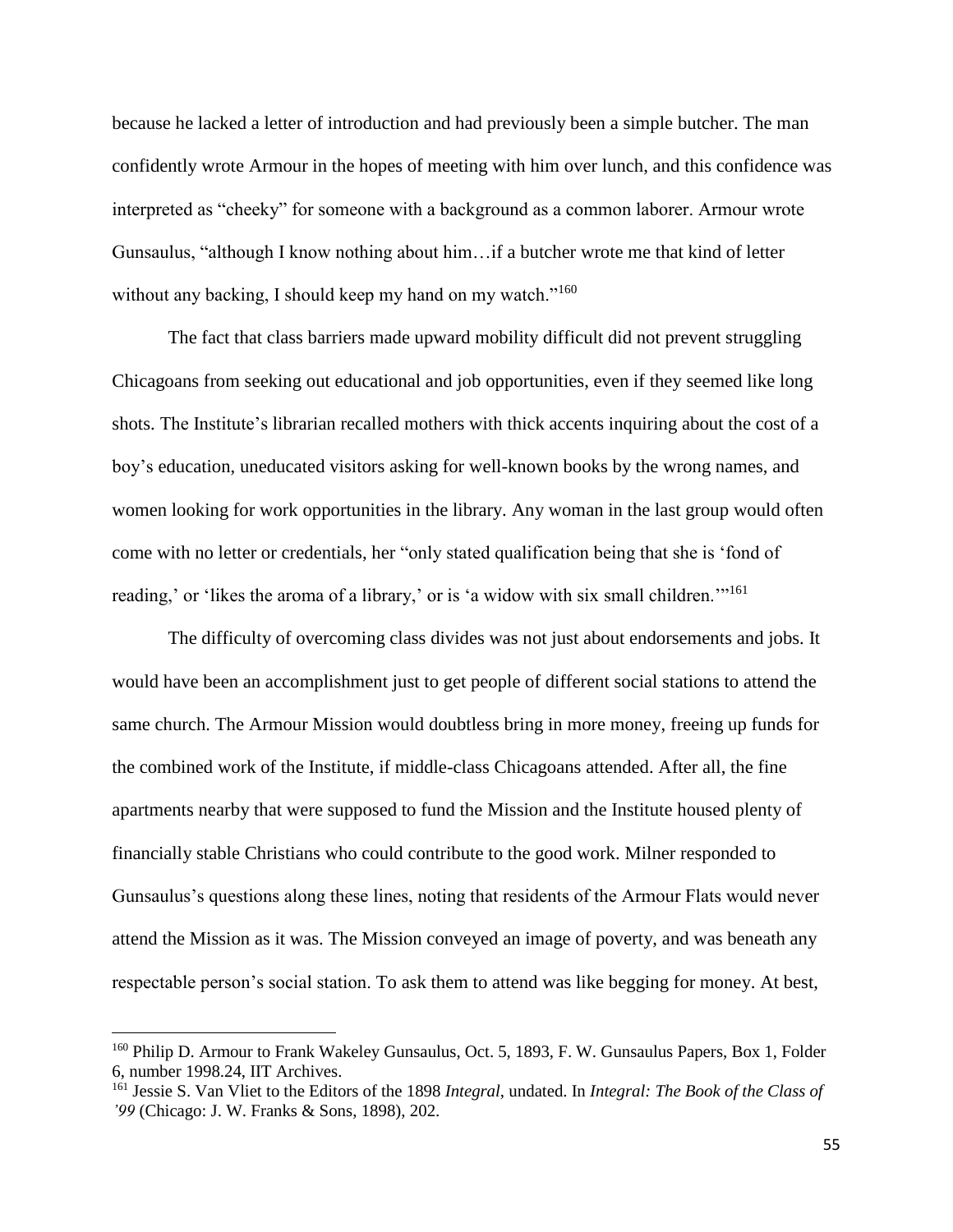middle-class residents might attend on special occasions to be recognized as patrons. If the Mission could be rebranded as a respectable nonsectarian chapel, ending much of its role as a mission, it might better attract a self-sustaining congregation. After all, the Institute now overshadowed the Mission, so there was little publicity to be had from its work. Costs of repairs to the building and replacement of furniture added to the pressure to find new sources of funding, ideally from the membership. Perhaps the Mission could serve as a church for the generation of kids, now grown, who attended Sunday school there. While Milner credited the original combined plan of the Flats, the Institute, and the Mission with "transforming power" for "community uplift," the only way he saw to attract the middle class was through a rebranding that appealed "to the wealth and respect of the people..." Before sending the letter, Milner crossed out "wealth" and amended the thought to, "the self-respect of the people..."<sup>162</sup> Costcutting measures were already forcing a curtailment of the Mission's activities, ending the work of the kindergarten and sparking the idea that they begin charging money for the dispensary.<sup>163</sup>

By the summer of 1895, the school officially took the name of the Armour Institute of Technology (AIT), following the example of MIT.<sup>164</sup>As friction continued to build over Armour's frugal expectations and the reality of the Institute's needs and wants, with a growing gap between original stated ambitions and actual practice, Gunsaulus felt the need to defend his administrative record. He reminded Armour of the expectations they had when they began, and the unexpected fiscal situations encountered. Nonetheless, AIT's president swore to see a

<sup>&</sup>lt;sup>162</sup> Duncan C. Milner to Frank W. Gunsaulus, Dec. 13, 1895, F. W. Gunsaulus Papers, Box 1, Folder 2, number 1998.24, IIT Archives.

<sup>&</sup>lt;sup>163</sup> Philip D. Armour to Frank Wakeley Gunsaulus, May 11, 1895, F. W. Gunsaulus Papers, Box 1, Folder 6, number 1998.24, IIT Archives; Philip D. Armour to Frank Wakeley Gunsaulus, May 13, 1895, F. W. Gunsaulus Papers, Box 1, Folder 8, number 1998.24, IIT Archives.

<sup>164</sup> Frank Wakeley Gunsaulus to the Faculty of the Armour Institute of Technology, Aug. 30, 1895, F. W. Gunsaulus Papers, Box 1, Folder 2, number 1998.24, IIT Archives.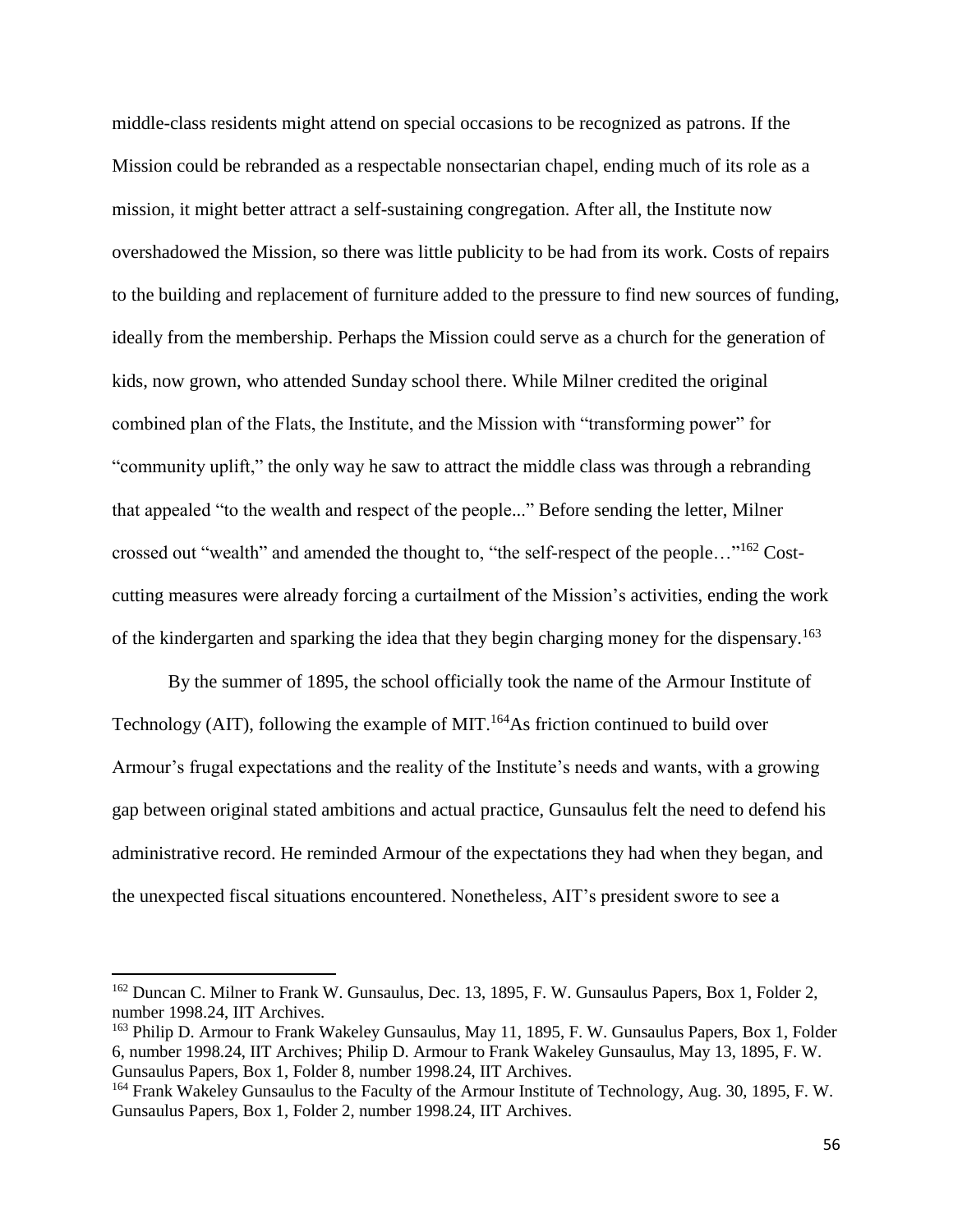successful completion of his five years, stretching every dollar for maximum value.<sup>165</sup> While Armour evidently valued Gunsaulus, who threw himself into his work so as to give the businessman a good return on his investment, he sent one of his trusted men, Frederick U. Smith, to more closely keep an eye on the budget of the Armour Institute. Smith was a hard-nosed money man who had previously managed the Mission's budget. Gunsaulus was perhaps too soft hearted, too quick to believe professors when they said they needed equipment, and too quick to ask for more money. Gunsaulus's defense of his record was a response to Smith's new oversight role. Armour insisted that he had full confidence in Gunsaulus, and Smith was there simply because Armour was treating the school like any of his business interests. He responded to Gunsaulus, "I simply expect to have good judgement used about the place… I can only say go right along, and do not refer to the matter again, and do the best you can."<sup>166</sup>

In addition to the many other challenges standing in the way of realizing meritocratic technical education and upward mobility, racial discrimination played a large role in Chicago. While the recessions of the 1890s hurt the revenues of the Flats, Armour became convinced that it was more than just recession. Nearby black neighborhoods were diminishing the desirability of the area for white renters. Early on, Armour discussed the possibility of buying up nearby tenements in order to force out black residents, thereby removing "the objectionable view" for white middle-class tenants.<sup>167</sup> To try to improve interest in the apartments, steam heating was installed in 1895.<sup>168</sup> When vacancies persisted, Armour returned to the problem of the black

<sup>&</sup>lt;sup>165</sup> Frank Wakeley Gunsaulus to Philip D. Armour, April 16, 1896. F. W. Gunsaulus Papers, Box 1, Folder 6, number 1998.24, IIT Archives.

<sup>&</sup>lt;sup>166</sup> Philip D. Armour to Frank Wakeley Gunsaulus, April 17, 1896, F. W. Gunsaulus Papers, Box 1, Folder 8, number 1998.24, IIT Archives.

<sup>&</sup>lt;sup>167</sup> Philip D. Armour to Frank Wakeley Gunsaulus, Dec. 21, 1894, F. W. Gunsaulus Papers, Box 1, Folder 6, number 1998.24, IIT Archives.

<sup>&</sup>lt;sup>168</sup> Philip D. Armour to Frank W. Gunsaulus, April 10, 1895, F. W. Gunsaulus Papers, Box 1, Folder 4, number 1998.24, IIT Archives.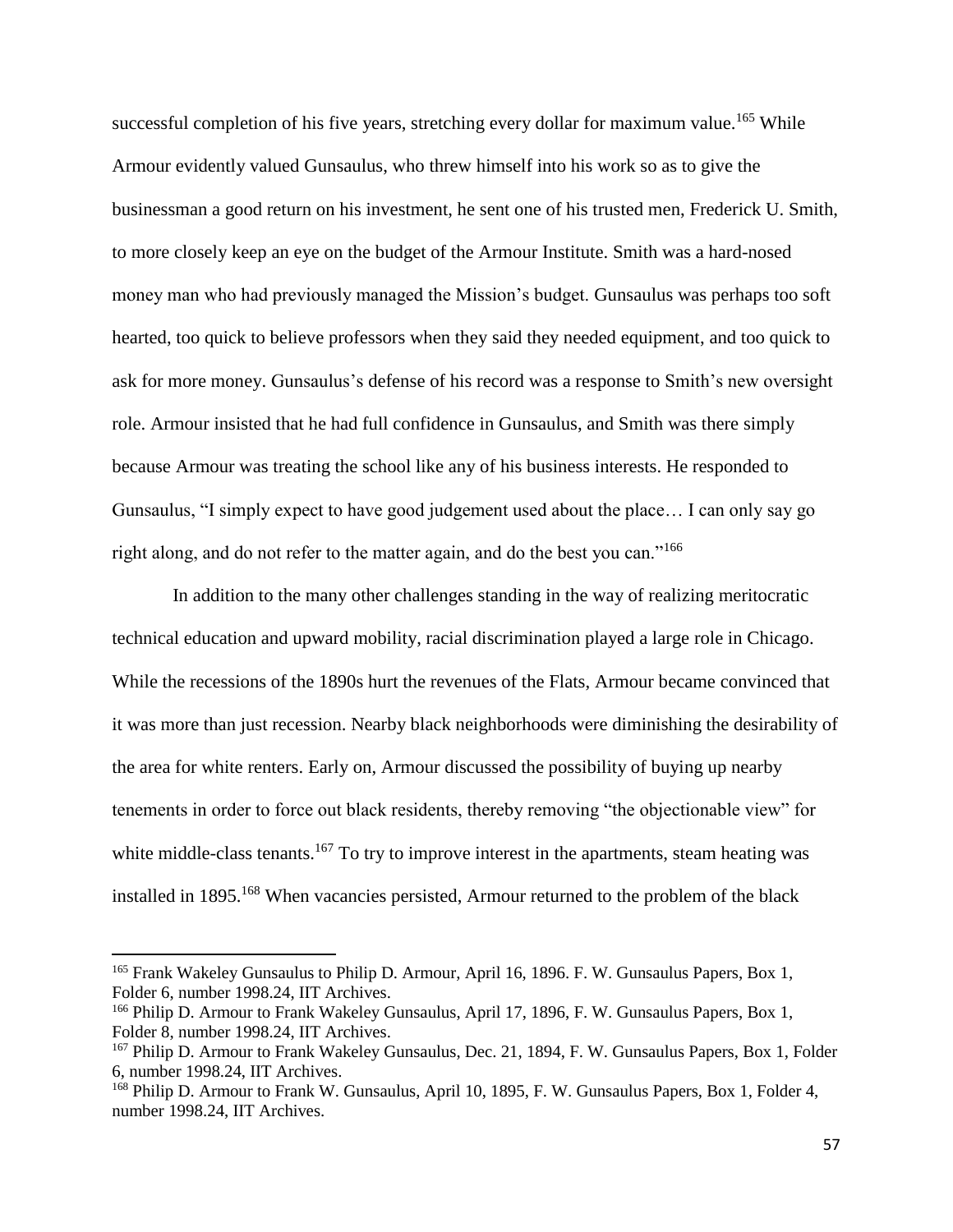community. He noted that his tenants lacked a quality school, and wondered if they could cheaply provide a few teachers for the Flats. In fact, there was a free public school right next to the Flats and the Institute. The problem was that the Keith School, named for Chicago milliner Elbridge G. Keith, held a mostly black student body.<sup>169</sup> Gunsaulus seemed unalarmed by the prospect of white and black children attending school together. At any rate, he did not provide Armour with the desired solution of alternative schooling for the children of white tenants. Like the oversight of AIT's budget, this matter was turned over to Mr. Smith.<sup>170</sup>

Despite the barriers represented by racial prejudice, Gunsaulus welcomed Ida B. Wells to his church when she reached out requesting to speak against lynching. It was her "first attempt in Chicago to reach public sentiment," and she chose to contact Gunsaulus for his liberal reputation. Upon arriving on the scheduled Sunday, however, no one greeted the members of the Anti-Lynching Committee or prepared to introduce Wells. The courtesies that would have been shown to a white speaker seemed not to occur to Gunsaulus until his offended guests were prepared to leave. Finally putting in an appearance, he recovered the situation, offering "no explanation, but his introduction was hearty enough and his denunciation of lynching was all that could be expected."<sup>171</sup>

Several African Americans attended AIT in its first decade, outliers among an otherwise white, mostly middle-class student body. Among them was Charles Pierce, who graduated in

<sup>169</sup> *In Memoriam: Elbridge Gerry Keith* (Chicago: C. L. Ricketts, 1906); in December 1927, Maudelle Brown Bousfield was appointed principle of Keith Elementary School, becoming the first African-American principal in Chicago's public schools. By that time, the campus of AIT had grown to nearly surround the Keith School, with an all-white student body contrasting most of Bousfield's students. Dionne Danns, "Thriving in the Midst of Adversity: Educator Maudelle Brown Bousfield's Struggles in Chicago, 1920-1950," *The Journal of Negro Education* 78, no. 1 (Winter 2009), 7.

l

<sup>&</sup>lt;sup>170</sup> Philip D. Armour to Frank Wakeley Gunsaulus, April 14, 1897, F. W. Gunsaulus Papers, Box 1, Folder 2, number 1998.24, IIT Archives.

<sup>&</sup>lt;sup>171</sup> Ida B. Wells, *Crusade for Justice: The Autobiography of Ida B. Wells*, ed. by Alfreda M. Duster (Chicago: The University of Chicago Press, 1970), 233-34.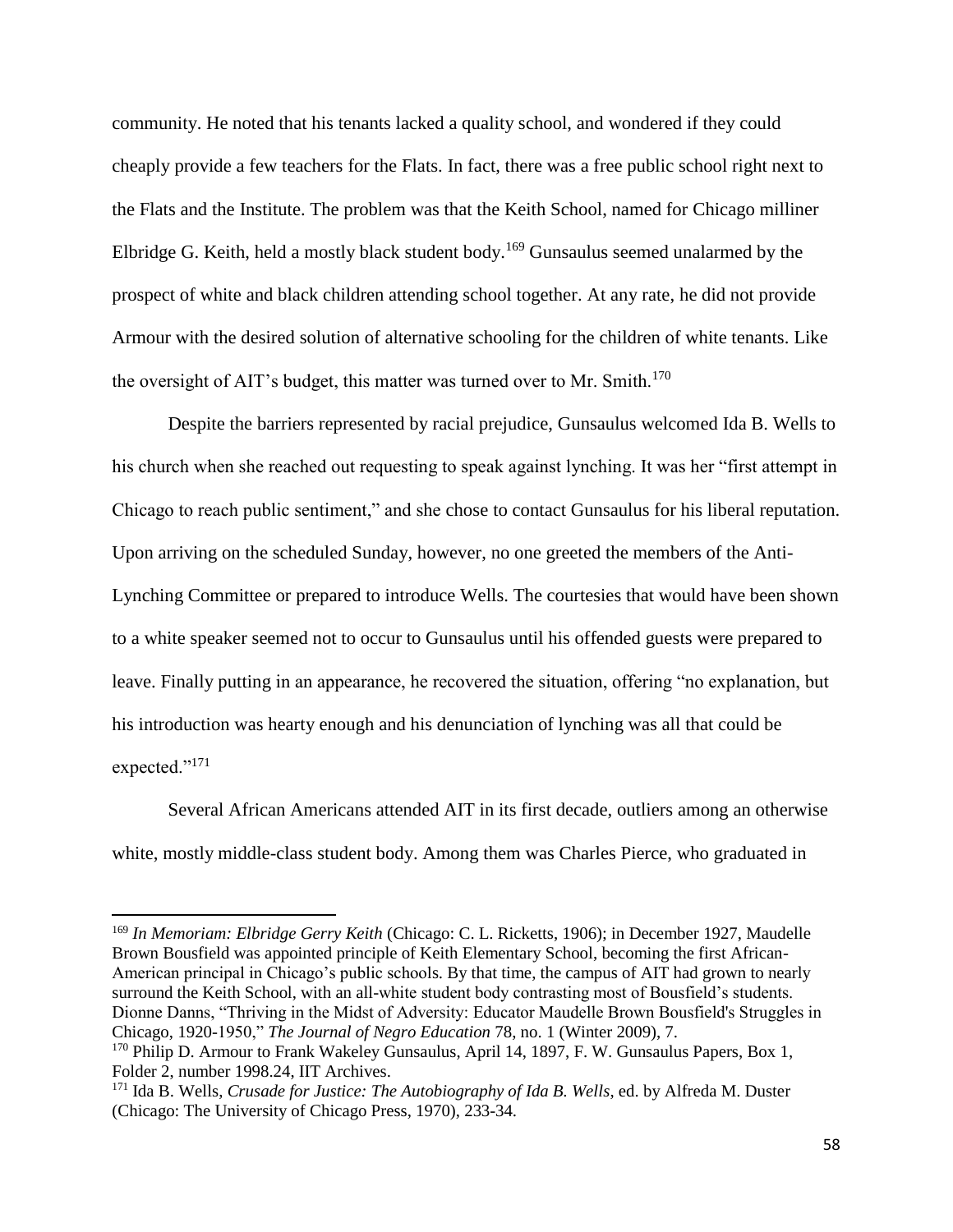1901 with a chemical engineering degree. Believed to be the first African American to earn an engineering degree in the country, he obtained not only the first chemical engineering degree conferred by AIT, but the first chemical engineering degree conferred in the United States. Despite this, because of his race, he was unable to pursue the same opportunities as his white peers. After graduating, he taught at Booker T. Washington's Tuskegee Institute as an instructor of electrical engineering, followed by a return to Chicago as a high school teacher.<sup>172</sup> After Pierce graduated in 1901, it would be decades before AIT had another black student. During those early years, Gunsaulus supported integrated classrooms. One enraged father confronted Gunsaulus over his son being in the same class with a black student, failing a test that the black student had passed. Gunsaulus assured the father that, with his son's test score of fifty percent and the black student's ninety-eight percent, they would no longer be in the same class.<sup>173</sup>

As Gunsaulus's five years at AIT neared an end, he looked to his own options for upward mobility. While it would not be easy to top his previous accomplishments, there were other great cities where he could apply his approach to ministry. A speaking engagement at the Broadway Tabernacle in New York in 1897 signaled his intentions. The day before he was to speak, it was already being reported that he had accepted a call to pastor the New York church. He would leave Chicago the following month. The gifted orator reportedly wanted to "be brought closer to the masses."<sup>174</sup> No doubt the stress and frustration he had faced at AIT played a role as well.

Gunsaulus denied that there was any official call from the New York church. Their talks

<sup>&</sup>lt;sup>172</sup> Charles W. Pierce, "How Electricity is Taught at Tuskegee," *The Technical World* 1, no. 4 (June 1904), 425. Charles W. Pierce collection, Shared Box, number 2009.004, IIT Archives; Christopher Robert Reed, *The Rise of Chicago's Black Metropolis, 1920-1929* (Urbana, IL: University of Illinois Press, 2011), 55.

<sup>&</sup>lt;sup>173</sup> Peter Clark MacFarlane, "Frank Wakely Gunsaulus: The Premier Pulpiteer of Chicago—a Man of Many Manifestations." *Collier's: The National Weekly* 49, no. 20 (Aug. 3, 1912)," 17.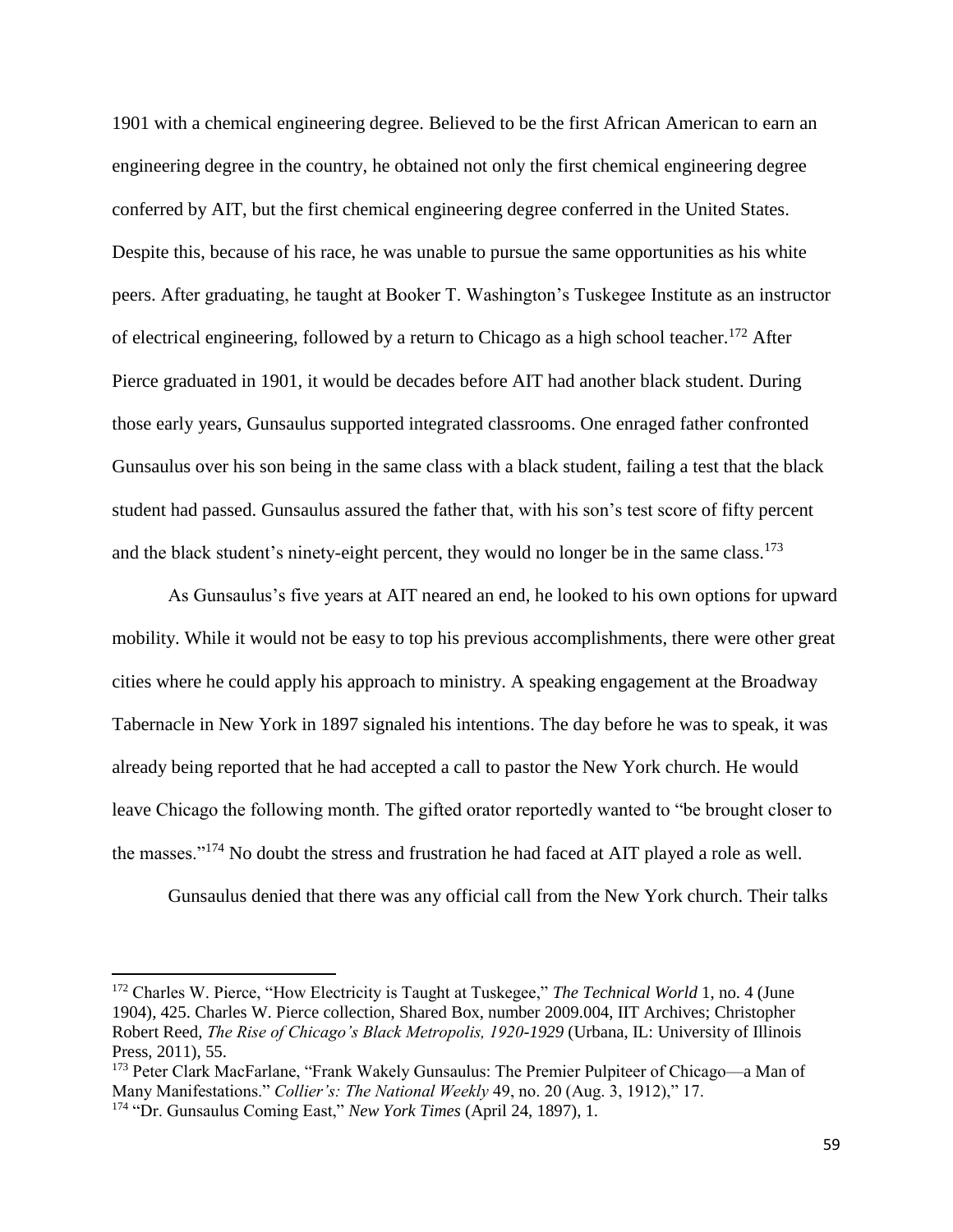were merely informal. About his ambitions and hopes, he said only, "I like Chicago, and should like to remain here – if there is not a larger field for my work."<sup>175</sup> Despite these misleading statements, the Broadway Tabernacle had clearly reached an understanding with the man who would be their new pastor.<sup>176</sup> Chicago was a rapidly growing city, but in 1897 was still hard pressed to offer venues as grand as New York might be able to provide. Nonetheless, they were going to try. Gunsaulus's congregation announced their determination to keep their pastor. They even suggested that a larger venue might be rented for the preacher's services as an inducement to stay.<sup>177</sup> Plymouth Church was already one of the largest and most influential congregations in Chicago. Just a couple of months before Gunsaulus's trip to New York, Plymouth Church hosted the largest charity fundraising event to be held in Chicago in a generation. The event revealed that nearly three thousand respectable Chicagoans could squeeze themselves into the church at one time.<sup>178</sup> Gunsaulus seemed to have his mind set on even larger audiences and opportunities for influential ministry in a fresh mission field.

The pull between Chicago and New York soon ceased, but not in the expected way. The week after returning to Chicago, Gunsaulus fell "suddenly and almost mysteriously" ill.<sup>179</sup> In an anticlimactic turn of events, it became clear that the preacher would not be able to continue any of his regular engagements. A bout of "nervous prostration" was initially blamed on "rheumatism brought on by years of overwork."<sup>180</sup> While he did struggle with rheumatism throughout his life, which permanently dislocated his right hip and left him with a limp,

<sup>175</sup> "Current Notes," *New York Times* (May 5, 1897), 8.

<sup>176</sup> "The Broadway Tabernacle," *New York Times* (Jan. 20, 1898), 3.

<sup>177</sup> "Dr. Gunsaulus Coming East," *New York Times* (April 24, 1897), 1; "Current Notes," *New York Times* (May 5, 1897), 8.

<sup>178</sup> "Chicago's Charity Meeting," *New York Times* (Feb. 1, 1897), 1.

<sup>179</sup> "Rev. Dr. Gunsaulus Resigns," *New York Times* (Nov. 26, 1897), 9.

<sup>180</sup> *Ibid*.; "Dr. Gunsaulus At Home Again," *New York Times* (Dec. 27, 1897), 5.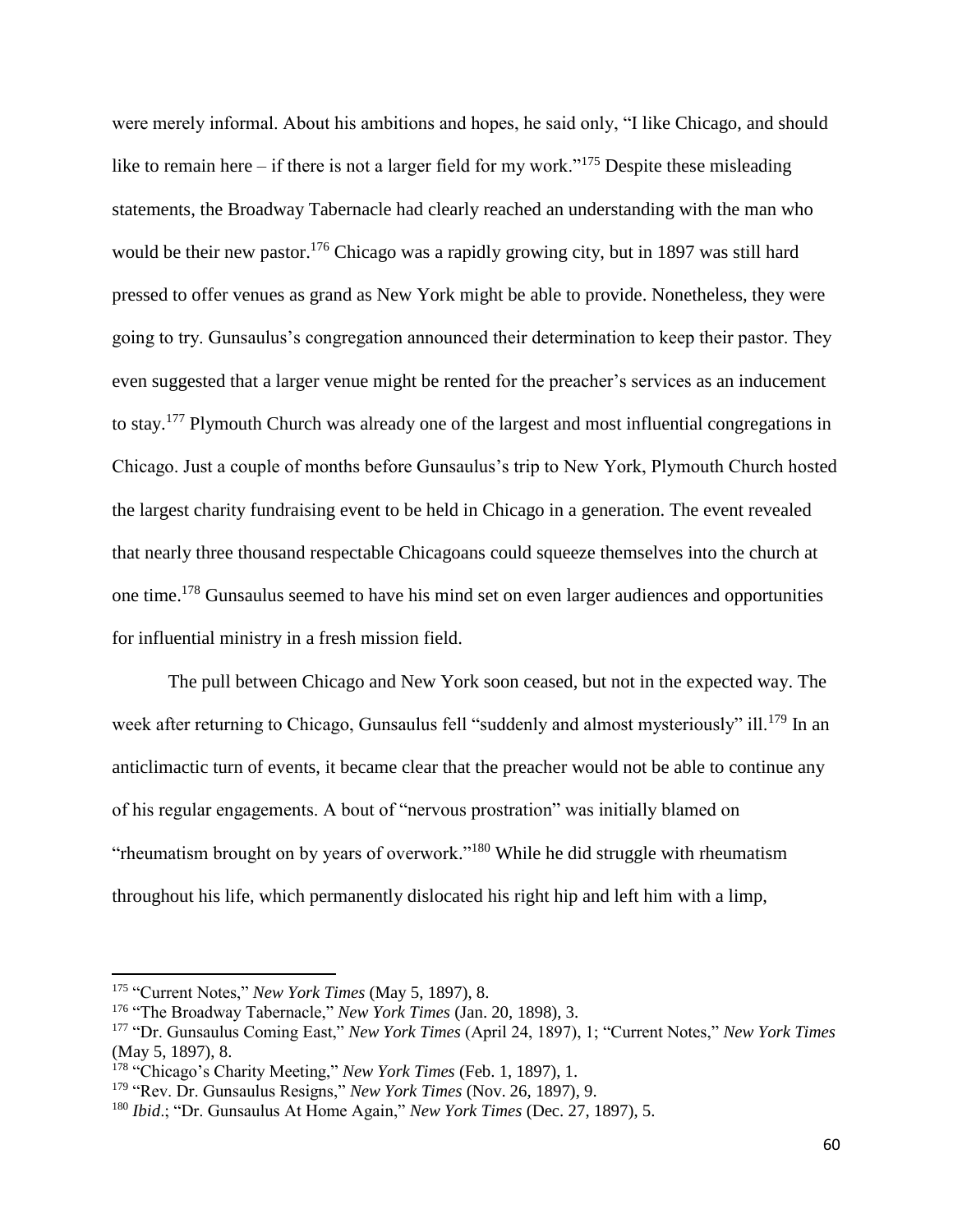Gunsaulus also indicated that he suffered a paralytic stroke in 1897, which he believed to be a consequence of working twelve to eighteen-hour days for years. <sup>181</sup> He spent nine months recovering and repeatedly attempted to resign from Plymouth Church, which refused to replace him. 182

During his agonizing recovery, Gunsaulus wrote Harper, "You can never know how blessed has been the ministration of your friendship in these long and weary months… O, it has been hard to read and be told continually of my sin of overwork and that this illness has been it's consequence."<sup>183</sup> Even once he returned home from the sanitarium where he spent his recovery, he was too weak to immediately resume any work, having recently traded a wheelchair for a crutch.<sup>184</sup> Gunsaulus asked Harper to send him information on the "educational influence" of Frances E. Willard's life.<sup>185</sup> The recently deceased Willard would be the subject of his first sermon since May of the previous year, preached to the public at the Armour Mission on February 28, "with all of his old-time fervor and eloquence."<sup>186</sup>

With AIT and Plymouth Church unwilling to let him go, and his poor health derailing any immediate relocation at the end of five years, Gunsaulus returned to trying make AIT a force for cultural transformation and upward mobility. Though the Institute had started with prospects comparable to those of the University of Chicago, the University had significantly added to its

 $\overline{a}$ 

<sup>181</sup> "Dr. Gunsaulus's Lameness Incurable," *New York Times* (Oct. 23, 1902), 2; Dreiser, "A Leader of Young Manhood: Frank W. Gunsaulus," 64.

<sup>182</sup> "Rev. Dr. Gunsaulus Resigns," *New York Times* (Nov. 26, 1897), 9.

<sup>&</sup>lt;sup>183</sup> Frank Wakeley Gunsaulus to William Rainey Harper, Dec. 7, 1897. University of Chicago. Office of the President. Harper, Judson and Burton Administrations. Gunsaulus, F. W., 1894-1912. Box 47, Folder 14, UC Archives.

<sup>184</sup> Frank Wakeley Gunsaulus to William Rainey Harper, Dec. 29, 1897. University of Chicago. Office of the President. Harper, Judson and Burton Administrations. Gunsaulus, F. W., 1894-1912. Box 47, Folder 14, UC Archives; "Dr. Gunsaulus At Home Again," *New York Times* (Dec. 27, 1897), 5.

<sup>&</sup>lt;sup>185</sup> Frank Wakeley Gunsaulus to William Rainey Harper, March 24, 1898. University of Chicago. Office of the President. Harper, Judson and Burton Administrations. Gunsaulus, F. W., 1894-1912. Box 47, Folder 14, UC Archives.

<sup>186</sup> "Dr. Gunsaulus Again in His Pulpit," *New York Times* (March 4, 1898), 2.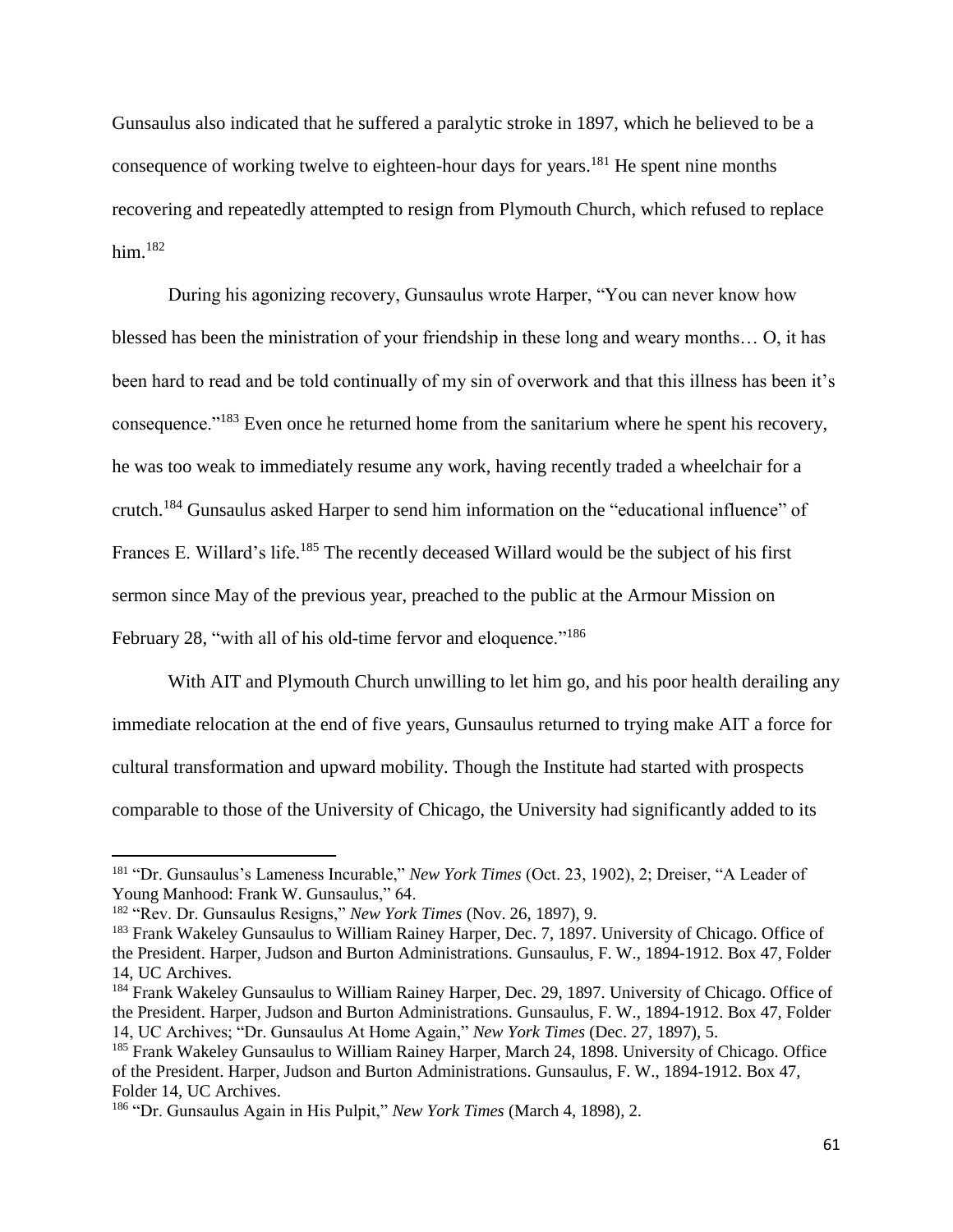endowment, while AIT's endowment was largely stagnant. Gunsaulus and Harper believed the ideal plan was to combine the two institutions rather than compete, with AIT providing technical education under the University's umbrella. Gunsaulus had been trying to push Armour in this direction right before his health breakdown, when he thought he would be leaving the Institute.<sup>187</sup> Following his stroke, Gunsaulus confessed his hope that Armour "would see how almost necessary it is for us to associate our work with the work of the University," and promised Harper he would "spare no strength" in getting the wealthy industrialist to support "what I believe to be the cause of learning in these parts."<sup>188</sup>

Though the idea of a merger remained alive in the mind of Gunsaulus for many years, the Armour family was unwilling to make their name subordinate to the Rockefeller name.<sup>189</sup> Failing a merger, the other option was to focus the Institute's resources on a narrower range of activities, ending programs unrelated to engineering. This was more in keeping with the business-minded approach of Mr. Smith, who took on the roles of comptroller and secretary of the board of trustees. Smith's new role at AIT aligned with the end of the Library Science program and preceded the expansion of student athletics.<sup>190</sup>

The School of Library Science at the Institute, under the leadership of Katherine L. Sharp, was the first of its kind in the Midwest.<sup>191</sup> During the planning of the Institute, Gunsaulus

<sup>&</sup>lt;sup>187</sup> Frank W. Gunsaulus to Philip D. Armour, Feb. 1, 1897, F. W. Gunsaulus Papers, Box 1, Folder 2, number 1998.24, IIT Archives.

<sup>188</sup> Frank Wakeley Gunsaulus to William Rainey Harper, June 17, 1898. University of Chicago. Office of the President. Harper, Judson and Burton Administrations. Gunsaulus, F. W., 1894-1912. Box 47, Folder 14, UC Archives.

<sup>&</sup>lt;sup>189</sup> Harry P. Judson to Harold H. Swift, June 9, 1921. University of Chicago. Office of the President. Harper, Judson and Burton Administrations. Armour Institute of Technology, 1902-1924. Box 9, Folder 9, UC Archives.

<sup>190</sup> *Integral 1901: The Book of the Class of '02* (Chicago: The Blue Sky Press, 1901), 110. IIT Archives. <sup>191</sup> Jody Newmyer, "The Image Problem of the Librarian: Femininity and Social Control," *The Journal of Library History* 11, No. 1 (Jan. 1976), 47.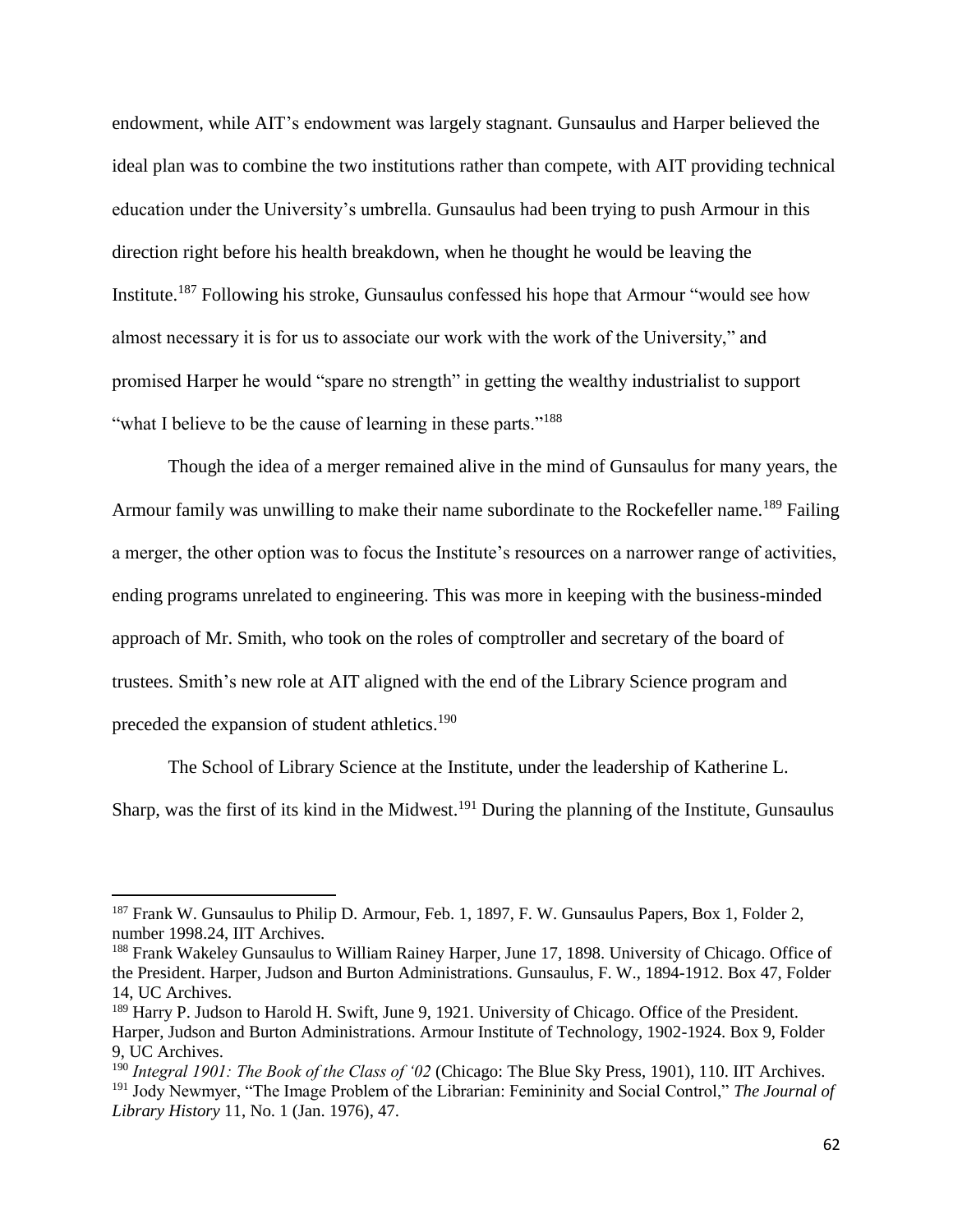consulted his friend Melvin Dewey over who should head a new School of Library Science. Their relationship began during Gunsaulus's time in the Northeast, when he served as Dewey's pastor and joined the Boston Shakespeare Club where Dewey was president. Gunsaulus wanted "the best man in America" for the Institute, and he suspected that was Dewey. Dewey instead introduced him to Katherine Sharp, telling him, "The best man in America is a woman…" In 1896, Miss Sharp relocated her school to the University of Illinois, where it could continue to grow.<sup>192</sup> Letters suggest that following the Institute's first schoolyear, Gunsaulus went against Armour to grant salary increases to two women working under Sharp.<sup>193</sup> Armour had personally sent Sharp's request for the raises back to Gunsaulus without action from the Board of Directors, recommending a salary freeze. The businessman both suggested that the Institute's employees were not working hard enough and that Gunsaulus was working too hard and should take some time off. 194

These tensions between educational priorities and business-minded efficiency continued until 1901, when the Institute ceased to be coeducational. The Domestic Art program moved to a new facility where it was taken over by the Chicago Women's Club. The curriculum would focus entirely on training male engineers. The Institute's 1919 student yearbook reflected on these past changes, boasting that the school pursued rational industrial progress "with no hesitation induced by false sentiment."<sup>195</sup> Within the school's first decade, the Institute lost Katherine Sharp, a pioneer who had been recruited when the idea was still to build one of the world's greatest

<sup>192</sup> Laurel A. Grotzinger, "Melvil Dewey: The 'Sower,'" *The Journal of Library History* 3, no. 4 (Oct. 1968), 319-22.

<sup>&</sup>lt;sup>193</sup> Katharine L. Sharp to the Board of Directors of the Armour Institute, May 17, 1894, F. W. Gunsaulus Papers, Box 1, Folder 4, number 1998.24, IIT Archives.

<sup>&</sup>lt;sup>194</sup> Philip D. Armour to Frank W. Gunsaulus, May 24, 1894, F. W. Gunsaulus Papers, Box 1, Folder 4, number 1998.24, IIT Archives.

<sup>195</sup> *The Cycle, Volume Seven: Nineteen Hundred and Nineteen* (Chicago: Armour Institute of Technology, 1919), 31.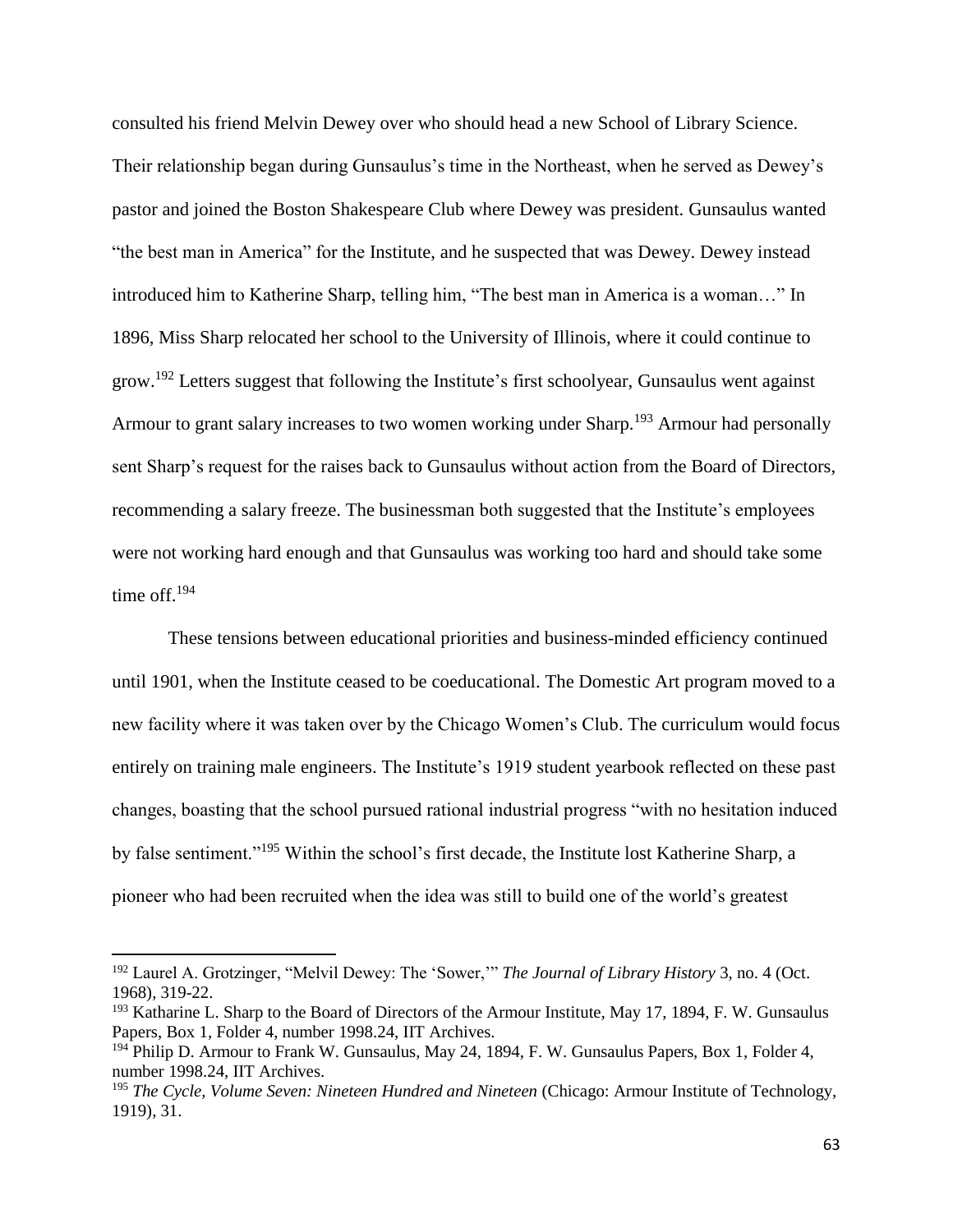centers of practical learning for more than just engineers. The student body became more exclusively affluent, white, and male, moving even further from the original mission of meritocratic upward mobility theoretically open to all.

Frustrated on several fronts in the early years of the Institute, Gunsaulus nonetheless remained a force in Chicago's culture and politics. His brand of Protestant republicanism spoke to both Enlightenment idealism and Christian nationalism. Throughout his career he frequently used the examples of Lincoln and Grant to typify the moral influence of history's great individuals, helping along God's progressive plan. A "simplicity of righteousness" and "love of justice" provided vague platitudes representing a view of Christian federalism that condemned the past mercantilism of slaveholders and the present commercialism of unregulated monopolies.<sup>196</sup> Of course, God's progressive federalism was carefully measured. Those irresponsibly calling for radical change, like William Jennings Bryan in 1896, were borderline treasonous and unmanly.<sup>197</sup> Using force to quell labor unrest was also part of the federal government's righteous mandate, later earning former President Grover Cleveland rare praise from Gunsaulus for a Democrat. <sup>198</sup> One of Gunsaulus's boldest political causes in the 1890s, and the cause most consequential for AIT, was support for Cuban independence.

Mass meetings in support of Cuban independence were held in Chicago on September 30, 1895. Resolutions called on the government to recognize Cuban revolutionaries as belligerents, patriots resisting their Spanish colonizers rather than criminals. The Central Music Hall was filled to overflowing, with those unable to get in gathered in the auditorium of the Young Men's Christian Association Building, filling that venue as well. Around "4,600 persons yelled

 $\overline{\phantom{a}}$ 

64

<sup>196</sup> "Exercises at Galena, Ill.," *New York Times* (April 28, 1901), 3.

<sup>197</sup> "The Bible on Sound Money," *New York Times* (Aug. 21, 1896), 5.

<sup>198</sup> "Cleveland Ovation at Beecher Meeting," *New York Times* (March 9, 1903), 1.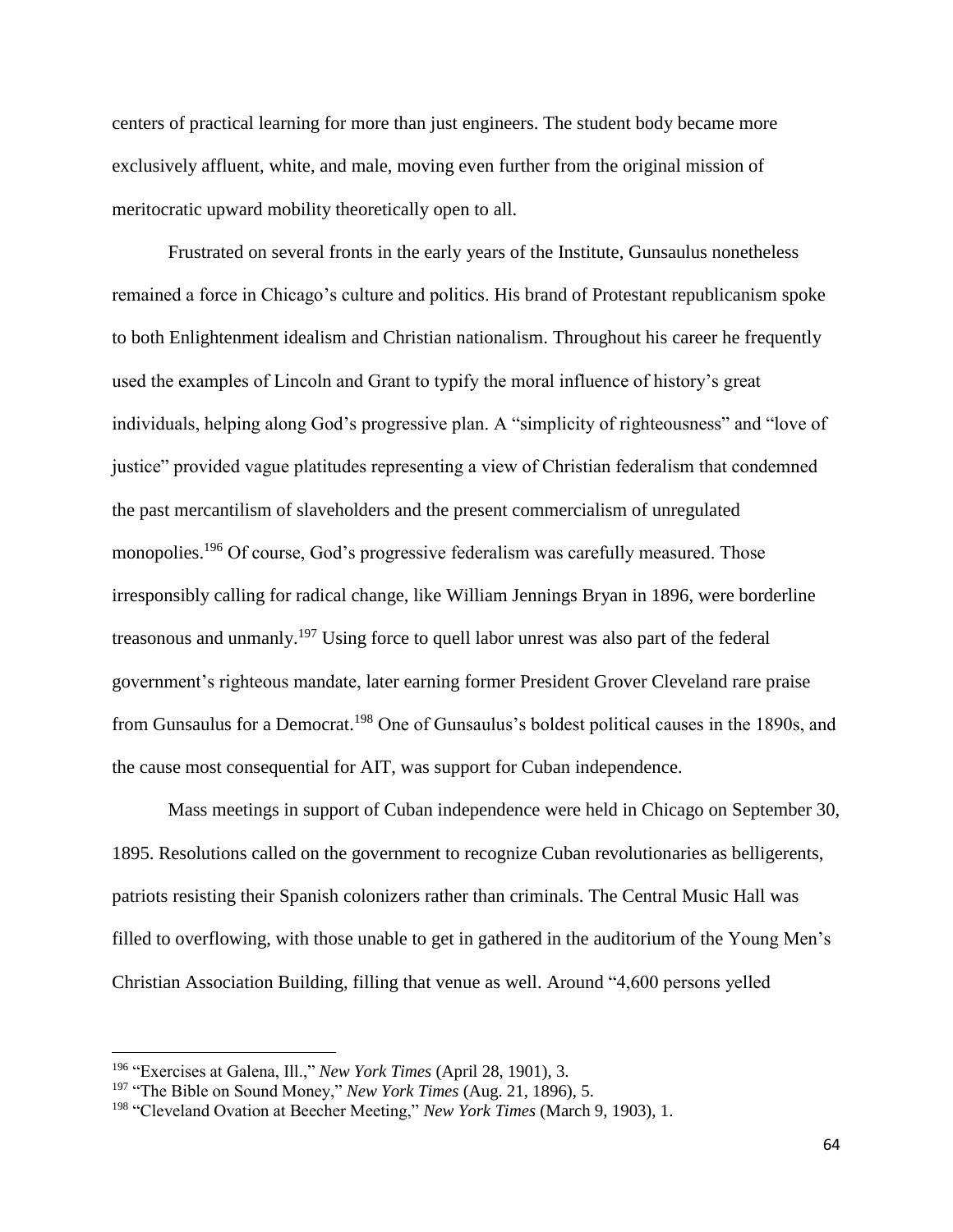themselves hoarse... in the cause of Cuban independence." The first speaker of the night was Gunsaulus, who declared that in spite of his own Spanish heritage he must support the righteous Cuban revolution as a fight of the oppressed against their oppressors. The walls of the event halls were lined with inspiring slogans and quotes from the likes of Patrick Henry, Thomas Jefferson, Harriet Martineau, Edmund Burke, and John Milton, all extolling the virtues of liberty or condemning tyranny.<sup>199</sup> The eventual Spanish-American War witnessed twenty-two of AIT's young men volunteer to fight. Gunsaulus's students came home with stories of war on land and sea. 200

The aftermath of the war witnessed the United States projecting power across the globe in new ways. Gunsaulus stood alongside McKinley during a presidential visit to Chicago in 1899, on the occasion of the new Federal Building's dedication. An unfinished "steel skeleton" loomed over streets packed with onlookers, hundreds even daring to climb onto the steel beams to secure a better view of the proceedings. Actual viewing stands were erected for VIPs, including dignitaries from Canada and Mexico, Senators and Congressmen, and members of the President's cabinet. Given the immense crowds, police and assembled cavalry struggled to clear a path wide enough for the presidential entourage. Deafening rounds of applause signaled the approach, to which President McKinley responded by frequently standing in his carriage and removing his top hat. Whatever setbacks he had faced, it was a shining moment for Gunsaulus, who had campaigned for McKinley, now participating in the ceremony alongside the President, the Secretary of the Treasury, and the Postmaster General.<sup>201</sup>

<sup>199</sup> "Appeal for the Cubans," *New York Times* (Oct. 1, 1895), 3.

<sup>200</sup> *Integral '99, Volume II: Class of 1900* (Peoria, IL: J. W. Franks & Sons, 1899), 148-172. <sup>201</sup> "Laying the Cornerstone," *New York Times* (Oct. 10, 1899), 3; "Dr. Gunsaulus's Views," *New York Journal* (Aug. 4, 1896), 1; Richard J. Jensen, *The Winning of the Midwest: Social and Political Conflict, 1888-1896, Volume 2* (Chicago: University of Chicago Press, 1971), 284.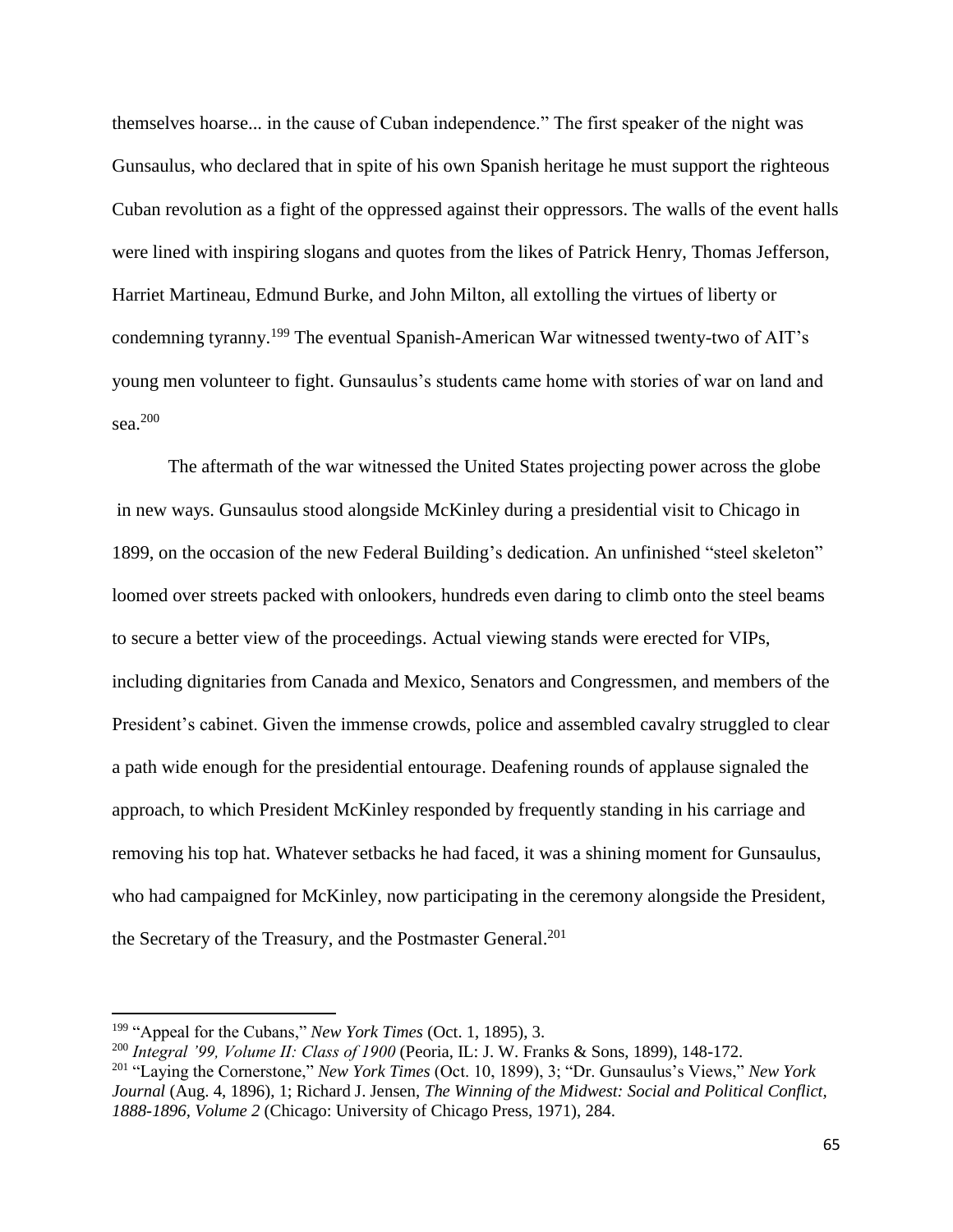The major speech of the event was given by the Postmaster, emphasizing that since 1870 the U.S. post office grew nearly fivefold. The number of Americans entrusting their savings to a bank account grew from 1,600,000 to over 5,000,000. Aggregate deposits nearly quadrupled. But even so, the best was yet to come. The great frontier of America's growth would continue in the form of commercial expansion in the orient and around the globe. Greater even than wealth was the glory of America's values, extending the nation's beneficent rule always in the name of "freedom, progress, and enlightenment to the fortunate peoples who were brought under its" protection. What citizen would dare suggest that America's rule over "rude and remote peoples means wrong and oppression and spoliation?" No true American could question the ability of the nation to morally exert its authority around the globe. The foundation being laid for the Federal Building was the meeting point between an "inspiring past" and "the prophecy of our glorious future." With that, the actual laying of the foundation was presided over by the President, which involved McKinley throwing a trowel into a bed of mortar before the actual workmen set large quarried blocks of limestone. Afterwards, Gunsaulus formally closed the ceremony with a benediction.<sup>202</sup>

The Postmaster's speech insisted that America had no reason to apologize for its commercial and imperial projects, implying that some thought it did. When Philip D. Armour died in 1901, creating a moment of uncertainty for the future of AIT, Gunsaulus remembered him in glowing terms, with a similar suggestion that there need be no apologizing for industrial capitalist power. In memory of Armour, the preacher wrote, "Through him has come to us a new revelation of the power God has lodged in humanity." Armour was like a great oak tree, spreading his branches and roots with sovereign authority. Indeed, the long branches and tangled

 $\overline{a}$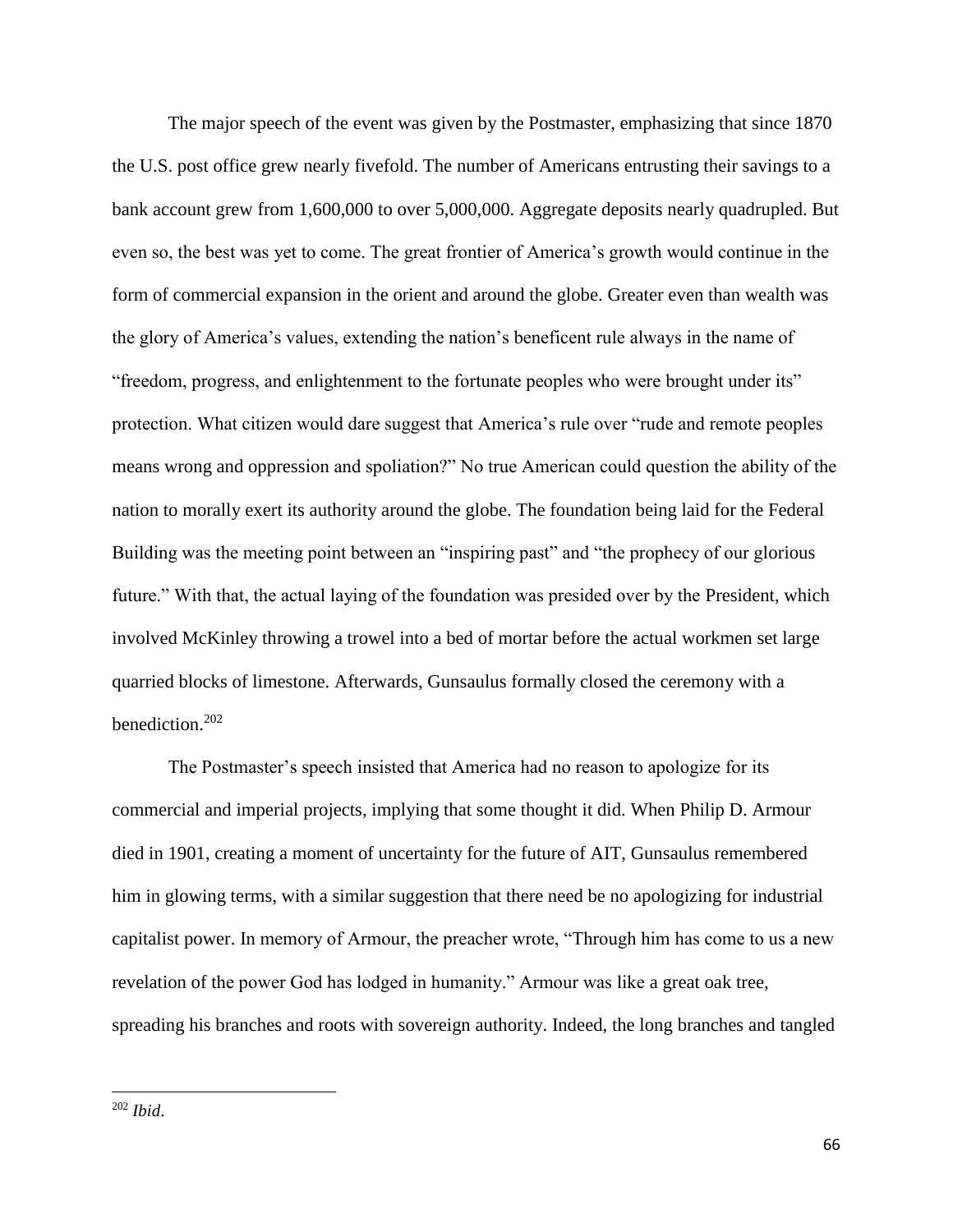roots of Armour's power and wealth stretched around the world, especially visible in Chicago. But Gunsaulus used the picture of an oak only as a positive metaphor, with no need to "apologise for its gnarled and twisted trunk and its knotted limbs, as we seek to remember more kindly influences…"<sup>203</sup> Much like McKinley's postmaster, Gunsaulus provided credibility to American capitalism and commercial expansion by clothing it in high ideals of moral and cultural progress. The answer to the excesses of capitalism and unregulated monopoly was upward mobility, increasingly of the technocratic male variety, and ongoing commercial expansion with a Protestant Christian ethic.

Before Armour's death, Gunsaulus had again been contemplating leaving AIT to focus on preaching.<sup>204</sup> In 1899, he answered a call to Central Church in Chicago to pursue nondenominational ministry, and he worried that his health could not support both occupations.<sup>205</sup> The Armour family convinced Gunsaulus to remain at AIT with an added endowment of \$1,000,000, and the understanding that the future of the Institute was exclusively as a school of engineering to meet the demonstrated demands of industry and ensure upward mobility for its young men.<sup>206</sup>

While AIT did not live up to the promise of reaching out to the poorest Chicagoans, neither was it without any sincerity or uplifting results. In the school's first decade, AIT

<sup>203</sup> Frank Wakeley Gunsaulus, "Memorial Address of P. D. Armour," in *Integral 1901: The Book of the Class of '02* (Chicago: The Blue Sky Press, 1901), 21. IIT Archives.

<sup>204</sup> "Dr. Gunsaulus's Resignation," *New York Times* (Sept. 12, 1900), 1.

<sup>205</sup> "Succeeds the Rev. Dr. Hillis," *New York Times* (Feb. 9, 1899), 2; Smith, *The Search for Social Salvation*, 455.

<sup>206</sup> "Armour Gives \$1,000,000," *New York Times* (April 11, 1901), 1; Frank Wakeley Gunsaulus to the Board of Trustees, Oct. 9, 1901, F. W. Gunsaulus Papers, Box 1, Folder 13, number 1998.24, IIT Archives; on the demands and concerns of industry for technically skilled labor, and Gunsaulus's determination to make education practical and effective, see S. Alexander Rippa, "The Business Community and the Public Schools on the Eve of the Great Depression," *History of Education Quarterly* 4, no. 1 (March 1964), 34.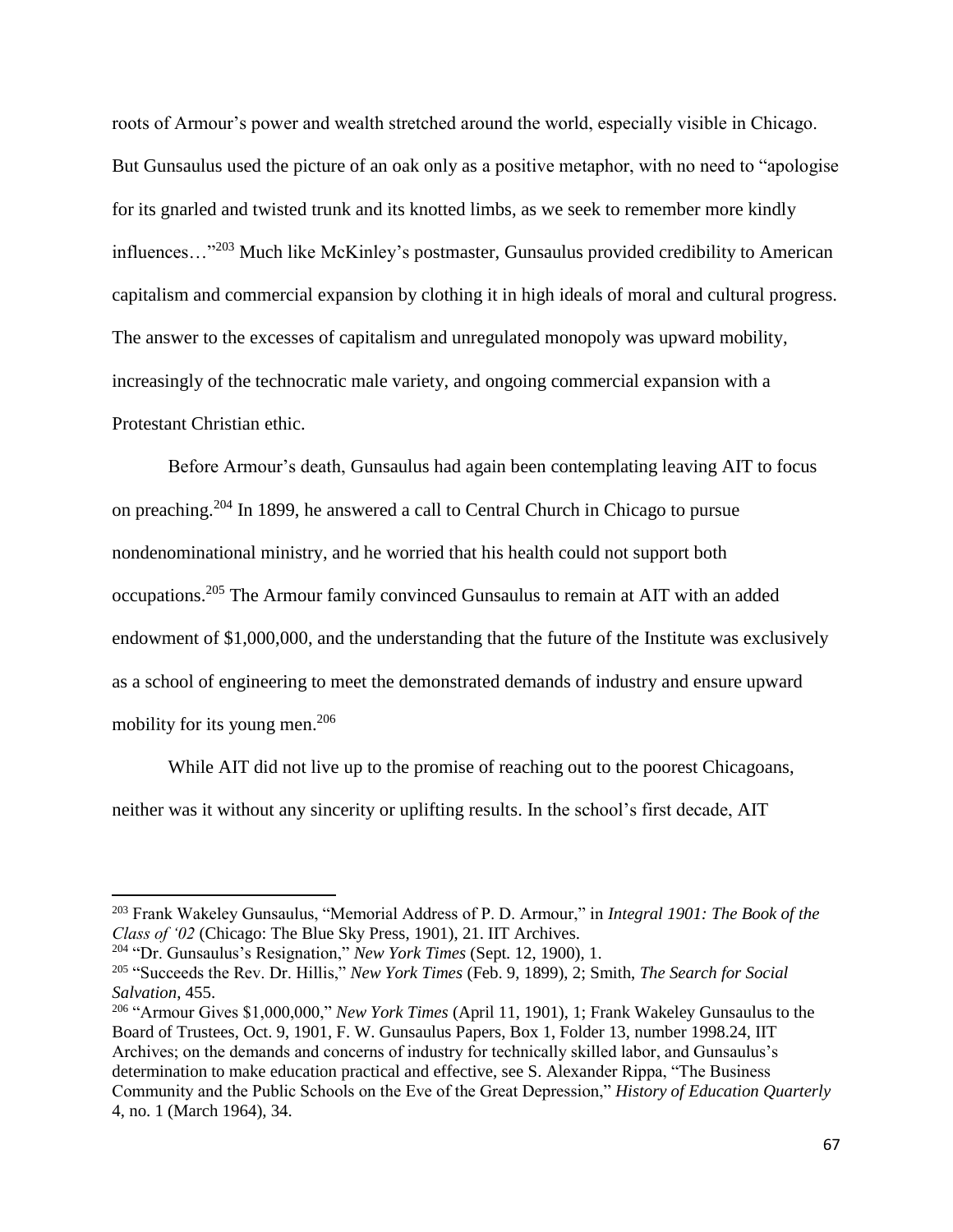graduated first generation college students from diverse walks of life. This included young women who would not have traditionally attended college, such as Myrtle Agnes Barbe. Even though she was from a prominent middle-class Jewish family, her mother had never completed high school.<sup>207</sup> There are also cases like Anna H. Schneider. Schneider was a teacher in Chicago who obtained part of her education at AIT. She appealed to Gunsaulus directly when she feared class discrimination against her in the school system. However, she feared that she was being discriminated against because she was affluent and educated, claiming that rank and file educators in Chicago's schools resented anyone with special credentials from AIT or the University of Chicago.<sup>208</sup>

Making sure AIT students made it into successful careers required careful navigation of class, and Gunsaulus himself was clearly not immune to classist preference. AIT's Frederick Valentine Battey was a high school graduate, coming from a family that expected their son to study and go to college. He attended church regularly, was a member of the YMCA, and edited a church paper. He graduated from AIT in 1903 as president of his class, with a B.S. in electrical engineering. Gunsaulus helped him secure a job at the McCormick Harvesting Company.<sup>209</sup> AIT's first waves of graduates found jobs working for the Chicago Telephone Company, the Anaconda Copper Mining Company in Montana, the Pullman Palace Car Company, the Denver and Rio Grande Railroad, and engineering work abroad in Mexico, to name a few examples.<sup>210</sup> Alumni job placement testimonials in the early yearbooks were all from male students, despite the female graduates in the first decade who trained in programs in domestic arts, teaching, or

l

<sup>&</sup>lt;sup>207</sup> Melissa Klapper, "'A Long and Broad Education': Jewish Girls and the Problem of Education in America, 1860-1920," *Journal of American Ethnic History* 22, no. 1 (Fall 2002), 20.

<sup>208</sup> Anna H. Schneider to Frank Wakeley Gunsaulus, undated, F. W. Gunsaulus Papers, Box 1, Folder 10, number 1998.24, IIT Archives.

<sup>209</sup> *Integral 1904: The Book of the Class of 1905* (Chicago: Pettibone, Sawtell & Co., 1904), 212.

<sup>210</sup> *Integral: The Book of the Class of '99* (Chicago: J. W. Franks & Sons, 1898), 171, 200-1, 206-8, 297.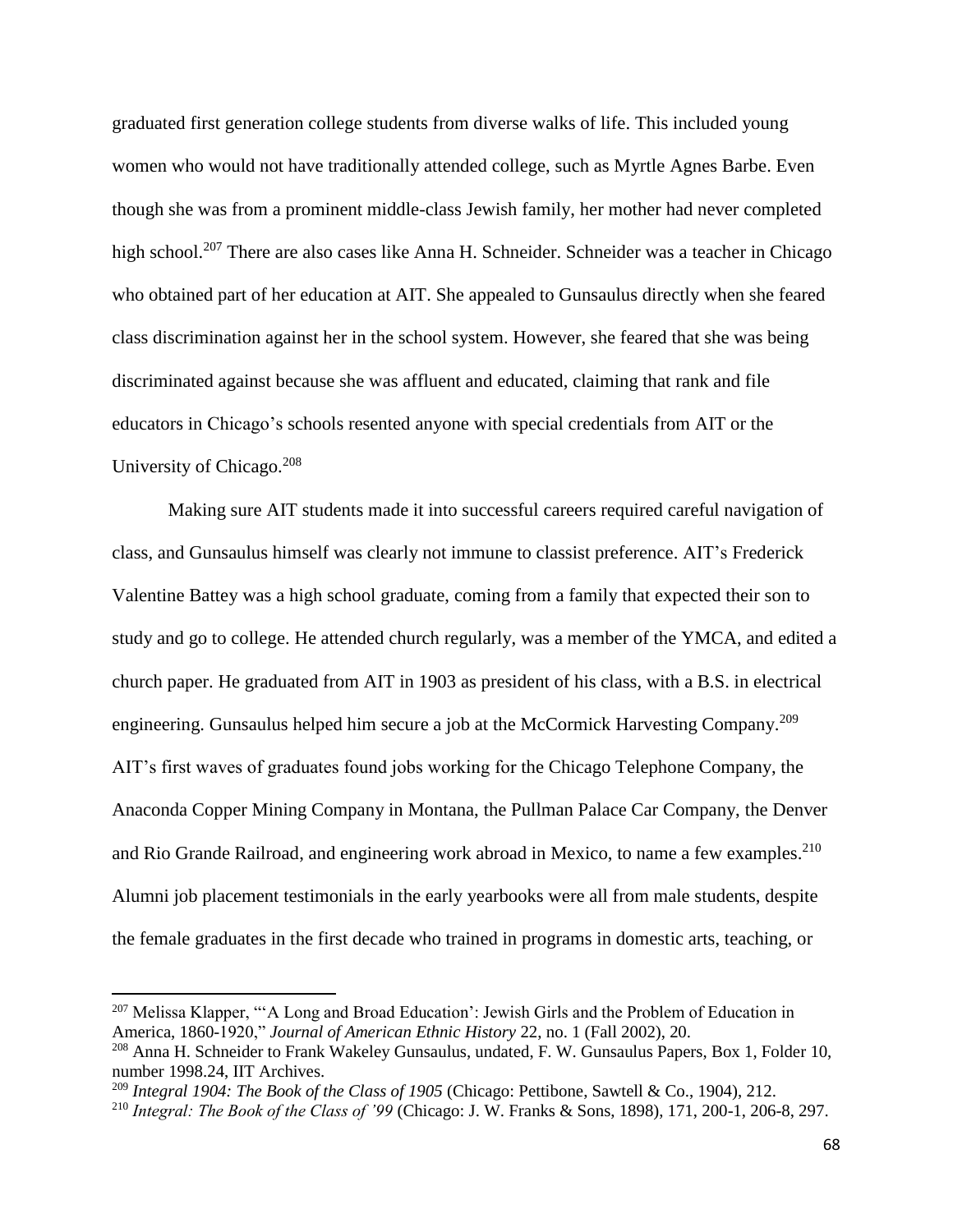library science. If the school struggled to bridge social class in its first decade, this was even more true going forward.

With a narrowing technical focus, Gunsaulus still connected his work at AIT with Christian mission. A supporter of the Tuskegee Institute, Gunsaulus invited Booker T. Washington, in many ways a likeminded believer in the power of education to solve social problems, to address his students. Just as Gunsaulus preached that technical education could solve the class divide, so Washington preached that technical education could solve the problem of racial inequality and prejudice in America.<sup>211</sup> Inviting speakers to AIT was likely a matter that Gunsaulus retained large discretionary control over. The same year that Washington gave an address on the problem of race, Senator Marcus A. Hanna told students that the educated must meet "employees more than half way," taking responsibility as the educated class to understand the laboring conditions of the immigrant, "wholly unused to liberty as we know it…" The students of AIT, the nation's "young men of energy and education" must provide "growth and reform."<sup>212</sup> Still another prestigious visitor, former President Grover Cleveland, pointed to the future that belonged to the young, the educated, and the technically capable.<sup>213</sup>

In addition to inviting Booker T. Washington to discuss race at AIT as a fellow educator, Gunsaulus worked with African-American peers in Chicago's churches. He formed a friendship with the black social gospeler, Reverdy C. Ransom, supporting his work to combat sin and serve communities in Chicago.<sup>214</sup> Ransom had a similar educational background in that he had

<sup>211</sup> *Integral 1904: The Book of the Class of 1905* (Chicago: Pettibone, Sawtell & Co., 1904), 156.

<sup>212</sup> *Ibid*., 155.

<sup>213</sup> *Ibid*., 157.

<sup>&</sup>lt;sup>214</sup> According to Gary Scott Smith, Ransom's friendship with Gunsaulus was even more beneficial to his work than his connections with noted reformer Jane Addams, the theologian Graham Taylor, or the influential Robert Lincoln, president of the Pullman Company and son of Abraham Lincoln. Smith, *The Search for Social Salvation*, 216-17.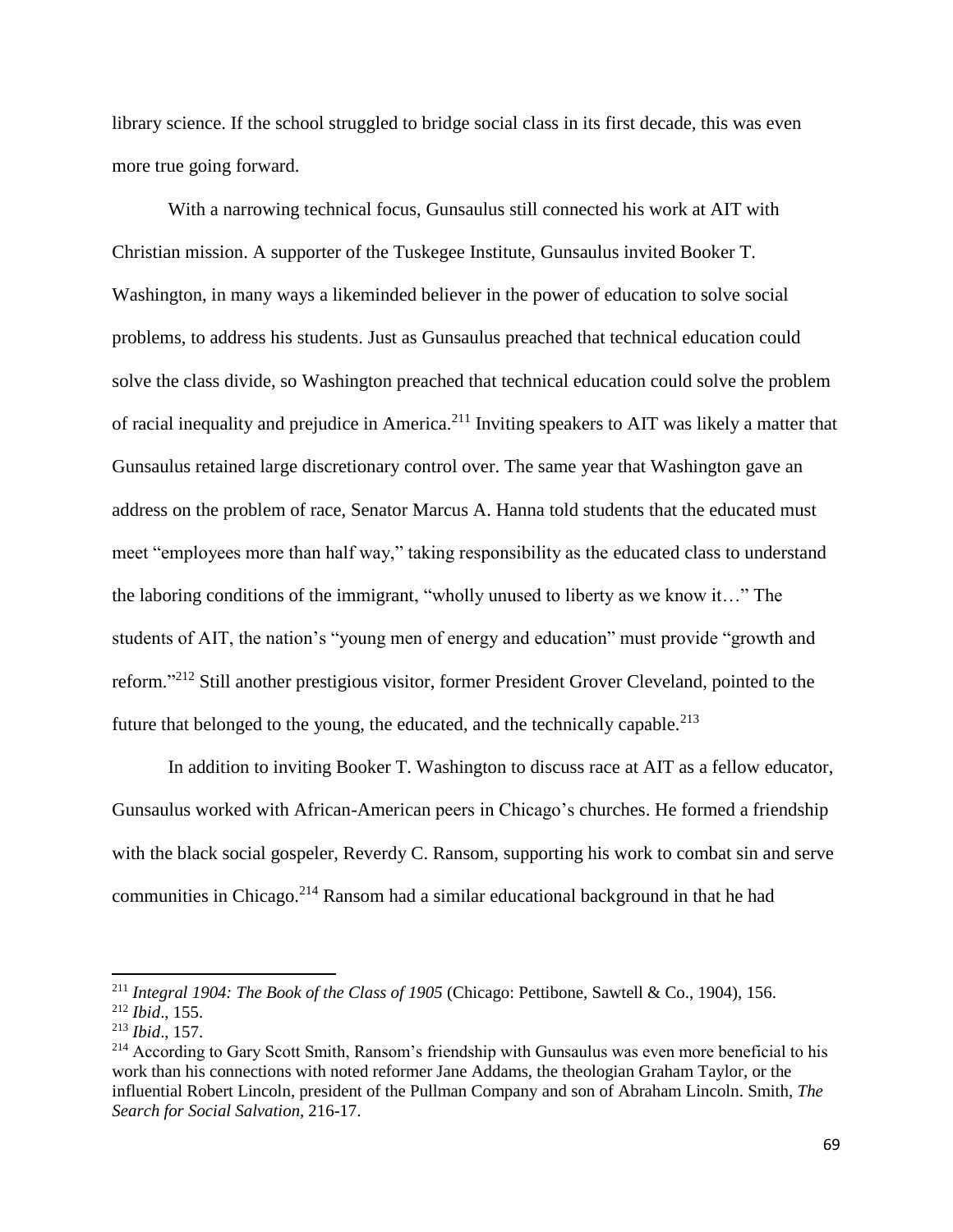attended Oberlin College. Unlike Gunsaulus at Ohio Wesleyan, Ransom was kicked out for protesting racial policies at his school.<sup>215</sup> In Chicago, Ransom found he could count on Gunsaulus and the attorney Clarence Darrow, both fellow native-born Ohioans who were drawn together by "kindred interest in public social service…" Together, the three worked to settle a violent stockyard strike in 1902, in which black laborers attempting to go to work while whites were on strike were being attacked by the strikers. Meeting with representatives of labor in Ransom's church, Ransom, Gunsaulus, and Darrow helped negotiate an end to the strike and the violence. $216$ 

During his years in Chicago, Ransom pastored the Institutional Church, the largest black congregation in the city. In April 1903, in retaliation for his anti-gambling campaign in the black community, Ransom's church was dynamited. From that point on, Ransom kept a loaded revolver underneath his Bible.<sup>217</sup> The day after the bombing, Ransom met with Gunsaulus. He recalled, "when I entered the room, he greeted me in a rather gruff way, 'Good morning Ransom, you are the only preacher in Chicago of whom I am jealous.' I said, 'Oh!, that's nonsense,' he said, 'I mean it. According to the newspapers you are the only preacher in Chicago whose sermons got beyond the front door of his church yesterday.<sup>'"218</sup> Gunsaulus and Ransom shared enough in common to work for shared goals in the city. At the same time, Gunsaulus's reaction to a black preacher stealing headlines, and only by having his church bombed no less, betrayed a jealousy likely owing to race.

Though it came at a cost, AIT succeeded in distinguishing itself by honing its curriculum,

<sup>215</sup> Reverdy C. Ransom, *The Pilgrimage of Harriet Ransom's Son* (Nashville, TN: Sunday School Union, 1949), 33-34.

<sup>216</sup> *Ibid*., 86, 113-14.

<sup>217</sup> *Ibid*., 117-134.

<sup>218</sup> *Ibid*., 134.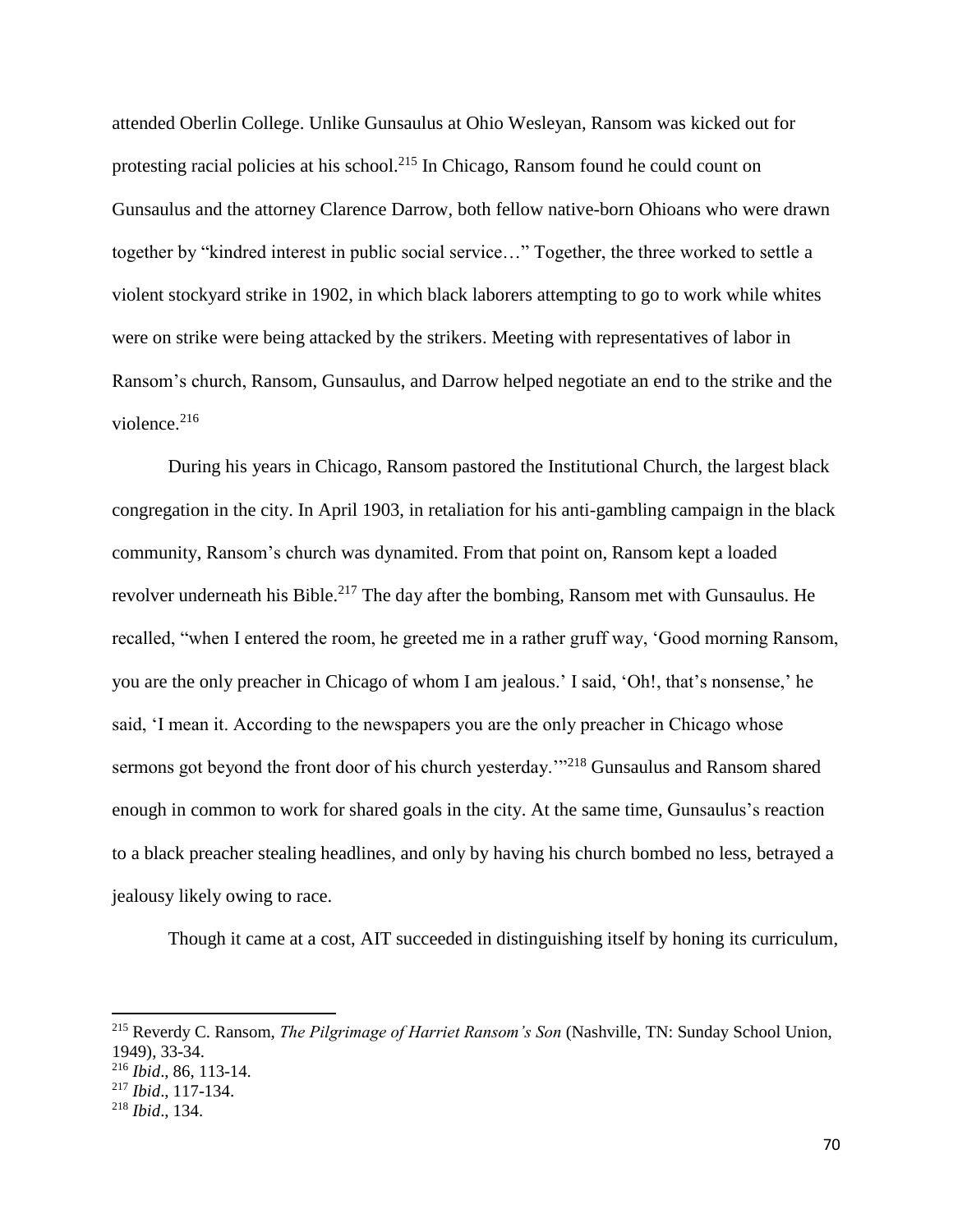introducing the chemical engineering program in 1901, one of the first in the country. A few years later, in 1903, AIT became the first school to create a fire protection engineering program.<sup>219</sup> These developments not only bolstered the school's reputation, increasing enrollment, but continued a trend of Christian mission despite a narrowing technical focus. A secularized sense of this mission could point to the work of AIT alumni, employed throughout the country, who "by helping to decrease the cost of commodities and to increase the wage of the laborer... are contributing largely to the prosperity of the country."<sup>220</sup> Gunsaulus continued to make a more explicitly religious connection.

On December 30, 1903, over five hundred people died in the Iroquois Theater fire in Chicago. The city's New Year's Eve celebrations were canceled. The mayor called the fire Chicago's greatest disaster in a generation. Gunsaulus's nephew William McLaughlin was among the dead. Reports contained many tragic accounts of losses and anxious searches for the bodies of loved ones. McLaughlin had reportedly tried to help others escape the theater, failing to make it out himself. He was in Chicago for his cousin's wedding, that of Gunsaulus's daughter, Martha. The afternoon wedding that was to be held at the Gunsaulus residence had to be moved to the evening, making time for William's wake and turning celebration into grief.<sup>221</sup> The fire so shocked the nation that municipal governments and private establishments were forced to rethink building construction and safety regulations.<sup>222</sup> This was hardly the first, nor the last, deadly fire in the nation, but it claimed many affluent young people from middle-class

<sup>219</sup> *Integral 1904: The Book of the Class of 1905* (Chicago: Pettibone, Sawtell & Co., 1904), 200-5. <sup>220</sup> *Ibid*., 203.

<sup>221</sup> "Chicago Silently Mourns Its Dead," *New York Times* (Jan. 1, 1904), 1; "Dr. Gunsaulus's Nephew Dead," *New York Times* (Jan. 2, 1904), 2.

<sup>&</sup>lt;sup>222</sup> Comedian Eddie Foy, who survived the Iroquois Theater fire, described the national reaction in his memoir. Eddie Foy and Alvin F. Harlow, *Clowning Through Life* (New York: E. P. Dutton & Company, 1928), 291-93.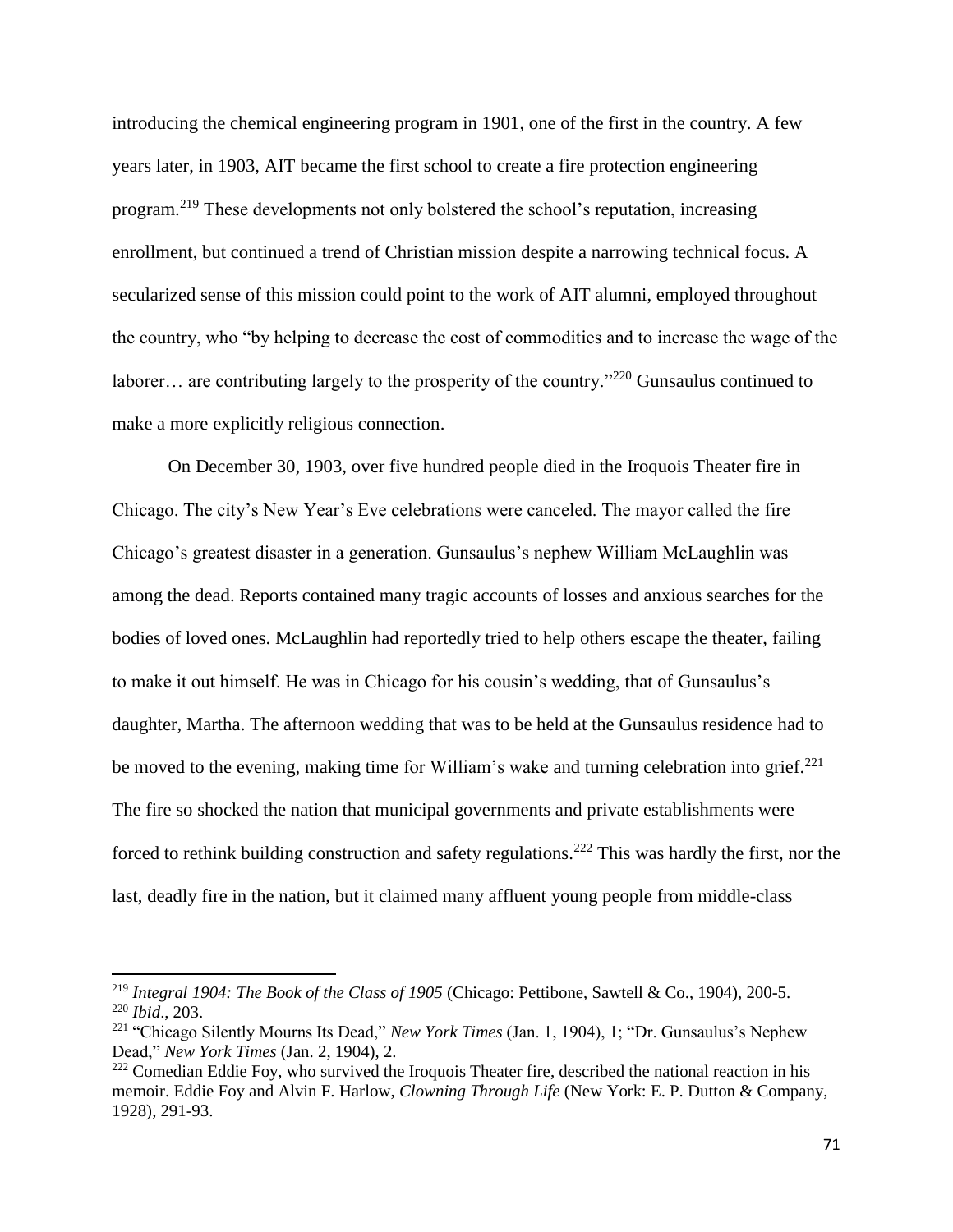families, forcing the powerful to take notice.

l

In the wake of his nephew's death, Gunsaulus doubled-down on civic-minded Christianity, saying, "Our pulpits—mine with the rest—have had too much to say about the New Jerusalem and not enough concerning the vital needs of Chicago. I have neglected my duty. I have seen abuses, lawlessness... negligence... and have not lifted my voice against them. Hereafter, with God's help, I will do my duty as a citizen."<sup>223</sup> In fact, AIT created its fire protection engineering program shortly before the Iroquois Theater fire, displaying a proactive innovation that was a credit to the school and Gunsaulus, who was the driving force behind the new course of study.<sup>224</sup> But many, including the preacher, felt more could have been done.

The magazine *Current Literature* in 1904 cited Gunsaulus's contrition as an example of the social gospel. The story sought to define this modern force in religious life, placing the Chicagoan's determined civic duty alongside the thinking of Dr. G. Campbell Morgan, a resident of London, who defined the "spirit of the age" as "(1) a revolt against materialism; (2) a passion for the practical; a mystic and strange feeling everywhere of some coming dawn."<sup>225</sup> How something could be practical and mystic seems counterintuitive, but in line with the work Gunsaulus had been doing, both preaching the coming kingdom of God and training young men for industrial capitalism.<sup>226</sup> In Gunsaulus's case, however, the message was far from condemning materialism.

<sup>223</sup> "The Social Gospel," *Current Literature: A Magazine of Contemporary Thought* 36, no. 3 (March 1904), 341.

<sup>224</sup> Mrs. F. W. Gunsaulus, ed., *In Memoriam: Frank Wakeley Gunsaulus, 1856-1921* (Chicago: R. R. Donnelley & Sons Co., 1921), 101; in later years, AIT graduates of the Fire Protection program would play active roles in citizen groups monitoring and performing building inspections. *A.I.T. Senior Class Book, Volume 2* (Chicago: Senior Class of the Armour Institute of Technology, 1912), 130. IIT Archives. <sup>225</sup> *Ibid*.,

<sup>&</sup>lt;sup>226</sup> After temporarily filling the pastorate of City Temple in London, England, Gunsaulus was encouraged to permanently accept the position. His popularity abroad and the goodwill received there was reciprocated. While Gunsaulus did not relocate, his positive impression was reflected in his theology. He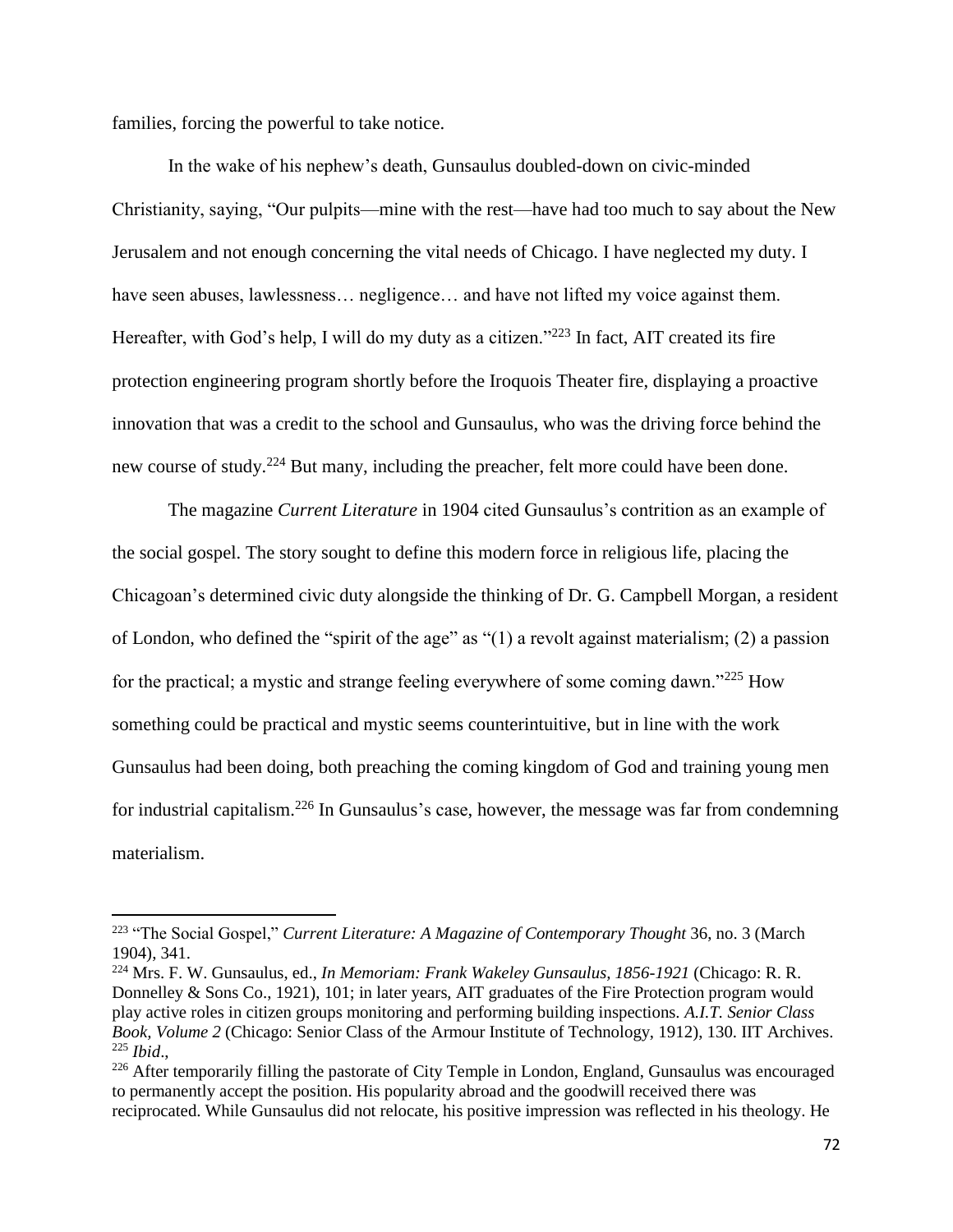As editor-in-chief for a ten-volume series of engineering textbooks, the social gospeler endorsed correspondence schools, such as the one partnering with AIT to produce and distribute the series. The idea was to make engineering education available to people by mail, making technical training more accessible. And the more Americans who could obtain technical training, the better. Gunsaulus provided the introduction to the series, writing that this new technical era for education was training the hand, just as intellectual and religious eras in education had trained the mind and heart. The technically trained citizen was crucial to America overtaking the great powers of Europe. The engineer was conquering nature at home and extending American commerce around the world, including in "her new realm abroad," through "ideas and ideals" rather than violence.<sup>227</sup>

The future that Gunsaulus's gospel envisioned would be defined not only by an aristocratic material aesthetic and progressive social engagement, but an ever advancing and nationalistic industrial capitalism. Gunsaulus's idealism embraced many of the trends cited, now and in his day, as evidence of the social gospel. Yet in the example of Chicago's most influential preacher, the material and the moral were seemingly impossible to separate in his vision of the coming kingdom of God.

Gunsaulus's ongoing advocacy of technical education grew out of urban missions, and that same idealism, which might call for measured reform and regulation of industry's excesses, readily embraced American imperialism and commercial interests. Violence and coercion in the Philippines were easy to overlook, and expanding commerce represented the path not just to

speculated on whether the kingdom of God would first be realized in the American republic or in the enlightened monarchy of Britain. He was confident it would be one of the two. "London Religious Notes," *New York Times* (Aug. 17, 1902), 4.

<sup>227</sup> Frank W. Gunsaulus, ed., *Modern Engineering Practice, Volume I: Mathematics* (Chicago: American School of Correspondence, 1903), xvii, xix.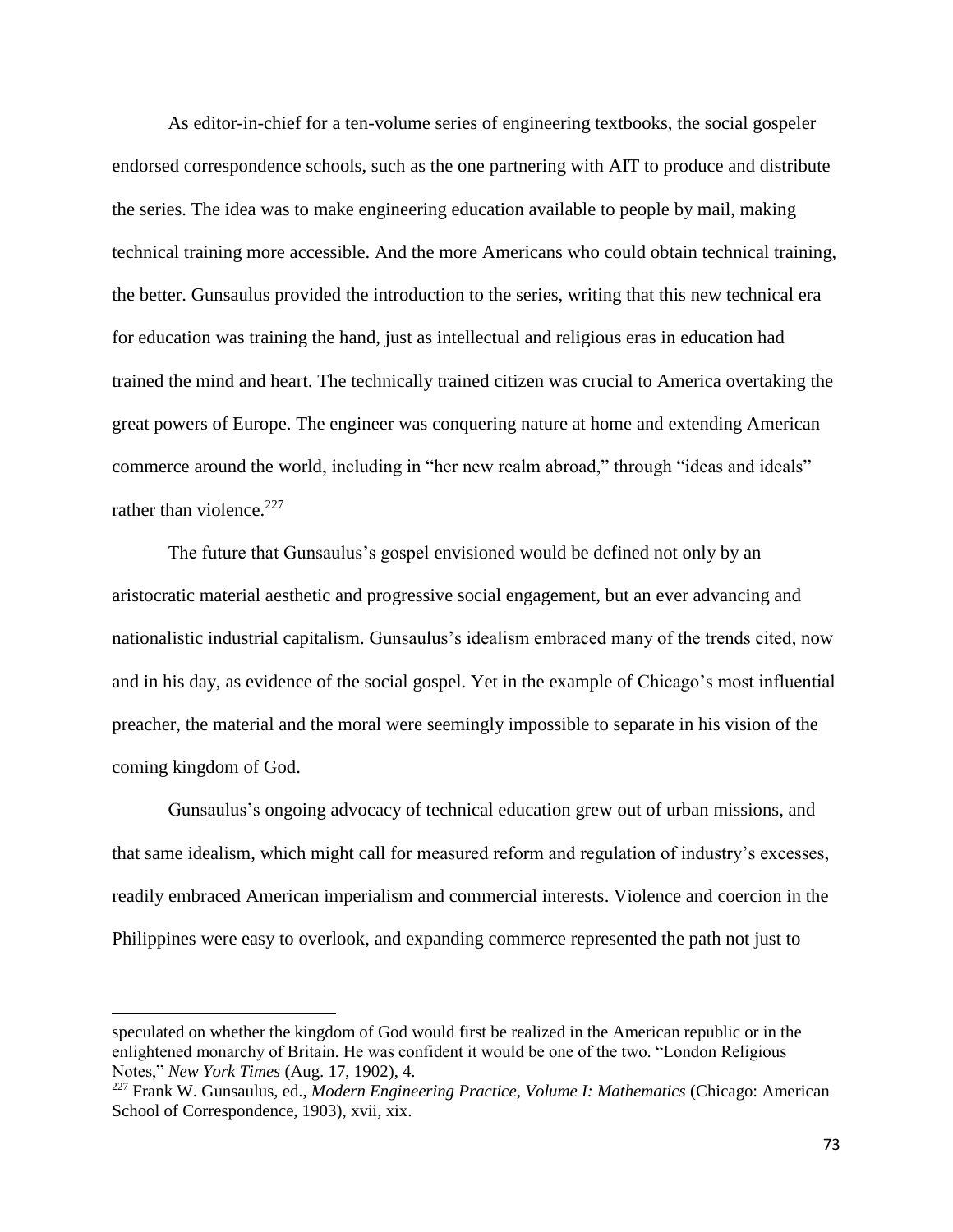material prosperity, but moral progress.<sup>228</sup> Gunsaulus's habit was often to suggest a middleground position, between liberal and orthodox theologies as between capital and labor, albeit leaning heavily in the direction of pro-capital liberalism. Attempting to bridge conservative and progressive wings of the Republican Party in 1911, divided as they were over the eight-hour work day and direct election of Senators, Gunsaulus preached on the measured example of Abraham Lincoln, always pushing forward but not too fast. Teddy Roosevelt cited the minister's words, assuring his fellow Republicans that he likewise believed in the "sane progressivism" of Lincoln. $229$ 

While social progress needed a measured pace, industry needed to speed up. During a visit to AIT from President William Howard Taft, Taft told the assembled students, "I have no doubt that I am looking into the faces of a number of constructers of the Panama canal," or possibly future discovers of wondrous new manufacturing and technological advancements, "all based upon the principles of application, investigation and adherence to truth that you are learning here…"<sup>230</sup> In the 1912 election that divided the Republican Party, Gunsaulus was firmly in support of Taft.<sup>231</sup>

Throughout the progressive era, Gunsaulus maintained his measured discourse on how to go about social and cultural transformation. He remained at AIT, though he had opportunities

l

<sup>228</sup> As historian Paul A. Kramer has noted in detail, the U.S. occupation of the Philippines relied on violence, racial hierarchies, and tactics similar to the previous Spanish colonizers, despite the claimed ideals behind the American presence. This included campaigns of dehumanization, torture, and armed conflict, claiming tens of thousands of lives in the early years of the occupation alone. Paul A. Kramer, *The Blood of Government: Race, Empire, the United States, & the Philippines* (Chapel Hill: The University of North Carolina Press, 2006), 111-158.

<sup>229</sup> "Roosevelt and the Old Guard Make Peace," *New York Times* (Feb. 14, 1911), 3. <sup>230</sup> *A.I.T. Senior Class Book, Volume 2* (Chicago: Senior Class of the Armour Institute of Technology,

<sup>1912), 152.</sup> 

<sup>231</sup> "Roosevelt the User of 'I,'" *New York Times* (Sept. 2, 1912), 3.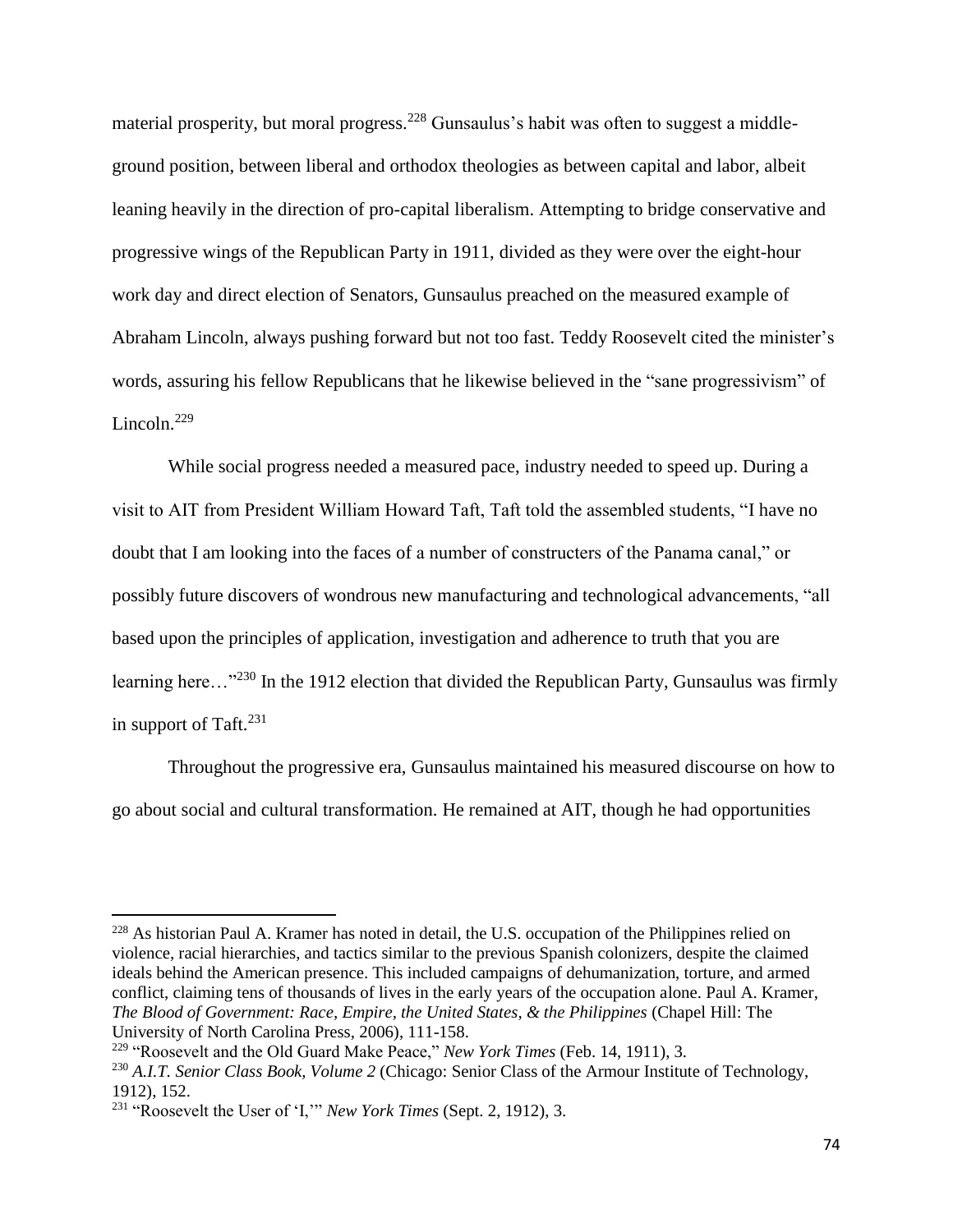elsewhere, such as an offer in 1903 to become the president of Boston College.<sup>232</sup> His view of the relationship between labor and the church remained one of seeking harmony, rather than something as radical as economic justice.<sup>233</sup> His engagement in civic life continued to promote art and industry as essential pillars of a strong nation, measures of civilization, while educating the young as a way of combatting social evils and urban vice.<sup>234</sup> The city of Chicago regarded Gunsaulus as commanding expertise on problems of urban vice and how to solve them, and he was included in advisory commissions which issued reports to city officials.<sup>235</sup> Gunsaulus was especially impressed with the marriage of new industrial and material aesthetic in Germany, and what that could do for training school children in Chicago. He hoped teachers could be trained "to bring the principles of aesthetics into association with our social dynamics" through "the teaching of Industrial Art."<sup>236</sup>

In Gunsaulus's final two decades, the cause of upward mobility remained his passion. Though AIT seemed less accessible to the poor than ever, his ongoing participation in summer lecture circuits brought him into contact with young men in country towns who he sometimes recruited to the Institute with the promise of an opportunity. The preacher's contemporaries romanticized his example, holding him up as proof of the power of upward mobility, a man made great by a lifetime of useful service.<sup>237</sup> Gunsaulus also recruited foreign students from around the

<sup>232</sup> "Organization of Educators," *New York Times* (May 10, 1903), 8; "May Choose Dr. Gunsaulus," *New York Times* (Nov. 13, 1903), 1; "Rev. Gunsaulus Declines a Call," *New York Times* (Dec. 6, 1903), 10. <sup>233</sup> "Labor's Relation to Church," *New York Times* (Sept. 4, 1911), 3.

<sup>234</sup> "Would Fight Vice by Teaching Young," *New York Times* (Oct. 15, 1913), 17; Frank Wakeley Gunsaulus to J. Ogden Armour, March 17, 1911, F. W. Gunsaulus Papers, Box 1, Folder 15, number 1998.24, IIT Archives.

<sup>235</sup> "Chicago to Learn of Vice," *New York Times* (March 6, 1910), 1.

<sup>&</sup>lt;sup>236</sup> Frank Wakeley Gunsaulus to Harry P. Judson, Feb. 9, 1912. University of Chicago. Office of the President. Harper, Judson and Burton Administrations. Gunsaulus, F. W., 1894-1912. Box 47, Folder 14, UC Archives.

<sup>237</sup> Ralph Parlette, *The University of Hard Knocks: The School That Completes Our Education*, eighth printing, 1920 (Chicago: Parlette-Padget Company, 1914), 55-57.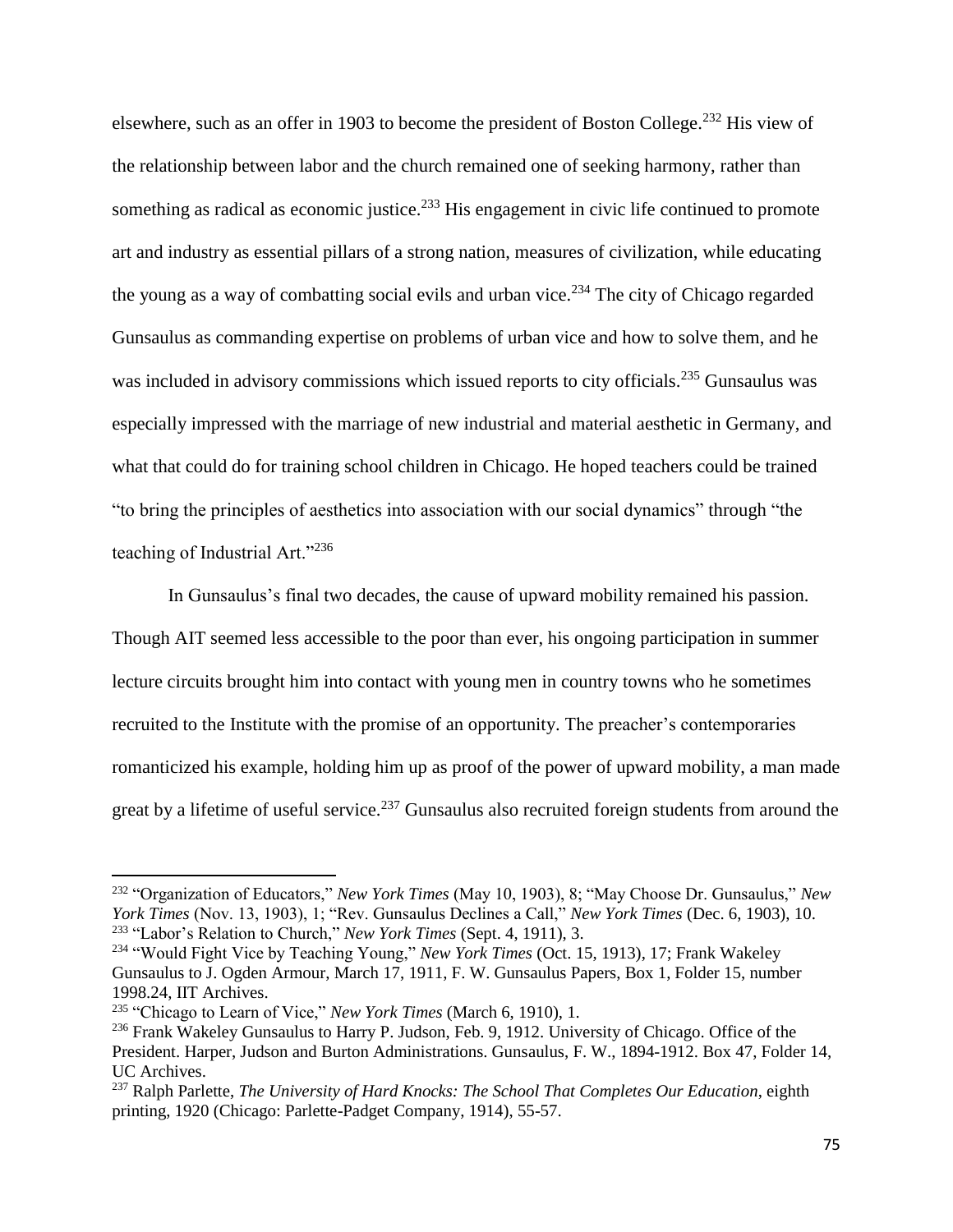world. In 1908, AIT recorded one or two students each from countries that included Turkey, Russia, Mexico, Japan, China, the Philippines, and others. The Philippines were listed as a foreign country despite the U.S. occupation.<sup>238</sup>

While Gunsaulus may have had less sway over matters of tuition and policy than in the first years of the Institute, he pressed J. Ogden Armour for financial aid to allow some of AIT's foreign students to attend.<sup>239</sup> He also tried to ensure that Ogden, who together with his mother had provided the \$1,000,000 contribution following his father's death, did not lose interest in the cause of education. He urged one of the heirs to the Armour industrial fortune, "do not, for Heaven's sake, get soured by the awful stupidity and wicked folly of these anarchic times. We are passing through a transition. Every man must be conservative and keep a level head... I have done everything I can to keep city friends from the wrong path."<sup>240</sup> When the Armour Flats were set to become vacant, having been in use by the American School of Correspondence, Gunsaulus aggressively fought for the Flats to be turned into desperately needed student housing. While promising future consideration, Ogden failed to hide his present impatience with these requests, replying, "I know you are crowded for room and I also know that you could use to advantage more buildings—and I hope some day that I shall feel like giving them to you... $"^{241}$  Gunsaulus responded that, just in case anyone were again thinking of renting out the Flats for profit, he'd be camped outside them, sitting with "a shot gun in one hand and a Prayer book in the other. The shot gun is for the purpose of keeping anyone away who wants to rebuild them for renting

<sup>238</sup> *The Integral: Class of 1909* (Chicago: The Integral Board for the Junior Class of the College of Engineering, 1908), 207. IIT Archives.

<sup>&</sup>lt;sup>239</sup> Frank W. Gunsaulus to J. Ogden Armour, Sept. 27, 1905, F. W. Gunsaulus Papers, Box 1, Folder 1, number 1998.24, IIT Archives.

<sup>&</sup>lt;sup>240</sup> Frank W. Gunsaulus to J. Ogden Armour, May 4, 1905, F. W. Gunsaulus Papers, Box 1, Folder 1, number 1998.24, IIT Archives.

<sup>&</sup>lt;sup>241</sup> J. Ogden Armour to Frank W. Gunsaulus, June 13, 1907, F. W. Gunsaulus Papers, Box 1, Folder 1, number 1998.24, IIT Archives.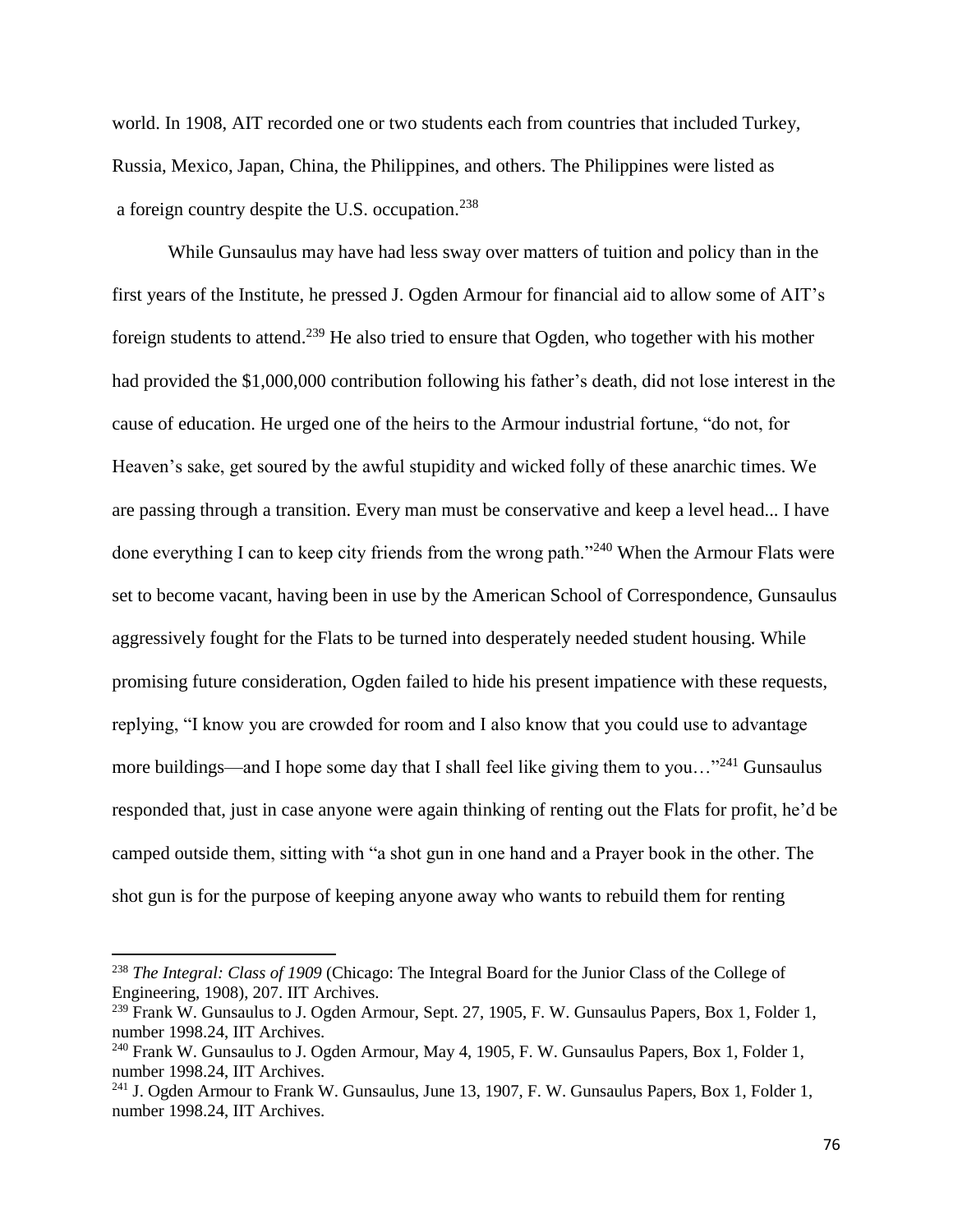purposes and the Prayer book is for the purpose of beseeching heaven that we may use them for the Institute."<sup>242</sup> As favorably as Gunsaulus viewed capital, profit-motives had no place getting in the way of his school's needs. He had already been down that road with Ogden's father.

The outbreak of World War I threw much of Gunsaulus's progressive vision into question. At first, he condemned the European war. If men simply did what was right the war would end. He condemned each nation invoking God as if each had their own. All nations were subject to the same God.<sup>243</sup> His colleague Jenkin Lloyd Jones joined the Henry Ford Peace Expedition, a flashy and moralistic public relations campaign for the automaker, or "international peace pilgrimage," meant to bring together neutral countries in the cause of peace.<sup>244</sup> Shockingly, the fighting continued. In the face of doubts raised by the war about liberal assumptions of progress, Gunsaulus declared that Christianity and democracy had not failed. Militarism had failed, while Christian democracy, built on persuasion rather than coercion, was destined to be victorious.<sup>245</sup> By the end of March 1917, shortly before U.S. entry into the war, Gunsaulus clearly believed that God favored one side after all. He rallied crowds in Chicago, declaring, "I would give more tonight for the old felt hat of a President of these United States than for all the headgear of all the kings across the Atlantic."<sup>246</sup>

While the U.S. still remained out of the fighting, the times saw a \$500,000 increase to AIT's endowment.<sup>247</sup> Along with the enlarged endowment, total enrollment climbed from 1,558 students in the 1916-17 schoolyear to 1,979 the following year, a twenty-one percent increase

 $242$  Frank W. Gunsaulus to J. Ogden Armour, June 21, 1907, F. W. Gunsaulus Papers, Box 1, Folder 1, number 1998.24, IIT Archives.

<sup>243</sup> "Pastors Take War Topics," *New York Times* (Sept. 13, 1915), 2.

<sup>&</sup>lt;sup>244</sup> Memo, "Outline of the Plan for the Henry Ford Peace Expedition," Jenkin Lloyd Jones Papers, 1861-1932, Box 5, Folder 18, UC Archives.

<sup>245</sup> Mrs. F. W. Gunsaulus, ed., *In Memoriam: Frank Wakeley Gunsaulus, 1856-1921*, 75. <sup>246</sup> *Ibid*., 20.

<sup>247</sup> "New Armour Gift, \$500,000," *New York Times* (May 26, 1916), 6.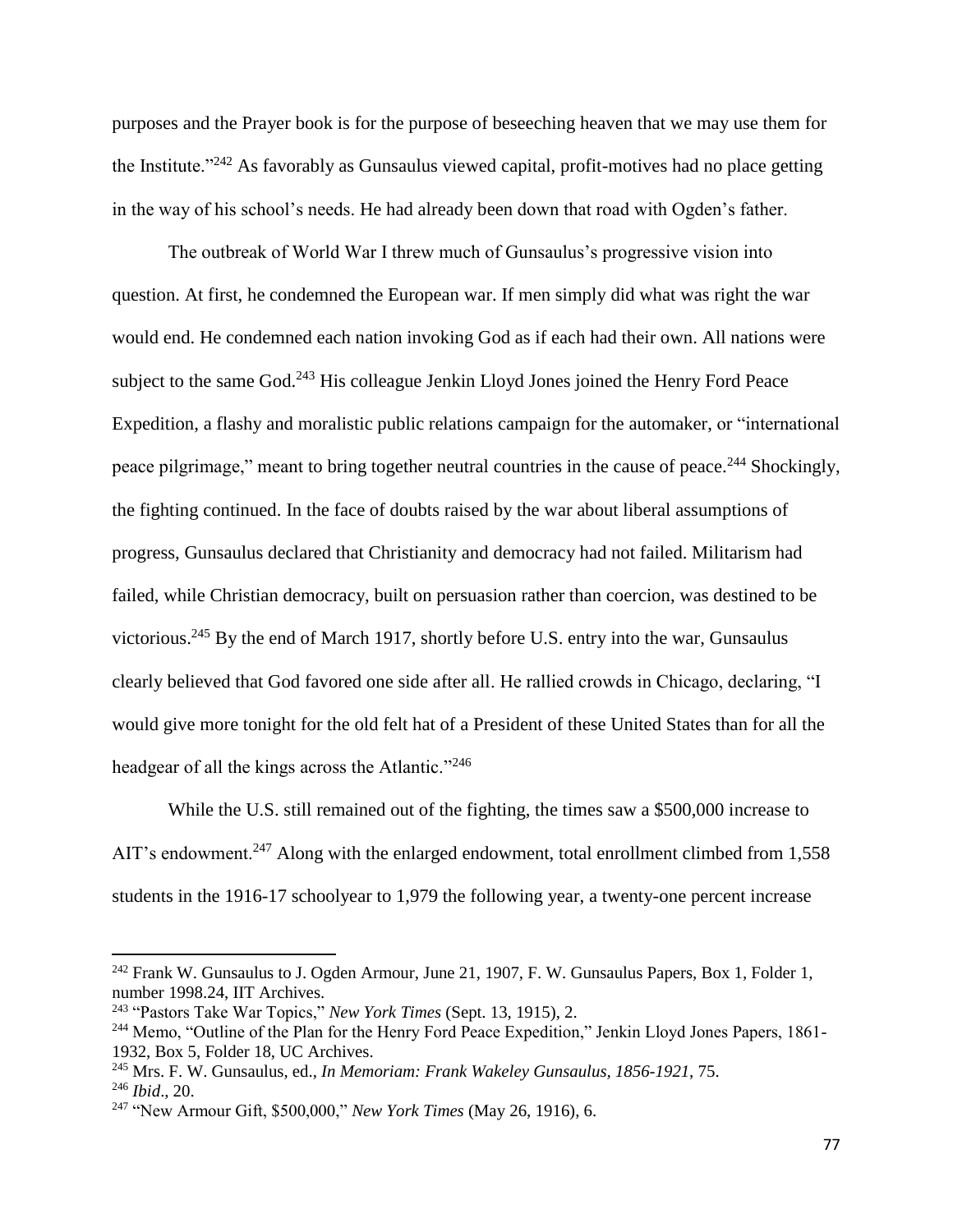and new enrollment record.<sup>248</sup> During the war, the Student Army Training Corps (SATC) was introduced, converting colleges into military camps to train officers, building up a critical mass of capable leaders for the continuation of the war. AIT was among the colleges doing their patriotic duty. Students in uniform alternated between drills throughout the day, and evening classes taught by AIT faculty on such themes as the causes of the war. SATC was a voluntary eight-week intensive course, which enlisted young men but kept them on the home front for the duration of their officer training. Introduced late in the war, with the official beginning of training on October 1, 1918, the war ended before the SATC's officer candidates could finish their program. With a patriotic intent that consumed and transformed the campus of AIT, the actual outcome was that participants never left for the front.<sup>249</sup>

While the SATC program never sent anyone to the front, many AIT students and graduates did go to war. A common type of correspondence for Gunsaulus during those years were requests for endorsements from current and former students, seeking various positions as they enlisted. AIT's young, upwardly mobile engineers could look forward to the war providing valuable experience. The educator wrote many letters like the one typed for Claude Alling, a member of the class of 1907, who would make "a worthy candidate for a commission in the Navy" thanks to his "high place among us as a Fire Protection Engineer. I can conscientiously recommend him and know he will do his duty wherever he may be placed."<sup>250</sup>

Gunsaulus tried to do his part, though not always in ways that seem admirable in retrospect. Among his many patriotic wartime associations was the American Protective League,

l

<sup>248</sup> "Enrollment," Armour Institute of Technology Records, Box 9, Folder "Enrollment Statistics 1908/09- 1940/41," IIT Archives.

<sup>249</sup> *The Cycle, Volume Seven: Nineteen Hundred and Nineteen* (Chicago: Armour Institute of Technology, 1919), 95-97, 108.

<sup>&</sup>lt;sup>250</sup> Frank Wakeley Gunsaulus to the Reserve Examining Board, Dec. 7, 1917, F. W. Gunsaulus Papers, Box 2, Folder A, number 1998.24, IIT Archives.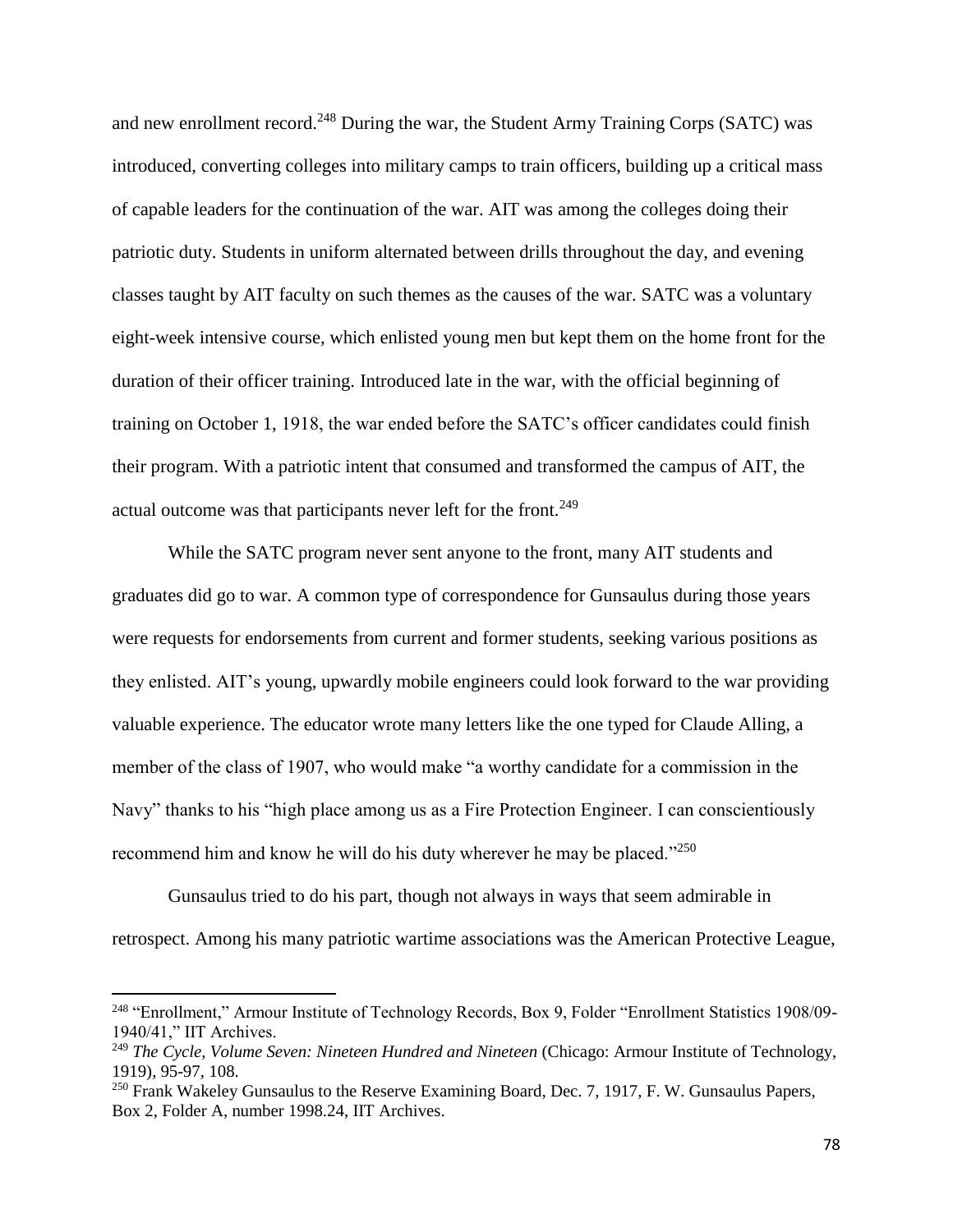a covert citizen association reporting to federal authorities on draft dodging, disloyalty, and possible foreign agents. Encouraging spying on fellow Americans, secretive bulletins were sent out to area members from the American Protective League's Chicago headquarters at the Federal Building, where Gunsaulus had blessed the dedication two decades before. McKinley's trowel was presumably still there, beneath the sealed envelopes coming and going, asking Americans to keep an eye on their fellow citizens for the sake of national security.<sup>251</sup>

By far, the preacher's most time-consuming contribution to the war was fundraising. As someone who had something of a reputation for raising money, he received many appeals from charities, particularly after the U.S. entry into the war. Gunsaulus donated money, as well as time and energy as a speaker, supporting organizations such as the Armenian and Syrian Relief Fund and the Queen Elizabeth Fund for Belgian Babies, among others.<sup>252</sup> This support continued after the war, with Gunsaulus offering in one letter, "I have been speaking for Armenia for so long that it will not be much of a change for me to help in the drives as my engagements permit… I will continue in the way in which I have... and I will require nothing for my expenses."<sup>253</sup> He found himself keeping busy with speaking engagements in 1919 in order to make up large advancements he had given to Armenian and Belgian relief, practicing the ethic of Christian giving he had preached for four decades.<sup>254</sup>

 $\overline{\phantom{a}}$ 

<sup>252</sup> Receipt for \$30 contribution from Frank W. Gunsaulus to the Armenian and Syrian Relief Fund, June 19, 1917, F. W. Gunsaulus Papers, Box 2, Folder A, number 1998.24, IIT Archives; American Committee for Armenian and Syrian Relief to Frank Wakeley Gunsaulus, June 13, 1918, F. W. Gunsaulus Papers, Box 2, Folder A, number 1998.24, IIT Archives; Mrs. A. P. Shaver to Frank Wakeley Gunsaulus, Nov. 6, 1918, F. W. Gunsaulus Papers, Box 2, Folder B, number 1998.24, IIT Archives.

<sup>&</sup>lt;sup>251</sup> Charles Daniel Frey to Frank Wakeley Gunsaulus, American Protective League Bulletin no. 2, Aug. 4, 1917, F. W. Gunsaulus Papers, Box 2, Folder A, number 1998.24, IIT Archives.

<sup>253</sup> Frank Wakeley Gunsaulus to James H. Shaw, Jan. 4, 1919, F. W. Gunsaulus Papers, Box 2, Folder A, number 1998.24, IIT Archives.

<sup>&</sup>lt;sup>254</sup> Frank Wakeley Gunsaulus to Henry F. Burt, March 8, 1919, F. W. Gunsaulus Papers, Box 2, Folder B, number 1998.24, IIT Archives.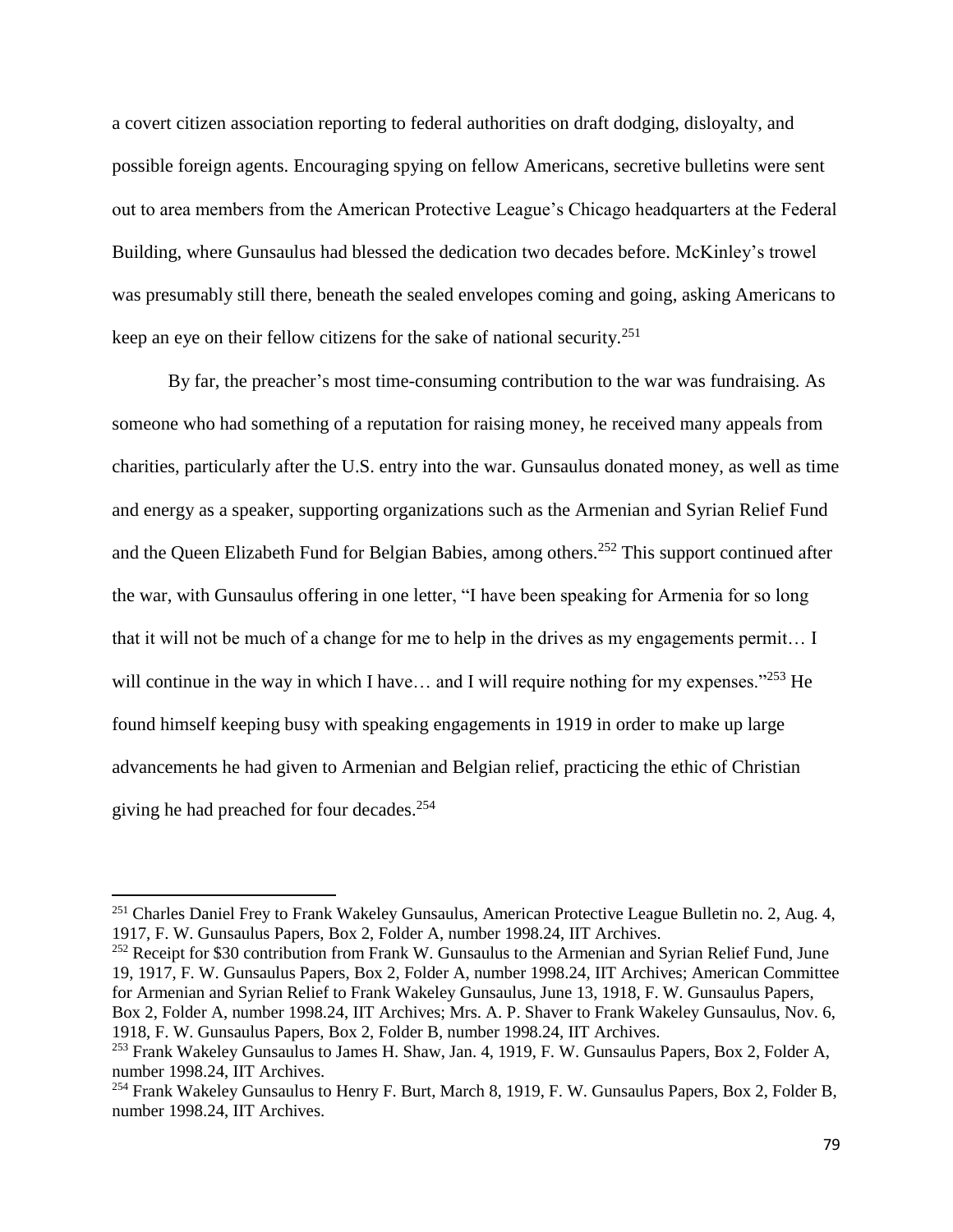Among the various types of fundraising he engaged in, perhaps the one that most fit Gunsaulus's skill as an orator was his promotion of Liberty Loans, calling upon Christians to participate in supporting the war just as he had always preached generous giving. Raising funds for charities and promoting Liberty Loans fit a lifetime of traveling Chautauqua lecture circuits. His traveling addresses aided the Liberty Loan committees of Midwestern counties in reaching or exceeding their quotas. The committee chair from Mahoning County, Ohio, wrote after the close of the Fourth Liberty Loan to thank Gunsaulus for his visit to Youngstown to successfully jumpstart their campaign. The county had ultimately surpassed their \$10,848,700 quota with a total subscription of  $$15,200,900.<sup>255</sup>$ 

While Gunsaulus was famous as an effective speaker, being sought out for that purpose for all manner of wartime promotions, it was young men who were considered the most effective at encouraging support for the war, as they would do the fighting. The Four-Minute Men were established to build a network of reliable, young speakers who would share engaging patriotic messages in four minutes. Like the minute men of the American Revolution, they were to be ready at a moment's notice to call Americans to national duty, be it Liberty Loans or support for the draft or any other matter that the government might instruct. With around 15,000 speakers at the height of participation, Four-Minute Men became ubiquitous wartime preachers, heard in theaters, places of worship, and on street corners. The original idea for the program came from a small group of Chicago businessmen right before American entry into the war, meeting in March 1917. Donald M. Ryerson founded the movement and delivered the first four-minute address, getting the idea to go into theaters from Senator Medill McCormick.<sup>256</sup> In correspondence with

<sup>&</sup>lt;sup>255</sup> Chairman of the Mahoning County Liberty Loan Campaign to Frank Wakeley Gunsaulus, Oct. 28, 1918, F. W. Gunsaulus Papers, Box 2, Folder U-W, number 1998.24, IIT Archives.

<sup>256</sup> Labert St. Clair, *The Story of the Liberty Loans* (Washington D. C.: James William Bryan Press, 1919), 135, 153.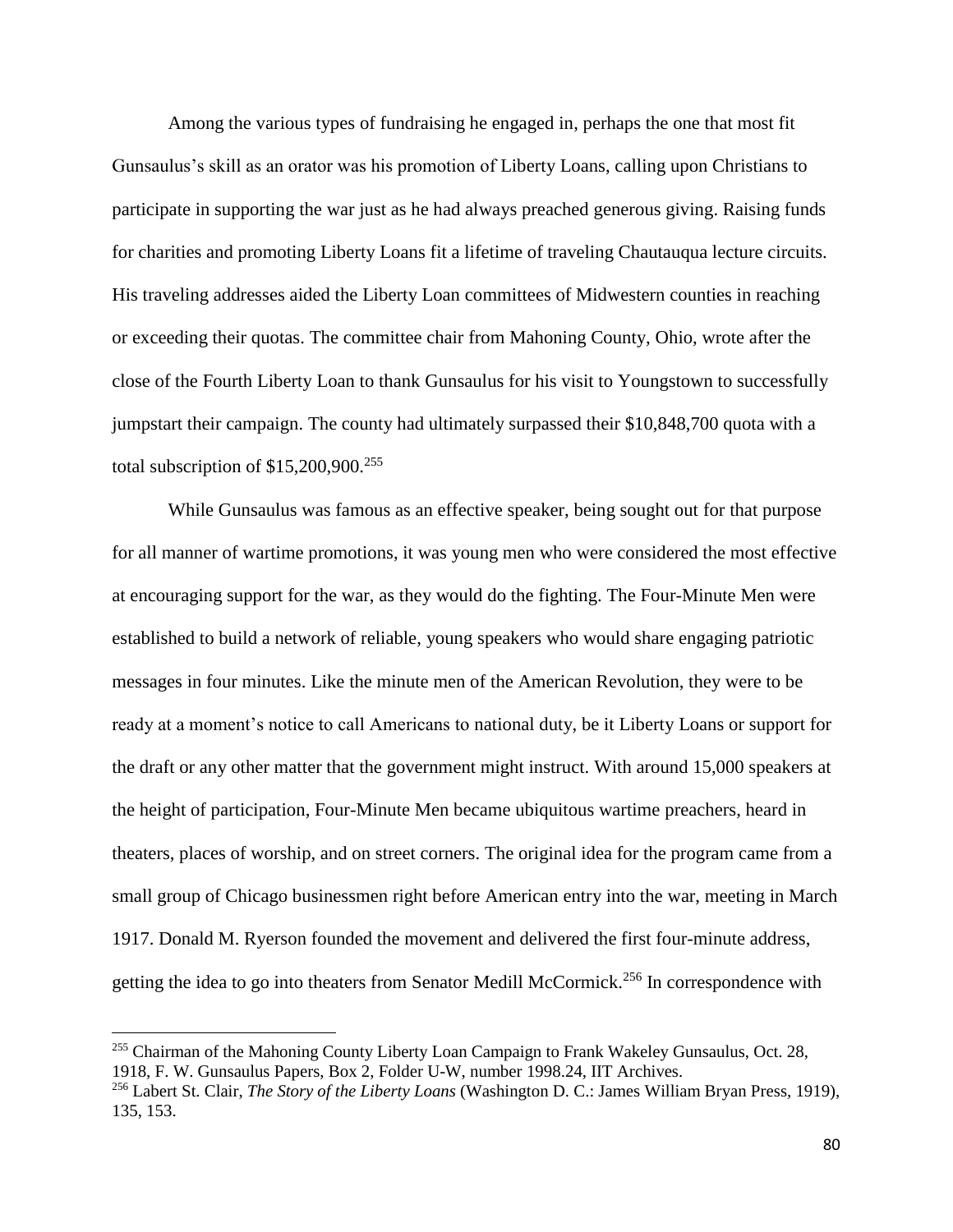the director of the Four-Minute Men just days before the end of the war, Gunsaulus claimed that the idea for the program began in his house, "baptized in my parlor in the presence of Mr. David Ryerson and George Jones…"<sup>257</sup> If that is the true origin, it would certainly be fitting. What was a Four-Minute Man except a circuit rider, looking to a cause greater than himself and taking direction from on high?

Gunsaulus retired from Central Church in 1919, finally making the choice to narrow his responsibilities.<sup>258</sup> After his death in 1921, he was called "the first citizen of Chicago, and one of the first hundred of the nation."<sup>259</sup> It was said he embodied the city itself in aspiration and achievement, and was the greatest of a class of Chicago reformers who took the energy of a city that otherwise would have been "merely sordid commercialism" and made it something more by contributing so much to "the whole higher life of Chicago since the World's Fair..."<sup>260</sup> Preaching to an estimated aggregate of 1,500,000 people during his time in the city, he taught the people what culture was, and without being the most intellectual or trailblazing liberal preacher, he made them want it.<sup>261</sup> While his memory was lauded for social and cultural uplift, the nature of that uplift was not fundamentally at odds with industrial capitalism or commercialism, instead seeking to make capitalism culturally respectable as a means of uplift. He made commercialism into a vision of purpose and promise, and industrial progress into a spiritual calling.

<sup>&</sup>lt;sup>257</sup> Frank Wakeley Gunsaulus to William H. Ingersoll, Nov. 8, 1918, F. W. Gunsaulus Papers, Box 2, Folder F, number 1998.24, IIT Archives.

<sup>258</sup> Mrs. F. W. Gunsaulus, ed., *In Memoriam: Frank Wakeley Gunsaulus, 1856-1921*, 115; Harry P. Judson to Frank Wakeley Gunsaulus, April 4, 1918, University of Chicago. Office of the President. Harper, Judson and Burton Administrations. Gunsaulus, F. W., 1894-1912 [Box 47, Folder 14], Special Collections Research Center, University of Chicago Library.

<sup>259</sup> Mrs. F. W. Gunsaulus, ed., *In Memoriam: Frank Wakeley Gunsaulus, 1856-1921*, 7. <sup>260</sup> *Ibid*., 14-15.

<sup>261</sup> *Ibid*., 16-17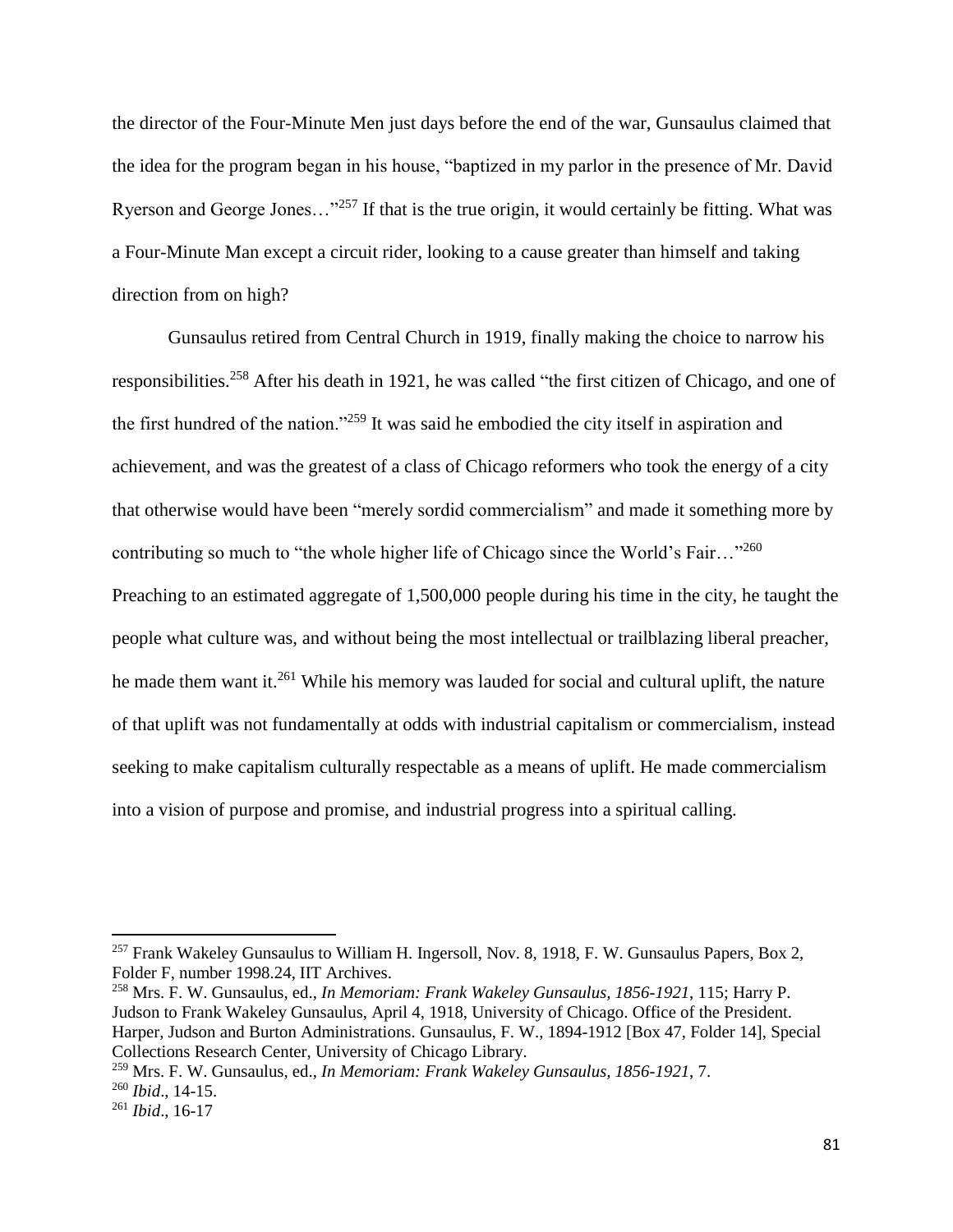## **Conclusion**

Gunsaulus's life represents a complex combination of ideas, involvements, and trends. Writer Peter Clark MacFarlane once complained that this famous "merchandiser in moral values" was too complicated to write a complete biographical sketch for.<sup>262</sup> As a merchandiser in moral values, Gunsaulus needs to be understood in terms of what he was selling.

During Gunsaulus's lifetime, he not only collected books and art, but liberally donated his collections to schools and museums throughout the country. In Chicago, the Art Institute and the Field Museum found his giving especially generous. The Art Institute received entire collections of Near-East pottery, Wedgewood, handwoven American coverlets, colonial-era glass, and rare manuscripts. When the wealthy industrialist and inventor William H. Miner donated an entire exhibition hall to the Art Institute for industrial art, he insisted that the new hall be named not after himself, but after his inspiring friend Gunsaulus.<sup>263</sup> The Field Museum was not far behind in gifts, acquiring "two valuable Chinese embroidered panels, a precious rosary of amber beads, Persian glazed tiles, a celadon flower-vase, and a remarkable ethnological collection from the aboriginal tribes of Formosa," not to mention an impressive collection of Japanese artifacts.<sup>264</sup>

The sinologist Berthold Laufer, head of the Anthropology Department at the Field Museum, said that Gunsaulus's "profound interest in the achievements of oriental nations was

<sup>&</sup>lt;sup>262</sup> Gunsaulus's diverse interests and involvements variously classified him as a preacher, educator, writer, poet, book collector, art collector, patriot, man of affairs, and more besides. MacFarlane tried to touch on these many facets of a peculiarly influential life, saying at one point, "the first idea to grasp is that he is a preacher—and one of the world's great preachers. But beyond this he is one huge psychic complication." MacFarlane, "Frank Wakely Gunsaulus: The Premier Pulpiteer of Chicago—a Man of Many Manifestations," 16.

<sup>263</sup> "The Gunsaulus Memorial," *The American Magazine of Art* 12, no. 6 (June 1921), 214-215. <sup>264</sup> Berthold Laufer, preface to *Japanese Collections*, by Helen C. Gunsaulus (Chicago: Field Museum of Natural History, 1922), 1.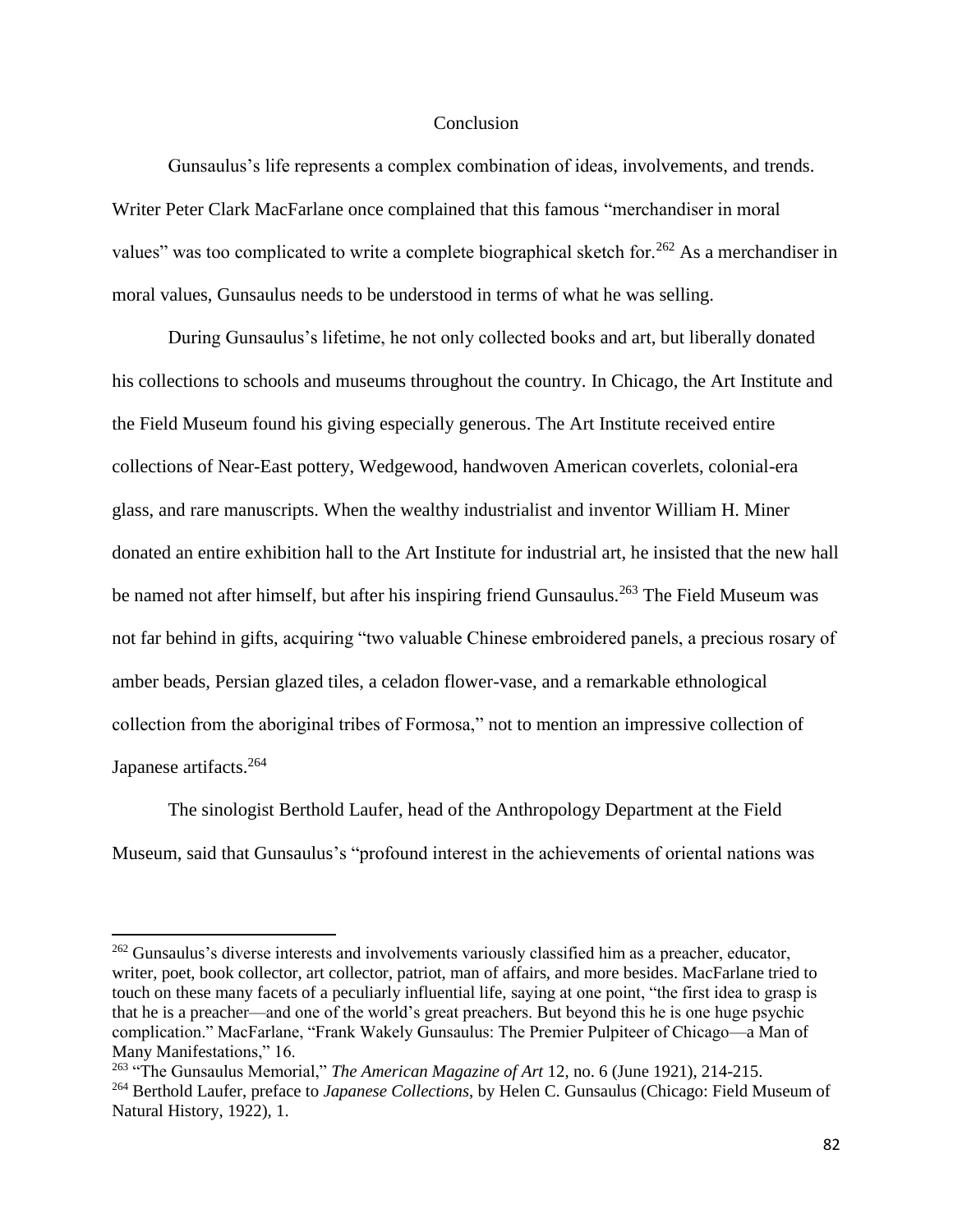not purely academic, but... an earnest striving toward the realization of world peace."<sup>265</sup> Far from merely intellectual or material, Laufer claimed Gunsaulus's accumulated anthropological troves represented a desire for international understanding, as well as crucial education for future generations. He quoted Gunsaulus, who said that the "future-man" would scientifically mold tomorrow's societies, relying more than ever on a firm knowledge of natural and cultural history to understand past social evolution. Just as the nation needed libraries for "popularizing intelligence," museums provided scientific training that even children could easily grasp, preparing men of the future. The Field Museum represented the consummation of this educational effort, a legacy to benefit "the poorest child and... exalt the richest..."<sup>266</sup>

Gunsaulus's educational platitudes did not always match AIT's trajectory, which came to exclude African Americans and women. Nor did they match his endorsements of the abuses of labor. But there was a consistent underlying democratic theory to his platitudes. One did not need to be a millionaire's son to succeed. The rational man of the future solving society's problems could be any child with access to a good museum or school. Despite this male-centric rhetoric of the rational man, the young citizen of the future who probably gained the most from Gunsaulus's view of museum education was not a man, but his youngest daughter, Helen. Helen developed her own curiosity and intellectual passions for culture and art while growing up with access to her father's collections. Learning how to manage those collections allowed her to transition into professional museum and curatorial work. Graduating from the University of Chicago in 1908, the University later became her first source of professional employment.<sup>267</sup>

<sup>265</sup> *Ibid*.

<sup>266</sup> *Ibid*., 2-3

<sup>267</sup> Helen C. Gunsaulus to Harry P. Judson, June 16, 1911. University of Chicago. Office of the President. Harper, Judson and Burton Administrations. Gunsaulus, F. W., 1894-1912. Box 47, Folder 14, UC Archives.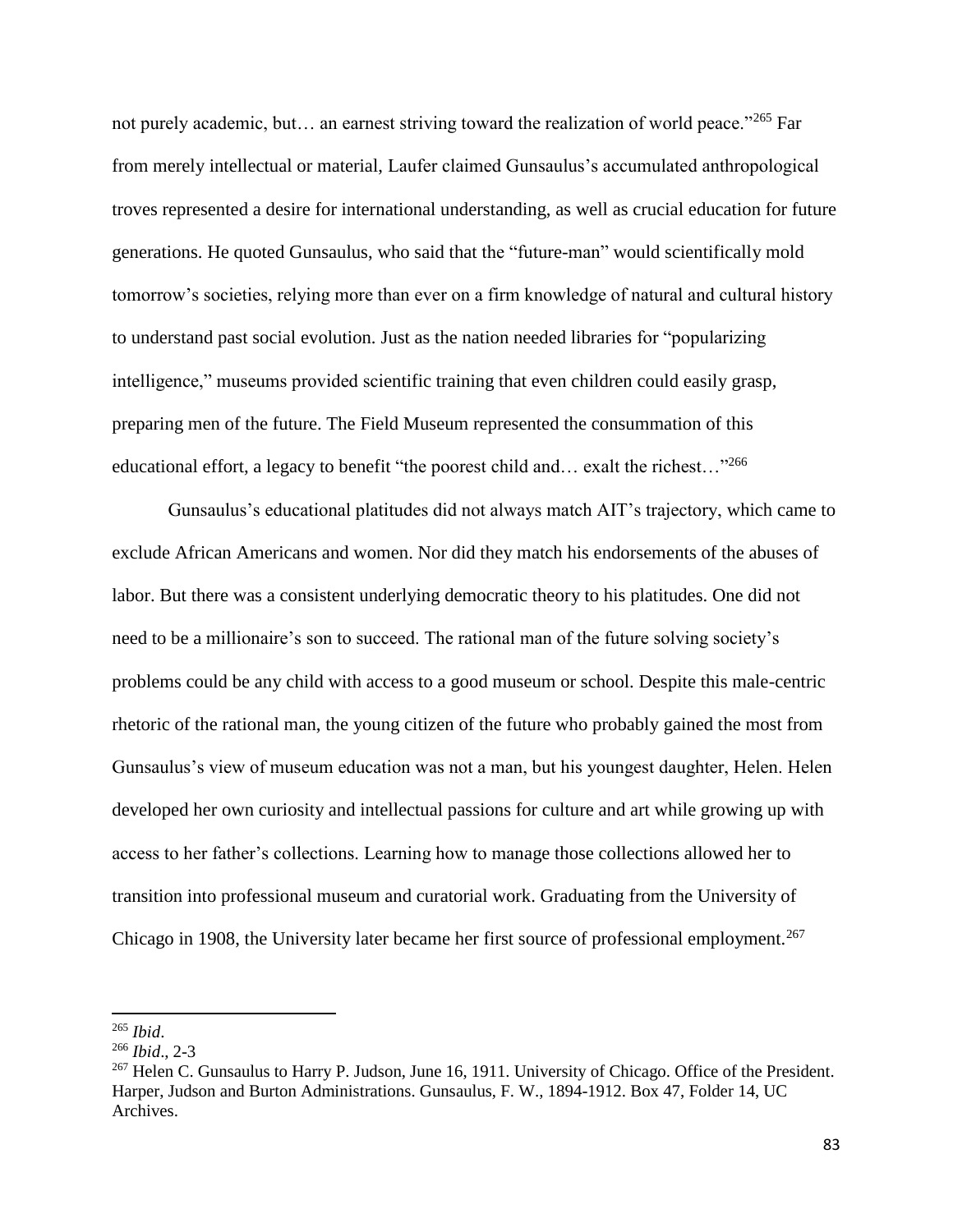University President Harry Judson congratulated her, "I am greatly pleased with the arrangement made, and am sure that you will enjoy continuing your work not merely as your father's worthy representative but as an officer of the University."<sup>268</sup> Her father supported Helen's own art collecting, helping her gather hundreds of traditional Japanese commemorative prints, called *surimono*. After his death, Helen honored him by donating her collection to the Field Museum, where she was employed. $269$ 

While Gunsaulus valued rationalism as a marker of human potential, he deplored what seemed like strict, irreligious, or unemotional rationalism without room for tradition. His advocacy married the idea of a rational future with the aesthetics of traditional cultural achievement and religious faith. Those who knew him insisted that he was always a preacher first, despite his many interests. The clergyman Charles Thwing found cause to reflect back on what made Gunsaulus great. As a preacher, what distinguished him was not intellectual rigor or wit or consistency, where other great preachers outperformed him. His sermons "created vision. They had affluence, intellectual and emotional."<sup>270</sup> The Christian faith was, according to Thwing, the creative force Gunsaulus used in all of his diverse endeavors, making every platform a pulpit. He "quickened one for service," so that just as Demosthenes made the Athenians say, "'Let us go and fight Philip!,'" so Gunsaulus made Americans say, "'What can I do to make this a better world?"<sup>271</sup>

The affluence Thwing credits to Gunsaulus served as a source of credibility, a justifying aesthetic that could be worked into any sermon to make a moral case. Themes of nationalism,

l

<sup>&</sup>lt;sup>268</sup> Harry P. Judson to Helen C. Gunsaulus, June 17, 1911. University of Chicago. Office of the President. Harper, Judson and Burton Administrations. Gunsaulus, F. W., 1894-1912. Box 47, Folder 14, UC Archives.

<sup>269</sup> Laufer, preface to *Japanese Collections*, by Helen C. Gunsaulus, 1.

<sup>270</sup> Thwing, *Guides, Philosophers, and Friends: Studies of College Men*, 211.

<sup>271</sup> *Ibid*., 212, 215.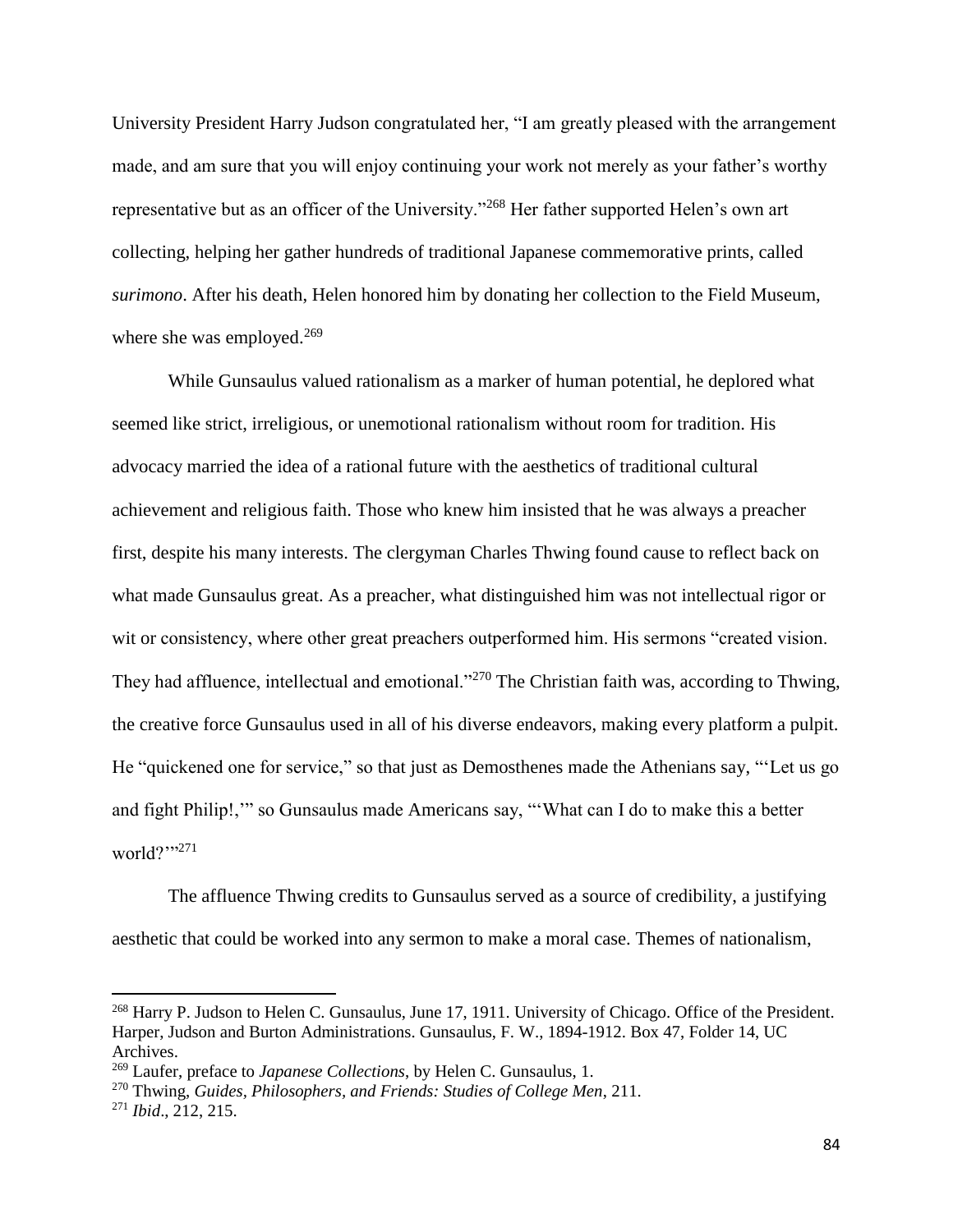praise for capital, or help for the poor could each benefit from that affluent cultural credibility. Where some challenged the excesses of industrial capitalism, Gunsaulus's social gospel provided it with cultural legitimacy. This was the likely role of a significant number of white, middle-class Christian reformers. Even when speaking out against greed, laissez-faire, or unregulated monopolies, social gospelers like Gunsaulus performed a legitimizing role by softening the edges of industrial capitalism. Gunsaulus was just more successful than most.

While the malleability of Gunsaulus's affluent cultural aesthetic played a role in his influence, it also made his legacy ambiguous and indistinct, blending with larger cultural forces. The influence Gunsaulus commanded in his day makes his absence in historical discussions strange, but it is also true that he was not an original thinker. For all of his influence and ability as a preacher, for all of his power to marshal millions of dollars for ambitious reform efforts, Gunsaulus's writing was a pale, turgid reflection of his legendary oratory. His force as a speaker could not outlive him, making it difficult to grasp the power Gunsaulus once commanded from print sources, or to understand the vision he articulated, so influential to his hearers but often convoluted on paper. As Gunsaulus's friend and fellow traveler on the summer lecture circuits, Loyal Lincoln Wirt, said of his writing, "I wonder why this fascinating book has not been republished… but, perhaps I am prejudiced—I heard the author call his own characters up out of the past, and they knew his voice." $272$ 

The ambiguity and indistinct nature of Gunsaulus's legacy, but also its influence, is seen the parallels to twentieth century market liberalism's visions of progress and civilization. Gunsaulus clearly had opinions on what constituted progress and what benefitted civilization, though he often expressed those thoughts in platitudes. In the years shortly after his death, one

 $\overline{a}$ 

<sup>272</sup> Loyal Lincoln Wirt, *The World is My Parish: An Autobiographical Odyssey* (Los Angeles: Warren F. Lewis, 1951), 156.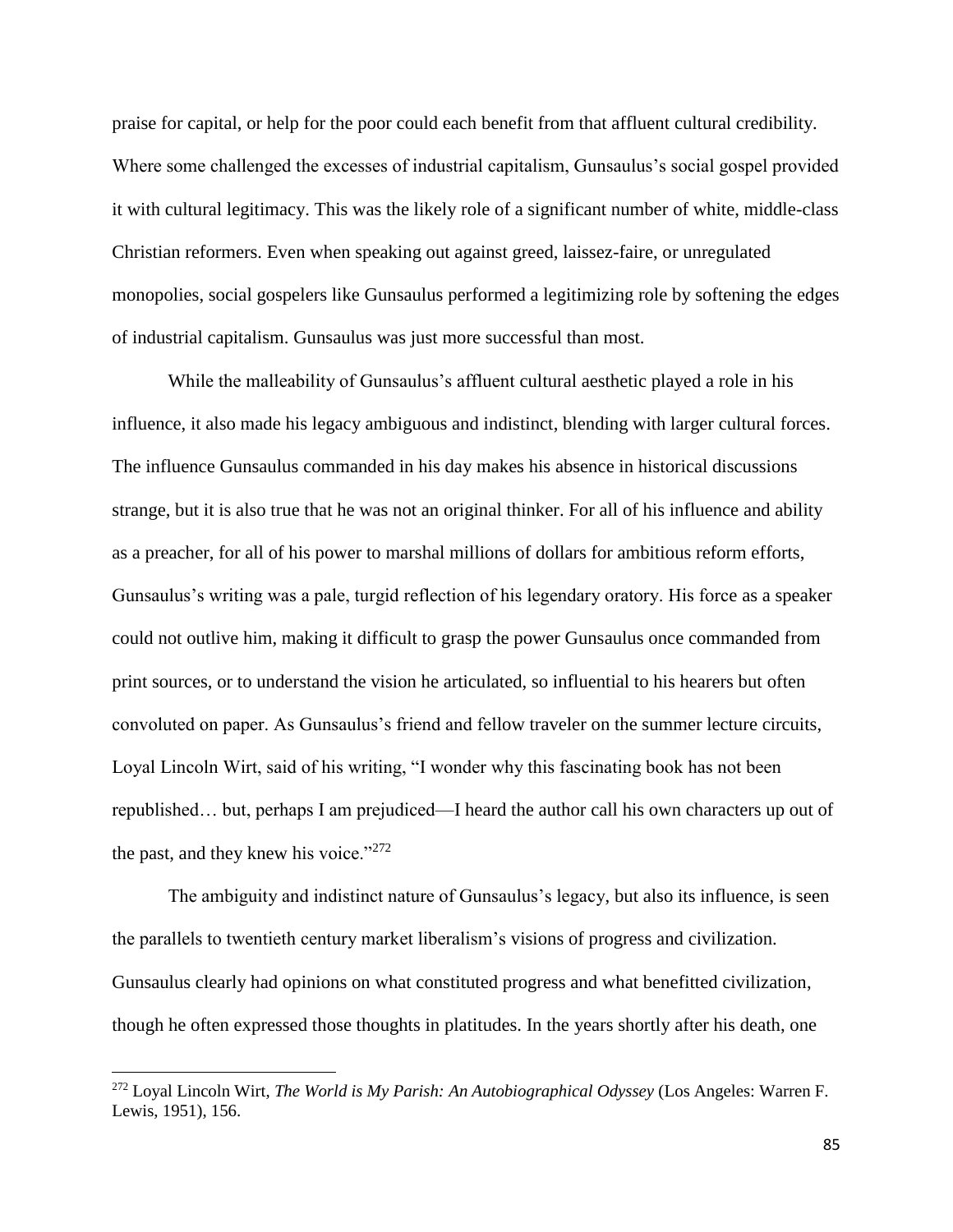AIT student's award winning 1924 essay illustrated educated opinion on those vital subjects. Elihu Orson Pierce's Cooley Prize essay was titled, "Old Civilizations and Our Own."<sup>273</sup> Pierce identified instability caused by inequality as a threat to civilization, suggesting that the erosion of religious values leads to unchecked greed.<sup>274</sup> But that sense of culture and virtue is restored when families have material means. Pierce describes the working man of the United States who must first provide for essentials needs like food and shelter, but then "will want more and better food, clothing, and lodgings, a telephone, an automobile, and so on—indicating a progressive taste which is in itself cultural." After pursuing these material appetites, the working man "will also want his children to go to college, to study science, music, art..."<sup>275</sup>

Economic development, according to Pierce, was necessary for social progress and culture. The secret to preserving American civilization lay in "the teachings of the three greatest religions the world has ever known—Christianity, Buddhism, and Confucianism..."<sup>276</sup> Referencing the golden rule, Pierce assured readers that this did not equate to socialism, as "socialism assumes a change only in society as a unit; the above requires a change in the individual."<sup>277</sup> A religious ethic together with material prosperity could provide a cultural basis for sustained civilization within a capitalist society. The engineers trained at AIT had a crucial role to play in this effort to preserve American civilization. Engineers had always been the builders of civilization, and the work of engineers according to Pierce was encouraging economic development that benefitted all people, postponing any decline of civilization.<sup>278</sup> In

<sup>273</sup> Elihu Orson Pierce, *Old Civilizations and Our Own* (Chicago: Armour Institute of Technology, 1924), Armour Institute of Technology Records, Box 2. IIT Archives.

<sup>274</sup> *Ibid*., 9.

<sup>275</sup> *Ibid*., 12.

<sup>276</sup> *Ibid*., 16.

<sup>277</sup> *Ibid*., 16.

<sup>278</sup> *Ibid*., 19.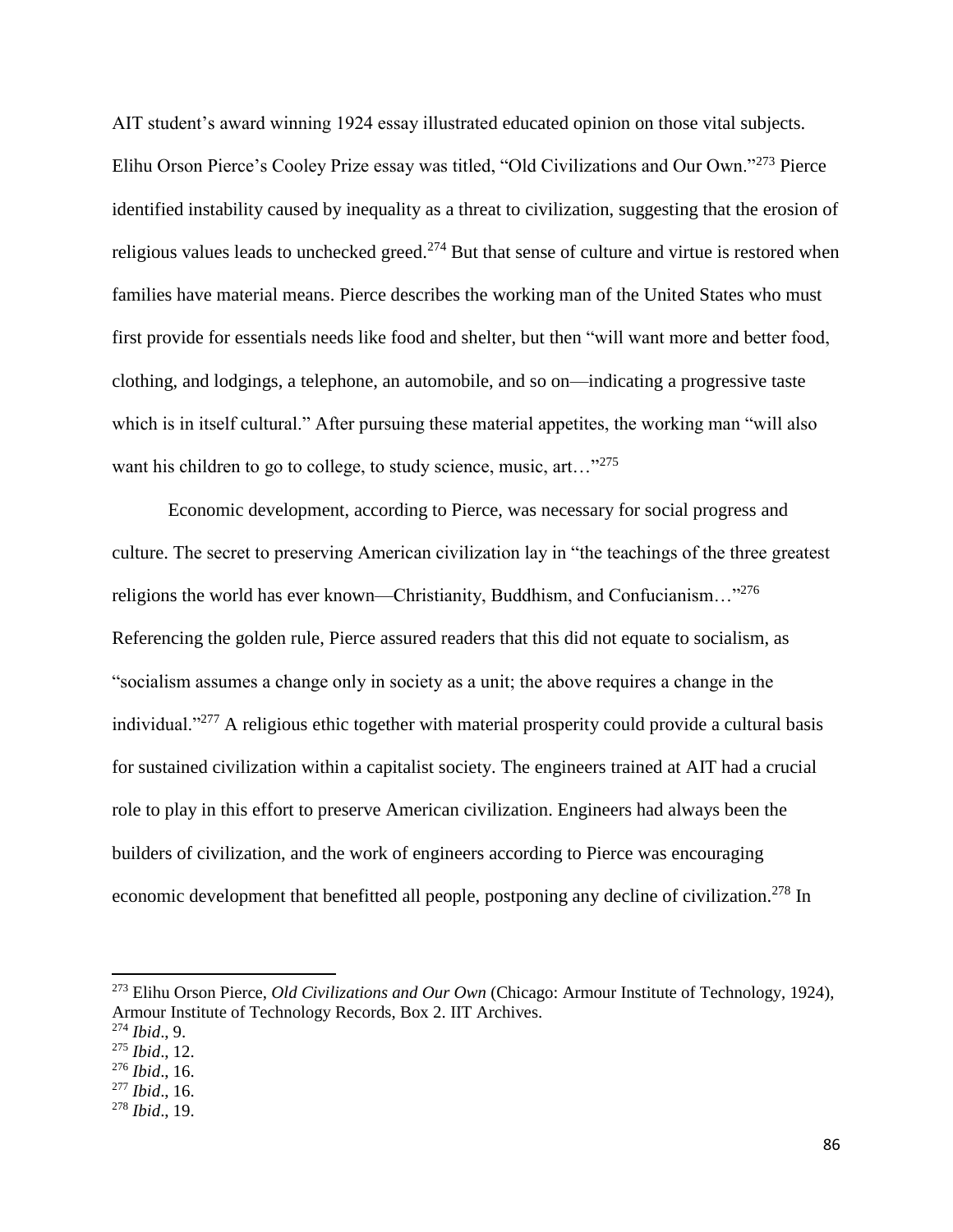many ways, Pierce's thesis was not so different from that of Gunsaulus, preaching the social gospel of upward mobility.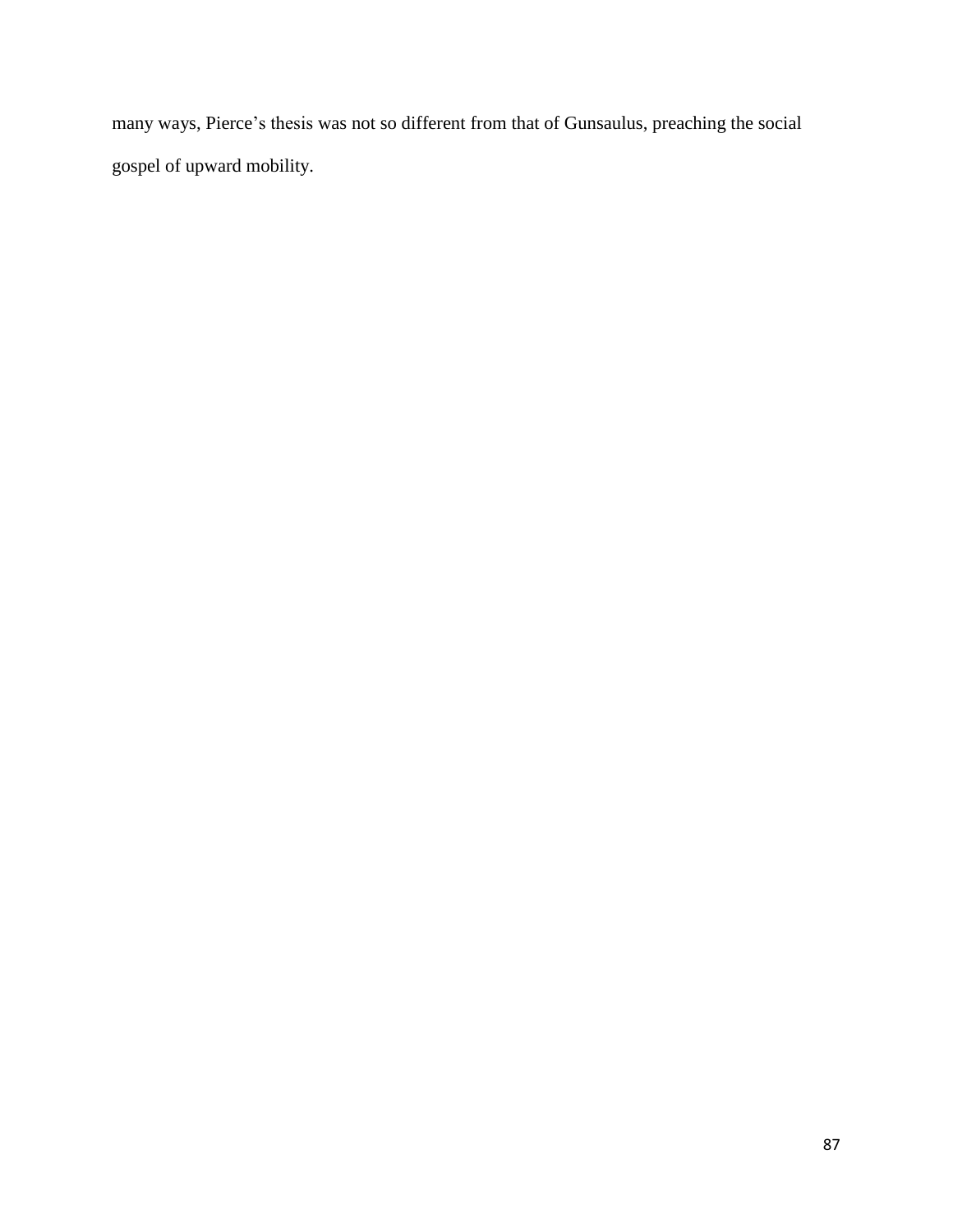## BIBLIOGRAPHY

#### Primary Sources

## *Archival Sources*

- *A.I.T. Senior Class Book, Volume 2*. Chicago: Senior Class of the Armour Institute of Technology, 1912. Paul V. Galvin Library, University Archives and Special Collections, Illinois Institute of Technology, Chicago, Illinois.
- Armour Institute of Technology records, 1882-1947. Paul V. Galvin Library. University Archives and Special Collections, Illinois Institute of Technology, Chicago, Illinois.
- Frank Wakeley Gunsaulus to Frank Jay, Nov. 21, 1896. Frank. W. Gunsaulus Collection, Shared Box, Folder 4, number 1998.60. Paul V. Galvin Library, University Archives and Special Collections, Illinois Institute of Technology, Chicago, Illinois.
- Frank Wakeley Gunsaulus to Graham Taylor, Nov. 27, 1895. Chicago and the Midwest, Graham Taylor Papers, Midwest MS Taylor, Box 15, Folder 811, Newberry Library, Chicago, Illinois.
- F. W. Gunsaulus Papers, number 1998.24. Paul V. Galvin Library, University Archives and Special Collections, Illinois Institute of Technology, Chicago, Illinois.
- Gunsaulus Family Scrapbook, number 1991.10. Paul V. Galvin Library, University Archives and Special Collections, Illinois Institute of Technology, Chicago, Illinois.
- *Integral: The Book of the Class of '99*. Chicago: J. W. Franks & Sons, 1898. Paul V. Galvin Library, University Archives and Special Collections, Illinois Institute of Technology, Chicago, Illinois.
- *Integral '99, Volume II: Class of 1900*. Peoria, IL: J. W. Franks & Sons, 1899. Paul V. Galvin Library, University Archives and Special Collections, Illinois Institute of Technology, Chicago, Illinois.
- *Integral 1901: The Book of the Class of '02*. Chicago: The Blue Sky Press, 1901. Paul V. Galvin Library, University Archives and Special Collections, Illinois Institute of Technology, Chicago, Illinois.
- *Integral 1904: The Book of the Class of 1905*. Chicago: Pettibone, Sawtell & Co., 1904. Paul V. Galvin Library, University Archives and Special Collections, Illinois Institute of Technology, Chicago, Illinois.
- Jenkin Lloyd Jones Papers, 1861-1932. Special Collections Research Center, University of Chicago Library, Chicago, Illinois.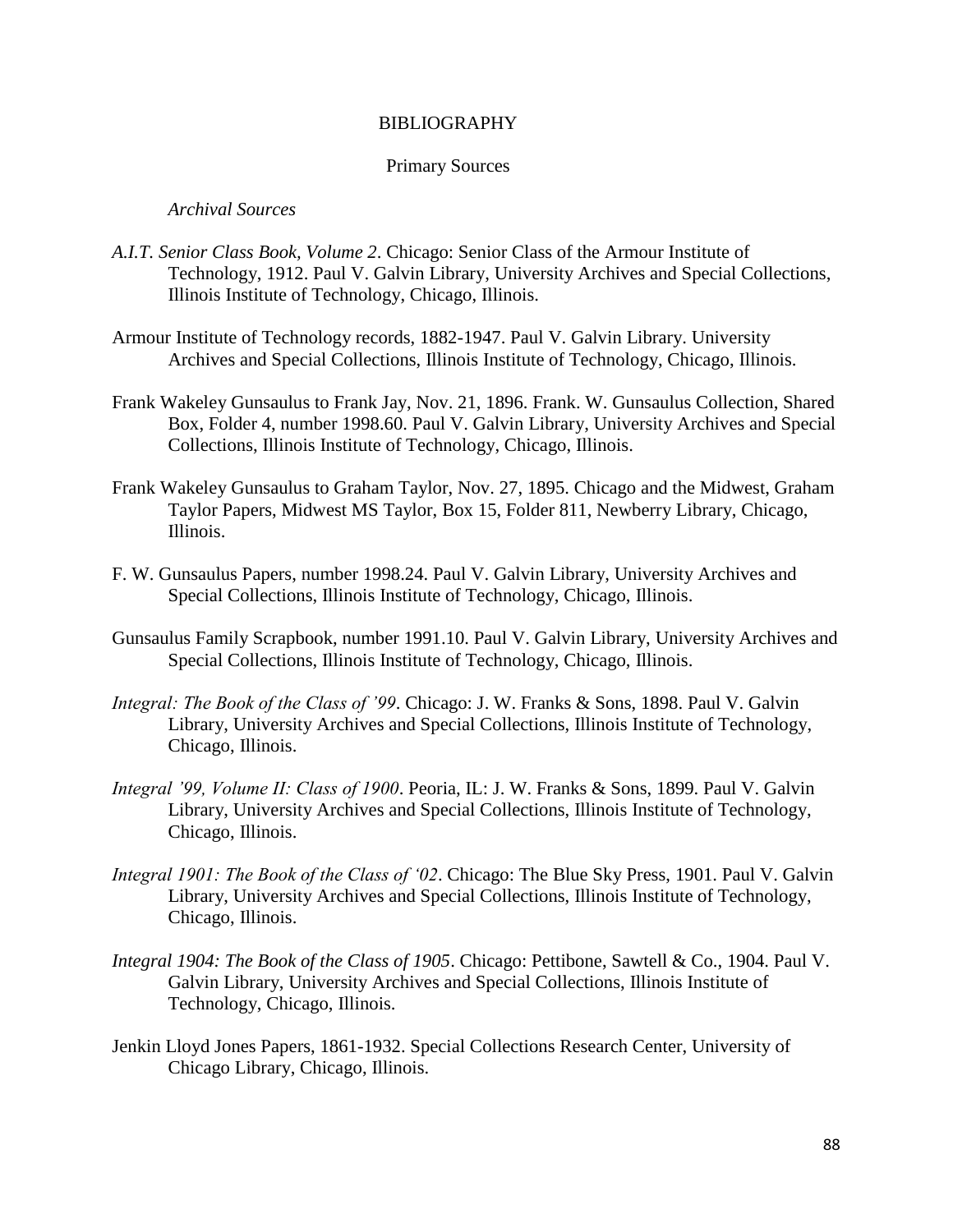- Pierce, Charles W. "How Electricity is Taught at Tuskegee." *The Technical World* 1, no. 4 (June 1904): 425-30. Charles W. Pierce Collection, Shared Box, number 2009.004. Paul V. Galvin Library, University Archives and Special Collections, Illinois Institute of Technology, Chicago, Illinois.
- *The Cycle, Volume Seven: Nineteen Hundred and Nineteen*. Chicago: Armour Institute of Technology, 1919. Paul V. Galvin Library, University Archives and Special Collections, Illinois Institute of Technology, Chicago, Illinois.
- *The Integral: Class of 1909*. Chicago: The Integral Board for the Junior Class of the College of Engineering, 1908. Paul V. Galvin Library, University Archives and Special Collections, Illinois Institute of Technology, Chicago, Illinois.
- University of Chicago. Office of the President. Harper, Judson and Burton Administrations. Armour Institute of Technology, 1902-1924. Special Collections Research Center, University of Chicago Library, Chicago, Illinois.
- University of Chicago. Office of the President. Harper, Judson and Burton Administrations. Gunsaulus, F. W., 1894-1912. Special Collections Research Center, University of Chicago Library, Chicago, Illinois.

# *Other Primary Sources*

- Armour Institute catalog (n.p., 1895). From *Faith in the City: Chicago's Religious Diversity in the Era of the World's Fair*, accessed 4/19/19, http://publications.newberry.org/faith-inthe-city/resource/christian-education-armour-institute.
- Abbott, Lyman. "Danger Ahead." *Century Illustrated Magazine* 31, no. 1 (Nov. 1885): 53-57.
- Abbott, Lyman. *Henry Ward Beecher as His Friends Saw Him*. New York: The Pilgrim Press, 1904.

*Boston Daily Advertiser*. Articles: 1.

Brown, C. O. *Talks on the Labor Troubles*. Chicago: F. H. Revell, 1886.

*Chicago Daily Tribune*. Articles: 14.

*Chicago Daily Socialist*. Articles: 1.

Conant, William C. *Narratives of Remarkable Conversions and Revival Incidents: Including a Review of Revivals, from the day of Pentecost to the Great Awakening in the Last Century – Conversions of Imminent Persons – Instances of Remarkable Conversions and Answers to Prayer – An Account of the Rise and Progress of the Great Awakening of 1857-'8*. New York: Derby & Jackson, 1858.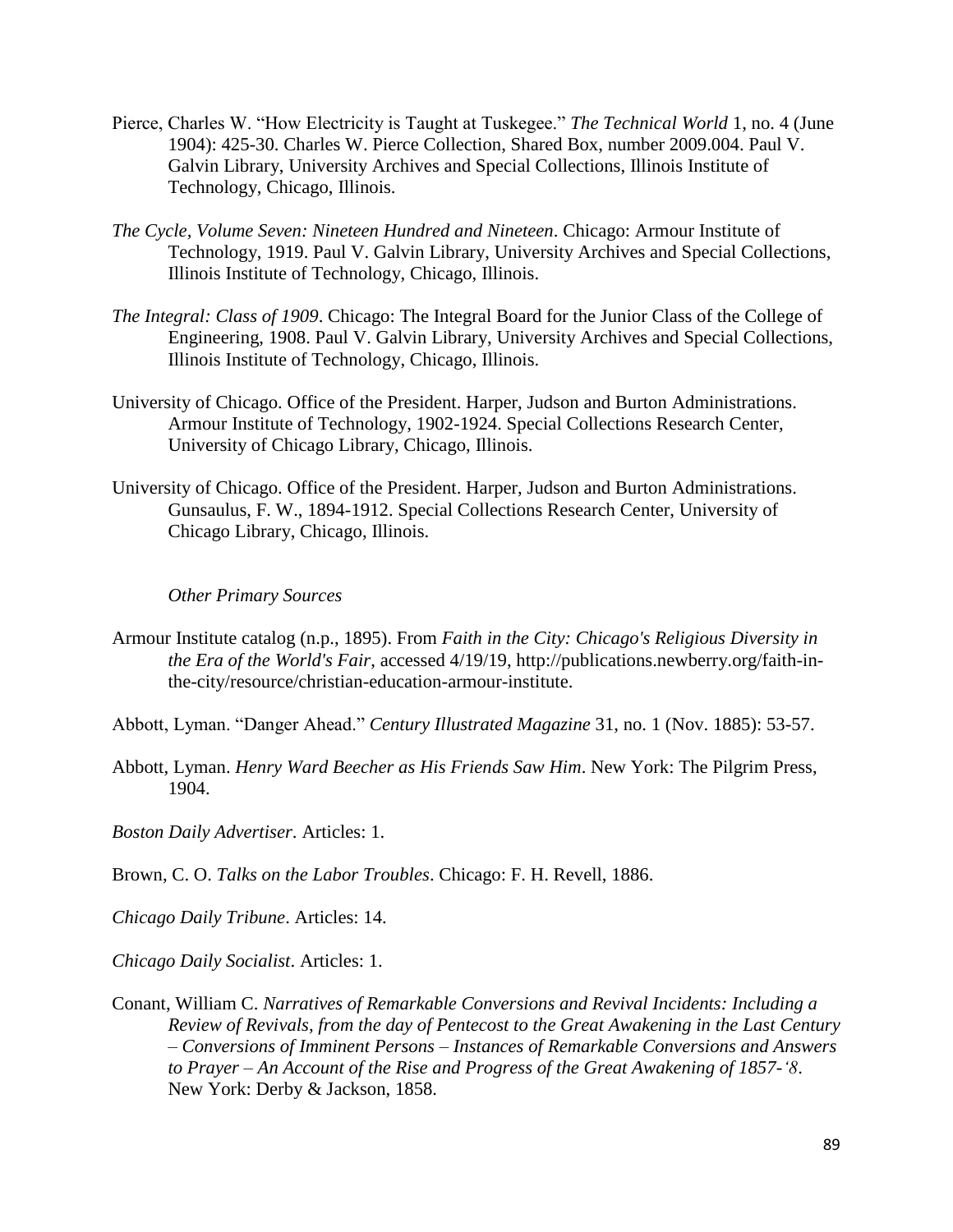Dreiser, Theodore. *A Book About Myself*. New York: Boni and Liveright, 1922.

- Dreiser, Theodore. "A Leader of Young Manhood: Frank W. Gunsaulus." In *Theodore Dreiser's Uncollected Magazine Articles, 1897-1902*, ed. by Yoshinobu Hakutani. Newark: University of Delaware Press, 2003.
- Dreiser, Theodore. *Dawn*. London: Constable, 1931.
- Dreiser, Theodore. "Life Stories of Successful Men—No. 10," 120-29. In *Selected Magazine Articles of Theodore Dreiser: Life and Art in the American 1890s, Volume 1*. Edited by Yoshinobu Hakutani. Rutherford: Fairleigh Dickinson University Press, 1985.
- Dreiser, Theodore. *Sister Carrie*. New York: Doubleday Page & Co., 1900.
- *Eleventh Annual Report of the Chicago City Missionary Society, 1893*. Chicago: Mize & Stearns, 1894. From *Faith in the City: Chicago's Religious Diversity in the Era of the World's Fair* (accessed April 18, 2019). http://publications.newberry.org/faith-in-thecity/resource/frank-w-gunsauluss-million-dollar-sermon.
- Field, Eugene. *The Complete Tribune Primer*, Illus. by Frederick Burr Opper. Boston: Mutual Book Company, 1901.
- Foy, Eddie and Alvin F. Harlow, *Clowning Through Life*. New York: E. P. Dutton & Company, 1928.
- George, Henry. *Progress and Poverty: An Inquiry into the Cause of Industrial depressions, and of Want with Increase of Wealth*. New York: D. Appleton and Company, 1881.
- Gladden, Washington. *Present Day Theology*. Columbus, OH: McClelland & Company, 1913.
- Griffin, Richard Andrew. *From Traditional to Rational Faith: or, The Way I Came from Baptist to Liberal Christianity*. Boston: Roberts Brothers, 1877.
- Gunsaulus, Frank W., ed. *Modern Engineering Practice, Volume I: Mathematics*. Chicago: American School of Correspondence, 1903.
- Gunsaulus, Frank Wakeley. *Monk and Knight: An Historical Study in Fiction, Volume I*. Chicago: A. C. McClurg and Company, 1891.
- Gunsaulus, Frank Wakeley. *The Metamorphoses of a Creed: An Essay in Present Day Theology*. Chillicothe, Ohio: Gould & Kello, 1879.
- Gunsaulus, Frank Wakeley. *The Transfiguration of Christ*. Cambridge, MA: H. O. Houghton and Co., 1886.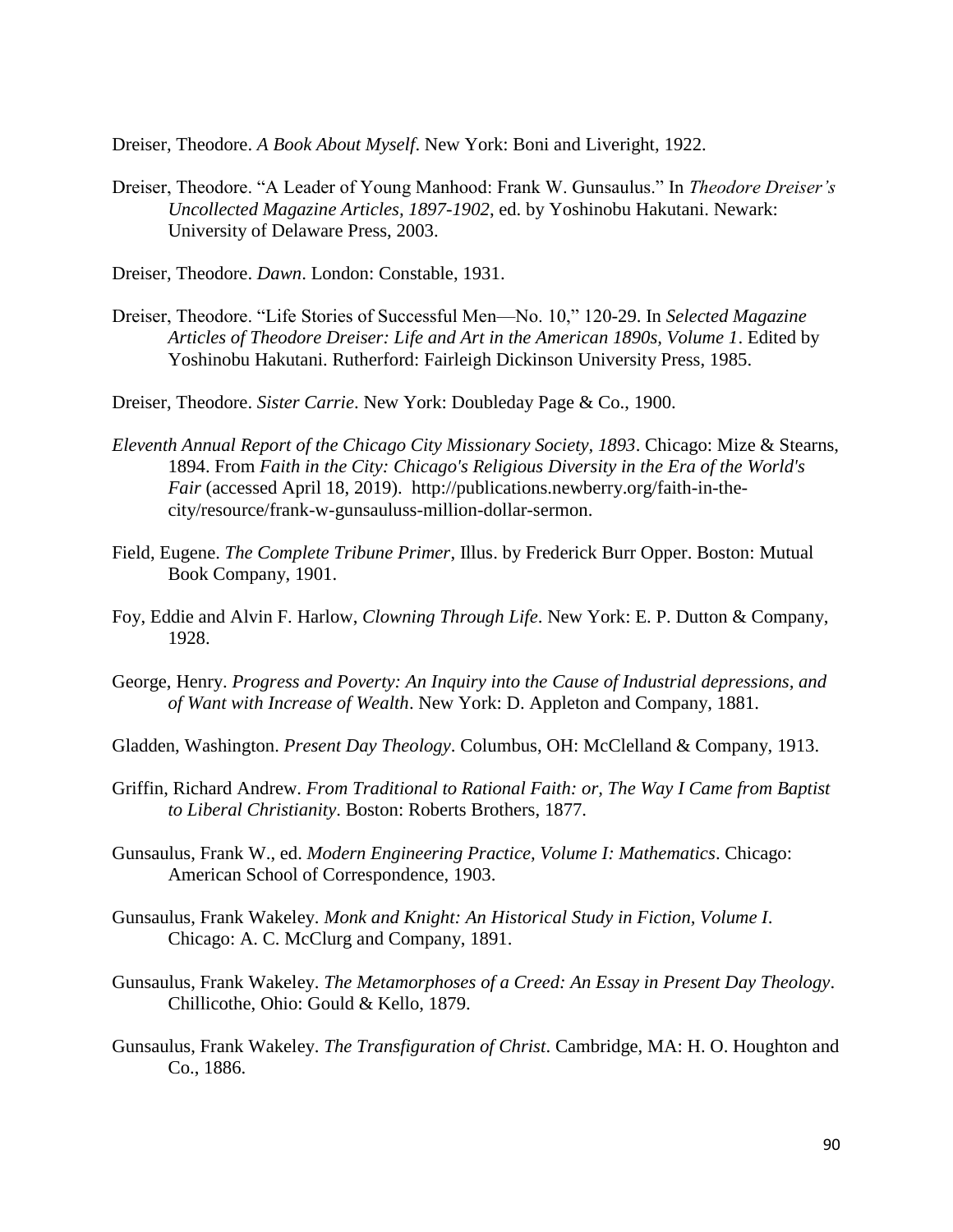Gunsaulus, Frank W. *Young Men in History*. Chicago: Fleming H. Revell Company, 1898.

- Hartzler, H. B. *Moody in Chicago, or The World's Fair Gospel Campaign: An Account of Six Months' Evangelistic Work in the City of Chicago and Vicinity During the Time of the World's Columbian Exposition, Conducted by Dwight L. Moody and His Associates*. New York: Fleming H. Revell Company, 1894.
- Hickson, J. C. *Notes of Travel: From Pacific to Atlantic, with Description of the World's Fair a Chicago; Also Travels by Land and Sea Around the World*. Parramatta, Australia: Fuller's Lightning Printing Works, 1894.
- *In Memoriam: Elbridge Gerry Keith*. Chicago: C. L. Ricketts, 1906.
- Laufer, Berthold. In preface to *Japanese Collections*, by Helen C. Gunsaulus. Chicago: Field Museum of Natural History, 1922.
- "Literature." *Sunday Afternoon: A Monthly Magazine for the Household*, Vol. 3 (January— September, 1879): 862.
- Luccock, J. W. "Frank Wakeley Gunsaulus, the Poet-Preacher." *The American Illustrated Methodist Magazine* 4, no. 3 (Nov., 1900): 210-16.
- MacFarlane, Peter Clark. "Frank Wakely Gunsaulus: The Premier Pulpiteer of Chicago—a Man of Many Manifestations." *Collier's: The National Weekly* 49, no. 20 (Aug. 3, 1912): 16- 17, 25.
- Mathews, Shailer. "Social Gospel." In *A Dictionary of Religion and Ethics*, ed. by Shailer Mathews and Gerald Birney Smith. New York: The Macmillan Company, 1921.

*Milwaukee Daily Sentinel*. Articles: 1

Moffett, Cleveland. "O Rare 'Gene Field!" *Godey's Magazine* 132, no. 788 (Feb. 1896): 155-56.

- Mrs. F. W. Gunsaulus, ed. *In Memoriam: Frank Wakeley Gunsaulus, 1856-1921*. Chicago: R. R. Donnelley & Sons Co., 1921.
- *New York Evangelist*. Articles: 1.
- *New York Journal*. Articles: 1.
- *New York Times*. Articles: 34.
- *Oberlin Weekly News*. Articles: 1.
- "One of the Ten Which May Prove Chicago's Salvation." *The Altruistic Review* 2, no. 1 (Jan. 1894): 2-3.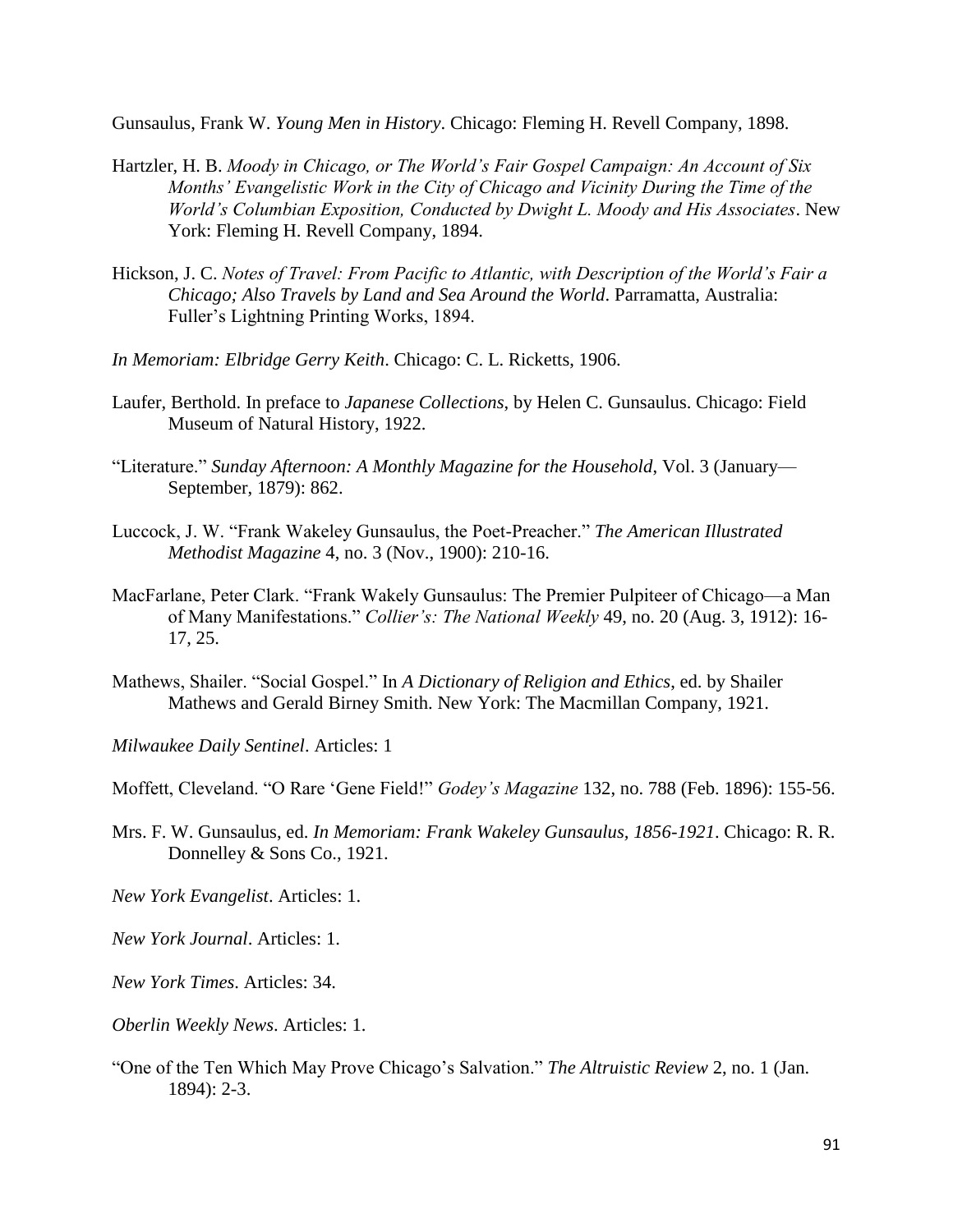Packard, S. S. "Personal and Miscellaneous." *American Merchant* 1, no. 1 (May 1858): 37.

- Parlette, Ralph. *The University of Hard Knocks: The School That Completes Our Education*. Eighth printing, 1920. Chicago: Parlette-Padget Company, 1914.
- Perrin, W. H. and J. H. Battle, *History of Morrow County and Ohio*. Chicago: O. L. Baskin & Co., 1880.
- Poole, Ernest. *Giants Gone: Men Who Made Chicago*. New York: McGraw-Hill Book Company, 1943.
- Ransom, Reverdy C. *The Pilgrimage of Harriet Ransom's Son*. Nashville, TN: Sunday School Union, 1949.
- Rauschenbusch, Walter *A Theology for the Social Gospel*. New York: The Macmillan Company, 1917.
- *St. Louis Globe-Democrat*. Articles: 1.
- Savage, M. J. *Bluffton: A Story of To-Day*. Boston: Lee and Shepherd, 1878.
- Smith, Joseph T. *Eighty Years: Embracing a History of Presbyterianism in Baltimore*. Philadelphia: The Westminster Press, 1899.
- Stanton, Elizabeth Cady. "Sunday at the World's Fair." *The North American Review* 154 no. 423 (Feb., 1892): 254-56.
- *The Christian Union*. Articles: 1.
- *The Congregationalist*. Articles: 19.
- *The Daily Inter Ocean*. Articles: 11.
- "The Gunsaulus Memorial." *The American Magazine of Art* 12, no. 6 (June 1921): 214-215.
- *The Milwaukee Sentinel*. Articles: 1.
- "The Social Gospel." *Current Literature: A Magazine of Contemporary Thought* 36, no. 3 (March 1904): 341.
- Thwing, Charles Franklin. *Guides, Philosophers, and Friends: Studies of College Men*. New York: The MacMillan Company, 1927.
- Warren, Arthur. "Philip D. Armour: His Manner of Life, His Immense Enterprises in Trade and Philanthropy," *McClure's Magazine* 2, no 3 (Feb. 1894): 260- 280.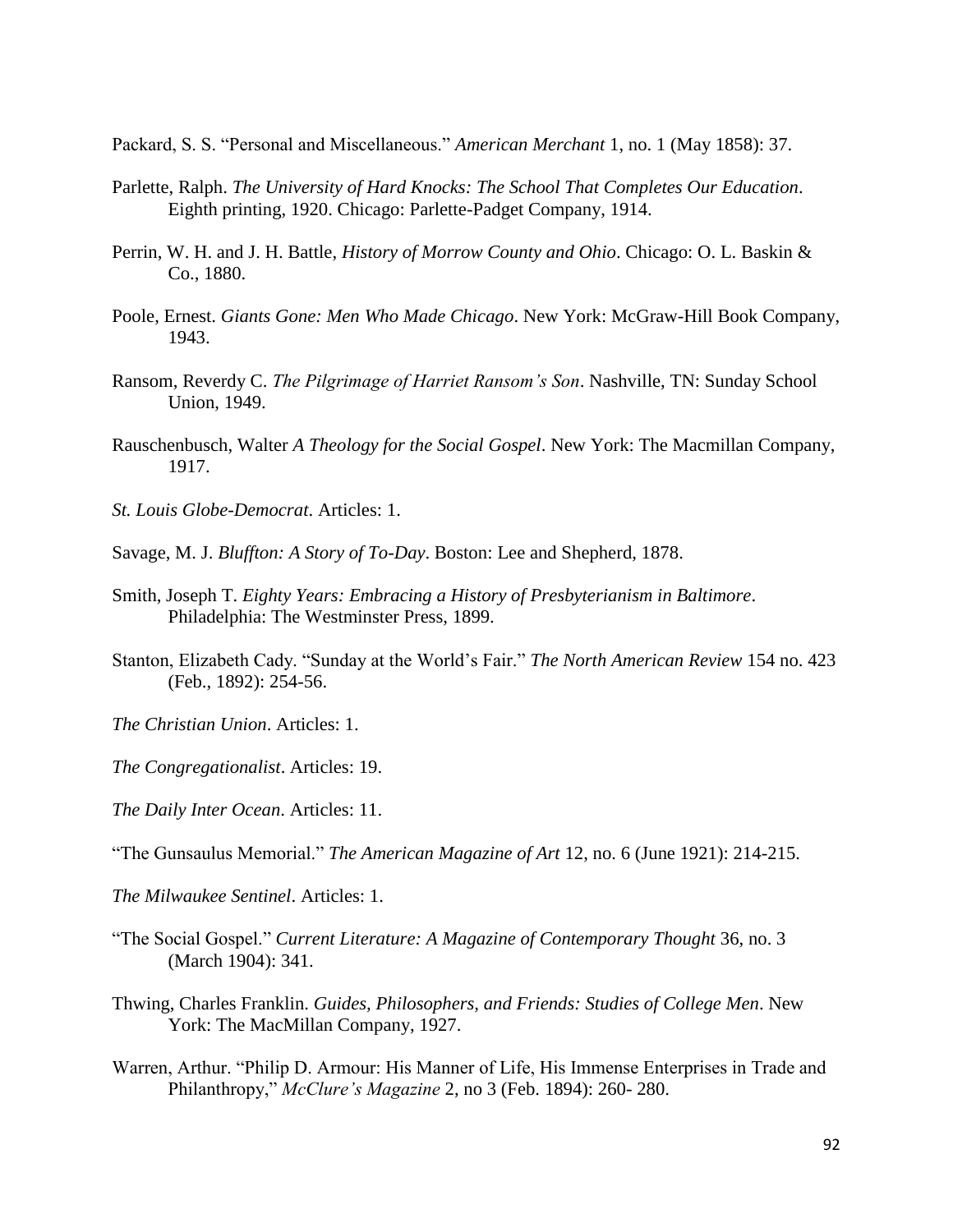- Wells, Ida B. *Crusade for Justice: The Autobiography of Ida B. Wells*. Edited by Alfreda M. Duster. Chicago: The University of Chicago Press, 1970.
- Williams, A. W., ed. *Life and Work of Dwight L. Moody, The Great Evangelist of the XIXth Century: The Founder of Northfield Seminary, Mount Herman School for Boys and the Chicago Bible Institute*. Chicago: P. W. Ziegler & Company, 1900.
- Wirt, Loyal Lincoln. *The World is My Parish: An Autobiographical Odyssey*. Los Angeles: Warren F. Lewis, 1951.

## Secondary Sources

*Articles*

- Clymer, Jeffory A. "The 1886 Chicago Haymarket Bombing and the Rhetoric of Terrorism in America." *The Yale Journal of Criticism* 15, no. 2 (Fall 2002): 315-44.
- Danns, Dionne. "Thriving in the Midst of Adversity: Educator Maudelle Brown Bousfield's Struggles in Chicago, 1920-1950." *The Journal of Negro Education* 78, no. 1 (Winter 2009): 3-16.
- Flanagan, Maureen A. "Frank W. Gunsaulus and the Armour Institute of Technology." *Faith in the City: Chicago's Religious Diversity in the Era of the World's Fair*, accessed 4/19/19. http://publications.newberry.org/faith-in-the-city/essays/frank-w-gunsaulus-and-armourinstitute-technology.
- Forrey, Robert. "Dreiser and the Prophetic Tradition." *American Studies* 15, no. 2 (fall 1974): 21-35.
- Grotzinger, Laurel A. "Melvil Dewey: The 'Sower,'" *The Journal of Library History* 3, no. 4 (Oct. 1968): 313-328.
- Kaestle, Carl F. "Ideology and American Educational History." *History of Education Quarterly* 22, no. 2 (Summer 1982): 123-137.
- Klapper, Melissa. "'A Long and Broad Education': Jewish Girls and the Problem of Education in America, 1860-1920," *Journal of American Ethnic History* 22, no. 1 (Fall 2002): 3-31.
- Newmyer, Jody. "The Image Problem of the Librarian: Femininity and Social Control." *The Journal of Library History* 11, No. 1 (Jan. 1976): 44-67.
- Rippa, S. Alexander. "The Business Community and the Public Schools on the Eve of the Great Depression." *History of Education Quarterly* 4, no. 1 (March 1964): 33-43.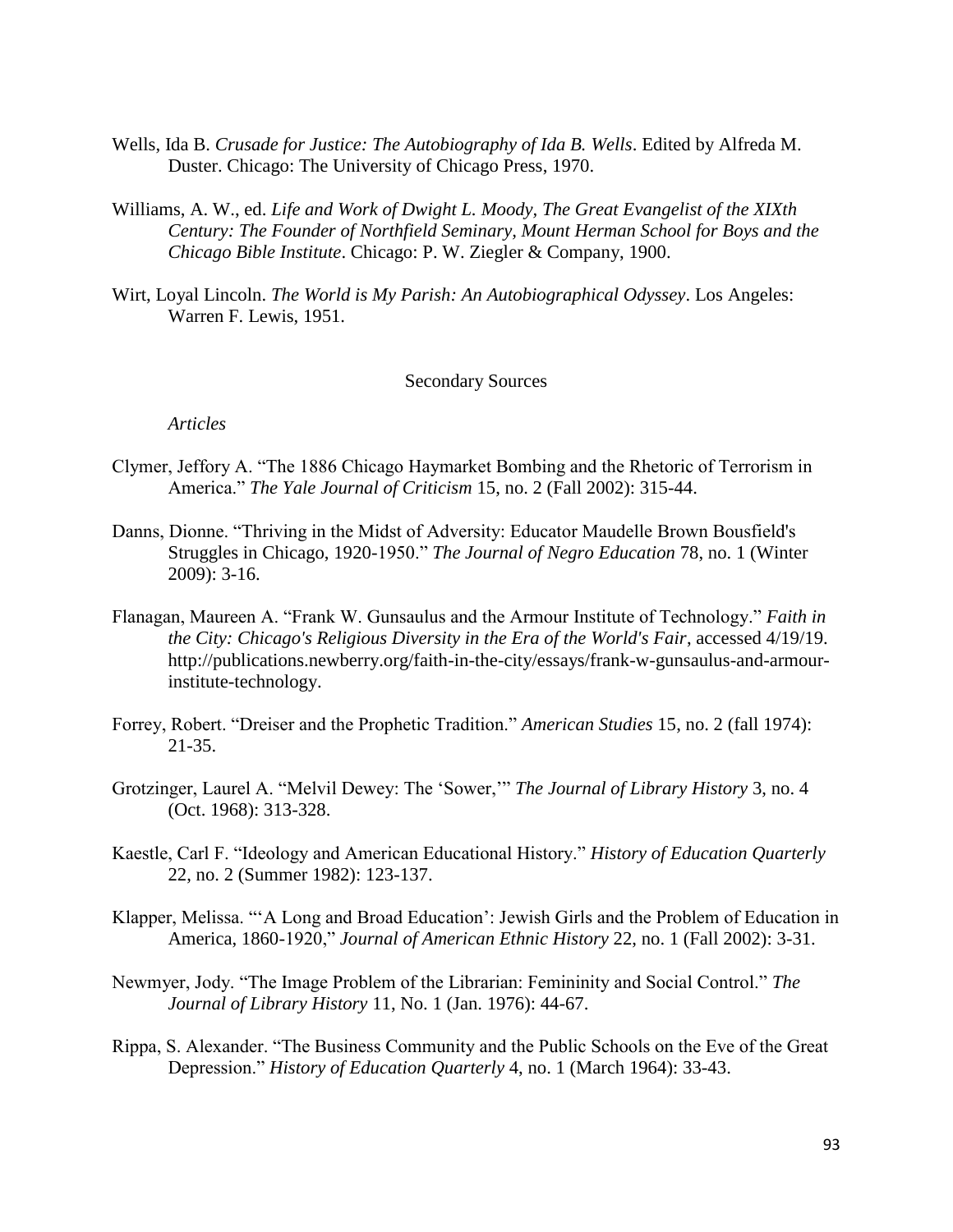Sennett, Richard. "Genteel Backlash: Chicago 1886." *Trans-action* 7, no. 3 (Jan. 1970): 41-50.

*Books*

- Anderson, Jonathan A. and William A. Dyrness. *Modern Art and the Life of a Culture: The Religious Impulses of Modernism*. Downers Grove, IL: InterVarsity Press, 2016.
- Brown, Ira V. *Lyman Abbott, Christian Evolutionist: A Study in Religious Liberalism*. Westport, CT: Greenwood Press, 1970.
- Burns, David. *The Life and Death of the Radical Historical Jesus*. Oxford: Oxford University Press, 2013.
- Carter, Heath W. *Union Made: Working People and the Rise of Social Christianity in Chicago.*  New York: Oxford University Press, 2015.
- Curtis, Susan. *A Consuming Faith: The Social Gospel and Modern American Culture*. Columbia, MO: University of Missouri Press, 2001.
- Delano, Sterling F. *Brook Farm: The Dark Side of Utopia*. Cambridge, MA: Harvard University Press, 2004.
- Edwards, Wendy J. Deichmann and Carolyn De Swarte Gifford. eds. *Gender and the Social Gospel*. Urbana: University of Illinois Press, 2003.
- Evans, Christopher H. *Histories of American Christianity: An Introduction*. Waco, TX: Baylor University Press, 2013.
- Gloege, Timothy E. W. *Guaranteed Pure: The Moody Bible Institute, Business, and the Making of Modern Evangelicalism*. Chapel Hill: The University of North Carolina Press, 2015.
- Green, James. *Death in the Haymarket: A Story of Chicago, the First Labor Movement and the Bombing That Divided America*. New York: Pantheon Books, 2006.
- Guyatt, Nicholas. *Providence and the Invention of the United States, 1607–1876*. Cambridge: Cambridge University Press, 2007.
- Handy, Robert T., ed. *The Social Gospel in America, 1870-1920*. New York: Oxford University Press, 1966.
- Higginbotham, Evelyn Brooks, *Righteous Discontent: The Women's Movement in the Black Baptist Church, 1880-1920*. Cambridge, MA: Harvard University Press, 1993.
- Hopkins, Charles Howard. *The Rise of the Social Gospel in American Protestantism*. New Haven, CT: Yale University Press, 1940.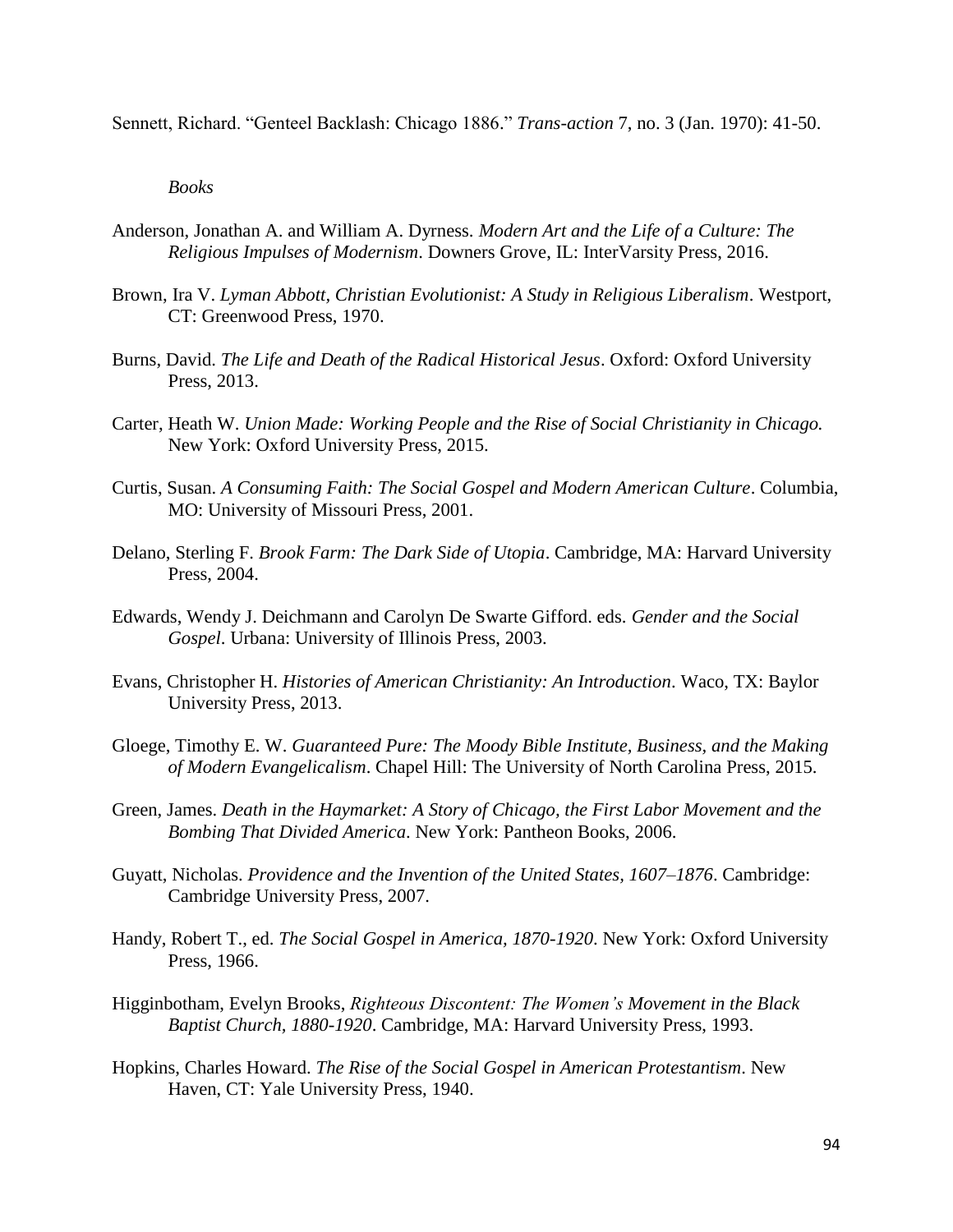- Hutchison, Mark P., ed. *Oxford History of Protestant Dissenting Traditions, Volume V: The Twentieth Century—Themes and Variations in a Global Context*. Oxford: Oxford University Press, 2018.
- Hutchison, William R. *The Modernist Impulse in American Protestantism*. Durham, NC: Duke University Press, 1992.
- Jensen, Richard J. *The Winning of the Midwest: Social and Political Conflict, 1888-1896, Volume 2*. Chicago: University of Chicago Press, 1971.
- Kramer, Paul A. *The Blood of Government: Race, Empire, the United States, & the Philippines*. Chapel Hill: The University of North Carolina Press, 2006.
- Long, Kathryn Teresa. *The Revival of 1857-58: Interpreting an American Religious Awakening*. New York: Oxford University Press, 1998.
- Luker, Ralph E. *The Social Gospel in Black & White: American Racial Reform, 1885-1912*. Chapel Hill: The University of North Carolina Press, 1991.
- Macauley, Irene. *The Heritage of the Illinois Institute of Technology*. Chicago: Illinois Institute of Technology, 1978.
- Martin E. Marty. *Modern American Religion, Volume I: The Irony of It All, 1893-1919*. Chicago: The University of Chicago Press, 1986.
- May, Henry F. *Protestant Churches and Industrial America*. New York: Harper and Brothers, 1949.
- McDowell, John Patrick. *The Social Gospel in the South: The Woman's Home Mission Movement in the Methodist Episcopal Church, South, 1886-1939*. Baton Rouge: Louisiana State University Press, 1982.
- Melton, J. Gordon. *Religious Leaders of America: A Biographical Guide to Founders and Leaders of Religious Bodies, Churches, and Spiritual Groups in North America*. Second Edition. Detroit: Gale Research, 1999.
- Niebuhr, Richard H. *The Kingdom of God in America*. Reprint 1959. New York: Harper & Row Publishers, 1937.
- Ostrander, Rick. *The Life of Prayer in a World of Science: Protestants, Prayer, and American Culture, 1870-1930*. Oxford: Oxford University Press, 2000.
- Pollitt, L. Irving. *A History of Brown Memorial Presbyterian Church, 1870-1945*. Baltimore, MD: Thomsen-Ellis-Hutton Co., 1945.